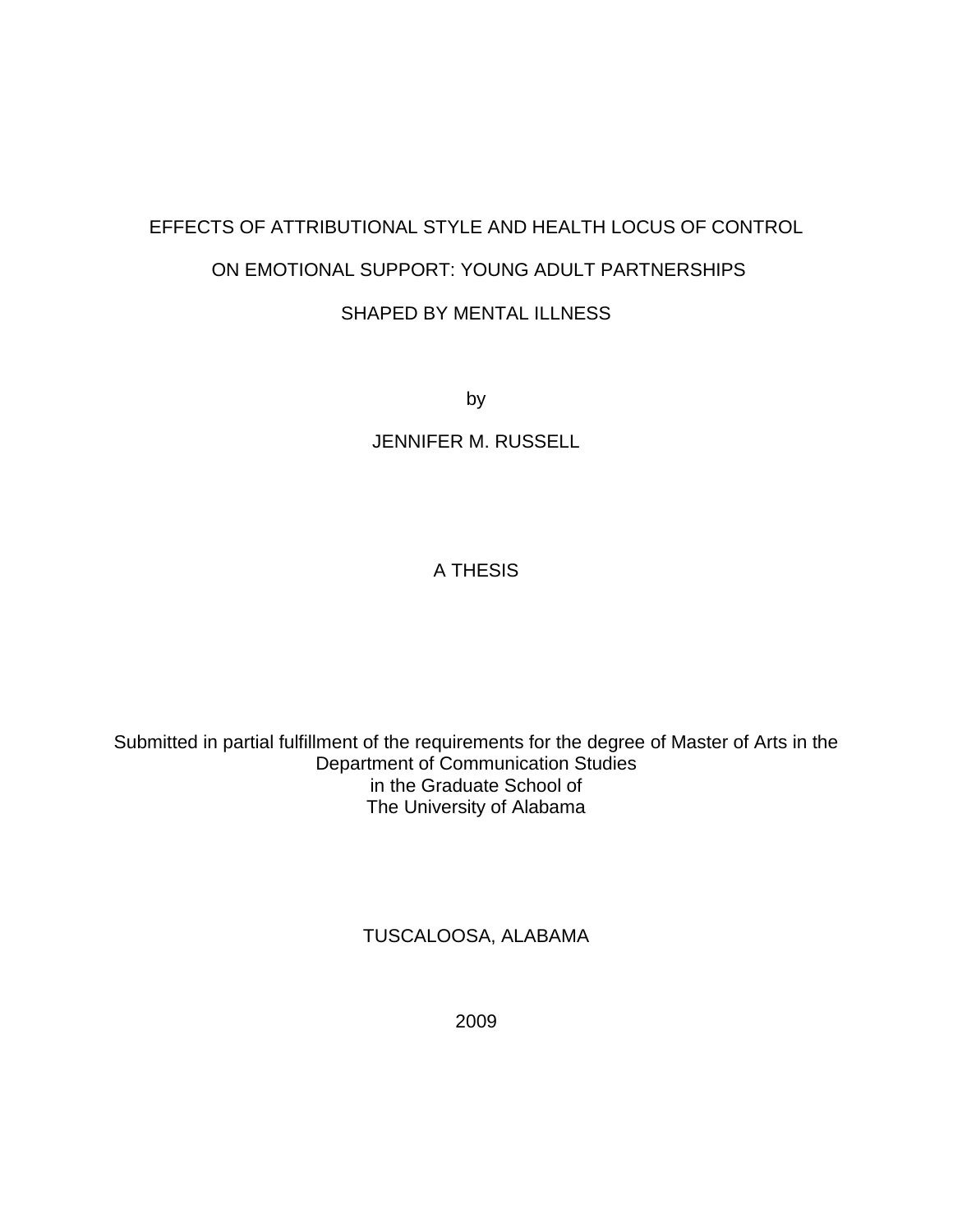Copyright Jennifer M. Russell 2009 ALL RIGHTS RESERVED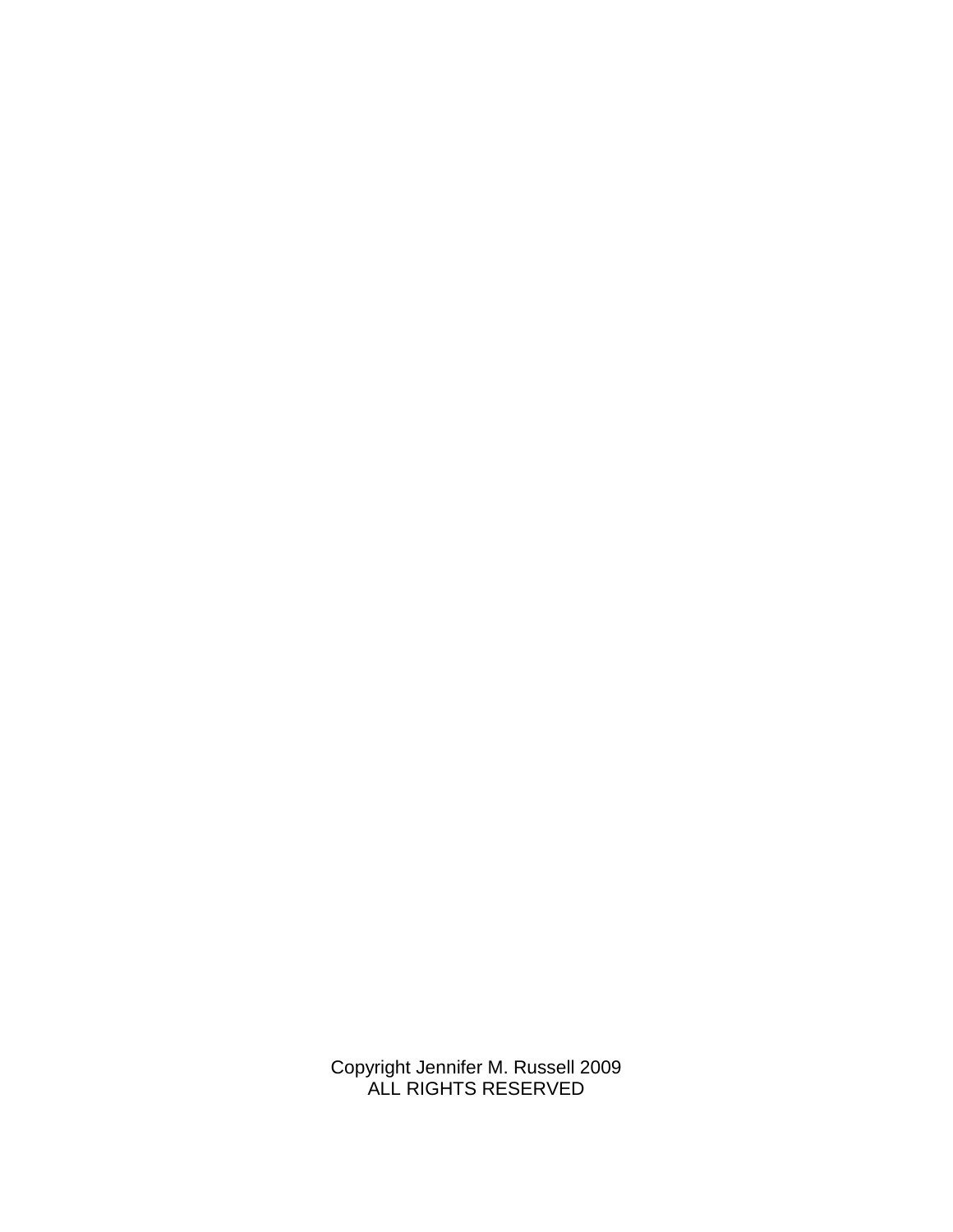#### ABSTRACT

 The purpose of the research was to investigate the effects of both attributional style and health locus of control on emotional support within potential partnerships that are affected by mental illness. The research focused on the young adult population due to the prevalence of mental illness. Based on previous scholarship, the research posed two central research questions: How does the perceived controllability of a mental illness influence people's willingness to give emotional support to a partner living with a mental illness? How does the attribution of the mentally ill partner's actions affect the supporter partner's willingness to lend emotional support?

Using an experimental design with participants  $(N=136)$  answering the established measures based on hypothetical scenarios, the research manipulated the mental disorder presented (i.e., Bipolar Disorder and Substance Abuse Disorder), and how the potential actions associated with the illness could be attributed (i.e., internal or external). Independent measures included health locus of control, attributional style, perceived controllability, and willingness to lend emotional support. The results suggested several important implications. Participants reported that the mental illnesses presented were moderately to highly controllable. The results also inferred that their willingness to lend emotional support is effected by the perceived controllability of the illness. Lastly, the research suggested that being able to attribute certain behaviors to the diagnosis is a factor in the participants' willingness to lend emotional support.

ii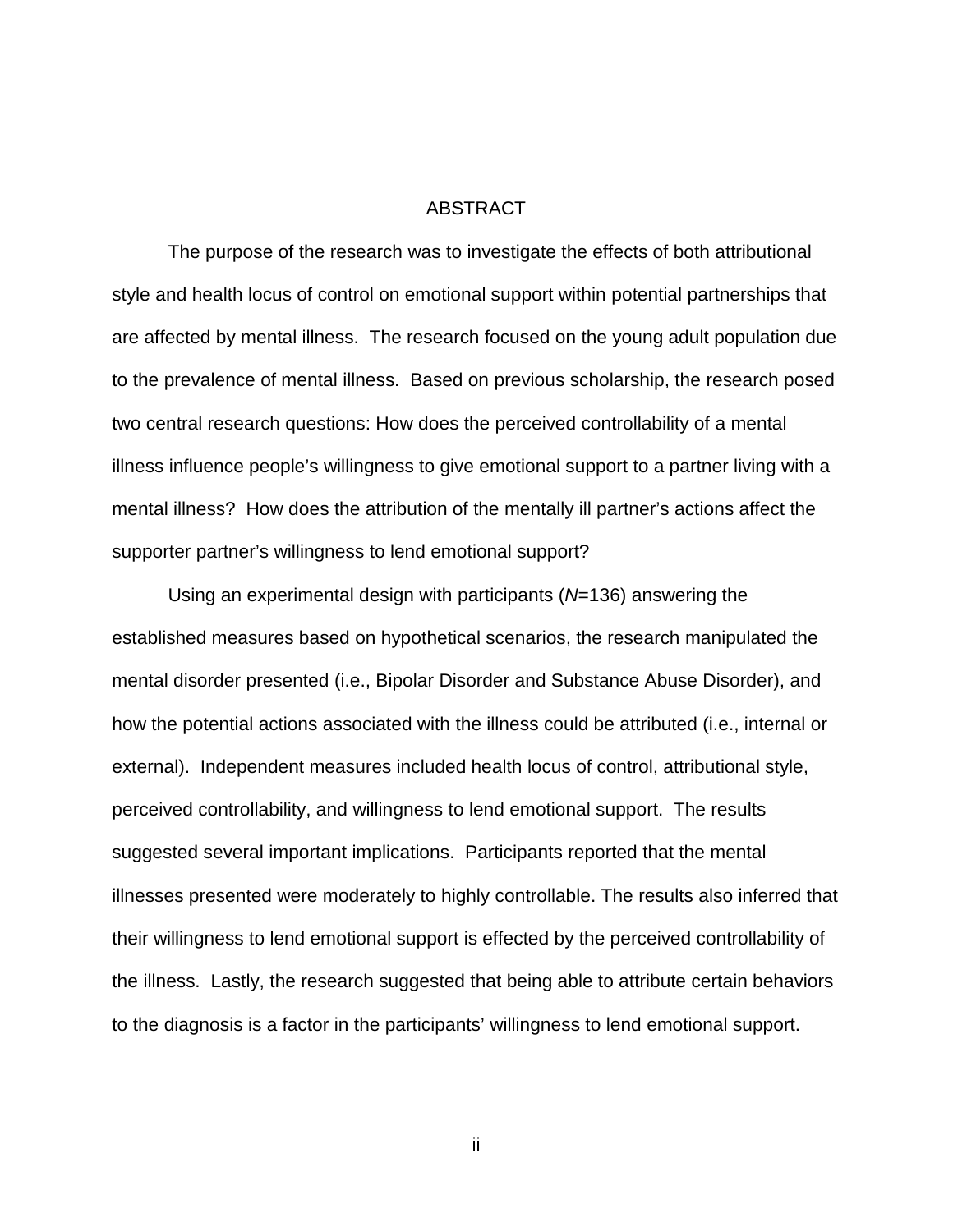### DEDICATION

 This thesis is dedicated to those who inspired me not only to become the best student I could be, but also to be a better person. Thank you to the friends, family, and mentors who have guided me every step of the way.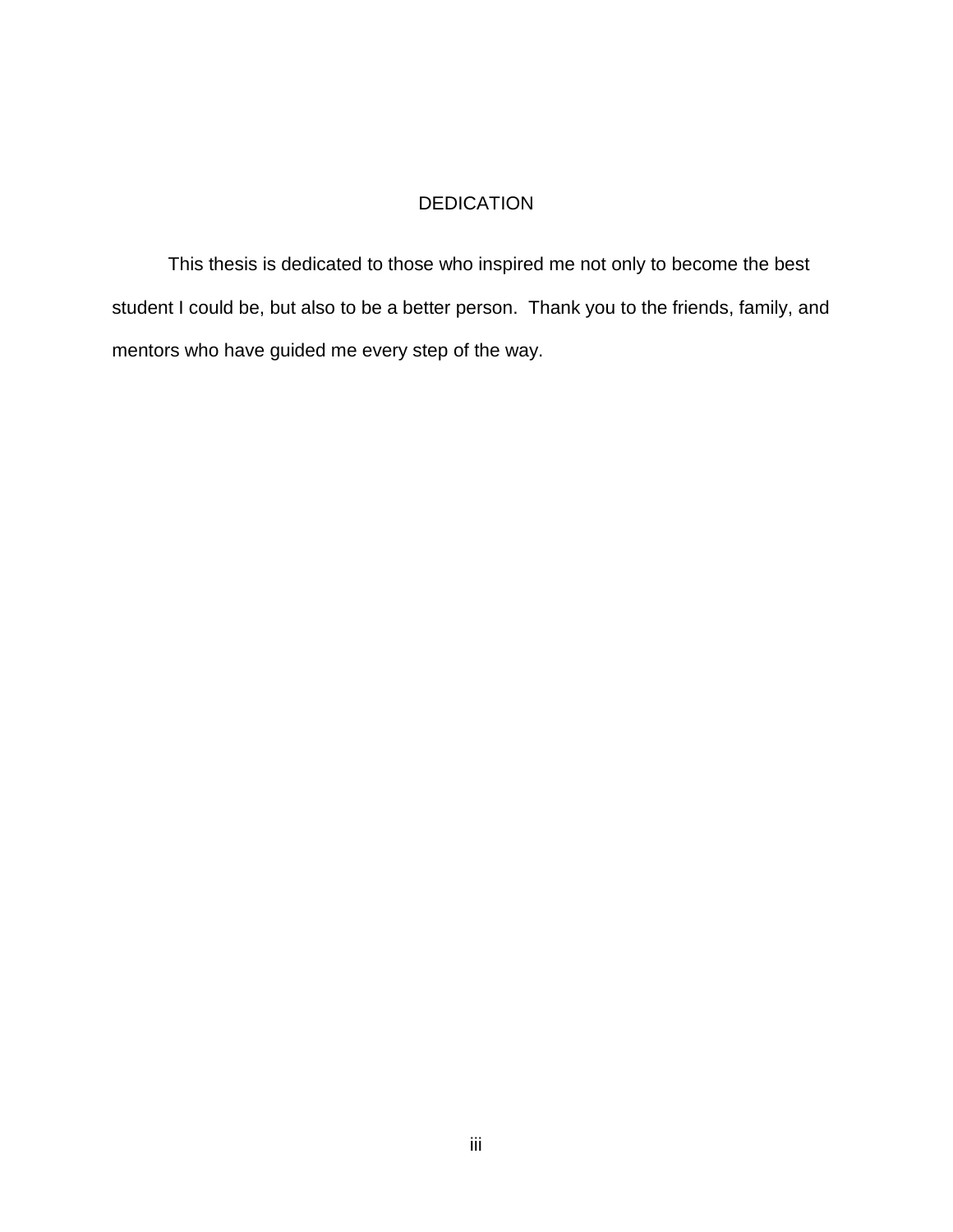# LIST OF ABBREVIATIONS AND SYMBOLS

| <b>ANOVA</b>     | Analysis of variance                                            |
|------------------|-----------------------------------------------------------------|
| df               | Degree of freedom                                               |
| f                | Frequency                                                       |
| F                | Fisher's Fratio                                                 |
| H                | <b>Hypothesis</b>                                               |
| M                | Mean (Arithmetic average)                                       |
| $\boldsymbol{n}$ | Number in a subsample                                           |
| N                | Total number in a sample                                        |
| $\boldsymbol{p}$ | Probability associated with the occurrence under the null       |
|                  | hypothesis of a value as extreme as more extreme than the       |
|                  | observed value                                                  |
| <b>SD</b>        | <b>Standard deviation</b>                                       |
| <b>SE</b>        | <b>Standard Error</b>                                           |
| r                | Pearson product -moment correlation                             |
| <b>RQ</b>        | Research question                                               |
| t                | Computed value of <i>t</i> test                                 |
| α                | Alpha; probably of a type I error; Cronbach's index of internal |
|                  | consistency                                                     |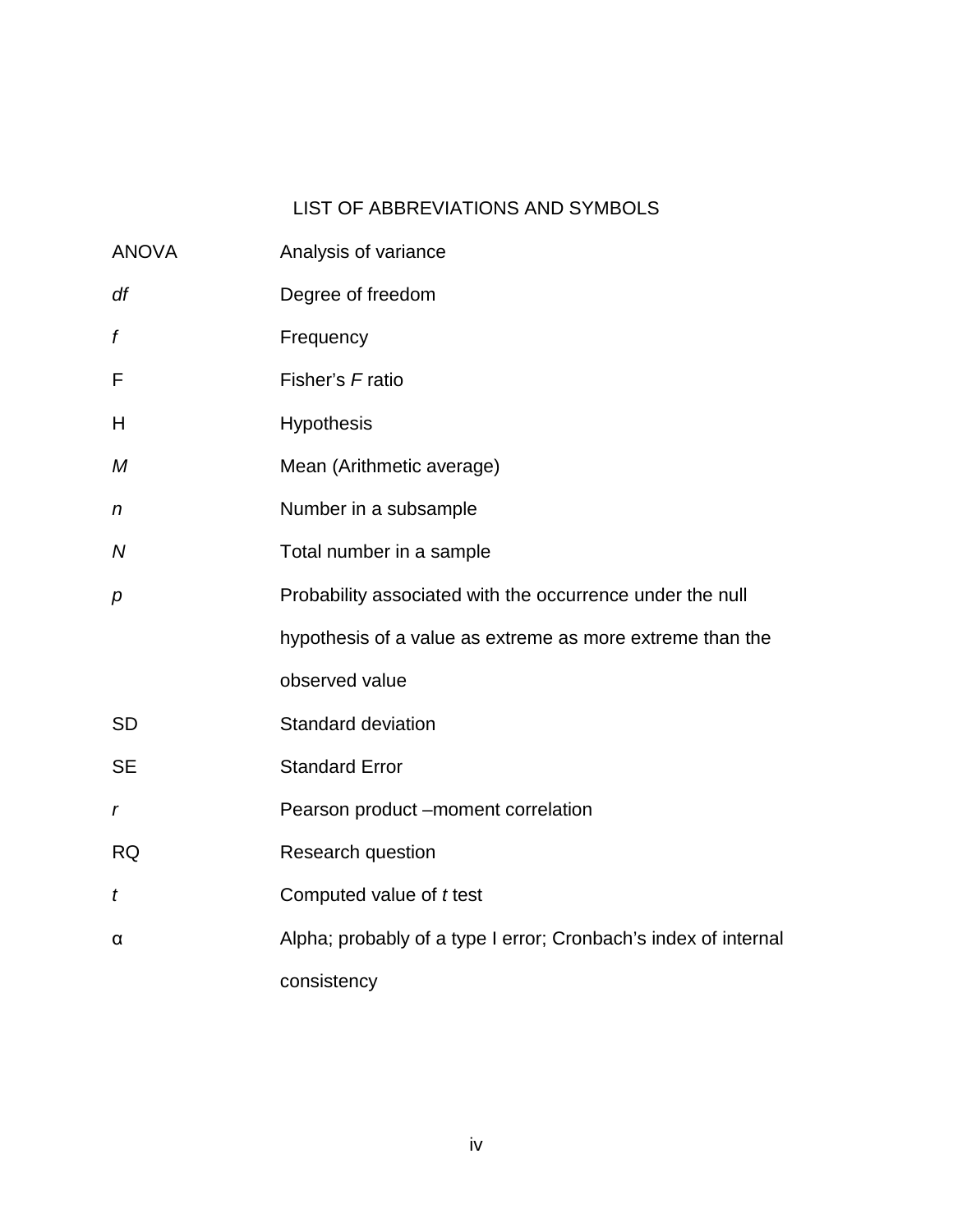### ACKNOWLEDGEMENTS

 I am pleased to be able to thank friends and faculty for their help and support throughout my research. I would like to extend a special thanks to my fellow graduate students, who have kept me in a positive spirit throughout this final semester. I could not have asked for a better group of students with whom to go through this journey. I would also like to extend my appreciation to my thesis committee, for their guidance and kind words. Thank you Dr. Nance Riffe, Dr. Johnny Sparks, and Dr. Jason Black. A special thank you to my advisor and thesis committee chair, Dr. Carol Mills, without whom my thesis research would just be an idea, and not a reality. I am thankful that she was able to see a potential scholar in me.

 Lastly, I would like to extend my deepest gratitude to the Department of Communication Studies, including Dr. Beth Bennett, Dr. Tom Harris, and Mrs. Anita Abernathy. The faculty and staff within the department made me glad I chose the University of Alabama for graduate school.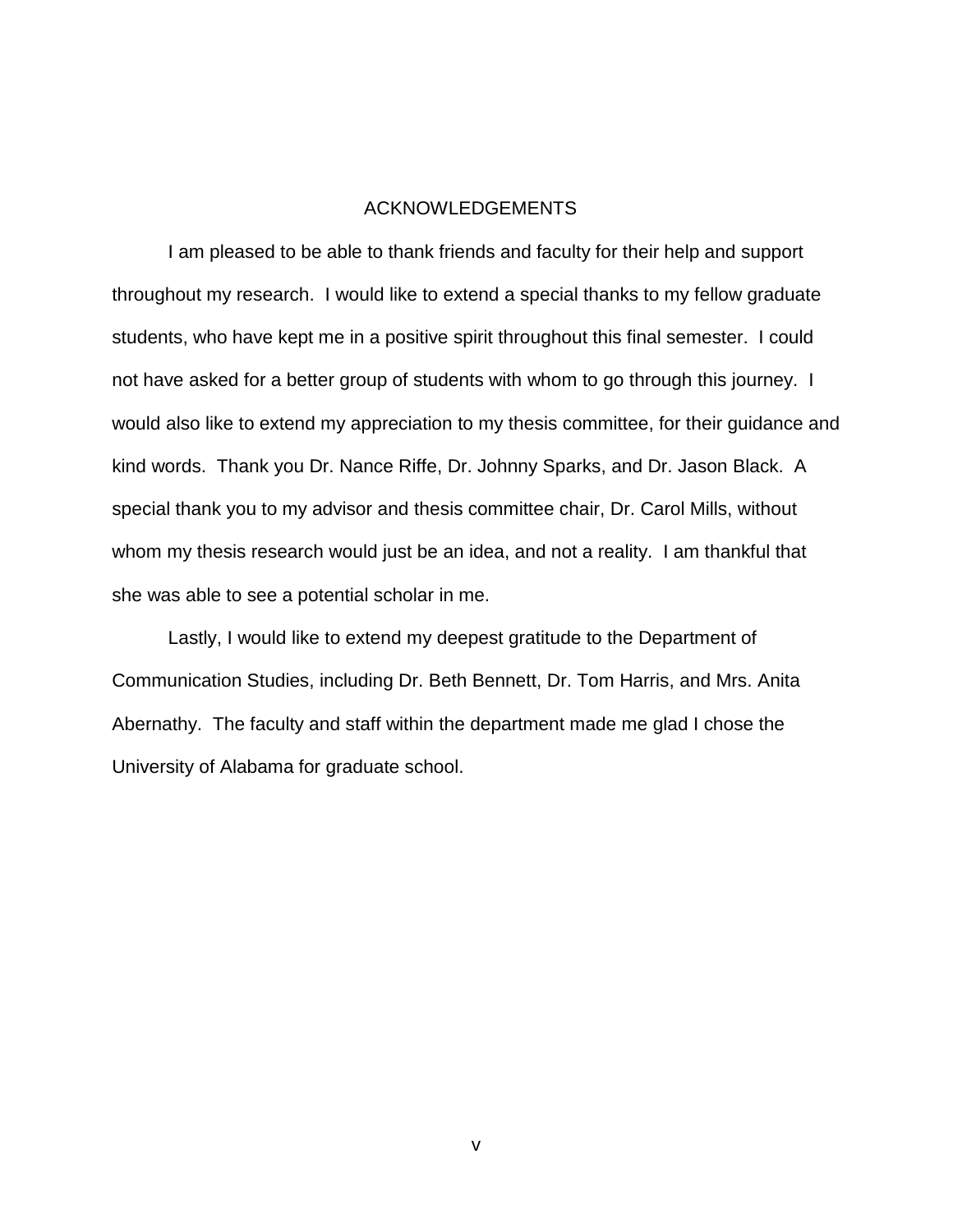# **CONTENTS**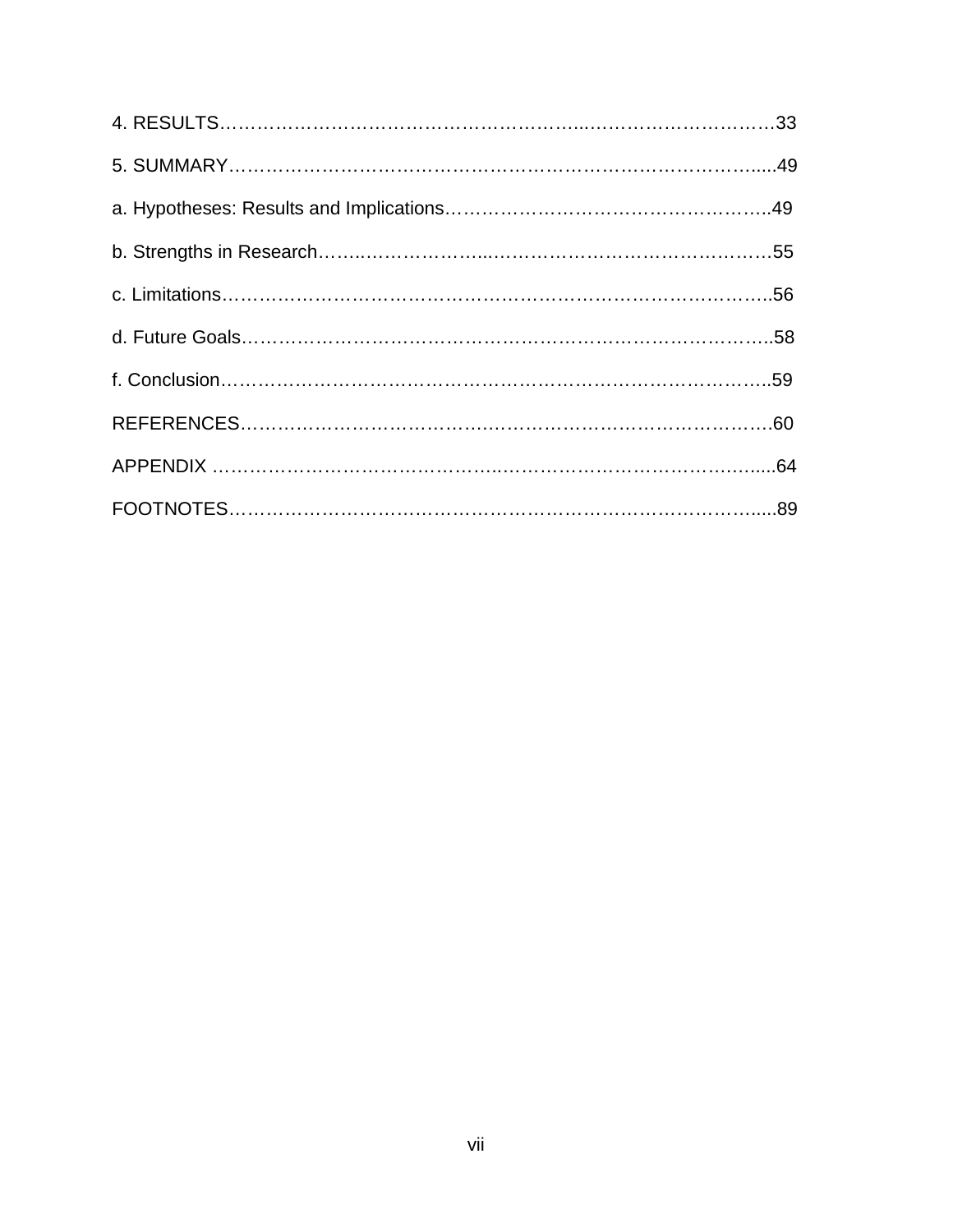# LIST OF TABLES

| 1. Descriptive Statistics per Condition for each MHLC Dimension34               |
|---------------------------------------------------------------------------------|
| 2. Descriptive Statistics per Dimension for the Emotional Support Scale40       |
| 3. Mean Scores per Condition for the Measure of Perceived Controllability41     |
| 4. ANOVA Results Comparing Between Groups and the Variable of Controllability41 |
| 5. Pre and Posttest Descriptive Statistics for Condition 1 and Condition 343    |
| 6. Independent Samples Tests for Condition 1 and Condition 344                  |
| 7. Descriptive Statistics per Variable for Condition 3 and Condition 445        |
| 8. Independent Samples Tests for Condition 3 and Condition 445                  |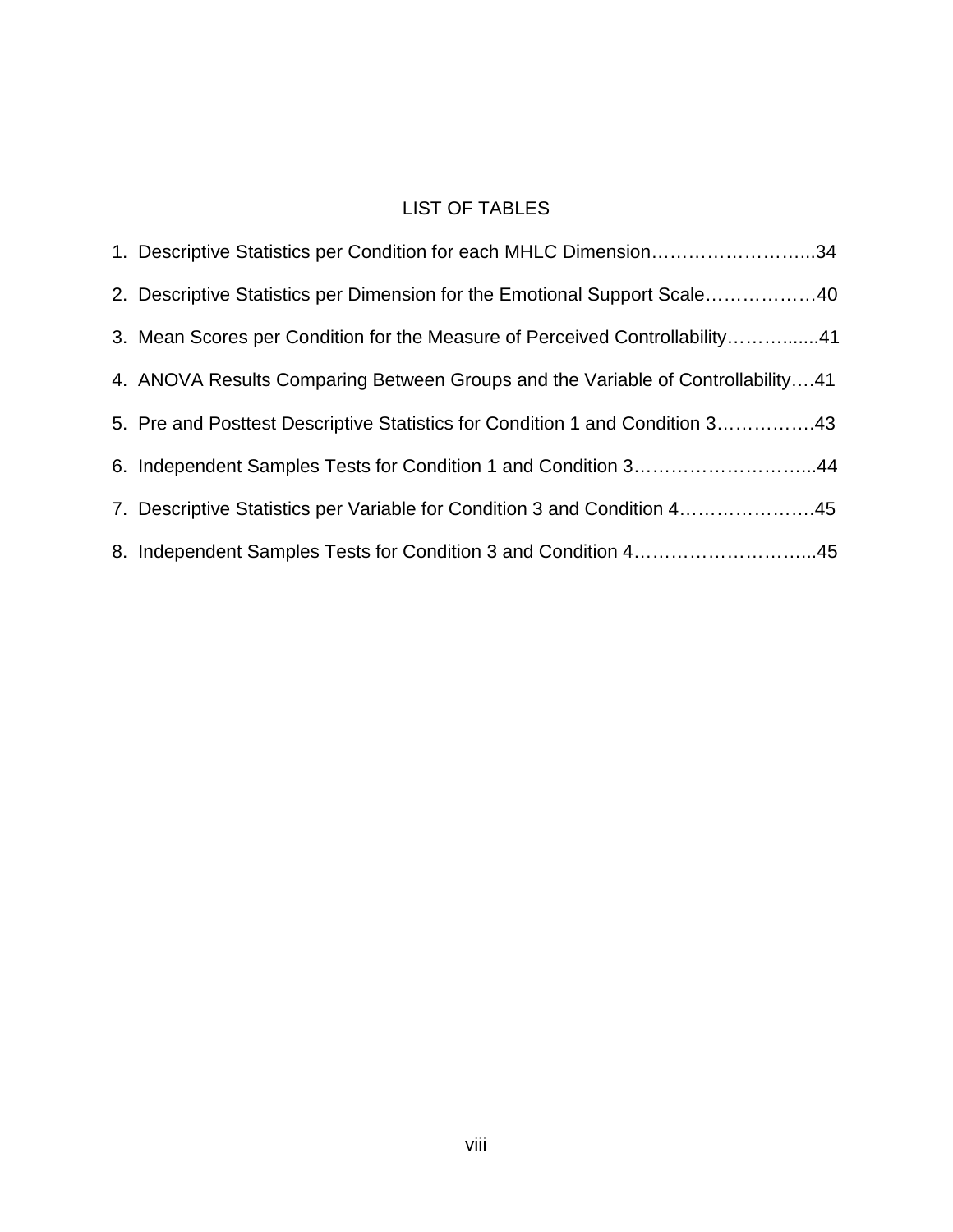# LIST OF FIGURES

| 1. Manipulated Attribution vs. Mean Scores of HLOC Internal35             |  |
|---------------------------------------------------------------------------|--|
| 2. Manipulated Attribution vs. Mean Scores of HLOC Others36               |  |
|                                                                           |  |
|                                                                           |  |
|                                                                           |  |
|                                                                           |  |
| 7. Manipulated Attribution vs. Mean Scores of Perceived Controllability46 |  |
|                                                                           |  |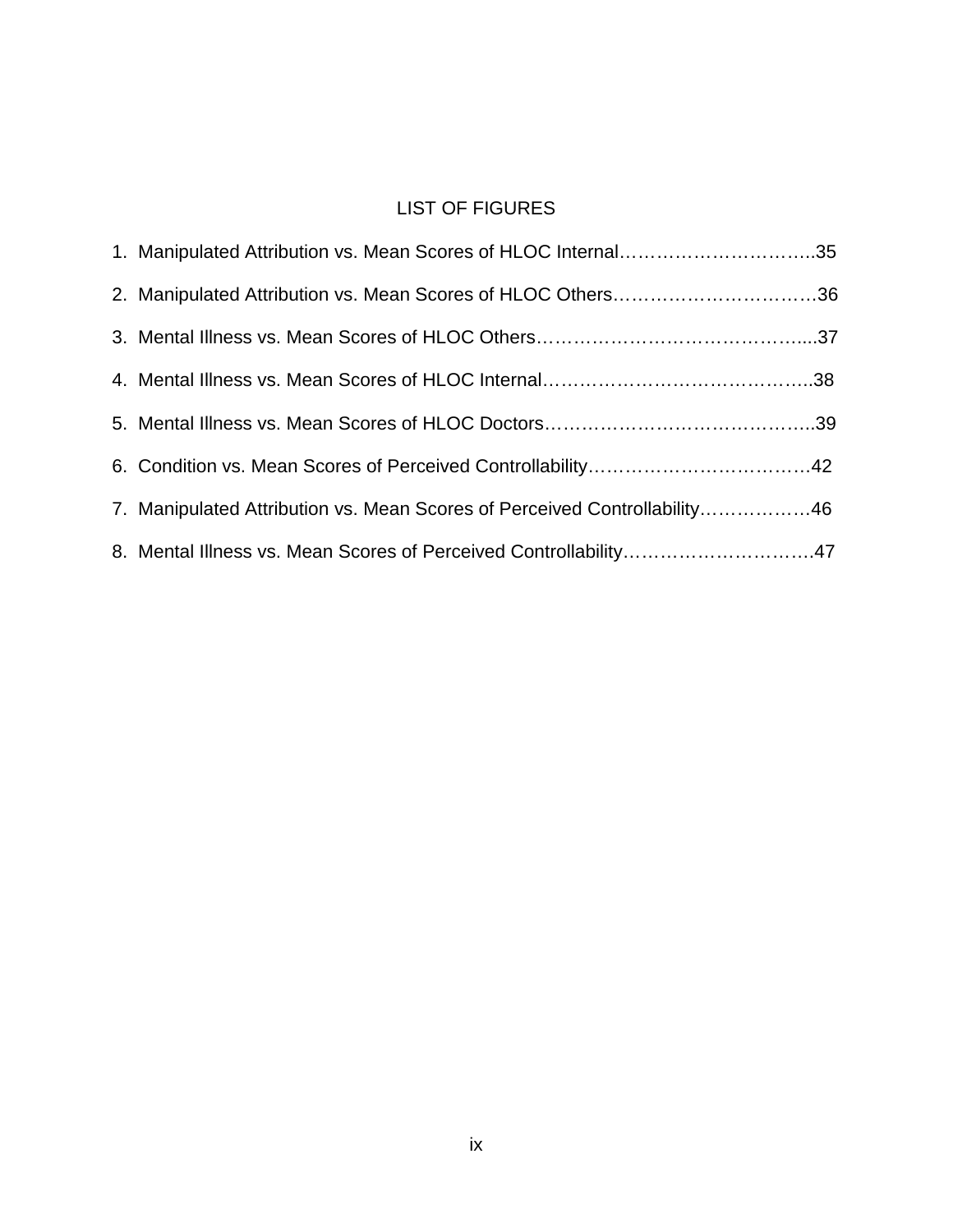#### **INTRODUCTION**

 Each day people try to make sense of the behaviors of others, and this is especially prevalent within our close relationships. The practice of creating the causes of behavior in our mind is also known as forming *attributions*. How we attribute certain behaviors influences communication processes within the relationship including how and if we will lend emotional support. The purpose of the research was to investigate relationships in which the boundaries of understanding the causes of behavior could be affected by one partner's mental illness<sup>i</sup>. The present research was based on the common understanding that with most mental illnesses symptoms include variations in personality and action (NAMI, 2008). The research set to investigate several questions involving both attribution and controllability. The current research manipulated hypothetical relationship scenarios in which a person is asked questions based on if their potential partner<sup>ii</sup> was to be diagnosed with a mental illness. Thus, if a relationship is shaped by a diagnosis of a mental health illness, does the supporter role change based on how they attribute their partner's actions and behaviors? As a result, can a supporter attribute their partner's actions directly to the illness, or do they blame it on personality or mood? In addition, how does attribution affect their willingness to lend emotional support? If the partner can attribute their partner's actions to the illness, do they believe that the behaviors potentially caused by the illness are controllable?

 The National Alliance on Mental Illness (NAMI) defines mental illnesses as "medical conditions that disrupt a person's thinking, feeling, mood, ability to relate to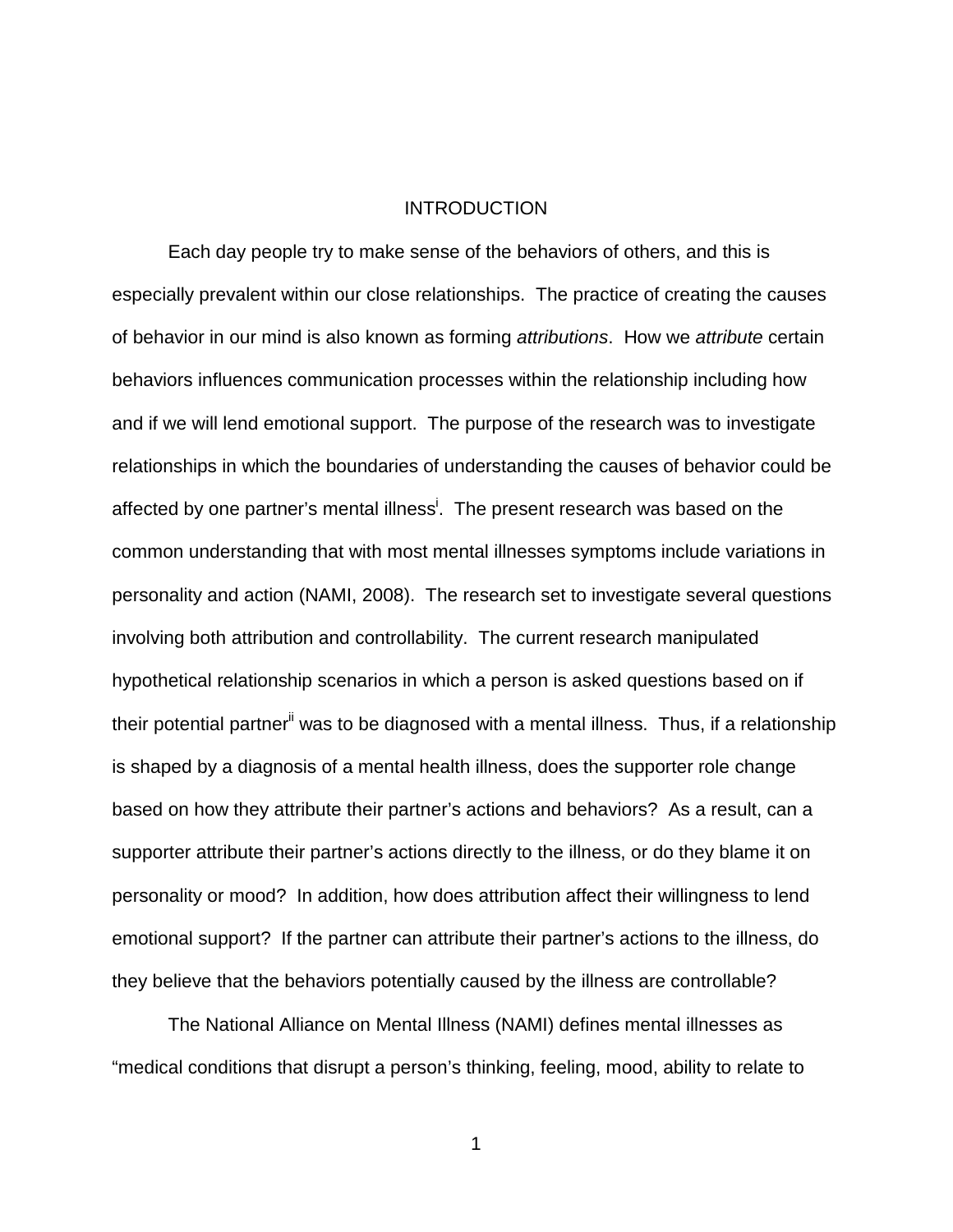others, and daily functioning." Mental illnesses are medical conditions that often result in diminished capacity for coping with the ordinary demands of life (NAMI, 2009). Examples of mental illnesses/disorders include: Anxiety Disorders, Attention Deficit Hyperactivity Disorder (ADHD; ADD), Bipolar Disorder I and II (Manic-Depressive Illness), Borderline Personality Disorder, Depression, Eating Disorders, Panic Disorder, Post-traumatic Stress Disorder (PTSD), Substance Abuse Disorders, and Schizophrenia. According to the National Institute of Mental Health (NIMH), mental illnesses are common in the United States and internationally. Mental illness can affect persons of any age, race, religion, or income (NAMI, 2009). An estimated 26.2 percent of Americans ages 18 and older (approximately one in four adults) live with a diagnosable mental illness in a given year (NIMH, 2008). Six percent, or one in seventeen of those diagnosed, suffer from what is considered a serious mental illness (NIMH, 2008). In addition, mental illness is the leading cause of disability in the United States and Canada for persons between the ages of 15 and 44 years (NIMH, 2008). Remarkably, the impact and implications of mental health issues are often underestimated and understudied outside of certain fields. The present study extends the research on mental health and mental illness to understand how it affects our communication processes. More specifically, the research is focused on mental health and communication within close interpersonal relationships among young adults.

 It is through communication that we come to socialize and create understanding about our health. However, communication can produce stigmas regarding certain illnesses. The following discussion will review research that indicates mental illness is often still stigmatized. Examining how people communicate about mental health,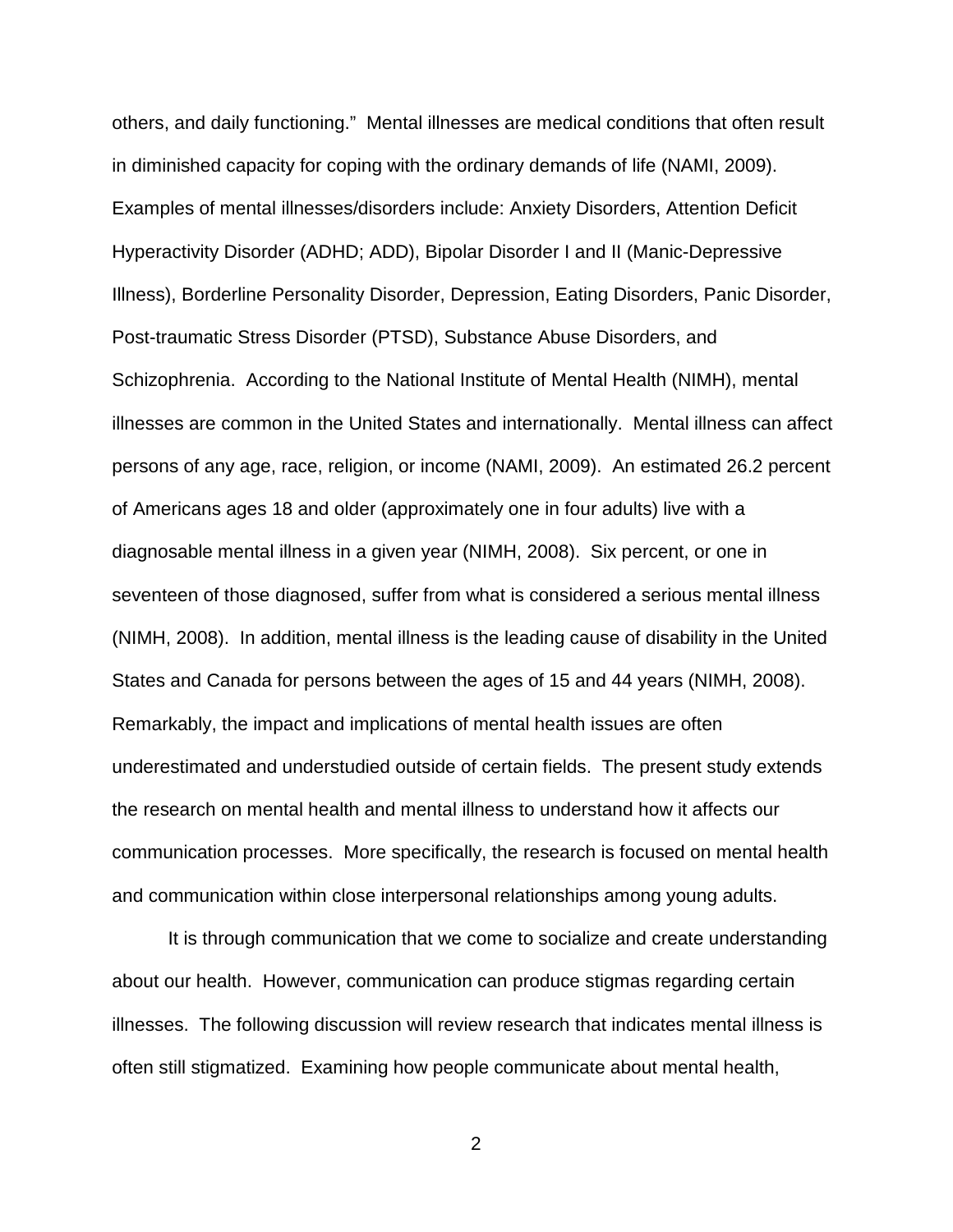including the lack of ability to communicate about mental illness and/or the lack of ability to communicate with a person with a mental illness, is pivotal in exploring mental health holistically. The goal of the research was to examine mental illness as a variable in communication processes within interpersonal relationships. More specifically, the researched explored the "supporter role" in romantic relationships. One of the most pivotal communication processes that helps to maintain a healthy relationship is that of emotional support. Those living with mental illness often seek out emotional support from their families, professional caregivers, shelters, friends or roommates, case managers, and/or community support groups (NIMH, 2008). Thus, understanding why emotional support is given or withheld is critical. There are several variables that affect a person's willingness to lend emotional support. The present research focused on how daily attributions of behaviors affect a person's willingness to lend emotional support within partnerships dealing with one partner's mental illness.

 The research used both attribution theory and the concept of locus of control in guiding the investigative inquiry. The goal of using attribution theory was to gain understanding of when emotional support is given or not given based on how a person attributes their partner's actions that are often associated with their mental illness. Based on reviewed research attributions are often biased, that is based on previous knowledge, experiences and expectations, thus leading to insight into why people might stigmatize certain mental illnesses. The research is important because of the lack of understanding of how daily attribution affects emotional support in interpersonal relationships dealing with a partner's mental illness. The intended use locus of control (LOC) was to gain a deeper understanding of the act of asserting judgments of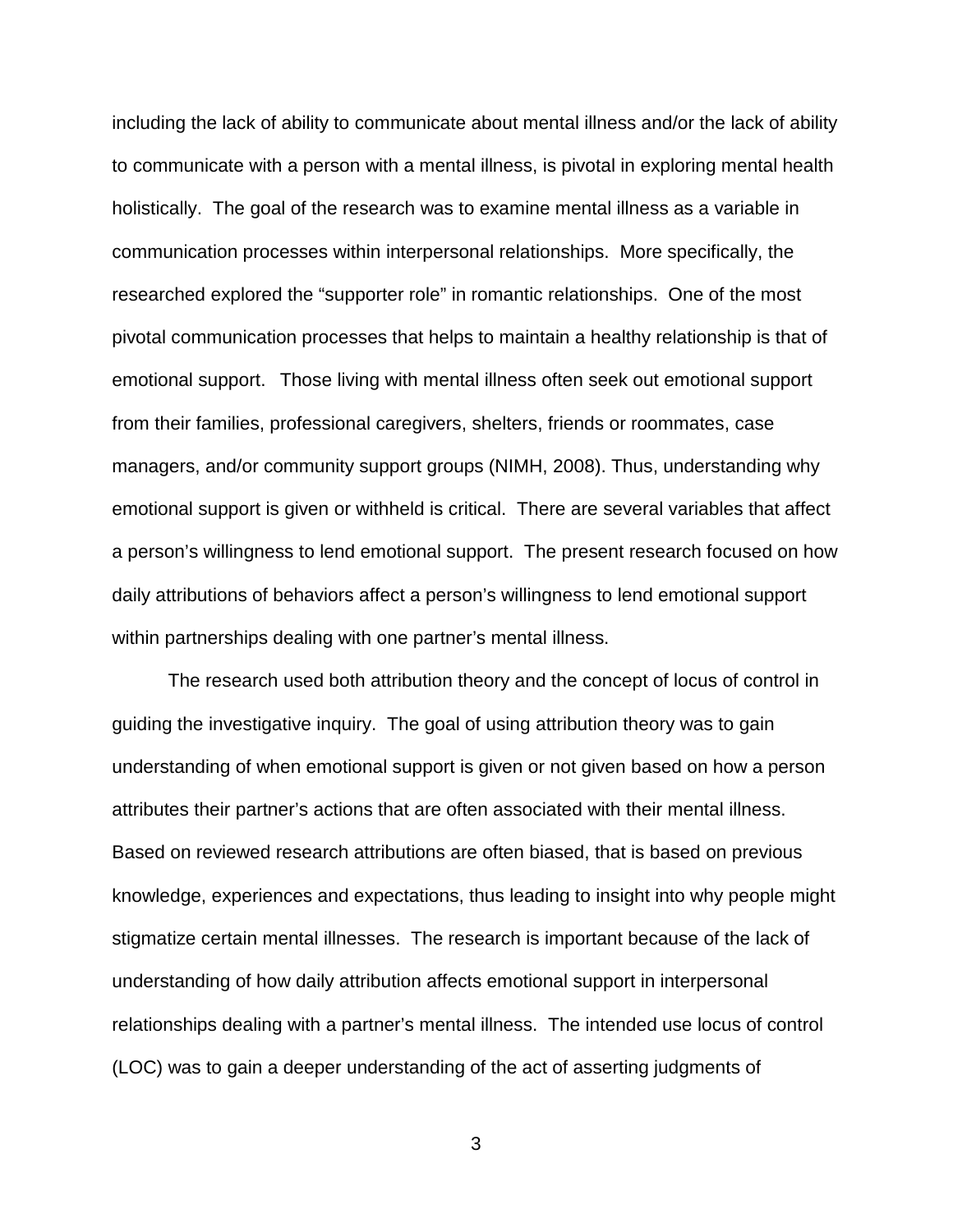controllability when it applies to another person's health. Often there is a focus on generic relationships and/or the role of a caregiver. The present research focused on the supporter/supportee relationship in young adult partnerships. The following literature review highlights mental illness and the young adult population, emotional support, attributions, and stigma. It also establishes the theoretical approaches of attribution theory and locus of control.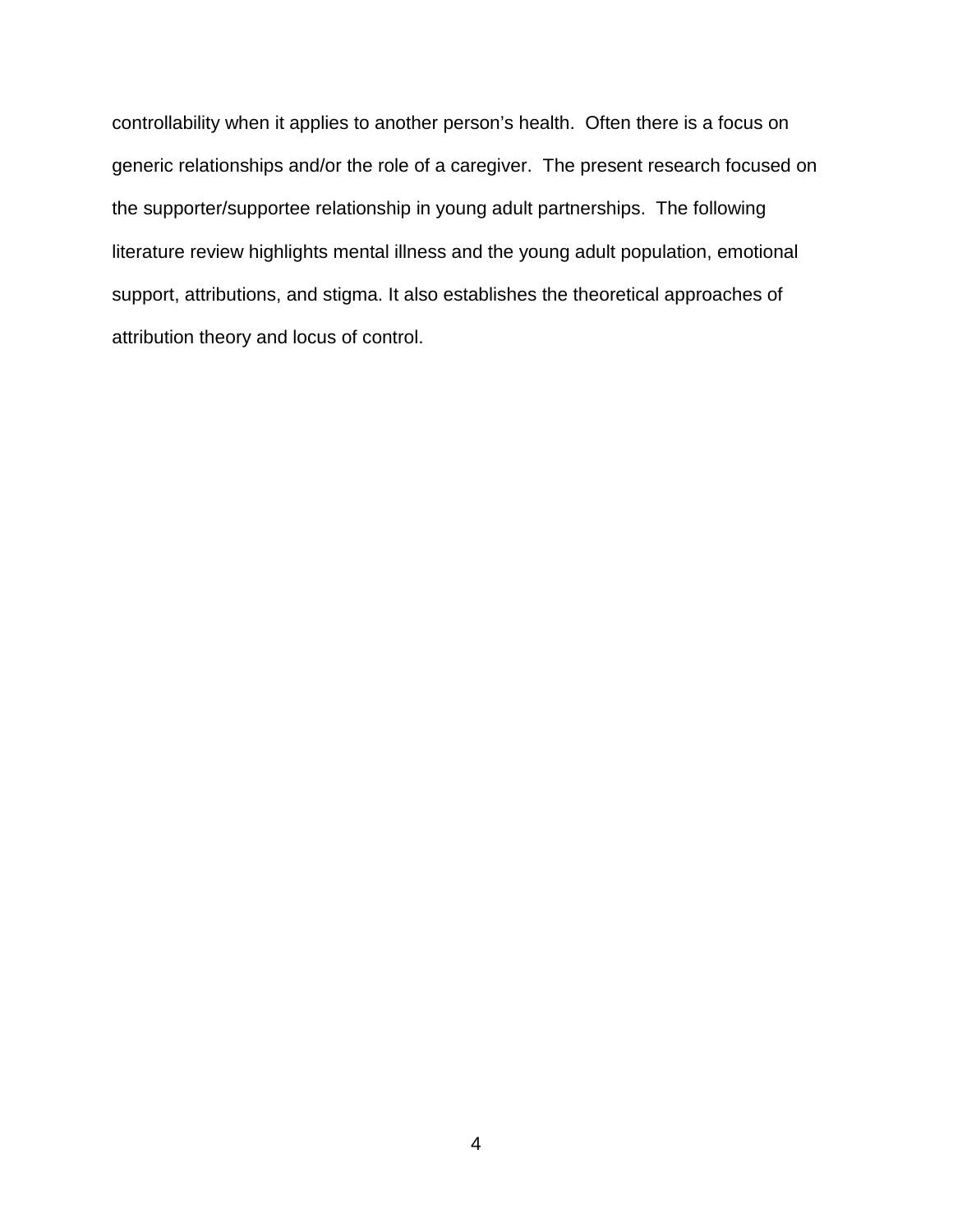### DISCUSSION OF LITERATURE

#### Mental Health in Young Adults

 Recently, the New York State Psychiatric Institute, the NIMH, and the American Foundation for Suicide Prevention released the results of an in depth study examining the prevalence of mental illness among young adults (Associated Press, 2008). Their report stated that an estimated one in five young American adults have a mood/personality disorder that interferes with everyday life, including the abuse of alcohol or drugs. The disorders mentioned included obsessive or compulsive tendencies and anti-social behavior that could lead to violent tendencies. The results also suggested that fewer than 25 percent of college-age Americans with mental problems get treatment (Associated Press, 2008). Beyond substance abuse disorders, the study found that nearly half the young people within the study had some sort of diagnosable psychiatric condition including personality disorders that were the second most common problem. The study points to acts of violence on campuses to increase the need for awareness of mental health across the United States. The college population is considered to be a particularly vulnerable age group (Associated Press, 2008). Though the rate of cases is momentous, research on mental illness has an added complexity. Mental health issues are for the most part "invisible disorders," in that there are no physical cues. Therefore, people who are diagnosed must typically be willing to disclose and discuss their health. There are several factors that impact a person's willingness to discuss or disclose information on their mental health. Although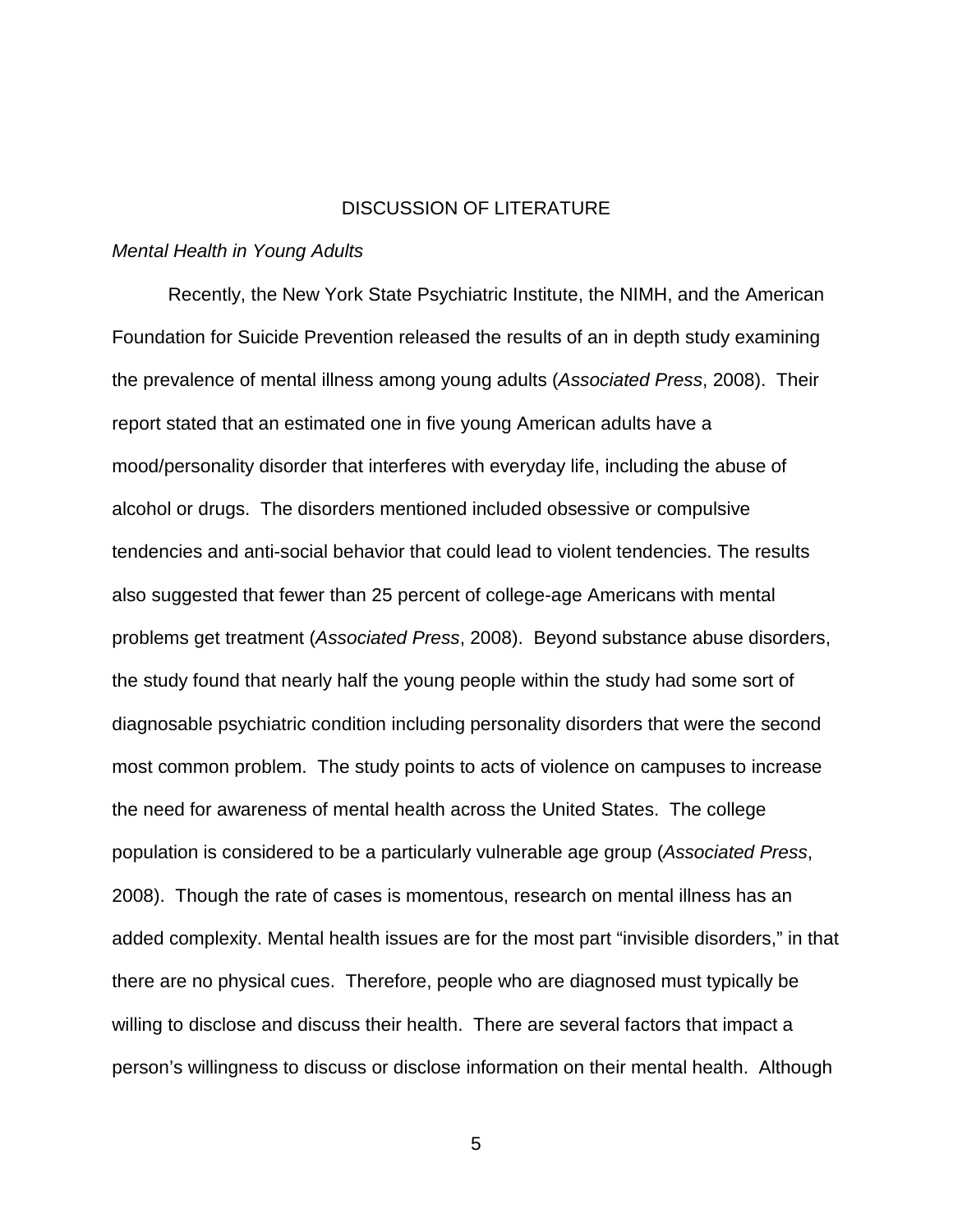the present research is not specifically investigating the disclosure of mental health, it is imperative to understand it as an added variable in the study. The research reviews the decision-making and disclosure process of young adults; in addition, the research reviews studies that have drawn significant results on how mental illness affects relationships, and lastly, the research examines the connection between stigma and mental illness.

In regard to the present study, it was important to examine current research on the college student decision making process when disclosing and sharing information with their friend or partner. In Mathews, Derlega, and Morrow's (2006) study, 238 college students were asked to describe an experience, feeling, or private characteristic that they considered to be very personal. The descriptions were coded into ten different categories, including self-concept/self-image, romantic relationships, sex, psychological problems, abuse/assault, death/illness, family relationships, moral issues/illegal activities, unplanned pregnancy, friendships, plus a miscellaneous category. The results showed that disclosure was more frequent to same-sex friends (61.3%) and dating partners (63.4%), less frequent to mothers (39.1%), and least frequent to fathers (26.5%) (Mathews et al., p. 87). The rate of disclosure to dating partners is part of the rationale of looking closer at young adult partnerships.

The dynamics of changing relationships are also an added complexity of the college student population. Students are entering into new friendships, and starting to develop deeper partnerships. In a follow up to the previously cited research, Derlega, Winstead, Mathews, & Braitman (2008) examined open-ended responses of college students concerning disclosing personal information. The researchers looked directly at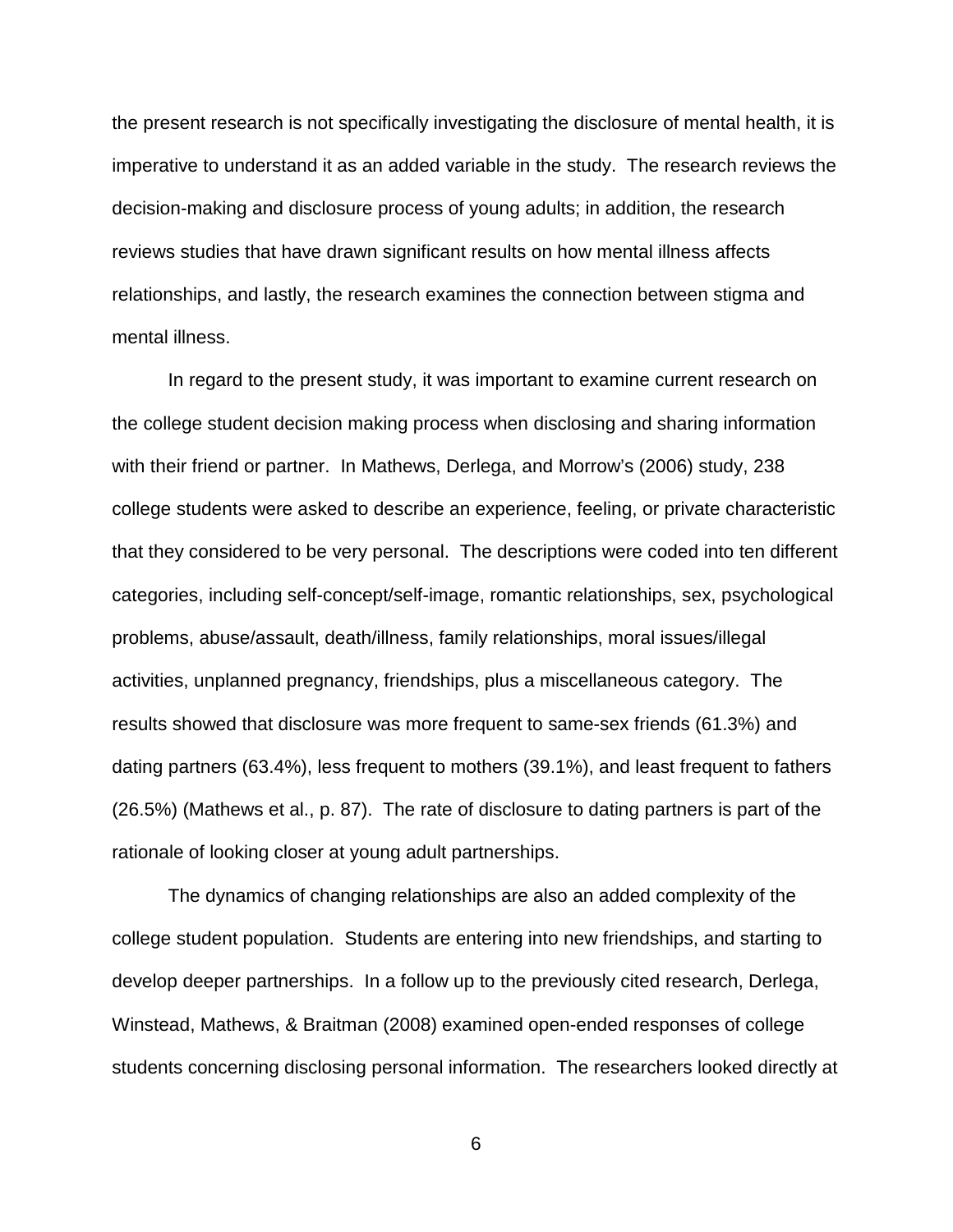the causal attributions generated for disclosing or not disclosing personal information to one's mother, father, same-sex friend, and dating partner. The results suggested that participants frequently mentioned having a close relationship within which they trusted another person to seek support from and disclose private information. The majority of participants also stated the reason for not disclosing information was for fear of losing the other's respect. Both the number of cases of mental illness in the young adult population, paired with the willingness to disclose and discuss personal health within romantic relationships/partnerships is the rationale behind the present research's population focus.

Relationships dealing with mental illness have been studied through other communication processes, including power, control, and expressed satisfaction. Duggan (2006) researched romantic partnerships wherein one person experienced depression. "I'm More Comfortable When You are Depressed: Family Systems and Attempt to Control Others as Predictors of Satisfaction in Romantic Relationships," set to uncover the paradoxical nature of the power structure in romantic relationships with a depressed individual, and how the power structure limits the types of control strategies the non-depressed partner can use through the theoretical model of Inconsistent Nurturing as Control Theory (INC). The research sampled couples that included one depressed individual (N=148) and a group of 68 non-depressed couples that enacted as the control group. The results suggested that individuals who perceive they have limited family control and who use more direct attempts to control others also indicated attributions of greater external control within the relationship. The same participants also reported more frequent use of communication strategies that reinforce depression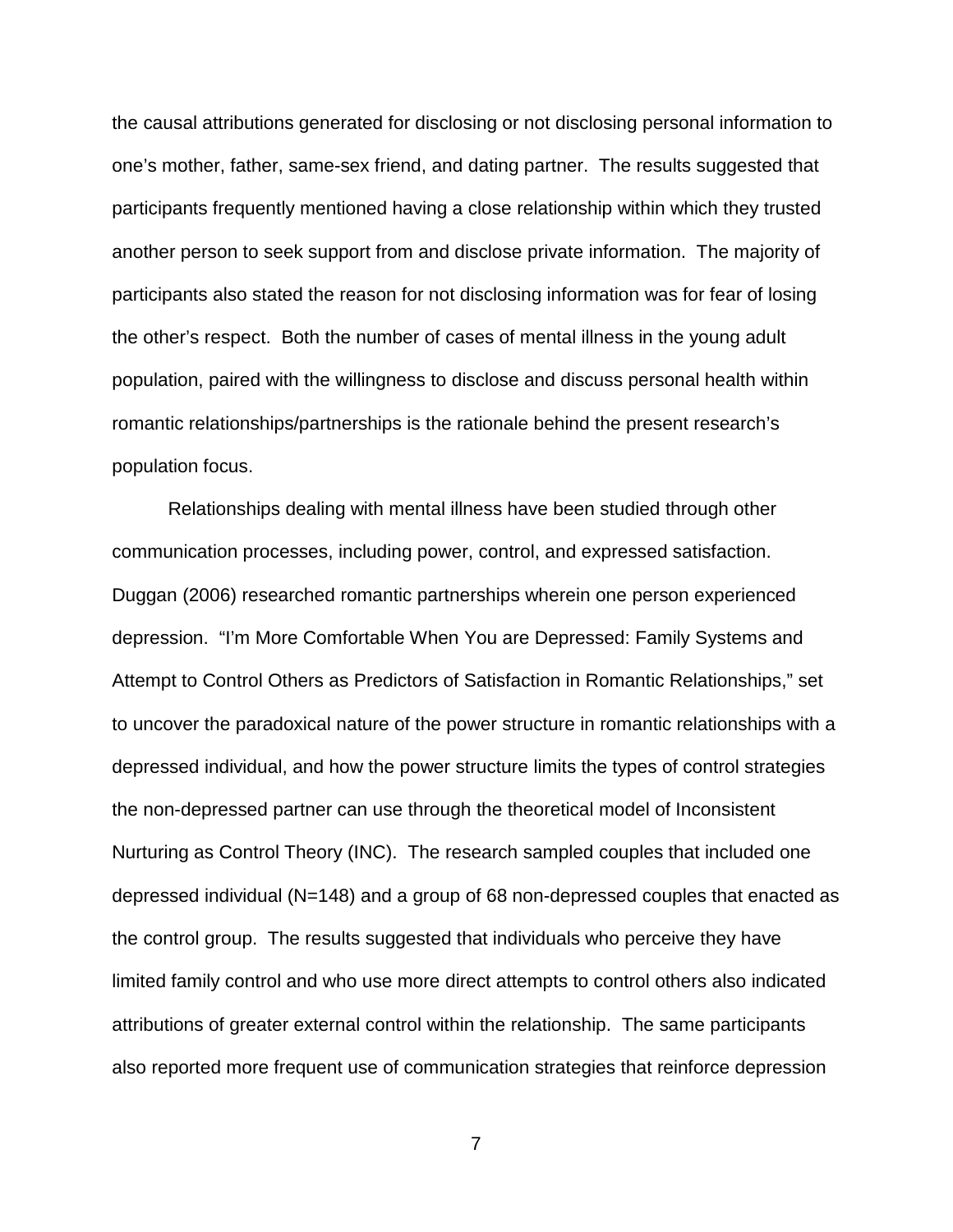and discourage alternative emotional outlets. In addition, the subjects who used more consistent sequences of negatively-valenced communication strategies, have poorer mental health, and indicate less cohesiveness within the relationship. Though some research has examined relationships dealing with one partner's mental health diagnosis, little research has linked the theory of attribution and LOC to show how it affects communication processes. For the present research, the communication process of emotional support is the focal point.

#### Emotional Support

 Emotional support is an essential element in helping sustain relationships. Emotional support includes expressions of care, concern, love and interest that support the emotional experience of another person and validates the person's thoughts, feelings, and behaviors (Wood & Duck, 2006, p.195). Within friendships and partnerships, people seek out others who will provide comfort in times of distress and will help work through a problem with sensitivity and concern for our well-being (Burleson & Samter, 1994). While relationship dynamics and variables are often unique, certain values are still consistent across. Relationships often work best when feelings are listened to and affirmed rather than criticized and discounted (Metts, 2006, p.83). However, within relationships dealing with one partner's mental illness, there are added strains on the availability and the continuing of emotional support. Often supporters risk for themselves depression, burnout, and other negative health effects while dealing with the variability in their partner's behavior due to symptoms of their mental illness. Emotional support in interpersonal relationship is clearly linked to a person's psychological well-being (Forstërling, 2001, p. 166).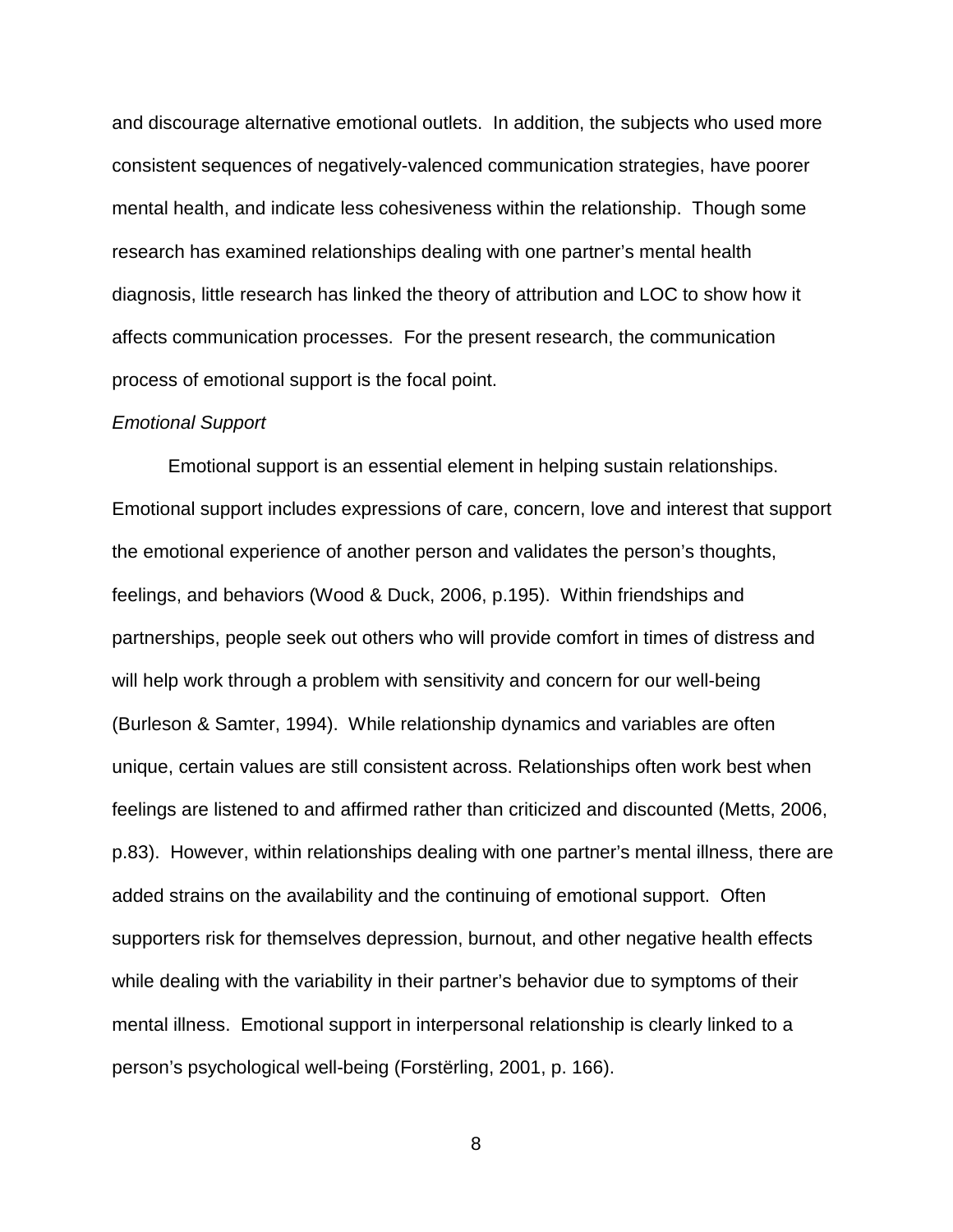As an example of the role emotional support plays in relationships dealing with mental illness, Brewin, MacCarthy, Duda, and Vaughn's (1991) research analyzed interviews with family members of schizophrenics. The research confirmed that the relapse rate of individuals who were treated for schizophrenic episodes and who returned to their families and relationships after hospitalization were greatly affected by the atmosphere and support provided. Relationships that express hostility, anger and criticism to the person with the illness may make the person feel that they are responsible for their symptoms. There are several studies that link expressed emotions from an attributional viewpoint (Forstërling, 2001, p. 167). In summary, families and relationships that expressed a high level of emotional support and attributed illnessrelated behavior to uncontrollable causes expressed sympathy and pity towards the person with the illness, supported him/her socially, and therefore, prevented relapses (Forstërling, 2001, p. 167). Another variable influencing both the theoretical framework and the communication process of emotional support is the notion of stigma and its connection with mental illness.

#### Stigma

 The present research examined how attributes encourage or discourage stigmatizing mental health issues. Erving Goffman (1963) researched disabilities and stigma. According to Goffman, (1963) stigma is "an attribute that is deeply discrediting" (p. 3). Attributes that have been previously labeled as discrediting someone socially include: "mental illness, homelessness, facial disfigurement, HIV/AIDS, and physical disability" (Weiner & Magnusson, 1988). It is important to note that often what is stigmatizing can change over time and may differ across contexts and cultures. There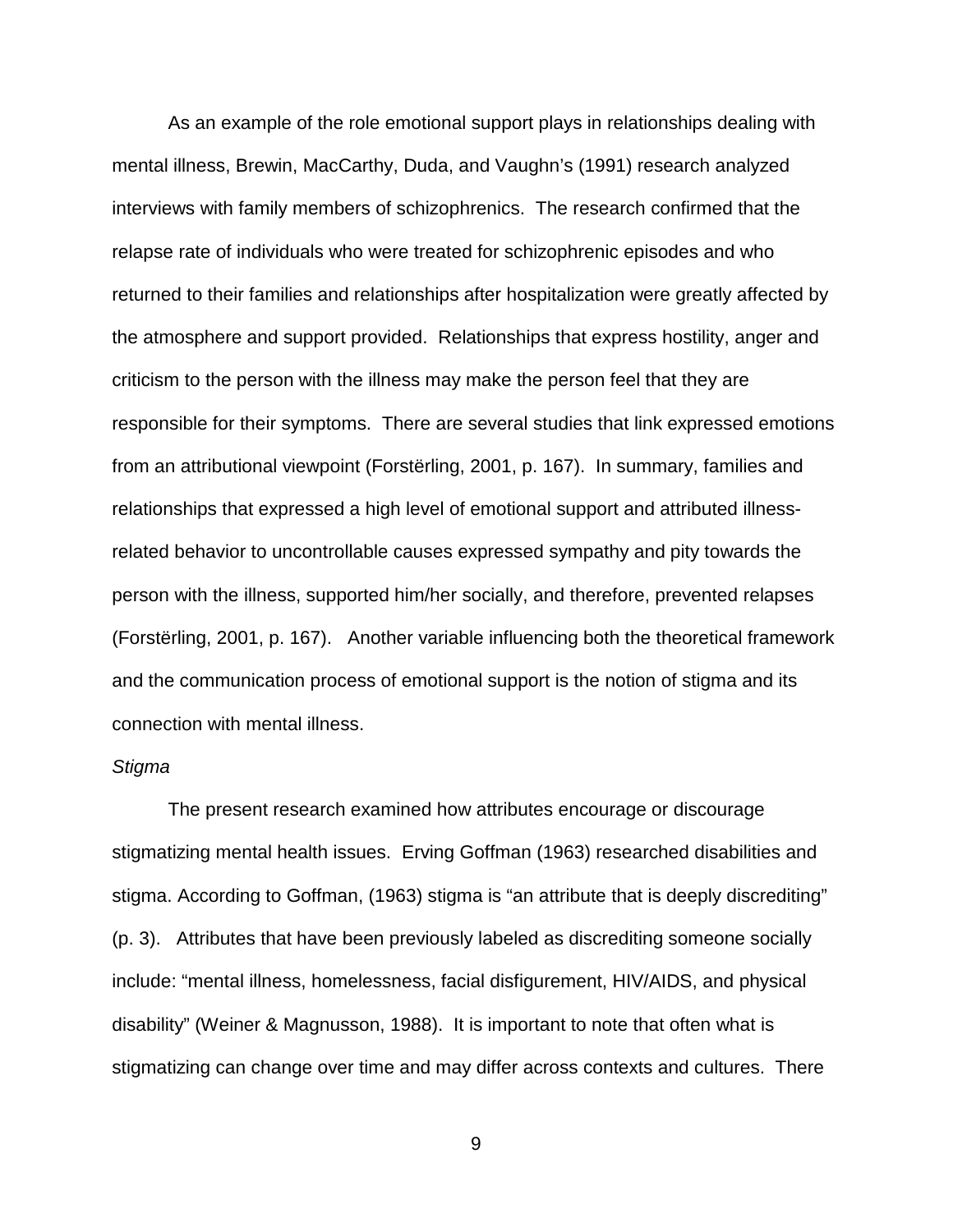are several variables that link mental illness, and stigma, one of which is the element of controllability. Therefore, the research addresses notion of controllability through both attribution style and locus of control.

 Weiner and Magnusson (1988) examined the perceived controllability and stability of the causes of ten different stigmas including: AIDS, Alzheimer's disease, blindness, cancer, child abuse, drug addiction, heart disease, obesity, paraplegia, and Vietnam War Syndrome. The research asked 59 participants 13 questions, three questions regarding responsibility and blame for a stigma and its changeability, five questions pertaining to liking, pity, anger, charitable donations and personal assistance, and five questions examining the likelihood of improved life satisfaction given job training, professional-educational training, welfare, medical treatment, and psychotherapy (Weiner et al., 1988, p. 740). By using attribution theory, the results suggested that physically based stigmas were perceived as "onset-uncontrollable and elicited pity, no anger, and judgments to help." However, mental-behavioral stigmas were perceived as "onset-controllable and elicited little pity, much anger, and judgments to neglect." In addition, the research concluded that physically based stigmas were perceived as stable, or irreversible; whereas mental-behavioral stigmas were generally considered unstable or reversible (Weiner et al., 1988). Present reviewed research still indicates a high level of stigma associated with mental illness. Despite research on both mental health and stigma, research has been unable to link modes of application to lower this connectivity. In continuing to understand how controllability and attribution effects communication processes the present research uses the concept of locus of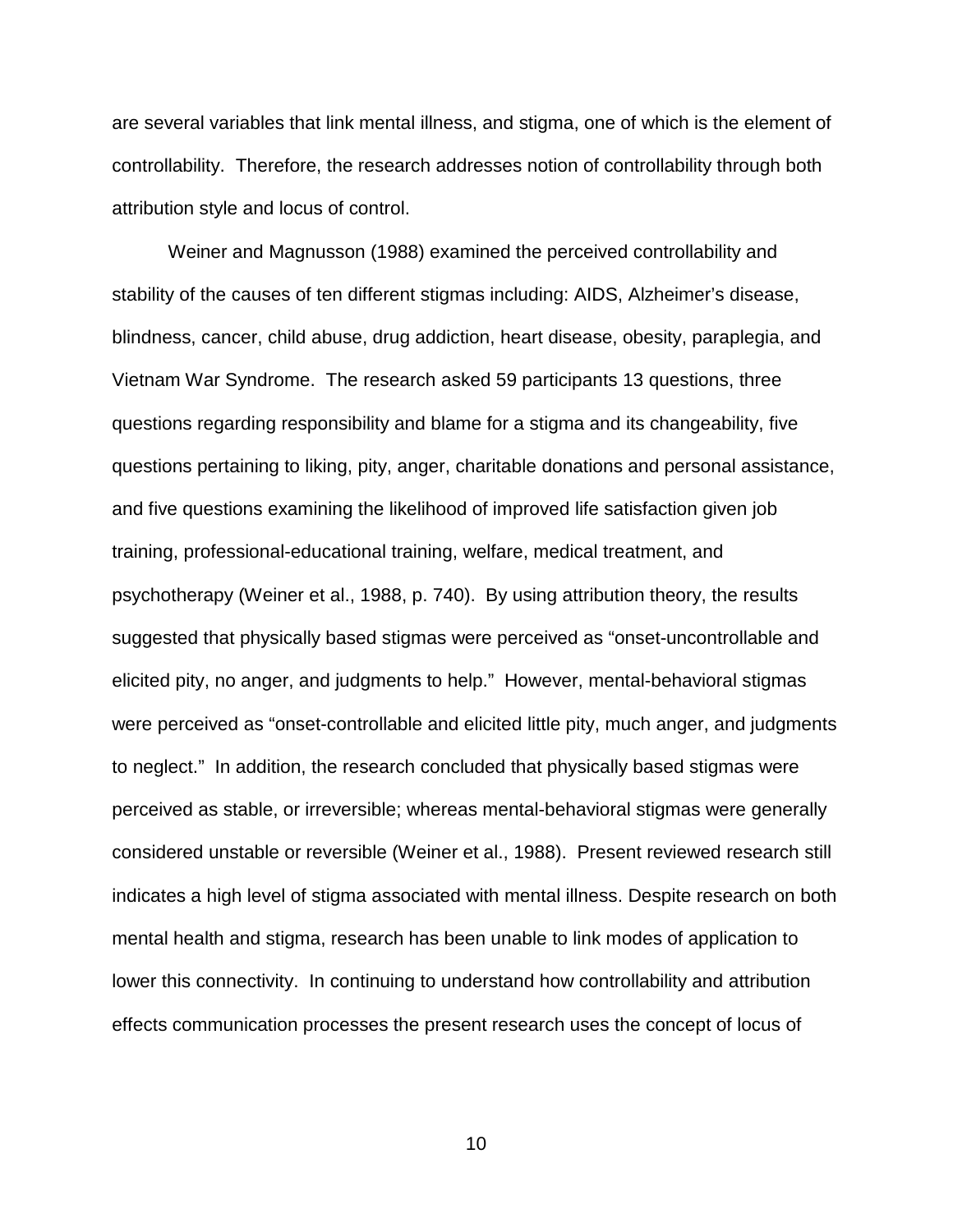control and the theoretical model of attribution theory. The research also links locus of control to the theory of attribution.

### Health Locus of Control

 The term locus of control (LOC) refers to a person's belief that the events which occur in life are either a result of personal control and effort or an outside force (e.g. fate, luck). Perception of positive and negative events that are considered a consequence of one's own actions (i.e., under one's personal control) are known as internal LOC. In contrast, external LOC references the perception of positive or negative events being unrelated to one's own behavior and in so doing beyond personal control. For example, it can be determined that a person with internal LOC believes that events in their lives are under their personal control. Individuals then believe that good health (or poor health) is directly related to their own actions. They often attribute a diagnosis of illness to current or past personal behaviors (Wallston, Wallston & DeVellis, 1978). While individuals with external LOC feel that their lives are controlled by the environment (Graffeo & Silvestri, 2006, p. 593). External LOC allows an individual to place the cause of illness outside his or her personal control and responsibility, permitting an individual to avoid a sense of blame or guilt (Wallston, et al., 1978).

 The theory of LOC was first derived from Rotter's Social Learning Theory of 1954 (Rotter, 1982). Rotter developed the Locus of Control Scale to measure generalized perceptions of individuals toward internal or external control. It was Wallston et al. (1978) who expanded on Rotter's theories by developing the construct of A Multidimensional Health Locus of Control scale (MHLC) in 1976. The MHLC, as a measure, could identify not only an individual's tendency toward internal or external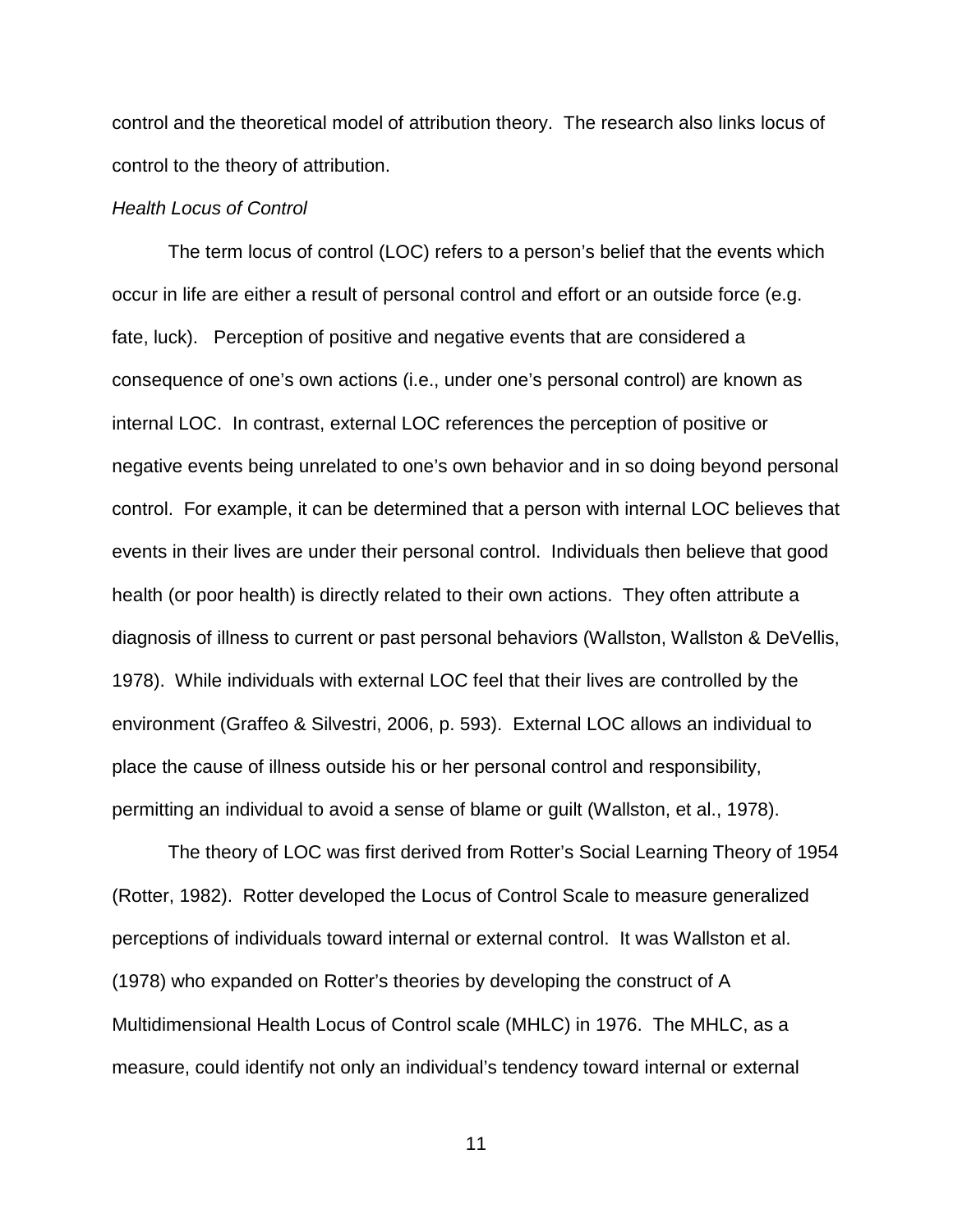behaviors, but also "further divide those who perceived control as coming from somewhere other than from within as blaming fate and luck, or what became known as "powerful others" (Graffeo & Silvestri, 2006, p. 594). In a review of Mackey (2002), an abundance of research has linked internal LOC to positive health beliefs and behavior. For example, a person with an internal LOC is more likely to seek out health-related knowledge (Macky, 2002). It was also added by MacArthur and MacArthur (1999) that a sense of control such as experienced by internals led to improved emotional and mental health. For the following study, the concept of health locus of control is extended. The MHLC is used to determine the perception of internal and external control a person has on their own health, for the purposes of this study, an adaptation was used to determine the perception of internal and external control a person believes his/her partner has on their health. The following conceptualizes locus of control to attribution theory.

#### **Attributions**

 Social cognition is the study of "mental processes and structures used to make sense of, remember, and think about people and interactions" (Canary, Cody, & Manusov, 2000, p.80). Our cognitive structures and processes influence our perceptions of people and events, thus affecting how we communicate (Canary, et al., 2000, p.80). The study of social cognition includes how we create and use attributions in daily communication interactions. Each day when we perceive others and make judgments about them or about ourselves we are making attributions about behaviors (Canary et al., p. 83). The term attribution refers to the assessments of the cause of an action or behavior (Galvin & Cooper, 2006, p.83).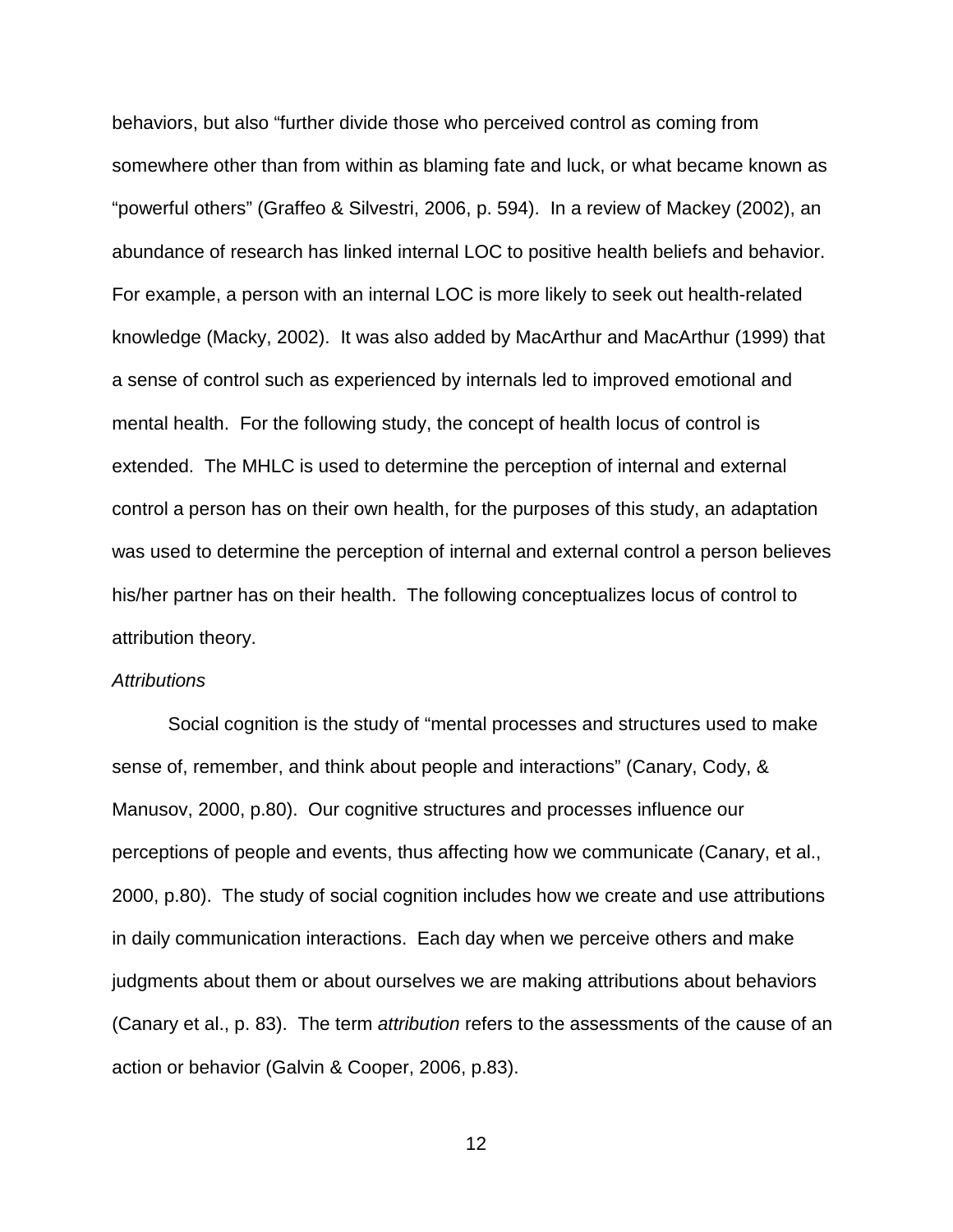In a review of Jones and Davis' (1965) work, the addition of examining decision making behind attributions is critical in understanding the process of attribution completely (Galvin & Cooper, 2006, p.83). For example, before making an attribution, a person must decide if the person acted with intent. The behaviors judged to be intended are thought to say more about the person than those thought to have occurred without intent (Galvin & Cooper, p. 84). There are concepts to help aid in understanding attribution, include: consistency, the extent to which a person's behavior is the same over time. For example, if a partner has always received high grades he/she should exhibit the ability and or motivation to continue to make good grades, however, if a partner started receiving bad grades, one might look for external causes for the recent bout of bad grades. Next is distinctiveness, whether or not a person's behavior is clearly different in one situation than in other situations. For example, if a partner got good grades in all classes but one, one might look for an external attribution (e.g., tough class, bad professor, etc). However, if a partner received all bad grades, one might be more than likely make an internal attribution (e.g., he/she is not very smart, unmotivated, etc.). Lastly, the concept of consensus, is the perception of similar others in similar situations. For example, when it comes to grades a person would base a partner's performance on the census within the class. If the partner did poorly, and the class census was high grades, then one might make an internal attribution on their performance (Galvin & Cooper, p. 84). The study of attributions is important for understanding interpersonal communication, in that the causes we give for behaviors are part of the meaning we derive from them (Galvin & Cooper p. 85). The meaning created is then a fundamental part of what is communicated in an interpersonal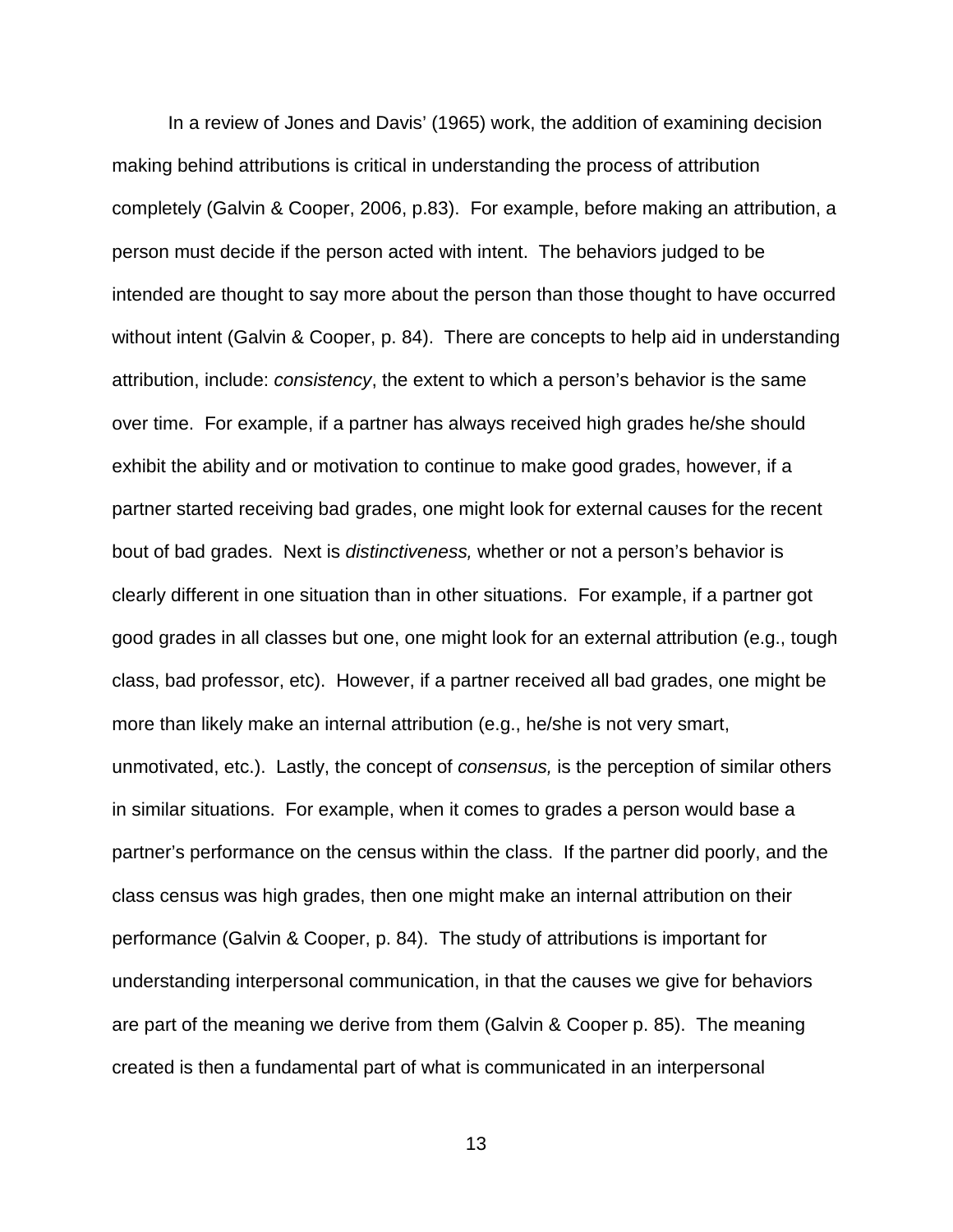interaction, thus influencing interactions within our relationship. After understanding the concept of attribution within the study of social cognition, the next step in the present study is to establish attribution as the applied theoretical framework.

#### Attribution Theory

 Heider (1958) proposed attribution theory based on the assumption that people strive to predict and control their environments. Often prediction and control can be researched through an understanding of the causes of behavior. Heider (1958) suggested that observed behaviors are attributed to the person (internal/dispositional) or the environment (external/situational). People then choose to respond to the observed behaviors based on whether it is dispositionally or situationally attributed. Weiner (2008) added to Heider's attribution theory by arguing that the dimension of controllability must be included. Before, dispositional and situational factors referred to the perceived causes of behavior. The addition of controllability allows for focus on behavior that is seen as voluntarily produced and how individuals are viewed as responsible for it (Weiner, 2008). Thus, the addition of controllability advanced the theory within the general notion of causality.

 Attribution theory was then once again extended by linking causality and controllability to the idea of responsibility (Bradbury & Fincham, 1992). For example, a person can conclude that it would be unreasonable to hold someone responsible for a behavior he or she did not cause. Heider (1958) created a three-stage process of attribution during which a person (a) perceives or observes a behavior, (b) believes the behavior was intentional, and (c) determines if she or he believes the person was forced to perform the behavior. Weiner (1980) suggests the perceptions of controllability will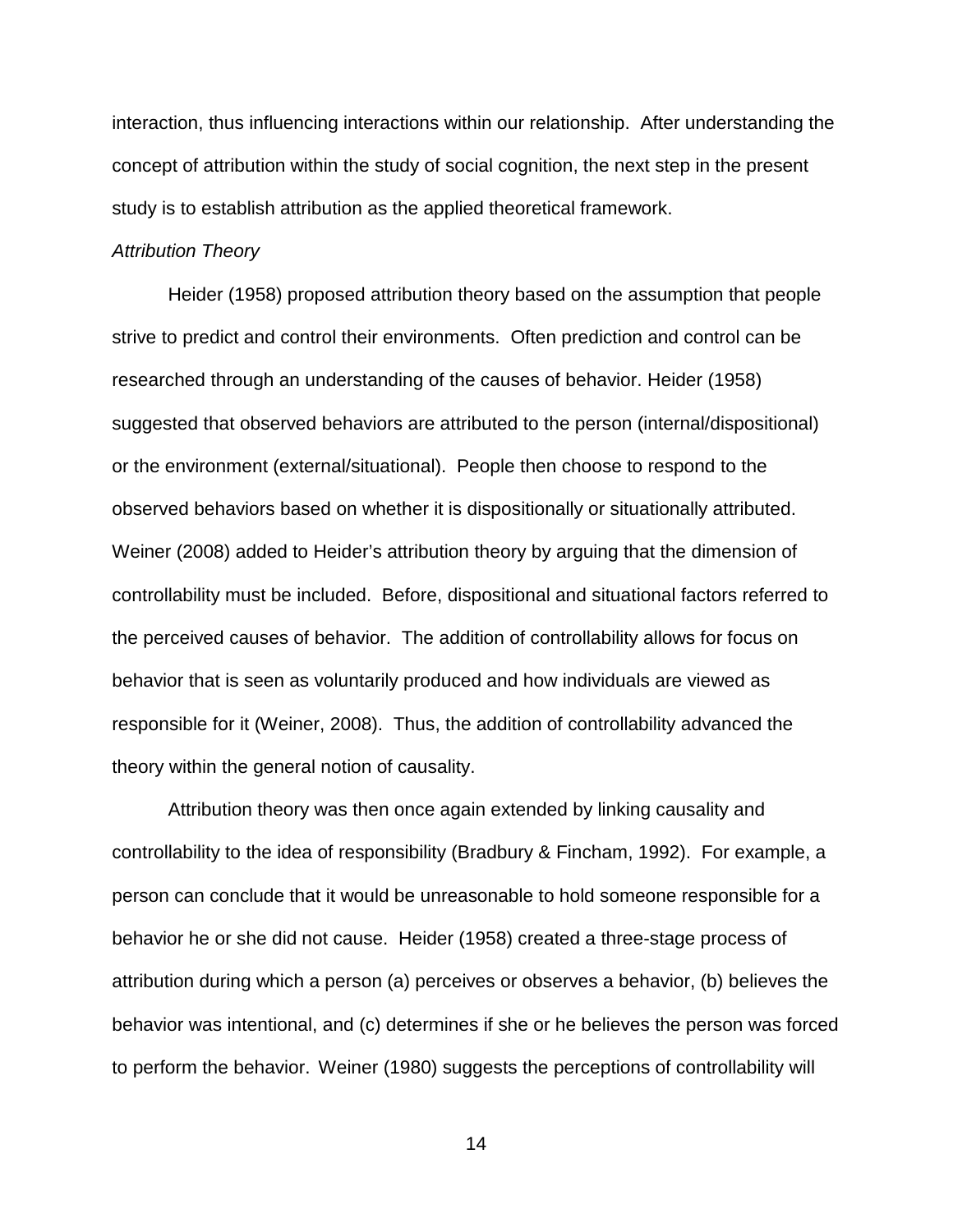produce more negative feelings than uncontrollability. Thus, within a romantic relationship dealing with a mental illness, if a partner thought the actions of his/her diagnosed partner could be easily controlled but were not, the partner would express overall frustration with the relationship and the person. It also provides insight to how people perceive controllability in correlation to responsibility when it comes to health.

 The addition of controllability is central in understanding one of the present research's main arguments and assumptions. In regard to another person's health, people still enact judgments of responsibility and controllability, especially in regard to behaviors and emotional state. The research also gained an understanding of which health conditions elicit certain judgments of responsibility and controllability and in return how that affects communication within the relationship. If, for instance, an illness/condition is generally stigmatized, what is the perception of controllability and responsibility for that illness? As stated previously, mental illnesses are often stigmatized. In review of research that has linked attribution theory to stigmas, Haider-Markel and Joslyn (2008) research used an empirical test of attribution theory to discuss beliefs about the origins of homosexuality and the support for gay rights. Haider-Markel and Joslyn (2008) elaborated "for example, there are causes for which a stigmatized person may not be held responsible- uncontrollable - and others for which there is personal responsibility -controllable." Haider-Markel and Joslyn (2008) assert that, in general, attributing stigmas to a controllable cause elicits a greater anger and negative affect towards the stigmatized. The research links feelings of anger and negativity to the diminish capacity and willingness to give emotional support within a relationship.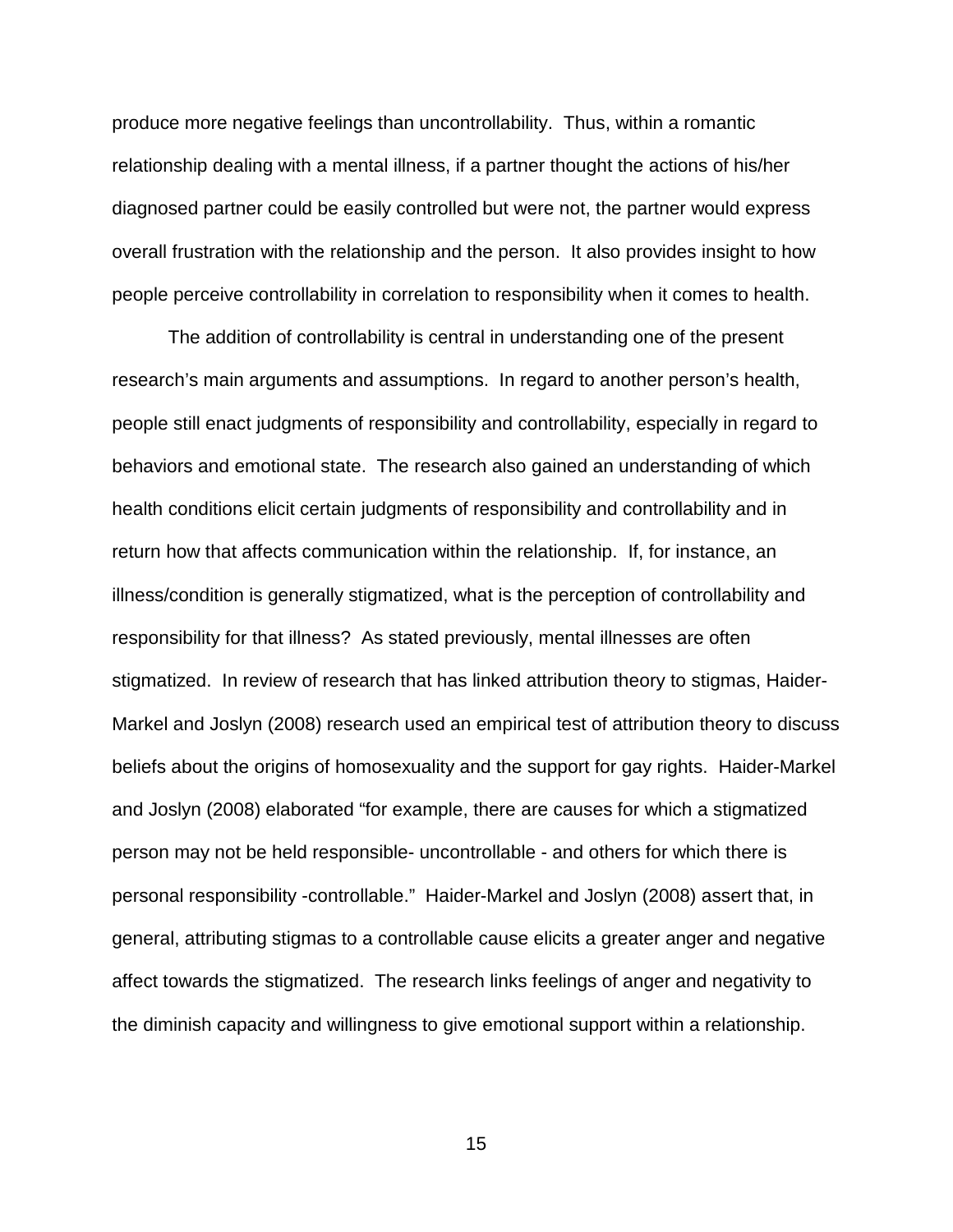Based on the reviewed literature regarding controllability, the research proposes the following question:

 RQ 1: How does the perceived controllability of a mental illness influence people's willingness to give emotional support to a partner living with a mental illness?

 Studying attributions are important for several reasons. Attributions help people predict future behavior, and often accurate attributions can reduce uncertainty (Heider, 1958). We use attributions to help explain unexpected behavior and make sense of the world. However, people's attributions are often biased for several reasons. In addition, there is a lack of research on attribution theory in regard to mental health and partnerships. However, attribution theory has been thoroughly used in the relationship of caregiver and patient.

 Williamson (2005) researched caregiver resentment in relationships with a person affected by Alzheimer's disease. Attribution depends on the perceptions of others' abilities to control their own behavior. Frequently, people are more sympathetic or less angry towards those who demonstrate disturbing behavior through no fault of their own. Therefore, if the behaviors accurately reflect what are known symptoms of the disease, then the caregiver/supporter can attribute such a behavior to the illness (p. 216). Often our belief about one's behavior is connected with an overall disposition while knowing them. Thus, if a long-term relationship was interrupted by the diagnosis/onset of a mental illness, then what can be determine as complications from the illness, may be attributed wrongly by the partner based on previous and on-going expectations (Williamson, 2005, p. 216). It is also easier to blame the person for their behavior, than it is to seek out and understand alternative explanations. The research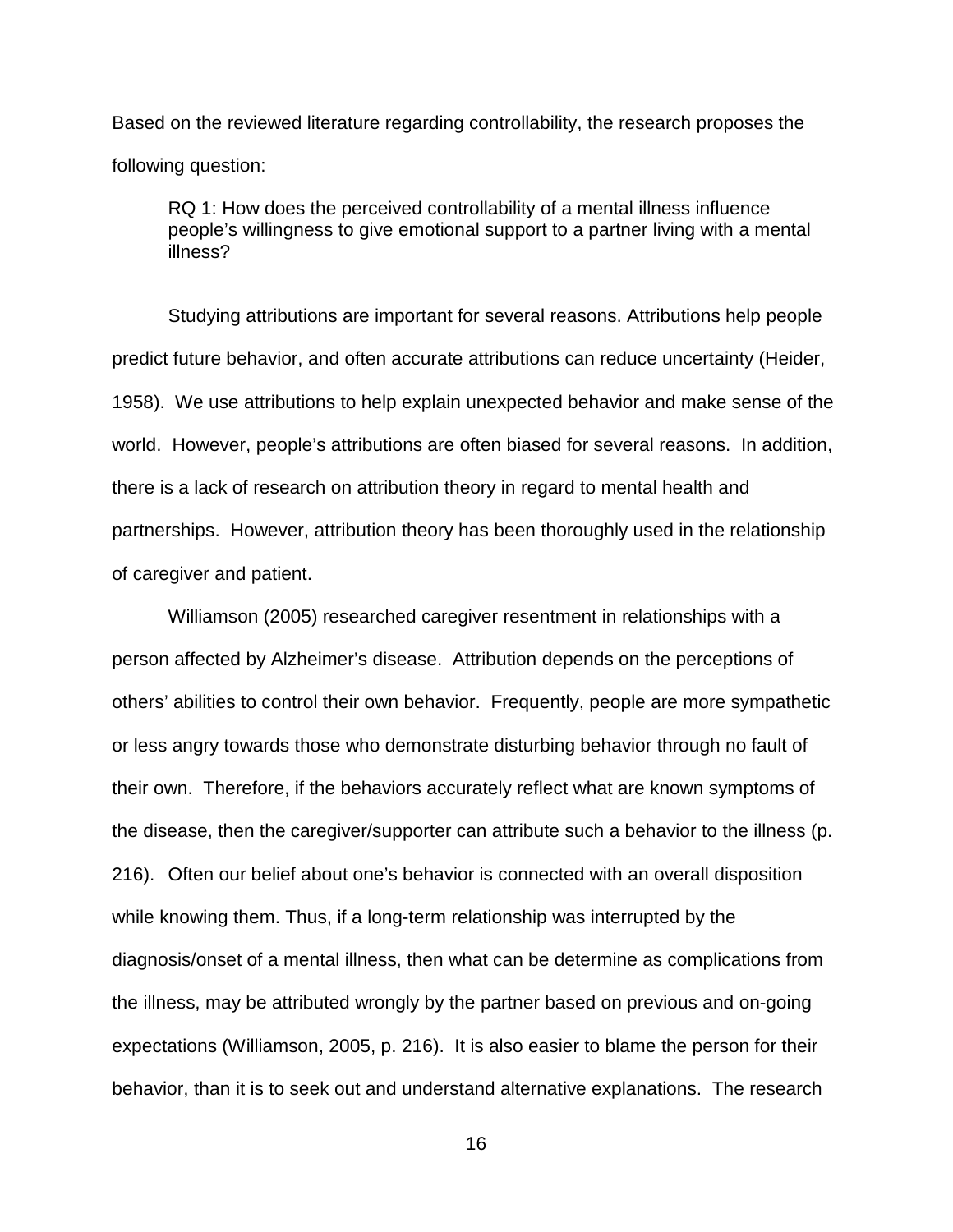concluded that caregivers are most resentful when care recipients are difficult in ways that can be attributed easier to the person rather than to the illness (Williamson, 2005). Polk (2005) in a qualitative study guided by attribution theory and problematic integration theory (PI) investigated the emergence of themes related to family caregiving issues involving a loved one with Alzheimer's dementia. Polk (2005), concluded that attributions might result in "more negative caregiver reactions to mild disabilities and less negative creations for severe disabilities." In addition, caregivers may be drawn into conflict more easily because they perceive the disabled person to be responsible for their behavior (Tynan & Allen, 2002). Attribution theory has been used in research involving identity (Surra & Bartell, 2001), stigma (Pittman & Gallois, 1997), and various relationships (Manusov & Koenig, 2001) (Polk, 2005). Thus, using the theory in the area of researching attribution of mental health issues within relationships is fitting. Based on the reviewed studies of attribution and caregiving the present research proposed the following research question:

 RQ 2: How does the attribution of the mentally ill partner's actions affect the supporter partner's willingness to lend emotional support?

 To elaborate how attributions could affect emotional support in relationships an example is needed. If a couple had been dating for several years and at some point one partner is physically attacked by an intruder. Following those events, the partner experienced persistent frightening thoughts and memories of the ordeal and began feeling emotionally numb, especially with people they were once close to, including their partner. The partner also experiences sleep problems, feels detached and is easily startled. The partner is diagnosed with Post-Traumatic Stress Disorder (i.e., an anxiety disorder). The supporter partner may be able to give support if they can attribute the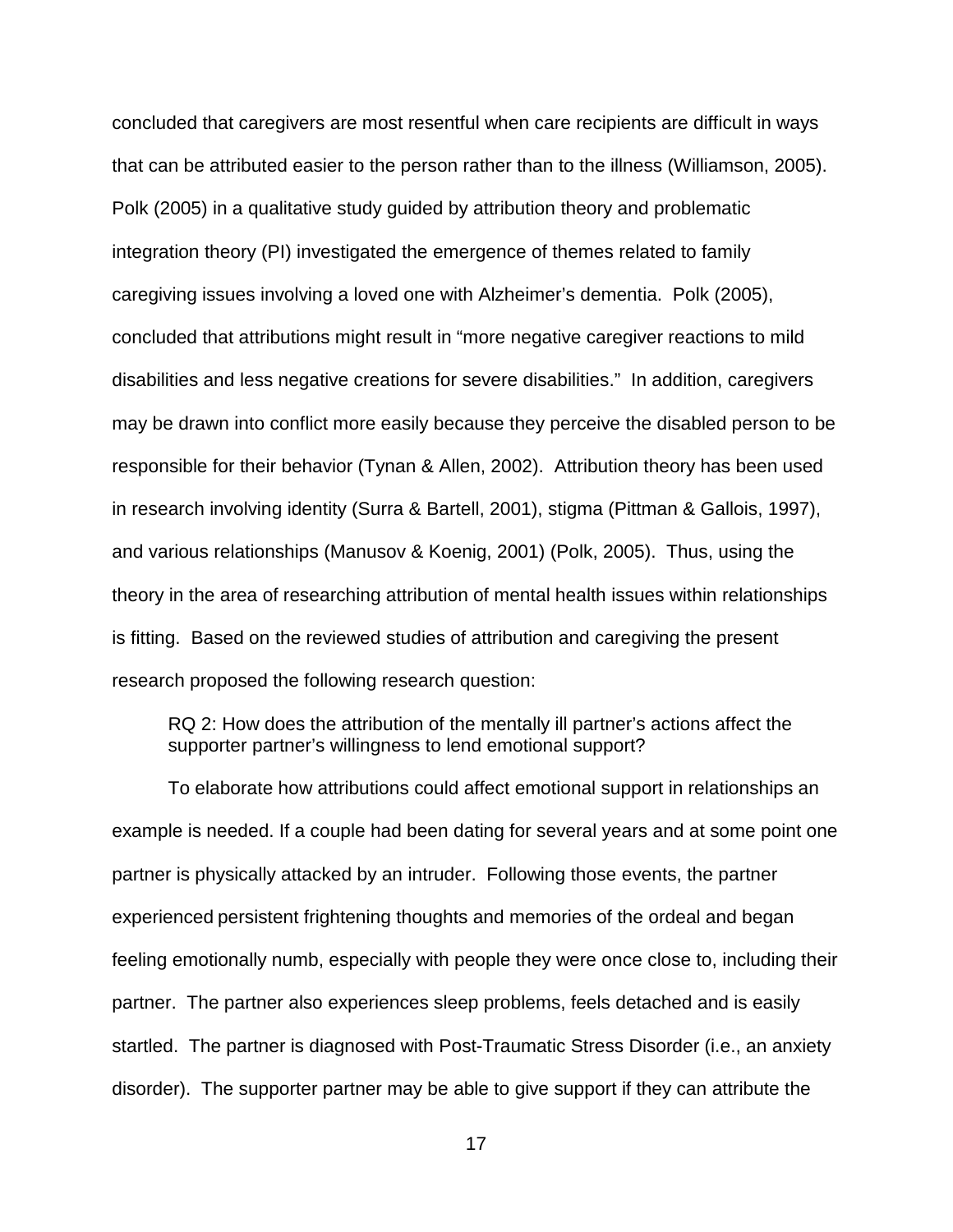behavior directly to the attack (i.e., an external attribute). However, if the supporter partner does not attribute the behaviors to the attack (i.e., rather attribute it internally) or have thoughts about how the attack could have been prevented (i.e., controllability), she/he may feel disappointed or frustrated with their partner, thus lowering their level of emotional support to them. Not only is attribution a factor in lending emotional support, but also the perceived controllability of that attribute. Frequently, previous held expectations of her/his partner and the need for certainty within the relationship can impede continuing the relationship.

 As previously mentioned, the use of attribution theory in this study is to explain how people use attributions to understand and react to the actions of others. People not only make attributions with regard to their own behavioral outcomes and the events that happen to them, but also people want to explain the behavior outcomes of other individuals (Forstërling, 2001, p. 149). Understanding attributional approaches assumes that the causal descriptions that people make for other individuals' outcomes influences the reactions toward these individuals with regard to these outcomes (p. 149). In review, it has been shown that important interpersonal behaviors, interpersonal emotions, and interpersonal motivation depend, at least in part, on causal explanations made for the other individual's behaviors and behavioral outcomes. Often in interpersonal relationships reactions that are guided by attributions are often of an evaluative nature, such as praise or blame, anger or sympathy, or help or punishment. What influences these evaluations include aspects and dimensions of controllability, responsibility, intentionality, or culpability (Forstërling, 2001, p. 149). For the present research, the focus was on the element of controllability. Weiner (1995) researched the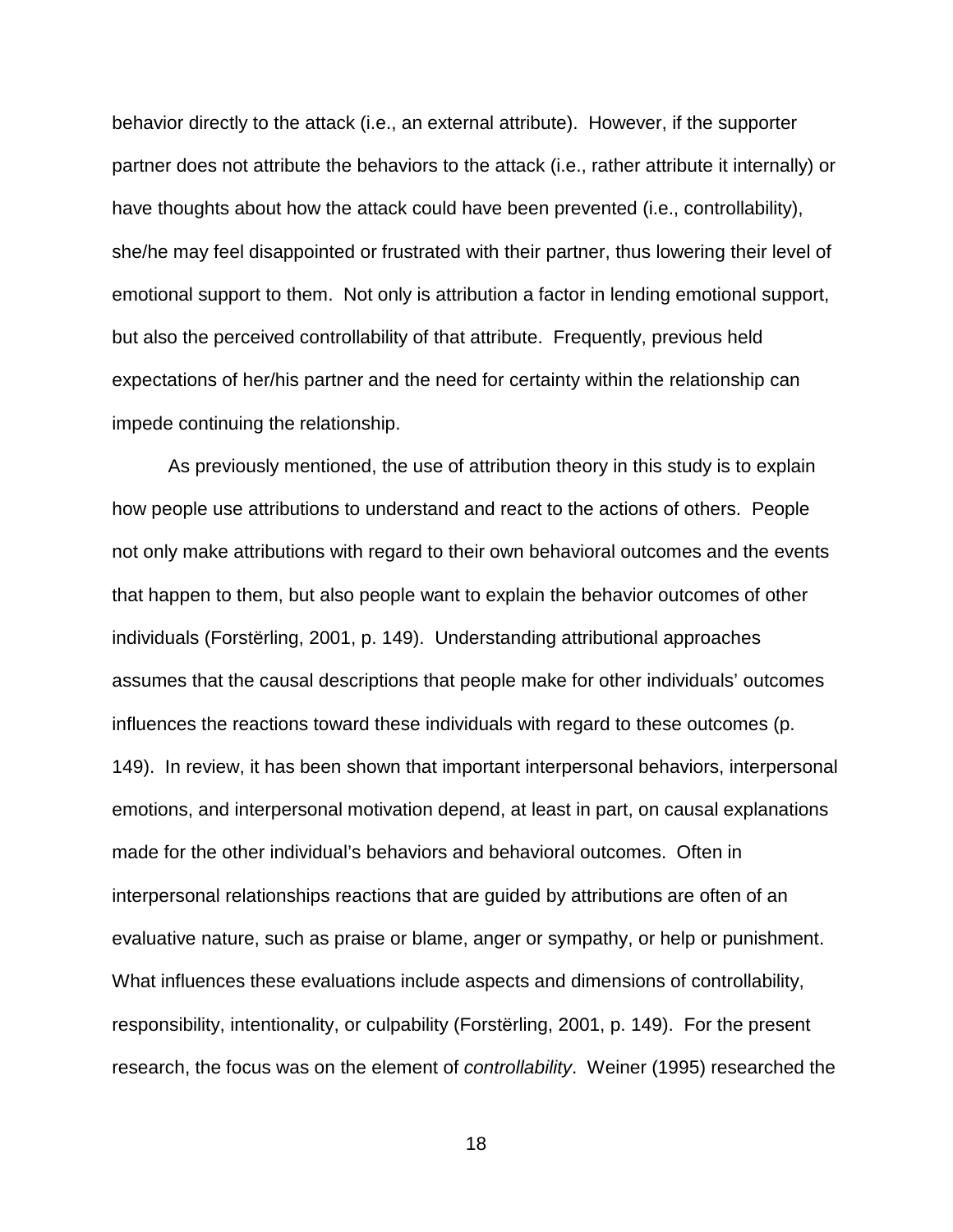importance of the casual dimension of controllability for interpersonal evaluation, emotions, and behaviors. Weiner (1995) argued that it is not only the controllability interference, but also the judgment of responsibility that triggers the differences in reaction. Weiner (1995) states, "causal controllability refers to the characteristics of a cause… Responsibility, on the other hand, refers to the judgment made about a person" (p. 8).

 In a review of Weiner's work on the controllability dimension, a cause is regarded as controllable if the individual is personally able to guide, influence or prevent it. Forstërling (2001) used "drunkenness" as an example to describe the controllability of causes. He suggests that "drunkenness" is perceived as a controllable cause. He continues, "Causes that can neither be influenced nor guided, such as a "physical handicap", blindness or being crippled, are regarded as being uncontrollable" (Forstërling, 2001, p. 157). However, what the current research investigated is illnesses that don't carry along physical indicators. Mental illness is often only known through the communication process of disclosure. Therefore, judgments on a person's behavior are sometimes created before a person realizes someone has a condition. Meaning mental illness, based on the symptoms and signs, is often misattributed as both internal and controllable. Additionally, the relationship between perception of controllability and the actual act of helping is not direct, but mediated through emotions (Forstërling, 2001, p. 157). Weiner extends that attributions lead to emotions and that these guide behavior (p. 157). Pilliavin, Pilliavin, and Rodin's (1969) study revealed high correlations between controllability judgments and emotions. For example, anger correlated with actions that were seen as controllable, whereas pity and sympathy correlated to actions that were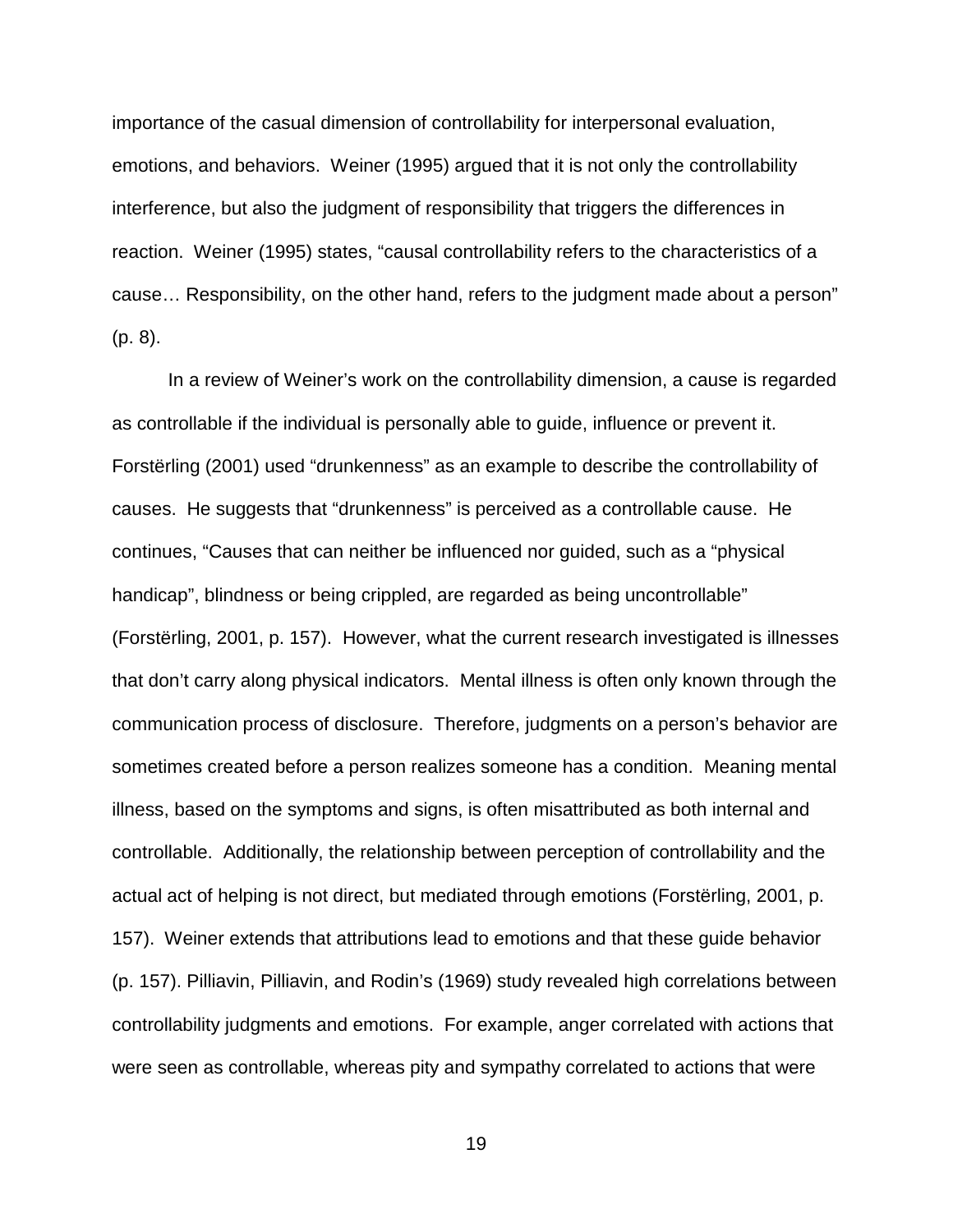viewed as uncontrollable. Pilliavin et al. (1969), along with Weiner's studies have had a history of successful replication (Forstërling, 2001, p. 158). Further, these studies support the idea that there is a motivational sequence in which cognition leads to emotions and as a result, guide behavioral intentions (Forstërling, 2001, p. 159).

 Attribution theory has also been applied to scenarios of disease. Weiner (1995) imagined that an important aspect of disease consists of the causal attributions for the disease (p. 163). For instance, if a person gets cancer we don't just register she/he is sick, but we often ask why a person got cancer (Forstërling, 2001, p. 163). For example, with cancer, we may ask if she/he were a smoker. Or does cancer run in the family. Weiner et al. (1988) investigated the idea that various types of diseases and illnesses differ in perceived controllability and that these controllability perceptions influence reactions toward the "ill or stigmatized persons" (p. 163). In continuing the review of Weiner et al. (1988) research that presented their participants with 10 diseases (that varied in perceived stigma) including: AIDS, Alzheimer's disease, blindness, cancer, child abuser, drug addiction, heart disease, obesity, paraplegia, and Vietnam War Syndrome. Weiner asked participants to rate how responsible the persons were for these conditions (Forstërling, 2001, p. 164). The results were that Alzheimer's disease, paraplegia, and cancer yielded relatively low responsibility ratings. However, obesity, AIDS, and drug addiction yielded comparatively high responsibility judgments (p. 164). In addition, the experiments of Weiner et al., (1988) supported that conditions in which the "ill" person was perceived responsible (e.g. drug use) yielded less pity and more anger, and less assistance. It is noted that perceptions of "responsibility of diseases and illness are not fixed, but they may vary from case to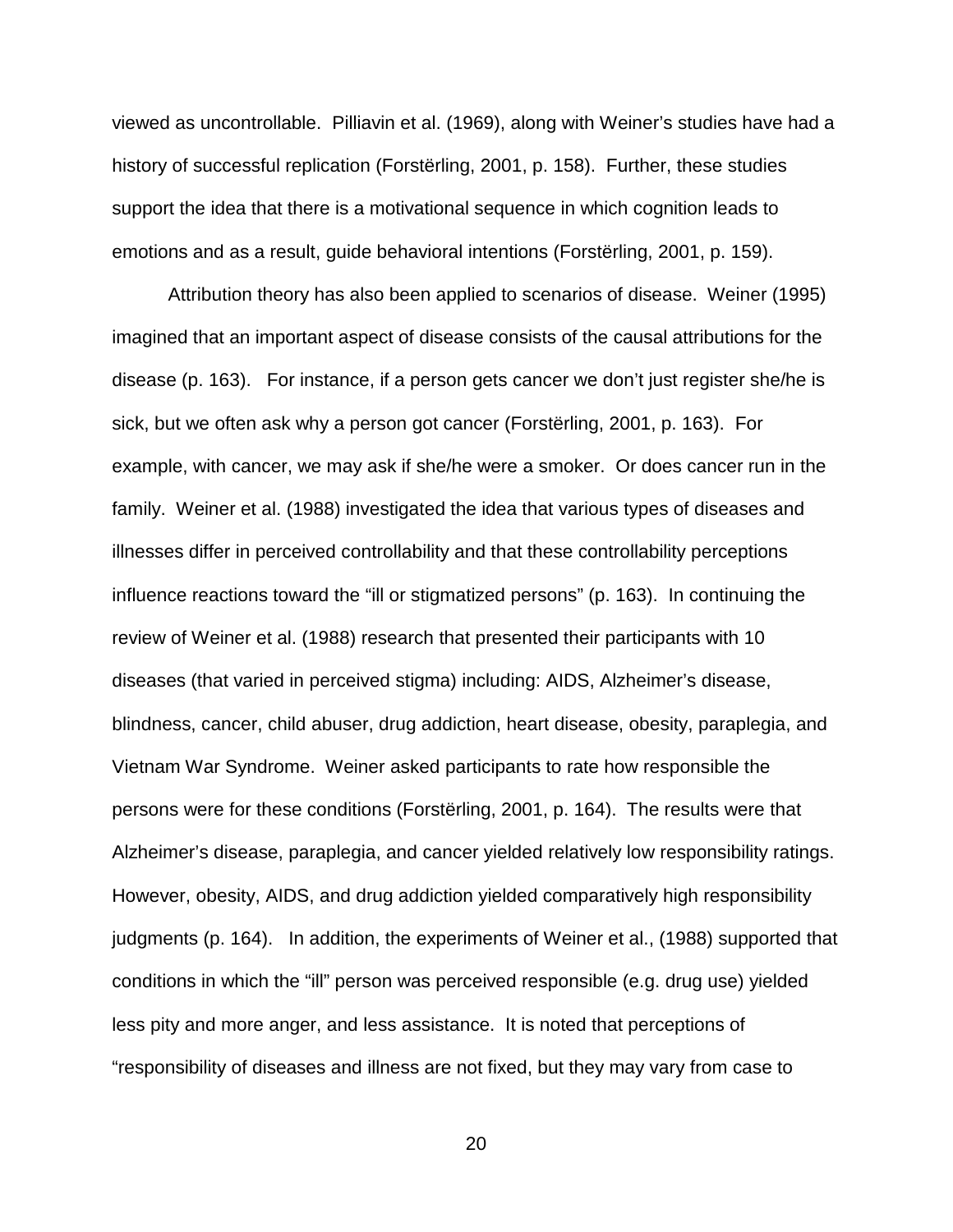case, person to person, and across time periods (Forstërling, 2001, p. 165)." It is important to note that providing a person with new information (i.e., that is attributionally relevant) of certain diseases or illness can alter his/her reaction towards the "ill and stigmatized persons (p. 165)."

### Research Questions

 The present research posed two central research questions based on theory and previous research.

 RQ 1: How does the perceived controllability of a mental illness influence people's willingness to give emotional support to a partner living with a mental illness?

 RQ 2: How does the attribution of the mentally ill partner's actions affect the supporter partner's willingness to lend emotional support?

Using an experimental design, the research manipulated through a narrative stimulus the mental disorder presented (i.e., Bipolar Disorder or Substance Abuse Disorder), and how the potential actions associated with the illness could be attributed (i.e., internal/external). H1: Based on the reviewed literature, it was hypothesized that people who perceived their partner's condition as controllable would be less willing to lend emotional support than those who believe the illness is uncontrollable. H2: It was also hypothesized that people who could accurately attribute certain behaviors to sign/symptoms of the illness would be more likely to lend emotional support than those who attribute the actions as internal and or dispositional.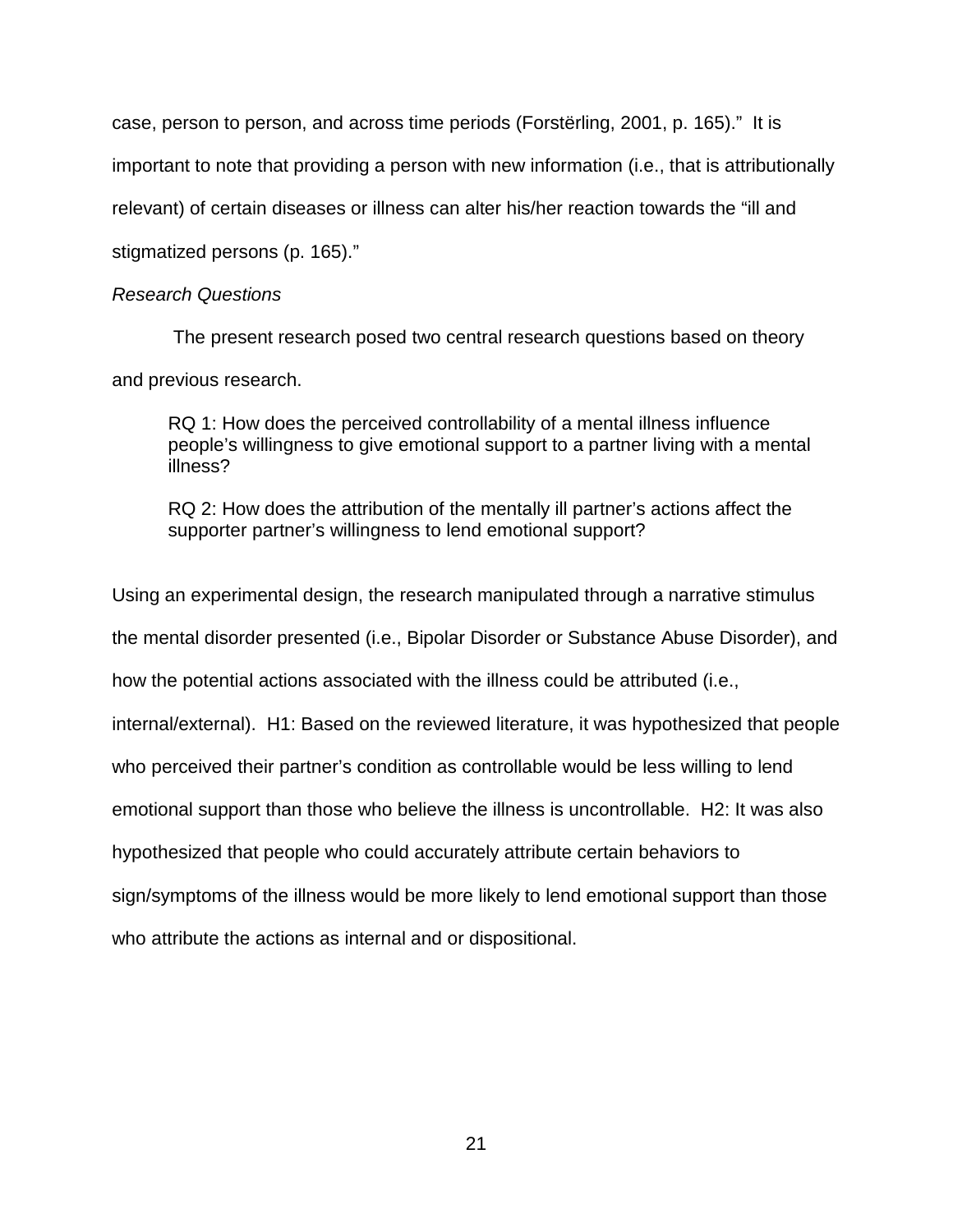#### **METHOD**

#### **Participants**

 The present study was specifically interested in the young adult population. Students from a southeastern university were asked to participate. The study included 136 undergraduate participants ( $N = 136$ ). The participants of this study comprised a sample of convenience, because they were obtained through the university in introductory courses. All solicitation of participation for the research was conducted within the classroom setting. At the discretion of the instructor, course bonus points were made available to the students who successfully participated. Those students who did not wish to participate were not obligated and received other methods of obtaining course bonus points. In certain courses, participating in research was a component of the class. The study population included both men (36%) and women students (64%). The average age of participation was 20.35 years old (SD= 2.82), with the range being 18-45 years. The study was extended to all ethnicities. Reported ethnicities included: American Indian/Alaskan Native  $(n=1)$ , Asian  $(n=1)$ , 14% Black  $(n=19)$ , Hispanic/Latino  $(n=1)$ , and 83% White  $(n=113)$ . A variety of educational backgrounds were also reported. Majors included: communication studies, political science, engineering, business, psychology, music, art, English, human environmental sciences, and education. Also reported were the participants' relationship statuses. Participants reported the following relationship statuses:  $37\%$  Single ( $n=51$ ), 19% Single & Actively Dating ( $n=27$ ), 41% in a Relationship ( $n=56$ ) and/or 1% Married ( $n=2$ ).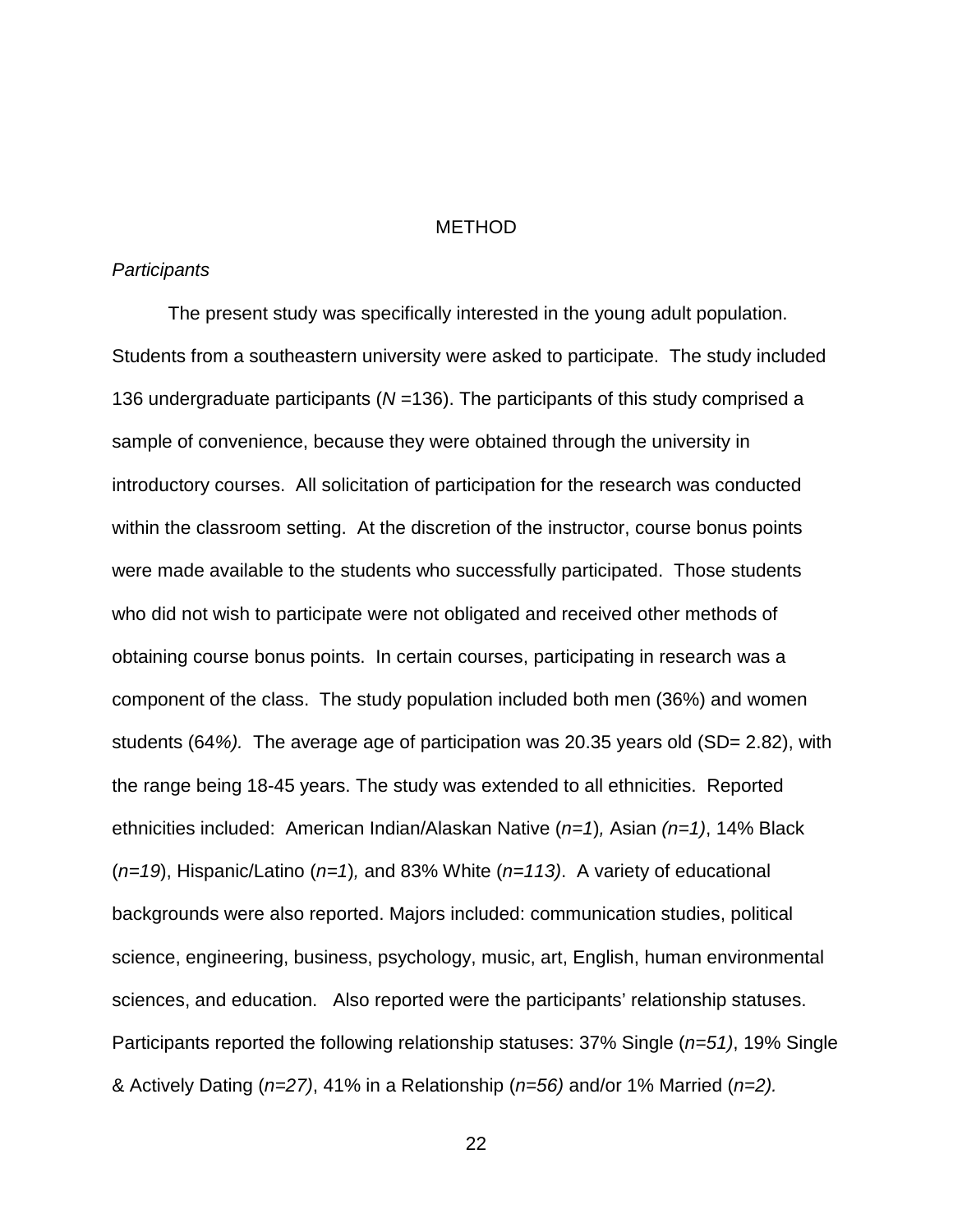#### **Materials**

 The research used a 2 x 2 (i.e., Type of disorder presented x Implied Attribution) experimental design. Appendix A is a diagram of how condition groups were formed. The experiment consisted of two different variables being manipulated at two different levels measured by pre and post testing. In each experimental group, the participants were randomly assigned 1 of 4 narratives (i.e., the stimulus). Based on random assignment and successful participation, the number of participants per condition was: Condition A ( $n=30$ ), Condition B ( $n=38$ ), Condition C ( $n=24$ ), Condition D ( $n=31$ ), and Control Group  $(n=13)$ . The narratives were presented to the participants immediately following the completion of the pretest. The two independent variables that were manipulated within the narrative included: Type of mental disorder presented (Mood Disorder (i.e., Bipolar Disorder) or Substance Abuse Disorder (i.e., Alcoholism) and how the narrative constructed certain behaviors that could be associated with the mental illness (i.e., How it was attributed--internal or external causation). The narratives represented hypothetical relational interactions, and behaviors the participant could have encountered with a relationship partner if he or she was diagnosed with the presented mental illness. The narratives were created based on personal narratives from accredited support group sites for mental health issues, and based on well-studied and identifiable symptoms located within the research of the National Institute of Mental Health. Each narrative clearly identified the disorder in which their potential partner was diagnosed. The narratives were produced by the principal investigator, with direction from outside faculty researchers to ensure best reliability and manipulation. In each narrative the partner who has been diagnosed with the disorder confronts aspects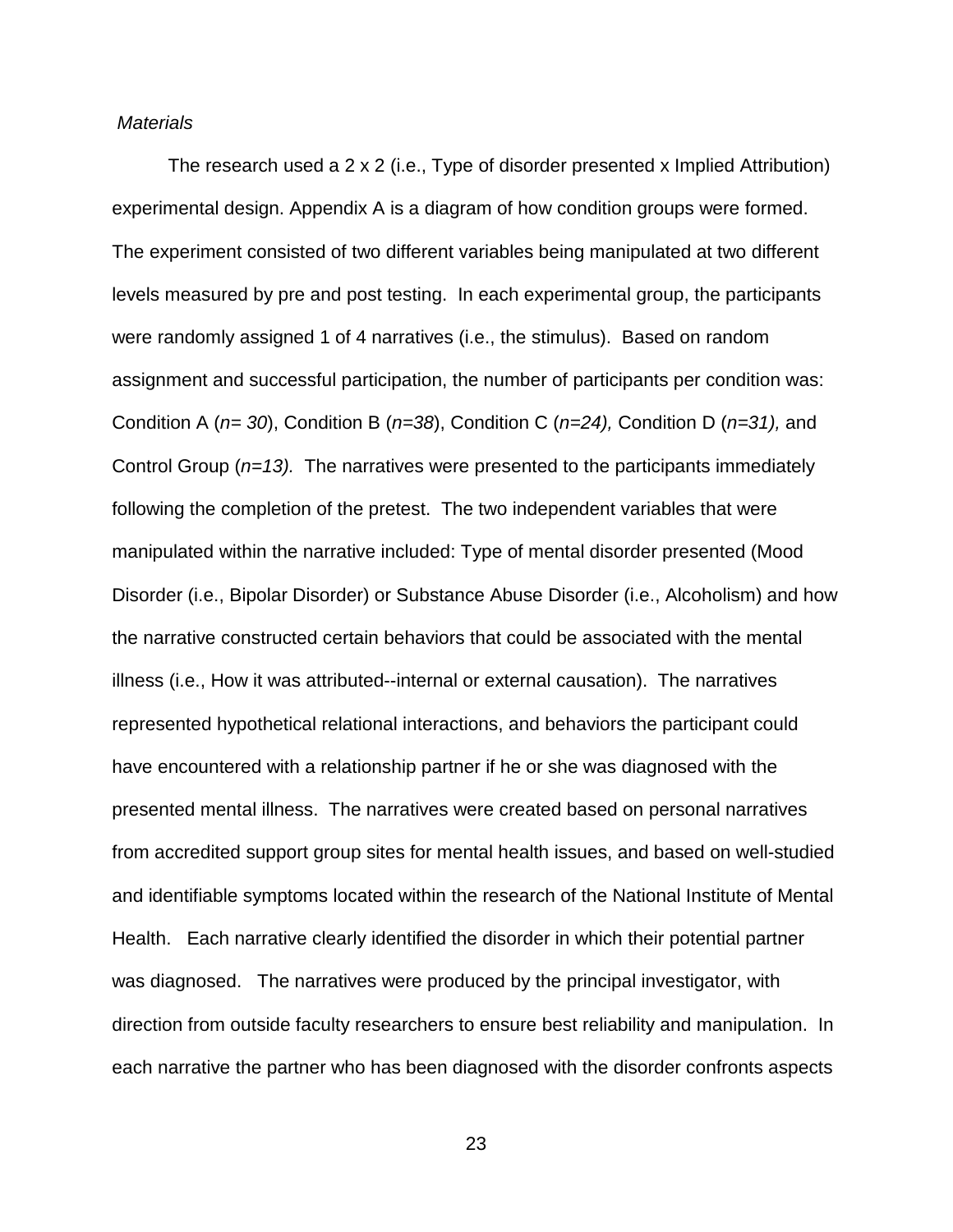of seeking help, being diagnosed, understanding symptoms of the disorder, interacting with environment, seeking support systems, and reflecting on relationships. Appendix B contains the full narratives used.

#### Stimulus Condition: Bipolar Disorder

 For the narratives the mental illnesses of Bipolar Disorder and substance abuse disorder were chosen. Bipolar Disorder, also known as manic depression, is a medical illness that causes extreme shifts in mood, energy, and functioning (NAMI, 2009). Bipolar Disorder is a chronic and generally life-long condition with recurring episodes of mania and depression that can last from days to months. A person with Bipolar Disorder may experience behavioral changes that can be subtle or dramatic, and could vary greatly over a course of their lifetime. Over 10 million people in America have Bipolar Disorder (NAMI, 2009). Often the onset of Bipolar Disorder is during adolescence or early adulthood. The proposed treatment for Bipolar Disorder includes medication, psychotherapy, support and education. The commonly identified symptoms of the mania stage of Bipolar Disorder include: dramatic shifts in mood, increased physical and mental activity, and energy, racing thoughts and flight of ideas, increased talking with rapid speech pace, ambitious plans, risk taking, impulsive activity such as spending sprees, sexual indiscretion, and alcohol abuse, and decreased sleep without the experience of fatigue. Symptoms of the depression stage include: loss of energy, prolonged sadness, decreased activity and energy, restlessness and irritability, inability to concentrate or make decisions, increased feelings of worry and anxiety, less interest or participation in activities normally enjoyed, feelings of guilt and hopelessness, thoughts of suicide, changes in appetite and changes in sleep patterns (NIMH, 2008).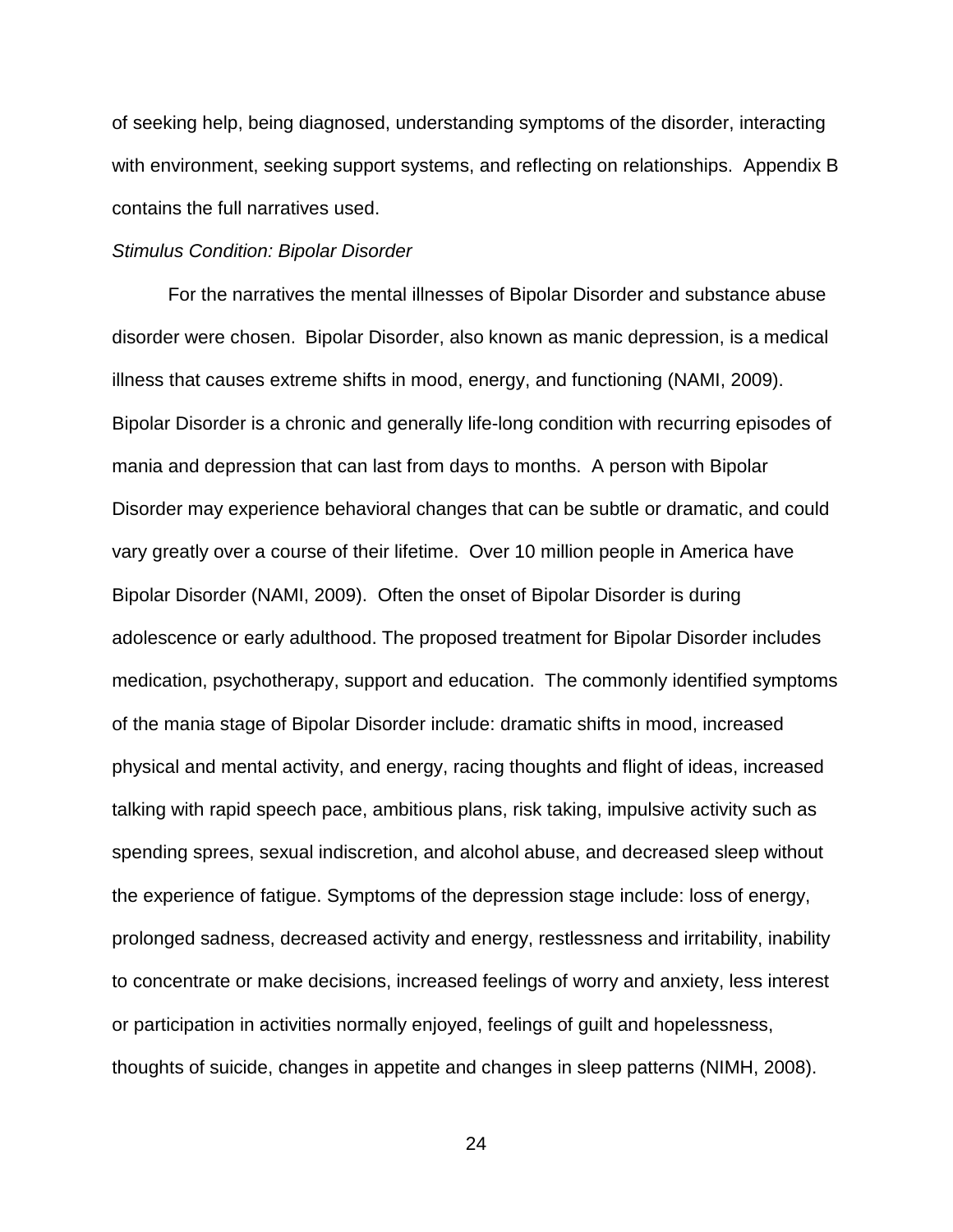In regards to the narrative and the implications of the results it is important to understand the cause of Bipolar Disorder.

 The underlying cause of Bipolar Disorder is unknown; the research suggests that Bipolar Disorder is likely caused by multiple factors that interact with each other to produce a chemical imbalance affecting certain parts of the brain (NAMI, 2009). Bipolar Disorder is also seen to have a hereditary/genetic component. In addition, a stressful environment or negative life events may interact with the underlying "biological vulnerability" to produce the disorder (NAMI, 2009). In regard to the present research, Bipolar Disorder was selected as a variable because of the age of the emergence of symptoms in accordance with the sample, it is equally identified in both males and females, and because mood/personality disorders are highly common within the young adult population, second only to substance abuse disorders. Within the narrative stimulus used, behaviors that were described that could be linked to known symptoms/signs included: postponing the start of medicine and or treatment (e.g. irrational decision making), abuse of alcohol, spending spree, sexual indiscretion (e.g. impulsive activity), and excessive changes in sleep pattern.

#### Stimulus Condition: Alcoholism

 Substance abuse is the most common mental illness within the young adult population. The present research focuses on Alcoholism. Alcoholism is a chronic disease that makes your body feel dependent on alcohol. People become obsessed with alcohol and are unable to control how much they drink, even if it causes serious problems within relationships, health, work and finances (Mayo Clinic, 2009). Some people have a problem with alcohol, but do not display all characteristics of Alcoholism,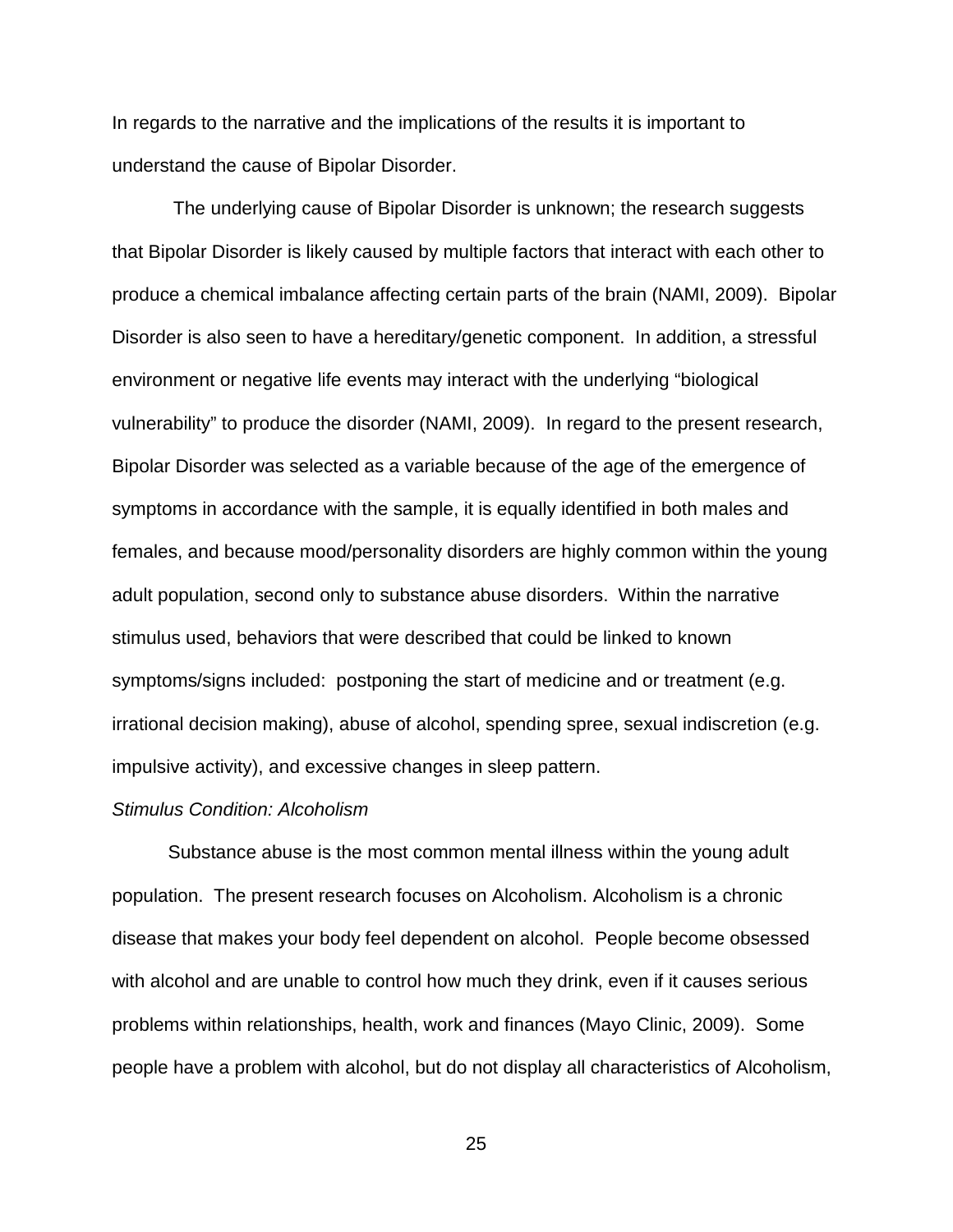this is referred to as "alcohol abuse" (Mayo Clinic, 2009). Signs of Alcoholism and alcohol abuse include: denying having a drinking problem, drinking alone or in secret, being unable to limit the amount of alcohol consumed, not remembering conversations or commitments, often referred to as "blacking out," ritual drinking, losing interest in activities/hobbies that once brought pleasure, feeling the need or compulsion to drink, increased irritability, keeping alcohol in unlikely places, becoming intoxicated intentionally to feel good or "normal," and experiencing physical withdrawal symptomsincluding nausea or shakes (Mayo Clinic, 2009).

 Alcoholism occurs gradually. Over a period of time, drinking alcohol alters the balance of some of the chemicals in your brain, including gamma-aminobutyric acid (GABA), which inhibits impulsiveness , and glutamate, which over excites the nervous system (Mayo Clinic, 2009). Alcohol also raises the levels of dopamine in the brain, which is associated with the pleasurable aspects of drinking. Other factors that can lead to excessive drinking and the addiction process include: genetics, emotional state, psychological factors/other mental illnesses, and social/cultural factors. The present research focused on alcohol abuse/Alcoholism not only because of its prevalence among young adults, but also because the signs/symptoms are often mistaken as a part of the college culture. The narrative stimulus used with the research presented the following behaviors that could be attributed to Alcoholism/alcohol abuse: excessive spending on alcohol, excessive consumption, blackouts, ritual drinking, and increased irritability when drinking is unavailable. It is important to note that there are certain aspects of the college culture that are addressed in both narratives. The summary discusses how these aspects could affect the results and implications of the study.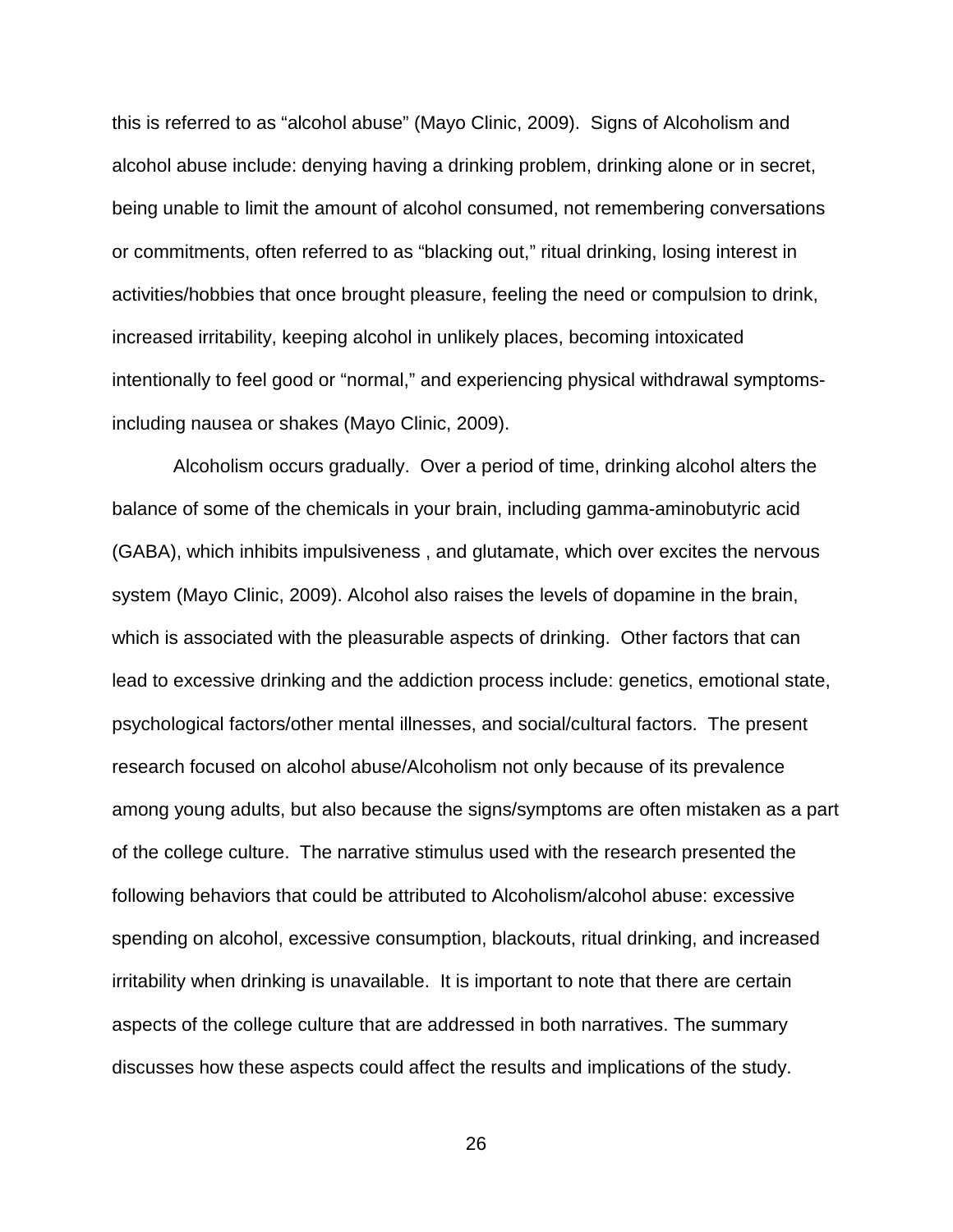### Pretests

 For the experiment, each participant first completed a pretest. The pretest included descriptive statistics of sex, age, education level, and relationship status. The pretest used a 7-item semantic differential scale to obtain a measure of comfort level with personal health, partner health, and mental health, along with the comfort level of discussing each. The Cronbach's Alpha level of the comfort measure was .892. The response scale included: very comfortable (4), somewhat comfortable (3), a little uncomfortable (2) and very uncomfortable (1). The comfort level measure was created by the principal investigator (Appendix C).

 Next, participants completed the four-item version of the Relational Attribution Measure (RAM) (Bradbury & Fincham, 1990). The RAM assesses the types of attributions people make for a partner's negative behavior (Fernandez-Ballesteros, 2002). Respondents read four hypothetical negative actions by their partner and rated the causes of that event along six dimensions including: locus, stability, globality, and responsibility (p. 119). For each behavior presented, the participant was asked to rate their agreement with several statements on a 6-point scale. Each scale point ranged from disagree strongly to agree strongly. Appendix D is the complete version of the RAM. Bradbury and Fincham (1992) state the use of hypothetical behaviors allowed for the advantage of having a standard stimulus across relationships and because the pattern of responses to such behaviors are similar to that found for attribution for relationship difficulties (Bradbury & Fincham, 1992, p. 458). The Cronbach's Alpha level for the RAM was a .927, which is addressed within the discussion. Previous research supports a composite of the all the attributional dimensions displays high internal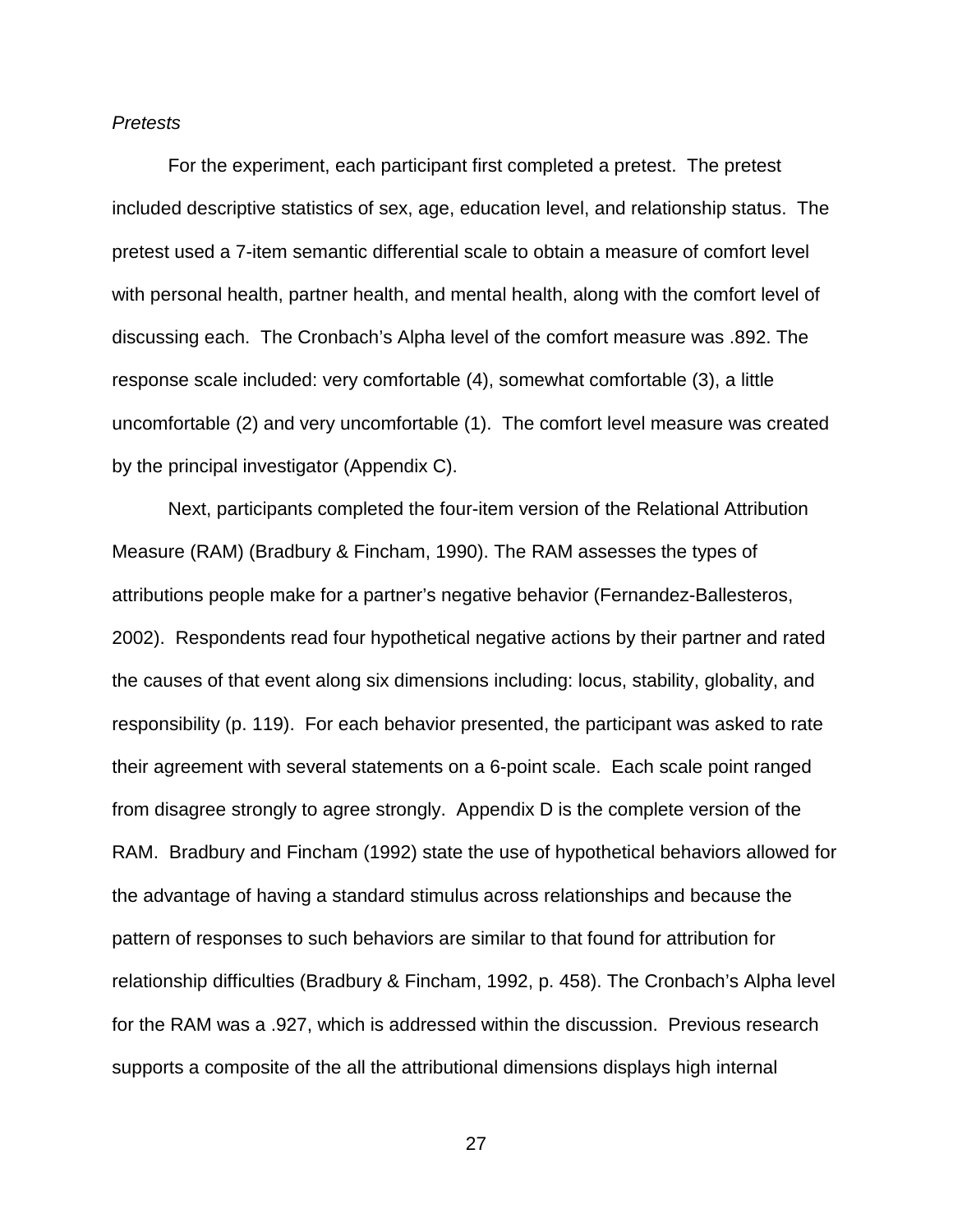consistency and predicts relationship satisfaction. Partners who attribute negative partner behavior to internal, stable, and global causes are more likely to be dissatisfied with the relationship (Fernandez-Ballesteros, 2002). It can be assumed that dissatisfaction within a relationship would impact the willingness to lend emotional support.

 Finally, the pretest included a general Mental Health Knowledge Quiz (Appendix E). The quiz consisted of 12-multiple choice questions created by the Canadian Mental Health Association (CMHA), a nation-wide, charitable organization that promotes the mental health of all and supports the resilience and recovery of people experiencing mental illness (CMHA, 2009). The basis for using the quiz is to ensure a complete understanding of basis knowledge and comfort level with mental illness. Participants could have reported a high level of comfort discussing mental health issues, but that is only one portion of understanding the communication processes about mental health. The test is not to represent a universal knowledge level for young adults, but used to gain a measure for the basic knowledge level the participants had at the time.

 Following the pretest was the reading of the randomly assigned narrative stimulus, as previously described (Appendix B). After reading and understanding the narrative, the participants completed the posttest. The posttest asked the participants to respond based on the narrative and the hypothetical diagnosis of their potential or current partner. Dependent measures included ratings of controllability, emotional support level, and attribution style.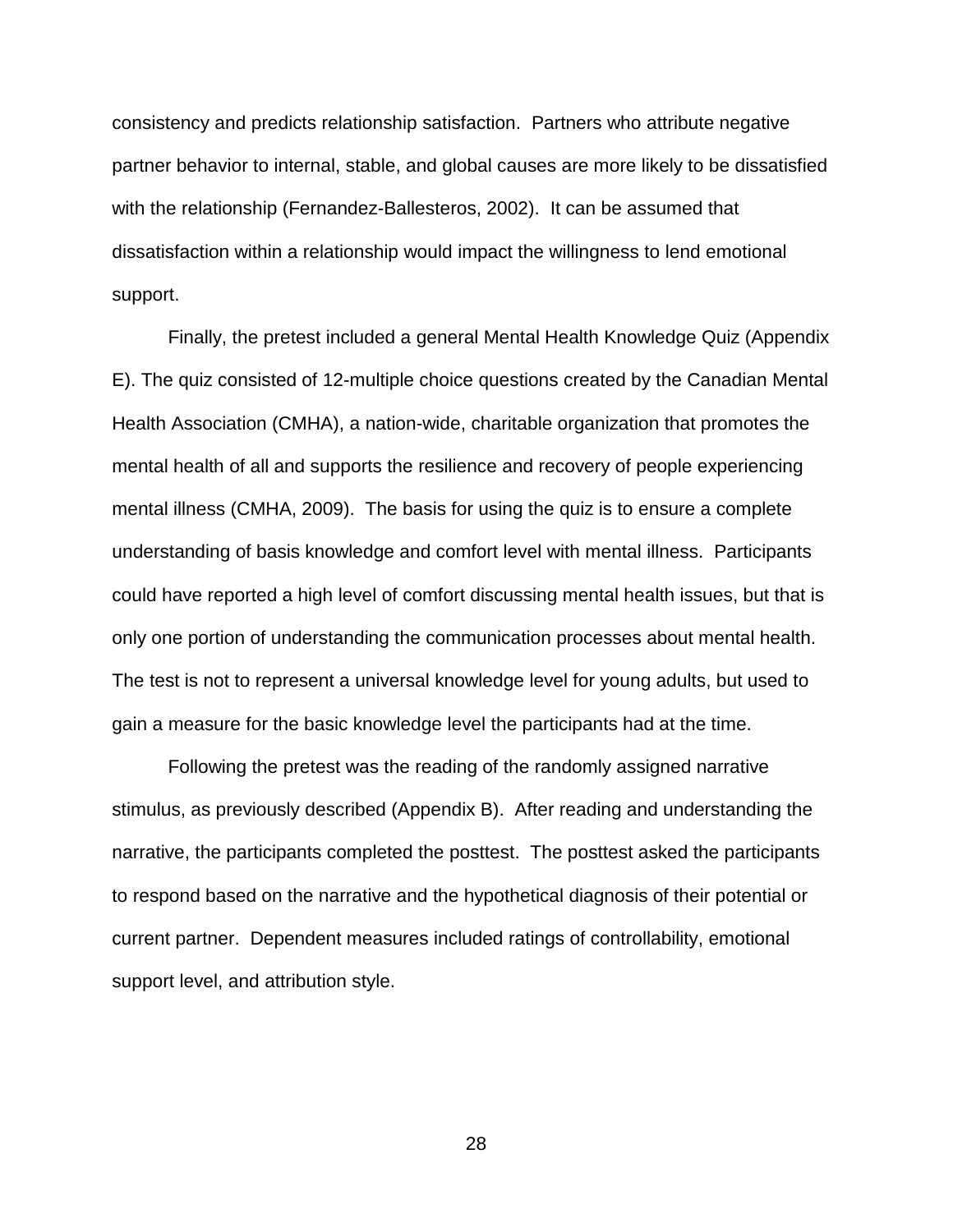### **Posttests**

 During the posttest participants first completed a variation of the 18-item Multidimensional Health Locus of Control scale (MHLC). The original version of the Multidimensional Health Locus of Control scale (Wallston, Stein, & Smith, 1994) was designed to be "condition-specific." The measure was a locus of control of one's own health. For the purpose of the present study, the wording was altered to describe a partner's condition. The participants were asked to rate the degree in which they agreed or disagreed with a belief statement regarding their partner's condition based on the hypothetical diagnosis. The scale ranged from strongly disagree to strongly agree. Wallston (2005) outlined that there is ample evidence to support that the MHLC scale validly assess health of locus of control beliefs. The MHLC is not a composite score, but rather made up of four dimensions including internal (Cronbach's Alpha level of .763), others (Cronbach's Alpha level of .636), doctors (Cronbach's Alpha level of .684) and chance (Cronbach's Alpha level of .861). Appendix F contains the full adaptation of the MHLC used within the research.

 Next, the participants completed a 10-item semantic differential scale survey regarding their willingness to lend emotional support to the partner who has been diagnosed. Cronbach's Alpha level for the emotional support scale was .841. The questions addressed love/affection, effort, confiding, and relying in their potential relationship (Appendix G). The survey was also reflective, in that it measured both the participant's perceived ability in lending emotional support, and what level of support could be given in return to them by their potential partner. Both results of the partner's ability and the participants' ability are addressed within the summary.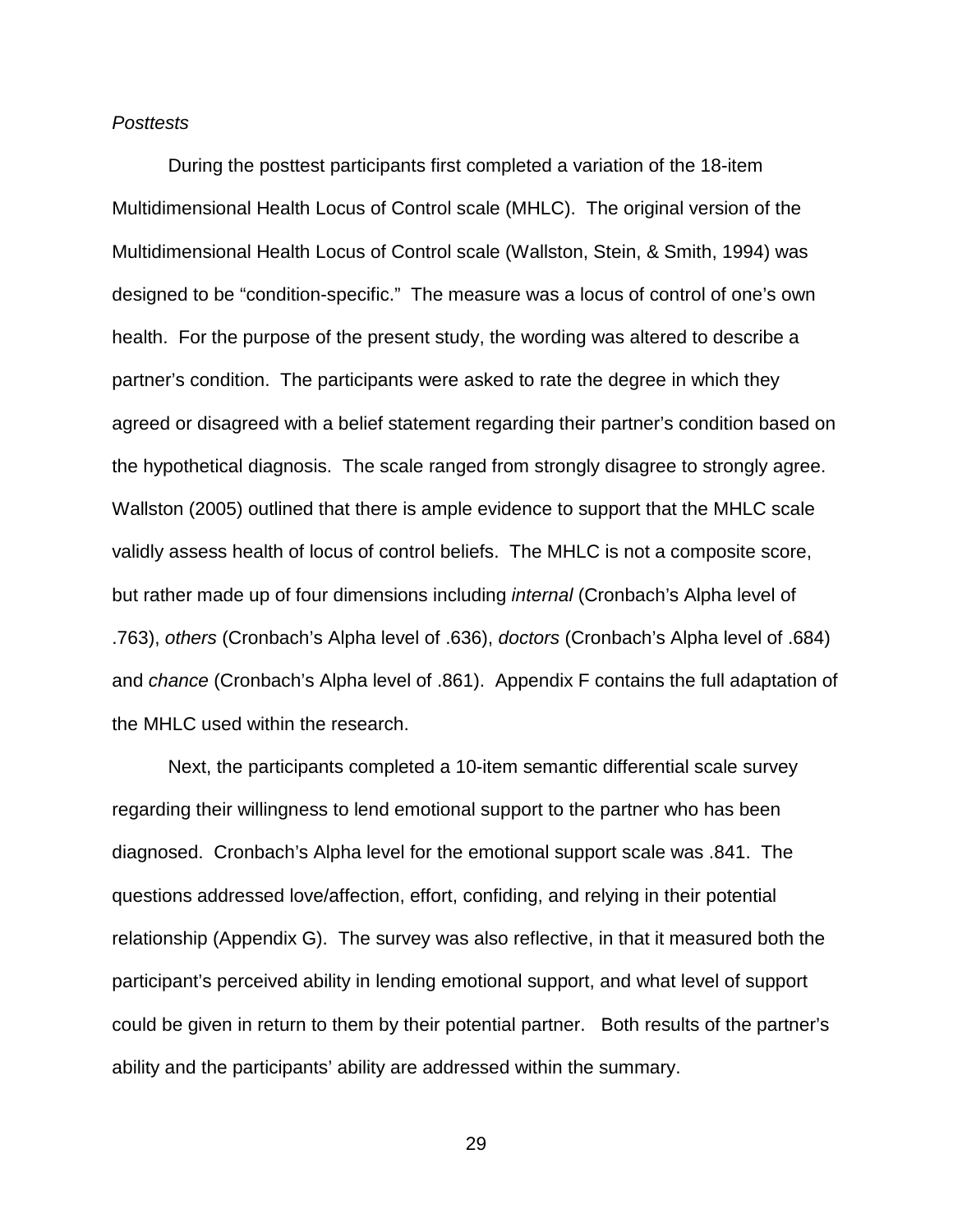Finally, participants completed an attribution measure created by the principal investigator resembling the RAM entitled Attributional Style Survey (Appendix H & I). The participants responded to four behaviors that occurred within the narrative and rated their level of agreement with each belief statement regarding several dimensions of attribution including perceived controllability. For example, one behavior presented in the narrative is prolonging the start of taking medication for the diagnosed condition. The participant rated their level of agreement based on several content categories that characterize attributions that were identified in Vangelisti and Young's (1999) research (p.47). The participants rated their level of agreement on if they thought the action was: Expressive -a consequence of the partner's emotional or physical state, Accidental- the partner was not aware of the emotional impact the action would have, Self-centered- the action was employed as a means to fulfill the partner's own wants or needs, and Trait-Oriented- the action was a result of the partner's enduring traits or characteristics. The participants also rated their level of agreement on if their partner's action was a sign/symptom of their partner's condition. The Cronbach's Alpha level for the attribution style survey was .870. The dimension of perceived controllability was also measured by their level of agreement to five controllability statements. The participants reported their level of agreement based on if their partner's condition was generally controllable, if the condition was controllable by their partner, could be controlled by outside help (e.g. the supporter) and if the condition is best controlled by a partner or others. The Cronbach's Alpha level for the controllability scale was .841.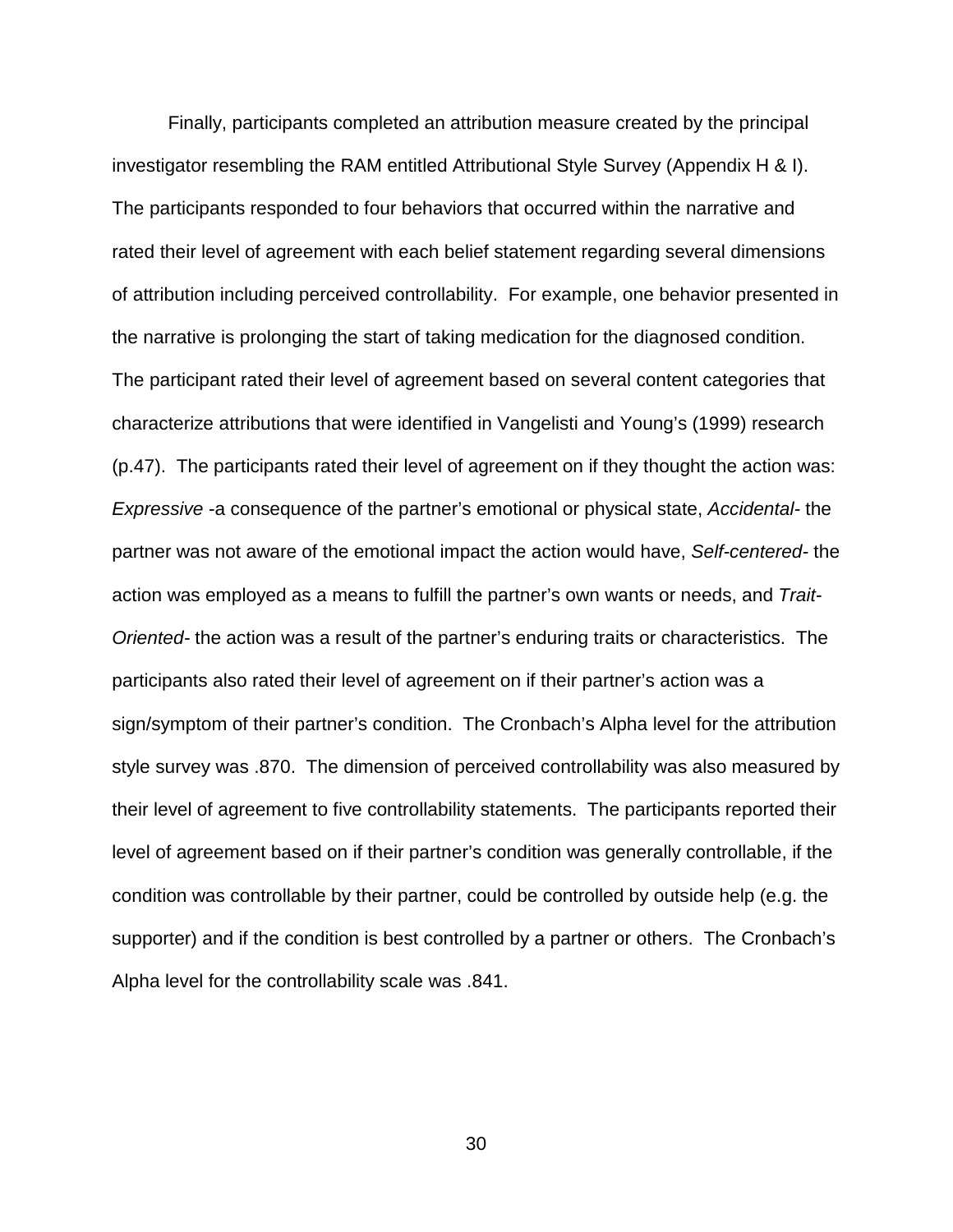### **Procedure**

 All participation occurred through an online surveying tool. After solicitation of the participants occurred, the students were randomly assigned one of four links to complete participation. Courses solicited to participate in research included those taken by a variety of different majors and education levels. To insure randomization, an outside researcher used dice to randomly generate a number to form condition groups with the aid of class rosters. A control group was also conducted. Instructions, consent, and debriefing all took place online. Students were informed that they were able to choose to stop participating at any point if they felt uncomfortable, or could not complete the experiment to the best of their ability. Experiment duration was an estimated 40-60 minutes. During debriefing it was explained that though the present research included a narrative highlighting the experiences of someone dealing with a mental illness, and a quiz on mental health, I (i.e., the principal investigator) am not a healthcare professional. I obtained all information from the National Institute of Mental Health at http://www.nimh.nih.gov. I also encouraged participants to seek out information regarding health and relationships within campus resources, including those listed on the consent form.

### **Statistics**

Composite scores for all measures were produced for each participant to help generate significance between variables. Measures included: comfort level, mental health knowledge, attributional style (RAM), health locus of control (MHLC), and emotional support. In addition, frequencies, averages and percentages were calculated for needed descriptive statistics of the sample population. An alpha level of .05 was set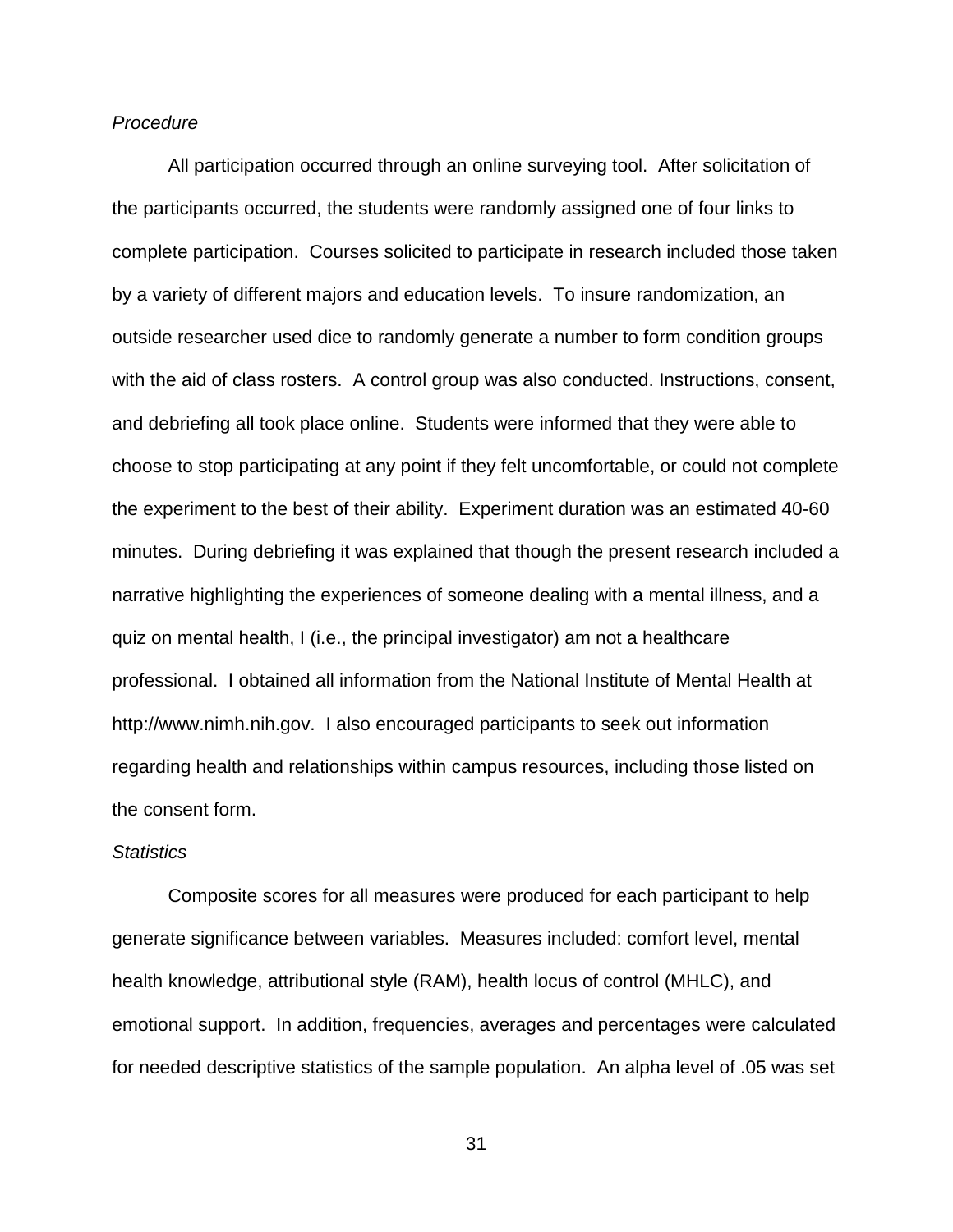for all statistical tests. SPSS was used to conducted t-tests, correlations and ANOVAs to generate results. Effect sizes range from .00 to 1.00, with higher values indicating a greater amount of variability accounted for by the independent variable.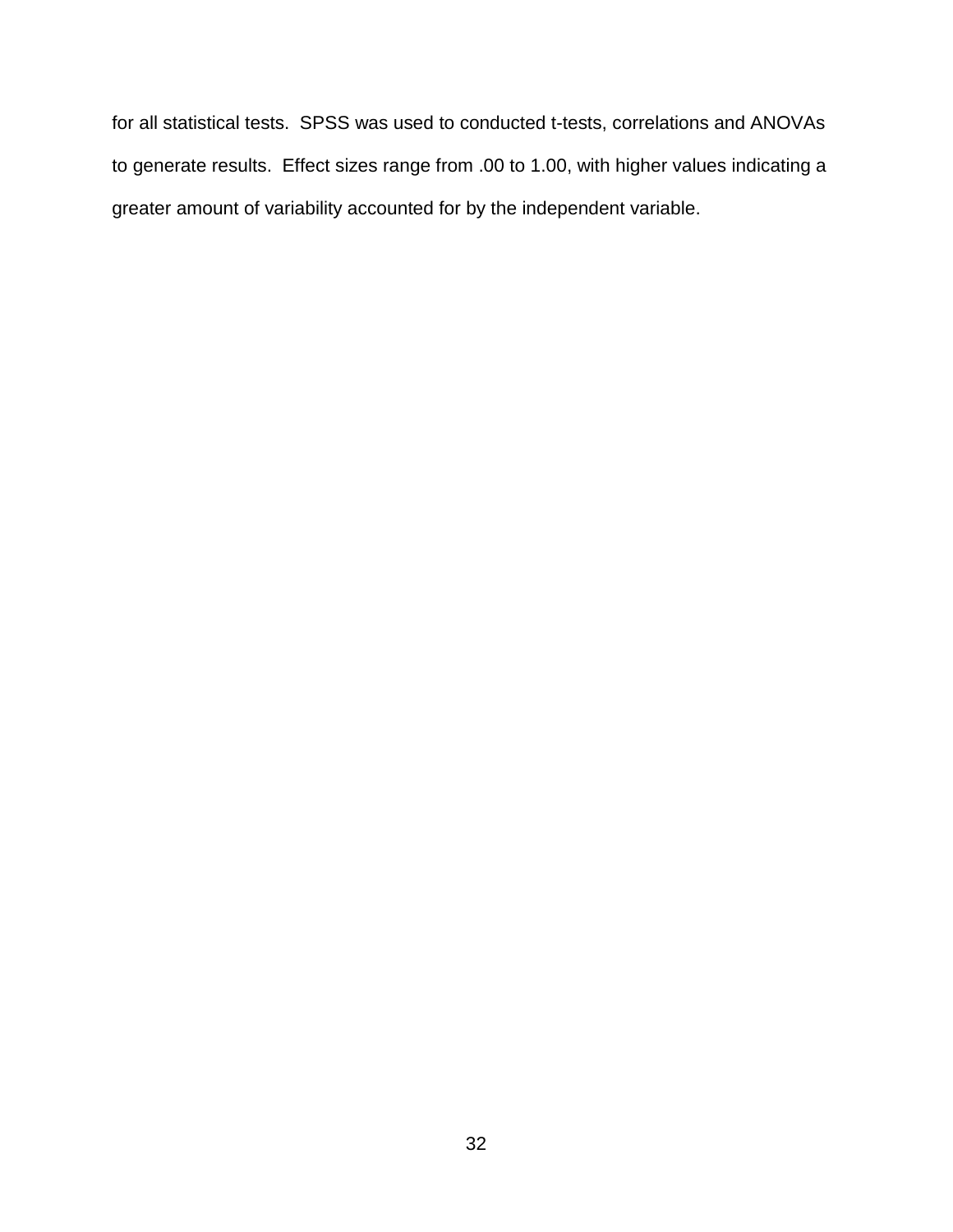## RESULTS

## Comfort Level

For the pretest of comfort level student participants reported a mean score of 3.2 out of a 4.0 maximum (SD=.631). Range of scores included 1.00-4.00. Proximately, 72% of participants reported a moderate to high comfort level of 3.00 or higher.

## Mental Health Knowledge Quiz

For the pretest of mental health knowledge participants scored an average of 9.69 out of 12 points possible (SD=1.63). The range of scores was 3.00-12.00. Out of the sample population 57% of participants scored a 10.00 or higher.

## Health Locus of Control

For the posttest of the Multidimensional Health locus of control survey (MHLC) descriptive statistical differences between conditions and dimensions were recorded (Table 1).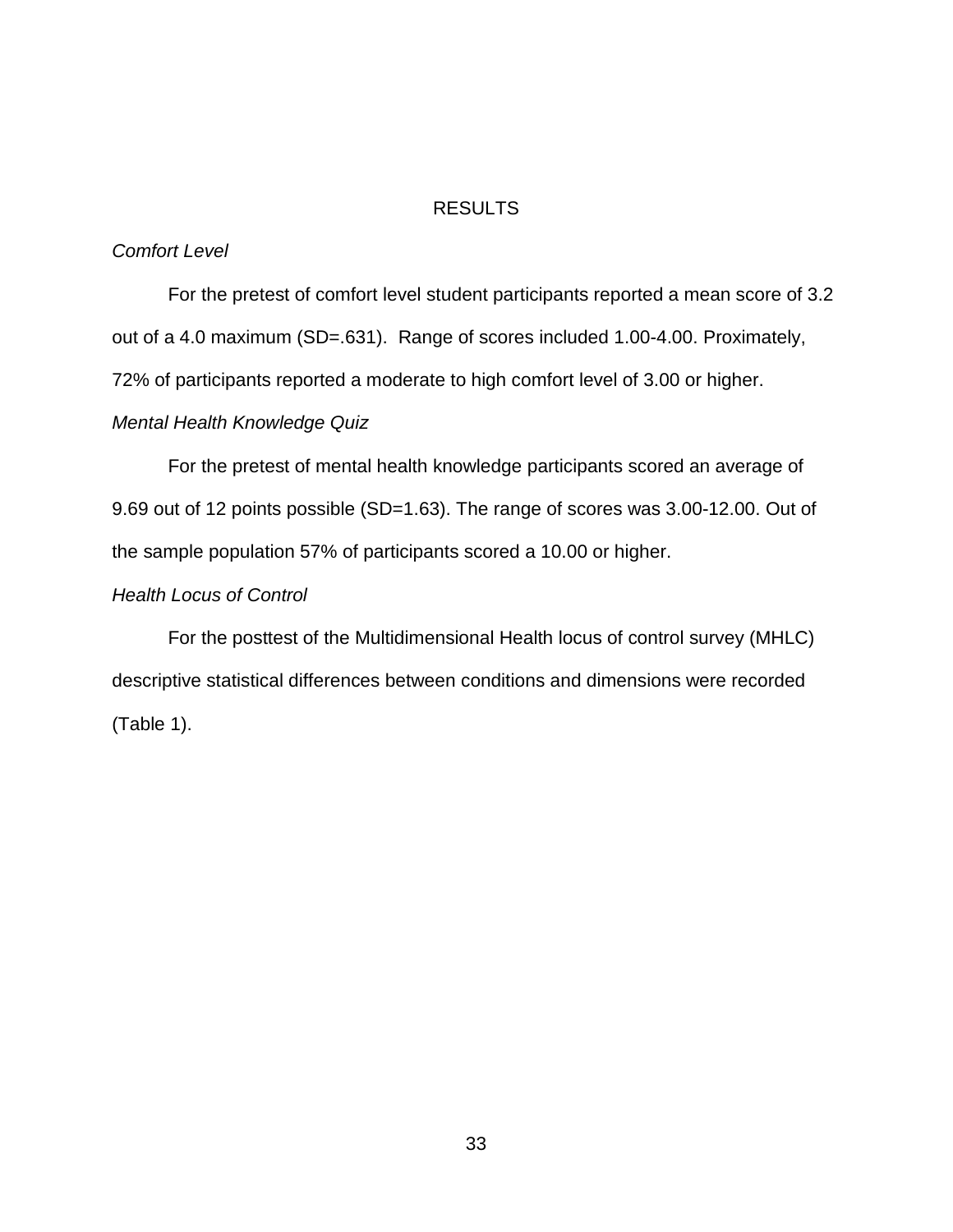|                      | Condition                                                                                  | N  | Mean   | Std. Deviation | Minimum | Maximum |
|----------------------|--------------------------------------------------------------------------------------------|----|--------|----------------|---------|---------|
|                      |                                                                                            |    |        |                |         |         |
|                      | <b>Bipolar Disorder/Internal</b>                                                           | 29 | 3.9483 | .92164         | 2.33    | 5.50    |
| <b>HLOC</b> Internal | <b>Bipolar Disorder/External</b>                                                           | 37 | 3.5000 | .92379         | 1.50    | 5.00    |
|                      | Alcoholism/Internal                                                                        | 23 | 3.6159 | .60184         | 2.67    | 5.33    |
|                      | Alcoholism/External                                                                        | 29 | 3.6437 | 1.04912        | 1.67    | 5.83    |
|                      | <b>Control Group</b>                                                                       | 13 | 3.1667 | .64500         | 2.17    | 4.00    |
|                      |                                                                                            |    |        |                |         |         |
|                      | <b>Bipolar Disorder/Internal</b>                                                           | 29 | 3.7126 | 1.04549        | 1.00    | 5.67    |
| <b>HLOC Others</b>   | <b>Bipolar Disorder/External</b>                                                           | 37 | 3.9640 | .87059         | 2.00    | 5.00    |
|                      | Alcoholism/Internal                                                                        | 23 | 4.0000 | .65905         | 2.33    | 5.33    |
|                      | Alcoholism/External                                                                        | 29 | 4.2414 | .90806         | 1.67    | 6.00    |
|                      | <b>Control Group</b>                                                                       | 13 | 3.5897 | .73477         | 2.00    | 4.67    |
|                      | <b>Bipolar Disorder/Internal</b>                                                           | 29 | 2.4828 | .89570         | 1.00    | 4.17    |
| <b>HLOC Chance</b>   | <b>Bipolar Disorder/External</b>                                                           | 37 | 2.6937 | .92506         | 1.00    | 4.50    |
|                      | Alcoholism/Internal                                                                        | 23 | 3.0507 | .99676         | 1.00    | 4.67    |
|                      | Alcoholism/External                                                                        | 29 | 2.1954 | .97800         | 1.00    | 4.17    |
|                      | <b>Control Group</b>                                                                       | 13 | 2.6667 | .72329         | 1.67    | 4.00    |
|                      |                                                                                            |    |        |                |         |         |
|                      | <b>Bipolar Disorder/Internal</b>                                                           | 29 | 4.333  | .91721         | 2.33    | 6.00    |
|                      | <b>Bipolar Disorder/External</b>                                                           | 37 | 4.2793 | 1.03194        | 2.00    | 6.00    |
|                      | Alcoholism/Internal                                                                        | 23 | 4.1014 | .97667         | 1.67    | 5.67    |
| <b>HLOC</b> Doctors  | Alcoholism/External                                                                        | 29 | 4.5517 | 1.05513        | 2.00    | 6.00    |
|                      | <b>Control Group</b>                                                                       | 13 | 4.4103 | .61092         | 3.33    | 5.33    |
|                      | For each dimension a maximum score is 6.0.                                                 |    |        |                |         |         |
|                      | Based on the descriptive statistics of the survey, participants felt that health could     |    |        |                |         |         |
|                      | be controlled more internally (i.e., the person), by others (e.g., family, friends) and by |    |        |                |         |         |
|                      | doctors, compared to chance (e.g., fate or luck).                                          |    |        |                |         |         |

Table 1 Descriptive Statistics per Condition for each MHLC Dimension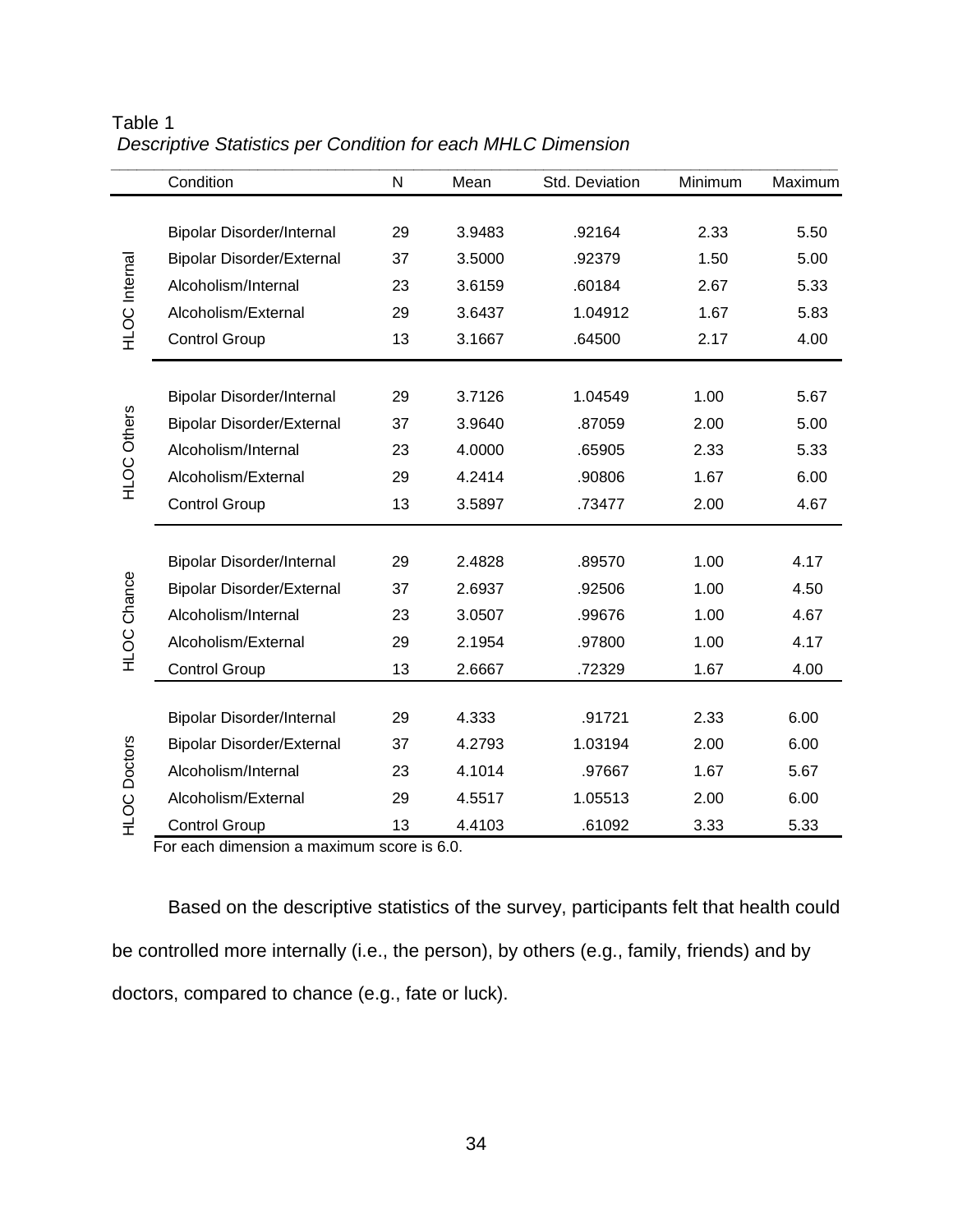

**Figure 1: Manipulated Attribution vs. Mean Scores of HLOC Internal** 

**Figure 1:** The figure is an illustration of collapsing across illness, and comparing the manipulated attribution (i.e. internal and external) versus scores of HLOC Internal.

Notice, internal attribution yielded a higher internal rating compared to both the external attribution and the control group (Figure 1). The trend supports the intended

manipulation of implied attribution within each stimulus condition.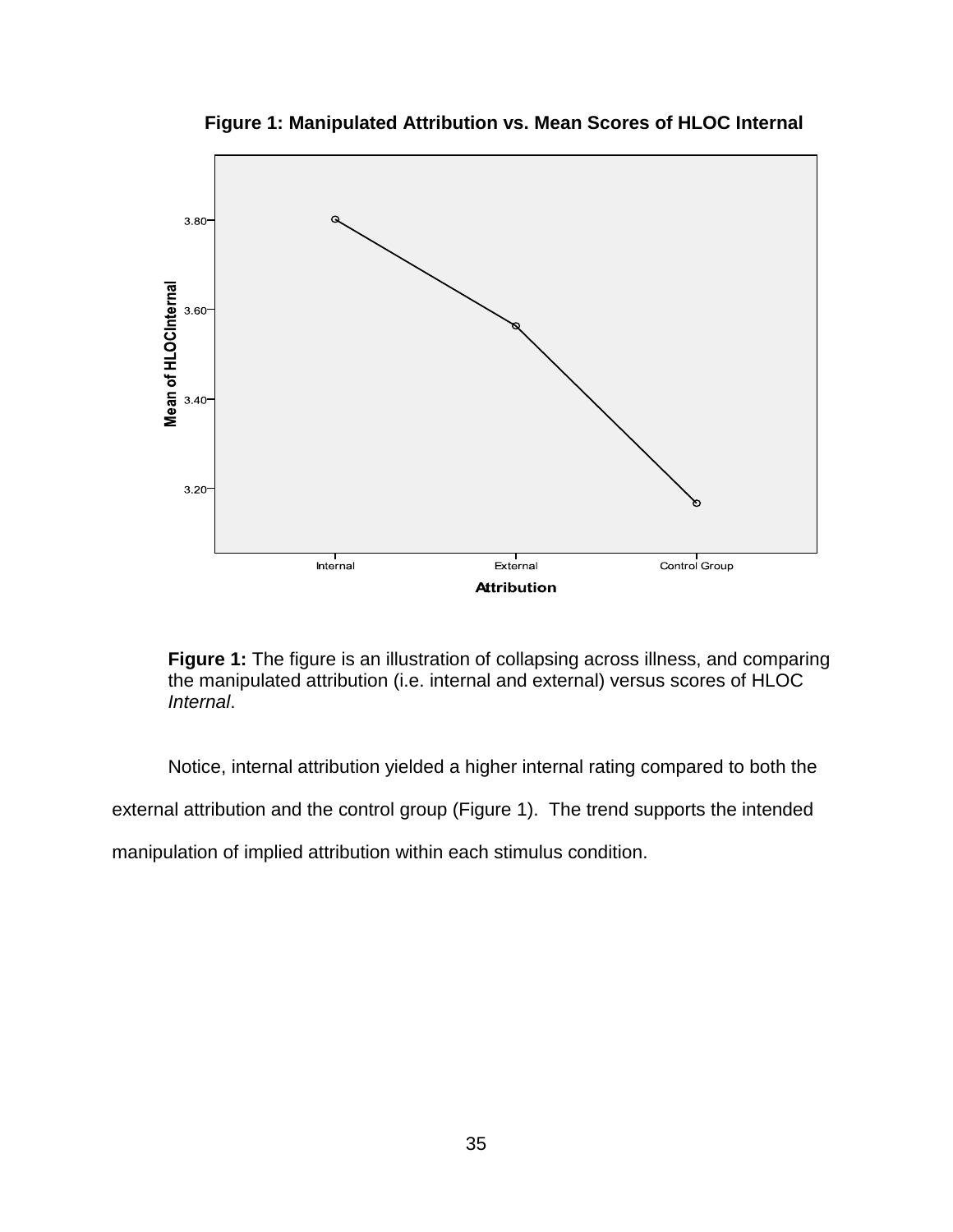

**Figure 2: Manipulated Attribution vs. Mean Scores of HLOC Others** 

 **Figure 2:** The figure is an illustration of collapsing across illness, and comparing the manipulated attribution versus scores of HLOC Others.

The mean scores of HLOC Others supported the stimulus manipulation, in that

the external condition elicited a higher control rating for others compared to both the

internal attribution and the control group (Figure 2).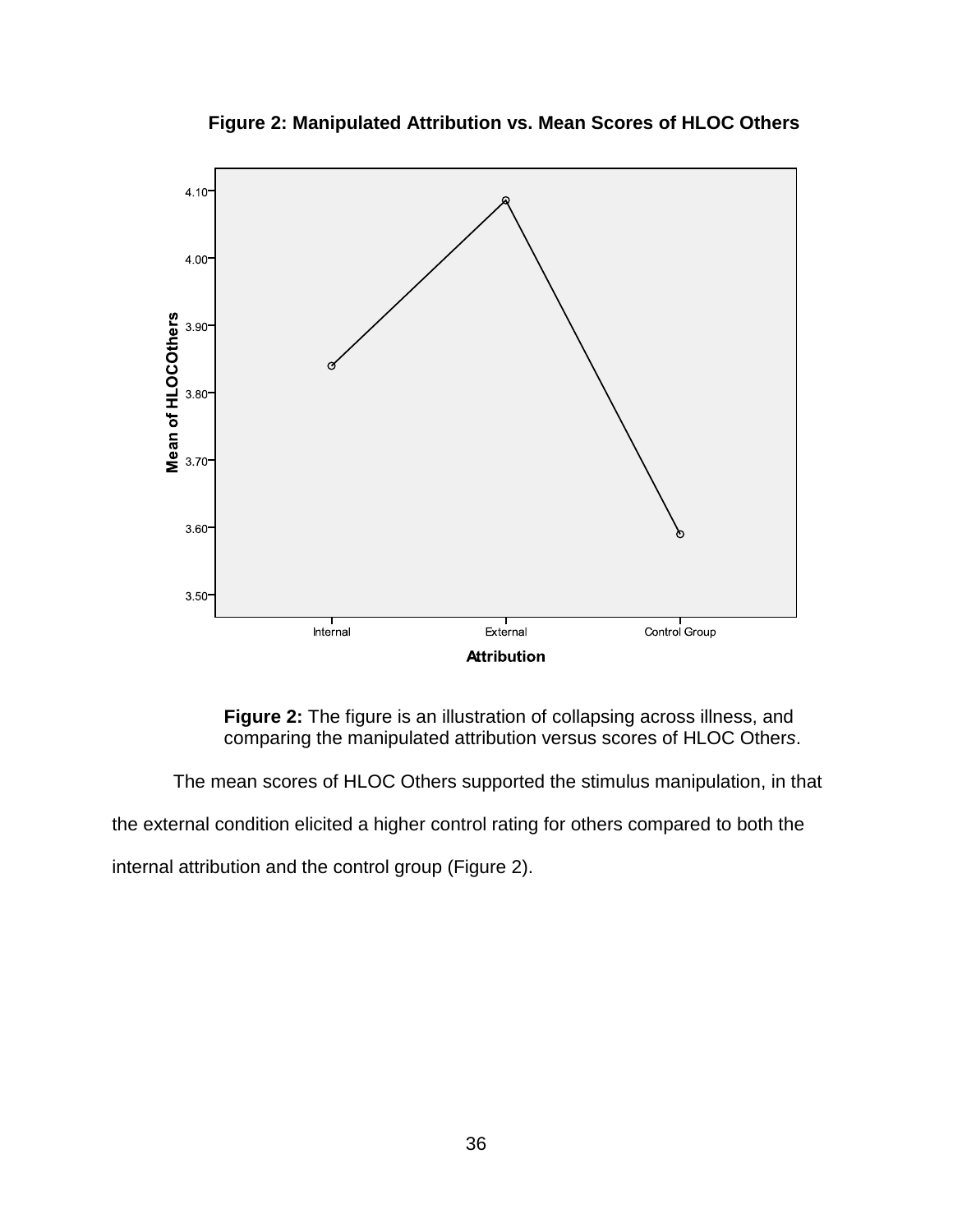

**Figure 3: Mental Illness vs. Mean Scores of HLOC Others** 

 **Figure 3:** The figure is an illustration of collapsing across attribution and comparing the conditions of Bipolar Disorder and Alcoholism and the variable of HLOC Others.

Although not statistically significant,  $(F(1, 64) = 1.13, p < 0.05)$ , the illustration

shows a trend of Bipolar Disorder eliciting a lower HLOC Others score compared to

Alcoholism (Figure 3). The trend means that participants felt that the control of others on

a person's health is more salient in the case of Alcoholism than Bipolar Disorder.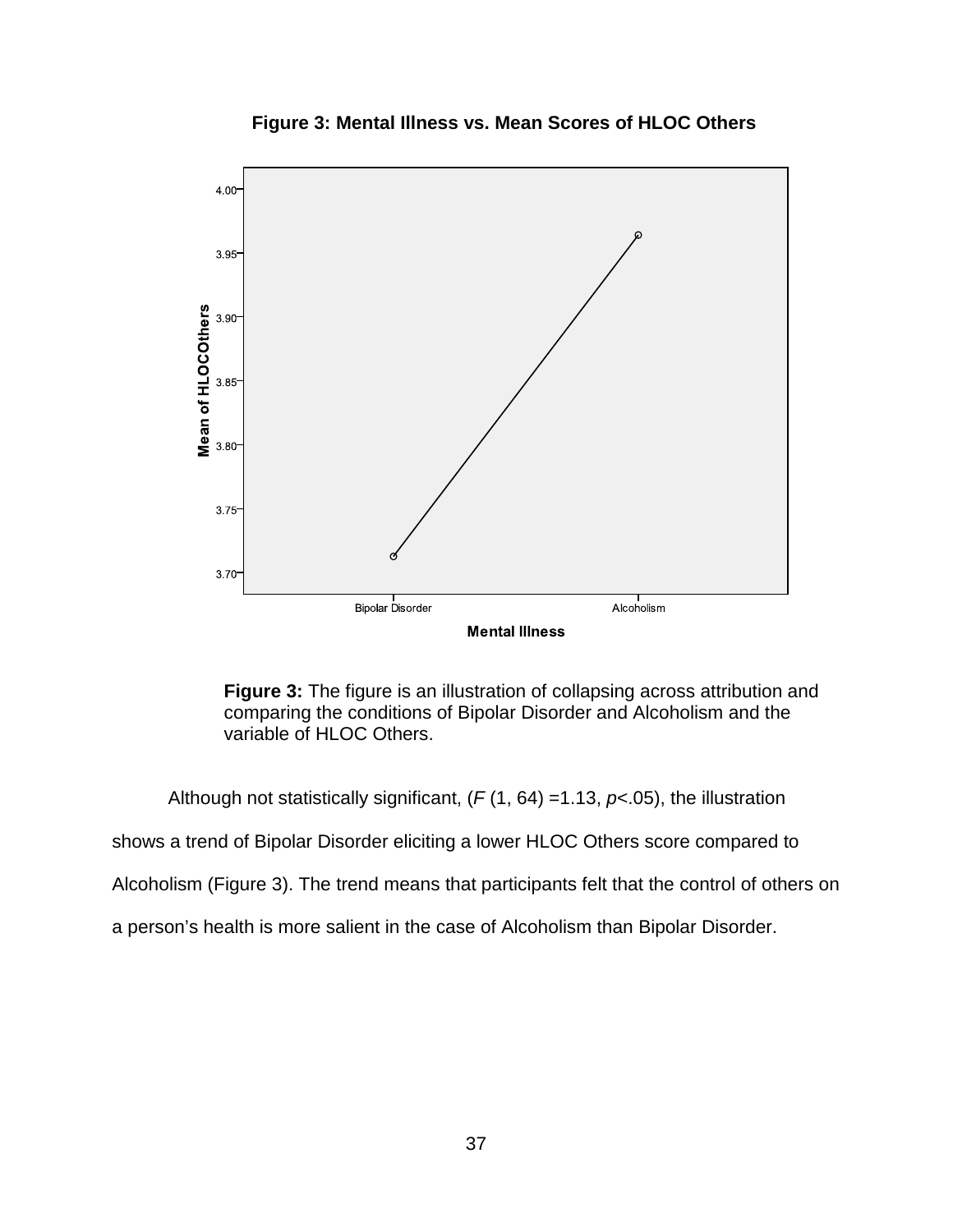

**Figure 4: Mental Illness vs. Mean Scores of HLOC Internal** 

 **Figure 4**: The figure is an illustration of collapsing across attribution and comparing the conditions of Bipolar Disorder and Alcoholism and the variable of HLOC Internal.

Although not significant,  $(F(1, 64) = 3.26, p < .05)$ , the figure shows a leaning of

Bipolar Disorder eliciting a greater HLOC Internal rating than that of Alcoholism (Figure

4). Thus, the differences in means indicate that participants felt that internal control is

higher for the condition of Bipolar Disorder than that of Alcoholism.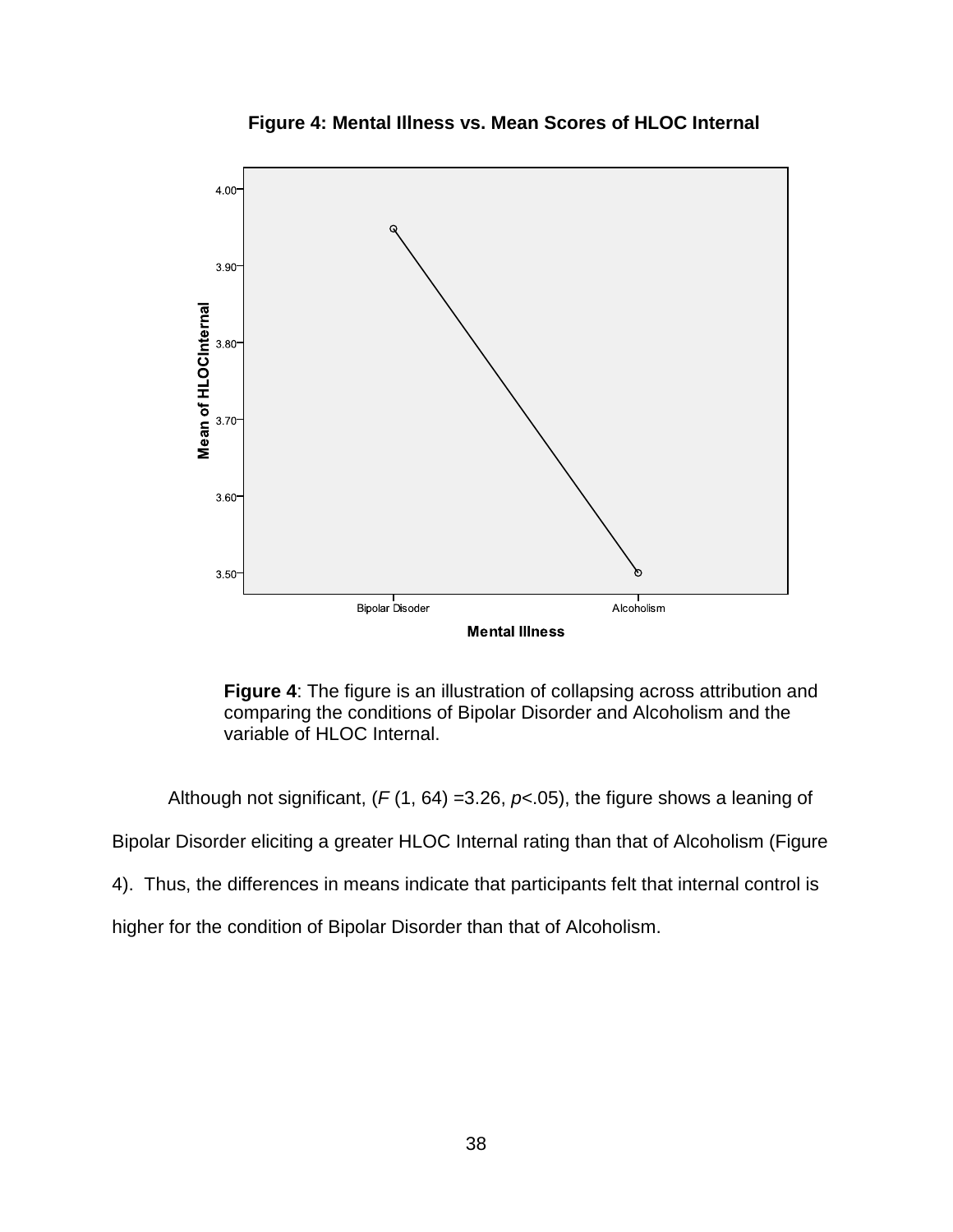



**Figure 5:** is an illustration of collapsing across attribution and comparing the conditions of Bipolar Disorder and Alcoholism and the variable of HLOC Doctors.

Despite the fact the results were not statistically significant,  $(F(1, 64) = .049,$ p>.05), figure shows a leaning of Bipolar Disorder eliciting a greater HLOC Doctors rating than that of Alcoholism (Figure 5). The differences in means demonstrate that the participants felt doctors and medical professionals had more control in treatment of the condition of Bipolar Disorder than Alcoholism. Across all conditions, a two-tailed Pearson Correlation test indicated a significant correlation between HLOC Internal and perceived controllability  $r(114) = 29$ ,  $p< 01$ . The correlation suggested as HLOC Internal ratings go up, perceived controllability also increases.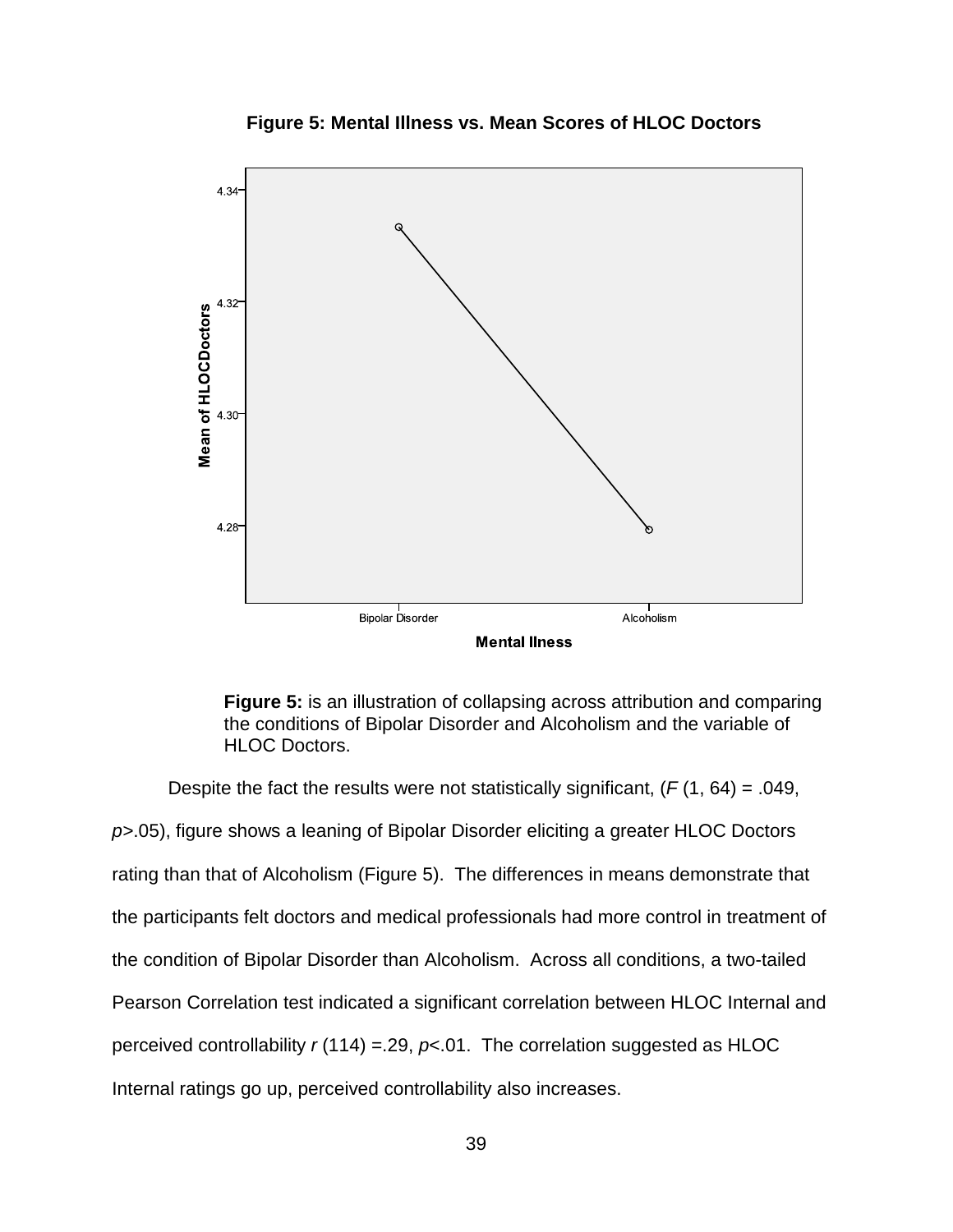### Emotional Support

In examination of the posttest for willingness to lend emotional support, across conditions participants reported an M=3.03 out of a 4.00 maximum score, indicating an overall high level of willingness to lend emotional support. The range of scores were from 1.90-4.00, SD=.491. However, the quiz was reflective, and that each pair of questions asked both for the participant's ability compared to their potential partner's ability to lend emotional support. Scores indicated that participants thought they had the greater ability to lend emotional support compared to their potentially "ill" partner. Table 2 is the descriptive statistics across all conditions for the emotional support scale, also illustrating the differences between the participants' ability to lend emotional support and what they perceive to be their partner's ability to lend emotional support.

### Table 2

### Descriptive Statistics per Dimension for the Emotional Support Scale

| Dimension   | N             | Mean | Std. Deviation | Minimum | Maximum |
|-------------|---------------|------|----------------|---------|---------|
| Participant | 117           | 3.38 | .48506         | 1.80    | 4.00    |
| Partner     | 117           | 2.68 | .63860         | 1.40    | 4.00    |
| .           | $\sim$ $\sim$ |      |                |         |         |

Note. Maximum score = 4.00.

### **Hypotheses**

Hypothesis 1 predicted that participants who perceived their partner's condition as controllable would be less willing to lend emotional support than those who believe the illness is uncontrollable. Based on conducted statistical analysis the hypothesis was partially supported. A descriptive statistical analysis of the independent measures of controllability and willingness to lend emotional support were first employed to address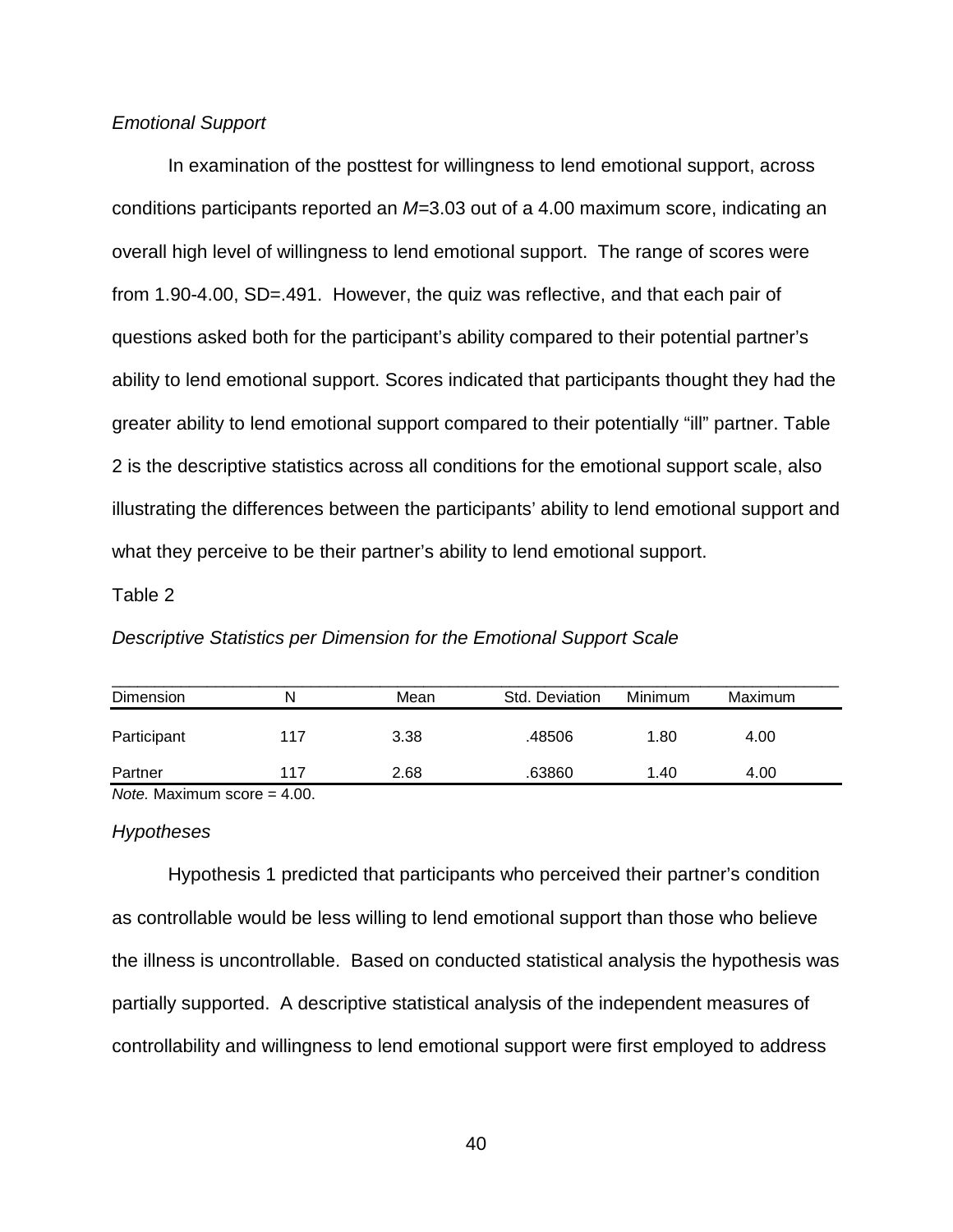this hypothesis. Scores of perceived controllability were computed out of a maximum score of 6.0. Table 3 is the mean scores of perceived controllability for each condition. Table 3

Mean Scores per Condition for the Measure of Perceived Controllability

| Condition                        | N  | Mean   | Std. Deviation | Minimum | Maximum |  |
|----------------------------------|----|--------|----------------|---------|---------|--|
| <b>Bipolar Disorder/Internal</b> | 28 | 4.8214 | .89974         | 3.25    | 6.00    |  |
| <b>Bipolar Disorder/External</b> | 37 | 4.6351 | .93094         | 2.25    | 6.00    |  |
| Alcoholism/Internal              | 22 | 4.4545 | .84739         | 2.50    | 5.75    |  |
| Alcoholism/External              | 29 | 4.5948 | .85412         | 2.75    | 6.00    |  |
| <b>Control Group</b>             | -- |        |                |         |         |  |

Note. The control group did not complete the posttest of Perceived Controllability.

 Using an ANOVA scores indicated no significance difference between condition as it applies to perceived controllability,  $F(3, 112) = 732$ ,  $p < 05$ . Table 4 is the ANOVA results comparing between groups the variable of perceived controllability.

Table 4

ANOVA Results Comparing Between Groups and the Variable of Controllability

| Test                       | Sum of Squares | df  | Mean Square | F     | Sig. |
|----------------------------|----------------|-----|-------------|-------|------|
| Controllability (Combined) | 1.736          | 3   | .579        | .732  | .535 |
| Linear Term Unweighted     | 1.051          | 1   | 1.051       | 1.329 | .251 |
| Weighted                   | .937           | 1   | .937        | 1.184 | .279 |
| Deviation                  | .800           | 2   | .400        | .506  | .604 |
| Quadratic term Unweighted  | .747           | 1   | .747        | .945  | .333 |
| Weighted                   | .662           | 1   | .662        | .837  | .362 |
| <b>Deviation</b>           | .137           | 1   | .137        | 1.740 | .678 |
| With Groups                | 88.663         | 112 | .791        |       |      |
| Total                      | 90.299         | 115 |             |       |      |
|                            |                |     |             |       |      |

\_\_\_\_\_\_\_\_\_\_\_\_\_\_\_\_\_\_\_\_\_\_\_\_\_\_\_\_\_\_\_\_\_\_\_\_\_\_\_\_\_\_\_\_\_\_\_\_\_\_\_\_\_\_\_\_\_\_\_\_\_\_\_\_\_\_\_\_\_\_

Note. Equal variance is assumed.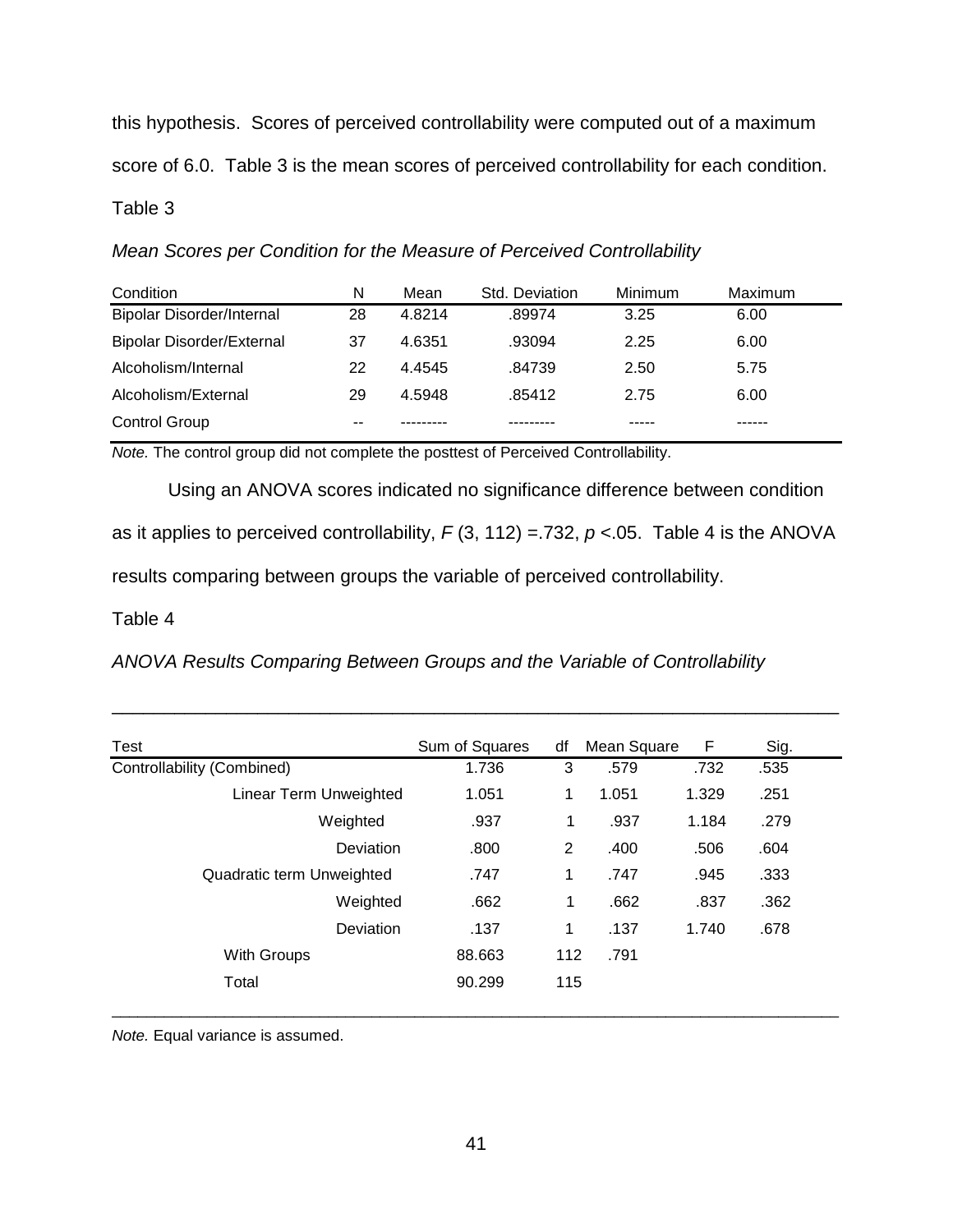**Figure 6: Condition vs. Mean Scores of Perceived Controllability**



**Figure 6:** The figure demonstrates the differences between conditions and perceived controllability. Note the control group did not receive the perceived controllability measure.

As previously stated, no significant differences were calculated between groups; however, note the trends within the graph (Figure 6). Bipolar Disorder with the manipulated internal attribution elicited a greater controllability rating compared to Bipolar Disorder with the manipulated external attribution. However, Alcoholism with manipulated internal attribution elicited a lower controllability rating compared to Alcoholism with the manipulated external controllability. The mean scores also indicated that participants viewed the mental illnesses presented as moderately to highly controllable. Next within the analysis of understanding attribution and control, the HLOC dimension of internal was compared across conditions.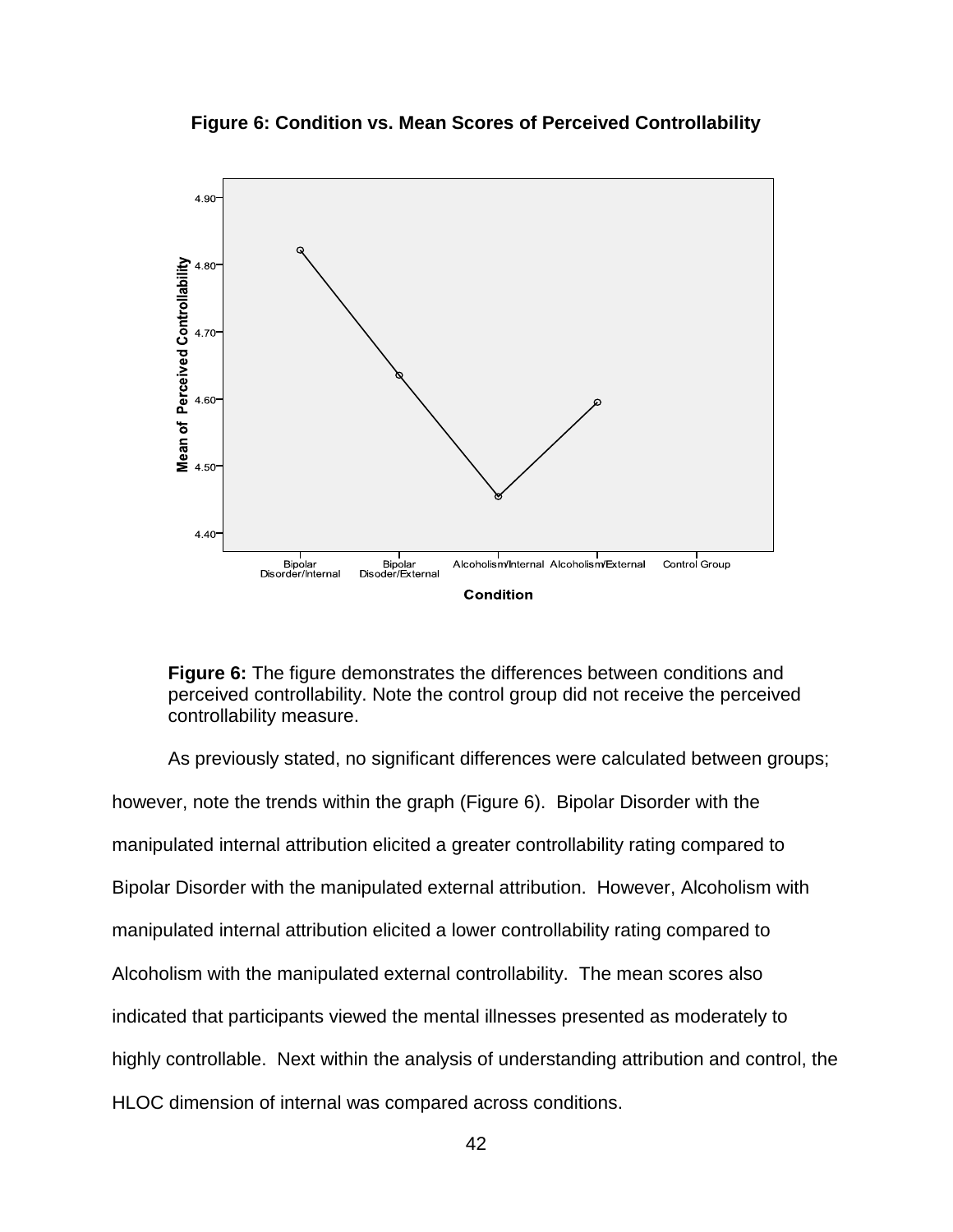Independent sample t-tests were conducted to compare each condition for differences in perceived controllability. Only specific condition comparisons demonstrated statistically significant differences for variables concerning control. In comparing Condition 1 and Condition 3 an independent sample t-test indicated a significant difference between the posttest of MHLOC Internal,  $t(50)=1.49$ ,  $p<0.023$ , demonstrating that the condition of Bipolar Disorder/Internal had a significantly higher rating of internal controllability than Alcoholism/Internal. Table 5 is the pre and posttest descriptive statistics comparison of Condition 1 (i.e., Bipolar Disorder/Internal) and Condition 3 (i.e., Alcoholism/Internal).

Table 5

| Test                     | Condition                        | N  | Mean   | Std. Deviation |
|--------------------------|----------------------------------|----|--------|----------------|
| Comfort Level            | <b>Bipolar Disorder/Internal</b> | 30 | 3.2286 | .77214         |
|                          | Alcoholism/Internal              | 23 | 3.2738 | .65927         |
| <b>Emotional Support</b> | <b>Bipolar Disorder/Internal</b> | 28 | 2.9571 | .60579         |
|                          | Alcoholism/Internal              | 23 | 3.1087 | .44611         |
| <b>HLOC</b> Internal     | <b>Bipolar Disorder/Internal</b> | 29 | 3.9483 | .92164         |
|                          | Alcoholism/Internal              | 23 | 3.6159 | .60184         |
| <b>HLOC Others</b>       | <b>Bipolar Disorder/Internal</b> | 29 | 3.7126 | 1.0454         |
|                          | Alcoholism/Internal              | 23 | 4.0000 | .65905         |
| <b>HLOC Chance</b>       | <b>Bipolar Disorder/Internal</b> | 29 | 2.4828 | .89570         |
|                          | Alcoholism/Internal              | 23 | 3.0507 | .99676         |
| Controllability          | <b>Bipolar Disorder/Internal</b> | 28 | 4.8214 | .88974         |
|                          | Alcoholism/Internal              | 22 | 4.5455 | .84739         |

\_\_\_\_\_\_\_\_\_\_\_\_\_\_\_\_\_\_\_\_\_\_\_\_\_\_\_\_\_\_\_\_\_\_\_\_\_\_\_\_\_\_\_\_\_\_\_\_\_\_\_\_\_\_\_\_\_\_\_\_\_\_\_\_\_\_\_\_\_\_\_\_\_\_\_\_\_\_\_\_\_\_\_\_

Pre and Posttest Descriptive Statistics for Condition 1 and Condition 3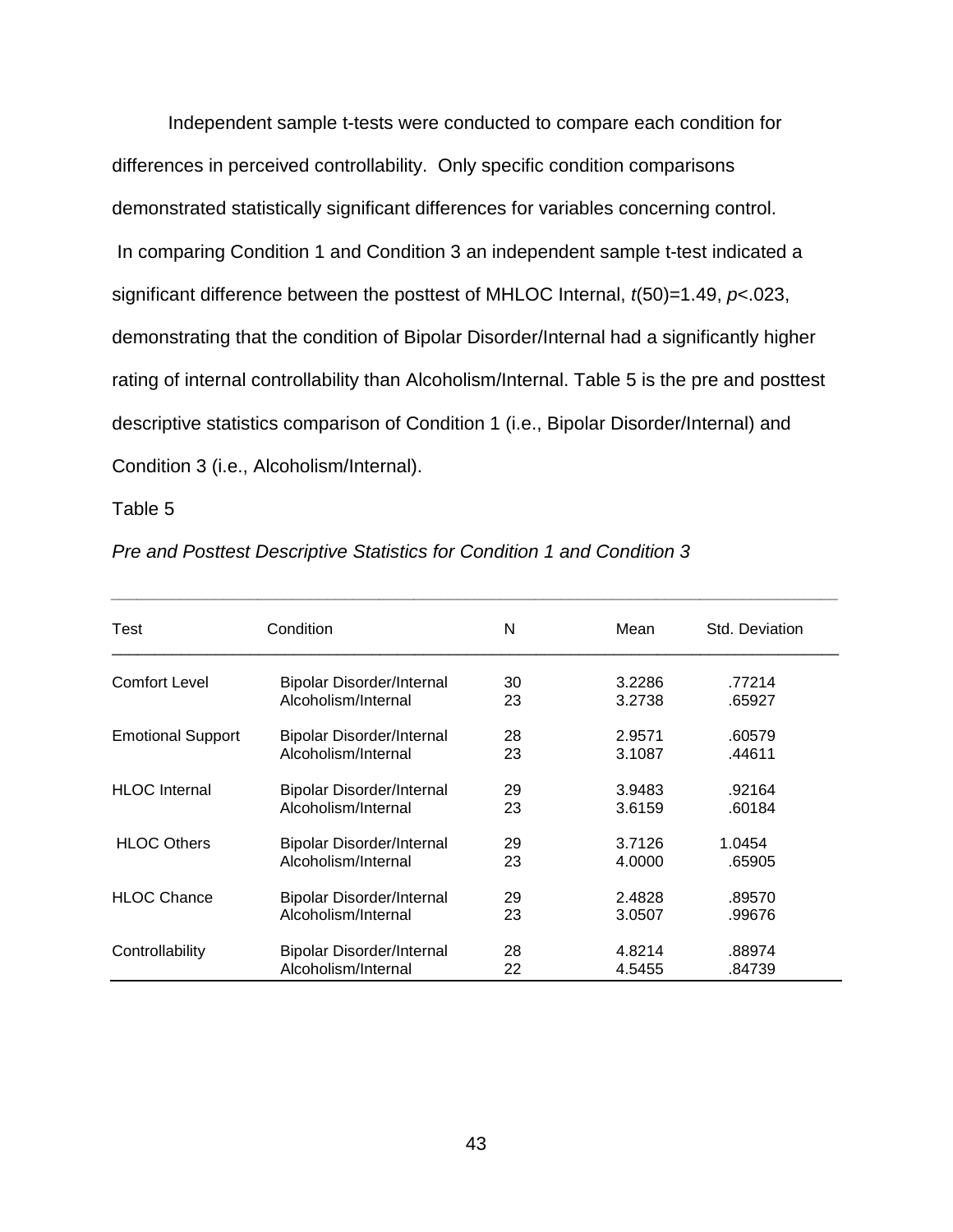Table 6 is the results of each independent samples test for Condition 1 and Condition 3.

\_\_\_\_\_\_\_\_\_\_\_\_\_\_\_\_\_\_\_\_\_\_\_\_\_\_\_\_\_\_\_\_\_\_\_\_\_\_\_\_\_\_\_\_\_\_\_\_\_\_\_\_\_\_\_\_\_\_\_\_\_\_\_\_\_\_\_\_\_\_\_\_\_\_\_\_\_\_\_\_\_\_\_\_

Table 6

| Test                     | F     | Sig. | t       | df | Mean difference | Std. Error<br>difference |  |
|--------------------------|-------|------|---------|----|-----------------|--------------------------|--|
| <b>Comfort Level</b>     | .045  | .833 | $-.228$ | 52 | $-0.04524$      | .19838                   |  |
| <b>Emotional Support</b> | 2.863 | .097 | $-997$  | 49 | $-15155$        | .15195                   |  |
| <b>HLOC</b> Internal     | 5.515 | .023 | 1.494   | 50 | .33233          | .22251                   |  |
| <b>HLOC Others</b>       | 2.392 | .128 | 1.148   | 50 | $-28736$        | .25024                   |  |
| <b>HLOC Chance</b>       | .179  | .674 | 2.161   | 50 | .56797          | .26288                   |  |
| <b>HLOC Doctors</b>      | .006  | .940 | .880    | 50 | .23188          | .26353                   |  |
| Controllability          | .296  | .589 | 1.468   | 48 | .36688          | .24992                   |  |

Independent Samples Tests for Condition 1 and Condition 3

Note. Equal variances assumed.

 In comparing Condition 3 and Condition 4 an independent sample t-test indicated a significant difference between the posttest of HLOC Internal, t(50)=-.113, p<.043, suggesting that the condition of Alcoholism/Internal had a higher internal controllability rating than that of Alcoholism/External. Table 7 is the descriptive statistics per variable for Condition 3 and Condition 4.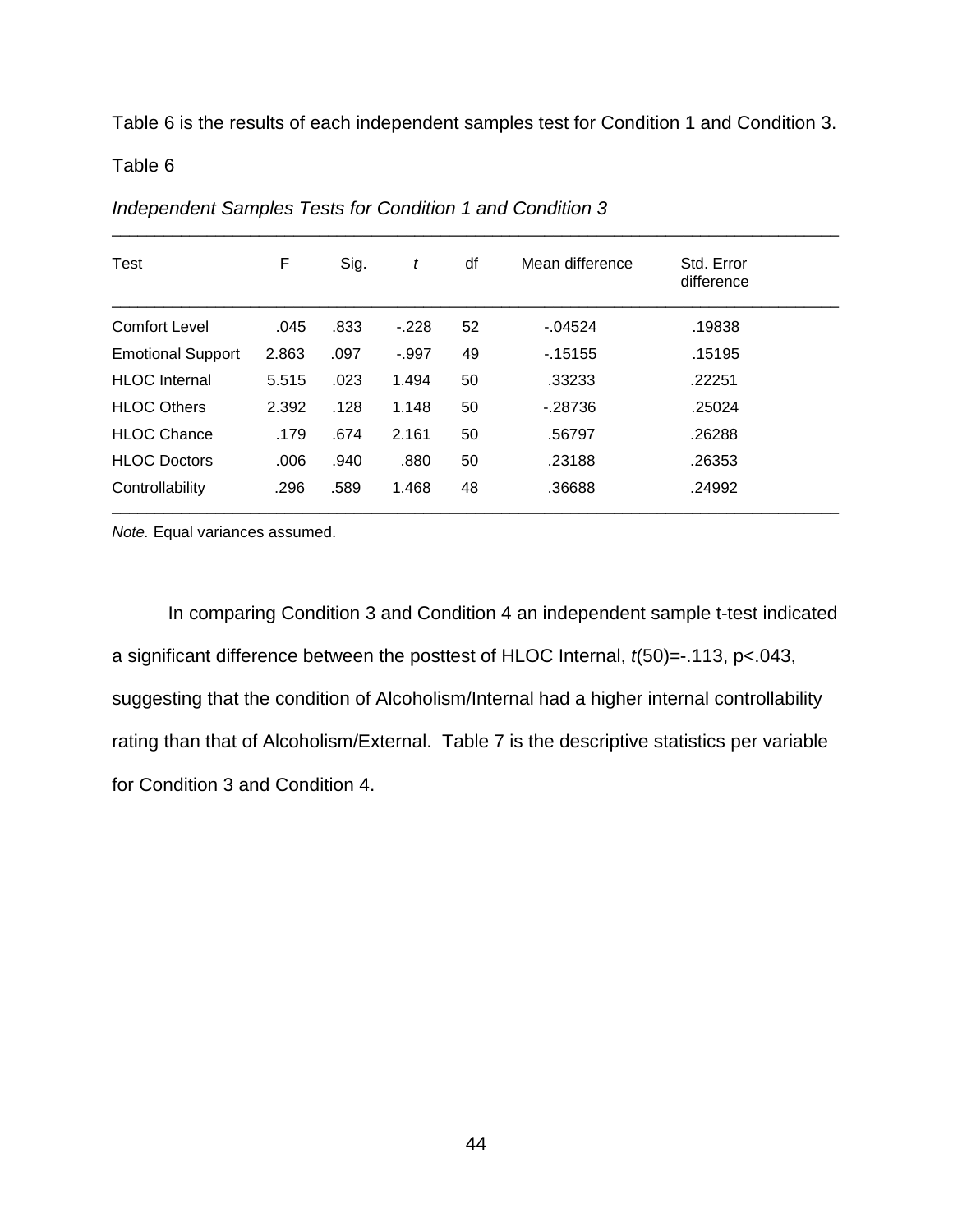# Table 7

| Descriptive Statistics per Variable for Condition 3 and Condition 4 |  |  |  |  |
|---------------------------------------------------------------------|--|--|--|--|
|---------------------------------------------------------------------|--|--|--|--|

| Test                 | Condition                             | N  | Mean   | Std. Deviation |
|----------------------|---------------------------------------|----|--------|----------------|
| <b>Comfort Level</b> | Alcoholism/Internal                   | 24 | 3.2738 | .65927         |
|                      | Alcoholism/External                   | 31 | 3.4765 | .63023         |
|                      | Emotional Support Alcoholism/Internal | 23 | 3.1087 | .44611         |
|                      | Alcoholism/External                   | 29 | 2.9276 | .43498         |
| <b>HLOC</b> Internal | Alcoholism/Internal                   | 23 | 3.6159 | .60184         |
|                      | Alcoholism/External                   | 29 | 3.6437 | 1.04912        |
| <b>HLOC Others</b>   | Alcoholism/Internal                   | 23 | 4.00   | .65905         |
|                      | Alcoholism/External                   | 29 | 4.2414 | .90806         |
| <b>HLOC Doctors</b>  | Alcoholism/Internal                   | 23 | 4.1014 | .97667         |
|                      | Alcoholism/External                   | 29 | 4.5517 | 1.05513        |
| Controllability      | Alcoholism/Internal                   | 22 | 4.4545 | .84739         |
|                      | Alcoholism/External                   | 29 | 4.5948 | .85412         |

Table 8 is the results of each independent samples test for Condition 3 and Condition 4.

### Table 8

# Independent Samples Tests for Condition 3 and Condition 4

| Test                     | F     | Sig. | t        | df | Mean difference | Std. Error<br>difference |
|--------------------------|-------|------|----------|----|-----------------|--------------------------|
| <b>Comfort Level</b>     | .354  | .554 | $-0.015$ | 53 | $-0.0269$       | .17482                   |
| <b>Emotional Support</b> | .029  | .866 | 1.474    | 50 | .1811           | .12283                   |
| <b>HLOC</b> Internal     | 4.294 | .043 | $-113$   | 50 | $-02774$        | .24592                   |
| <b>HLOC Others</b>       | 1.502 | .226 | 1.110    | 50 | $-24138$        | .22561                   |
| <b>HLOC Chance</b>       | .135  | .715 | 3.106    | 50 | .84432          | .27539                   |
| <b>HLOC Doctors</b>      | .439  | .511 | 1.579    | 50 | $-45027$        | .28518                   |
| Controllability          | .032  | .858 | $-583$   | 49 | $-14028$        | .24067                   |

 Considering statistical significant results were limited between conditions for perceived controllability, the analysis then collapsed the data across illness, comparing the manipulated attribution (i.e., internal and external).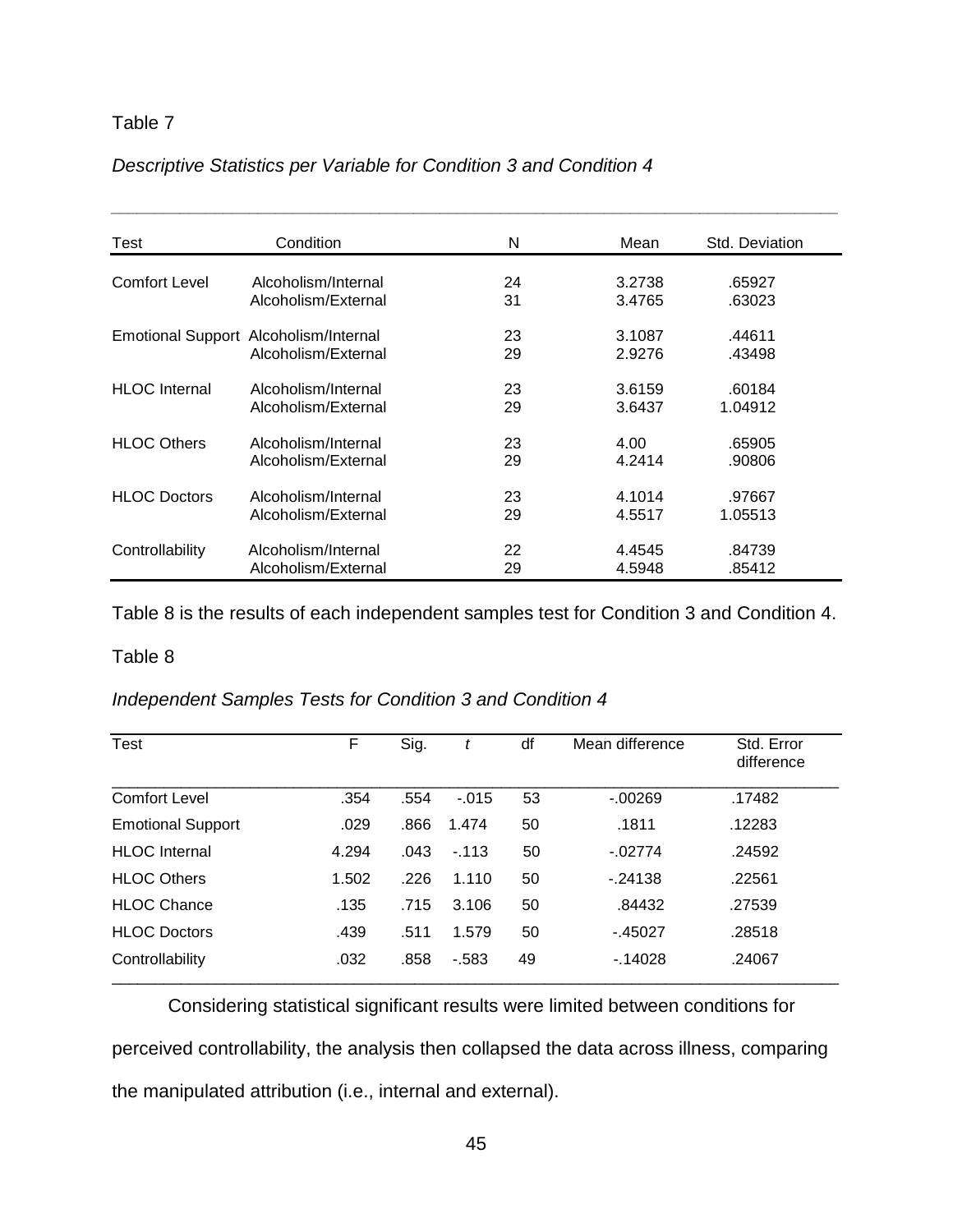**Figure 7: Manipulated Attribution vs. Mean Scores of Perceived Controllability** 



**Figure 7:** The figure is an illustration of collapsing across illness, and comparing the manipulated attribution versus mean scores of perceived controllability.

 Notice that the internal condition produced a slightly higher rating of controllability than that of external (Figure 7). Though non significant, the trend does support the intended manipulation, in that internal attributes should be perceived as more controllable than external attributes. In addition to comparing internal and external attribution, the analysis examined differences between the two mental illnesses as it applies to perceived controllability.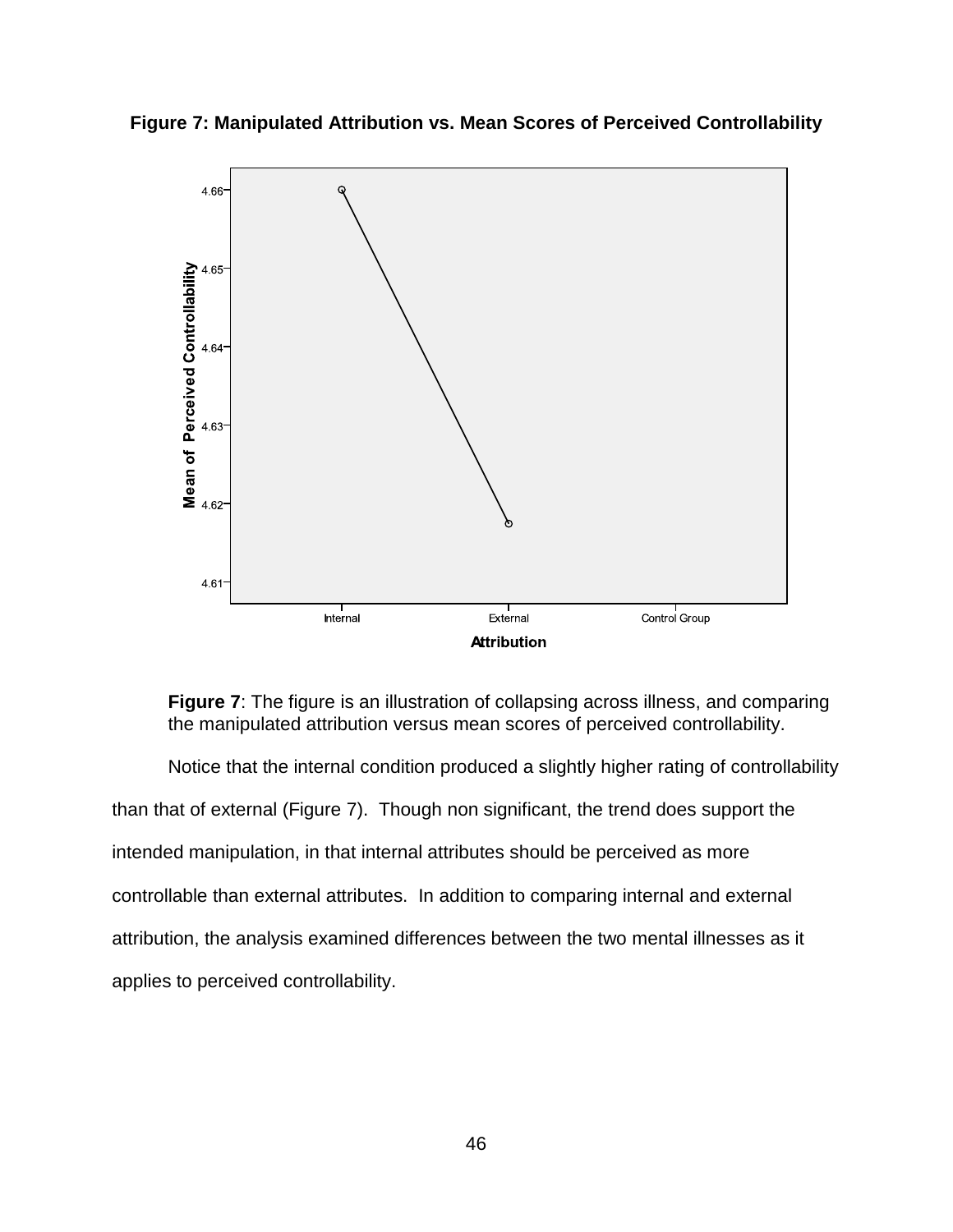**Figure 8: Mental Illness vs. Mean Scores of Perceived Controllability** 



**Figure 8**: The figure is an illustration of collapsing across attribution and comparing the conditions of Bipolar Disorder and Alcoholism and their perceived controllability.

Thought not statistical significant, (r  $(114) = 964$ ,  $p< 05$ ), Bipolar Disorder elicited a greater controllability rating than that of Alcoholism (Figure 8). In continuing the analysis of controllability and emotional support, across all conditions, a two-tailed Pearson Correlation test indicated a significant correlation between controllability and emotional support level  $r(114)=.19$ ,  $p<0.05$ . The correlation signifies that as ratings of perceived controllability go up, willingness to lend emotional support is lowered, thus partially supporting H 1.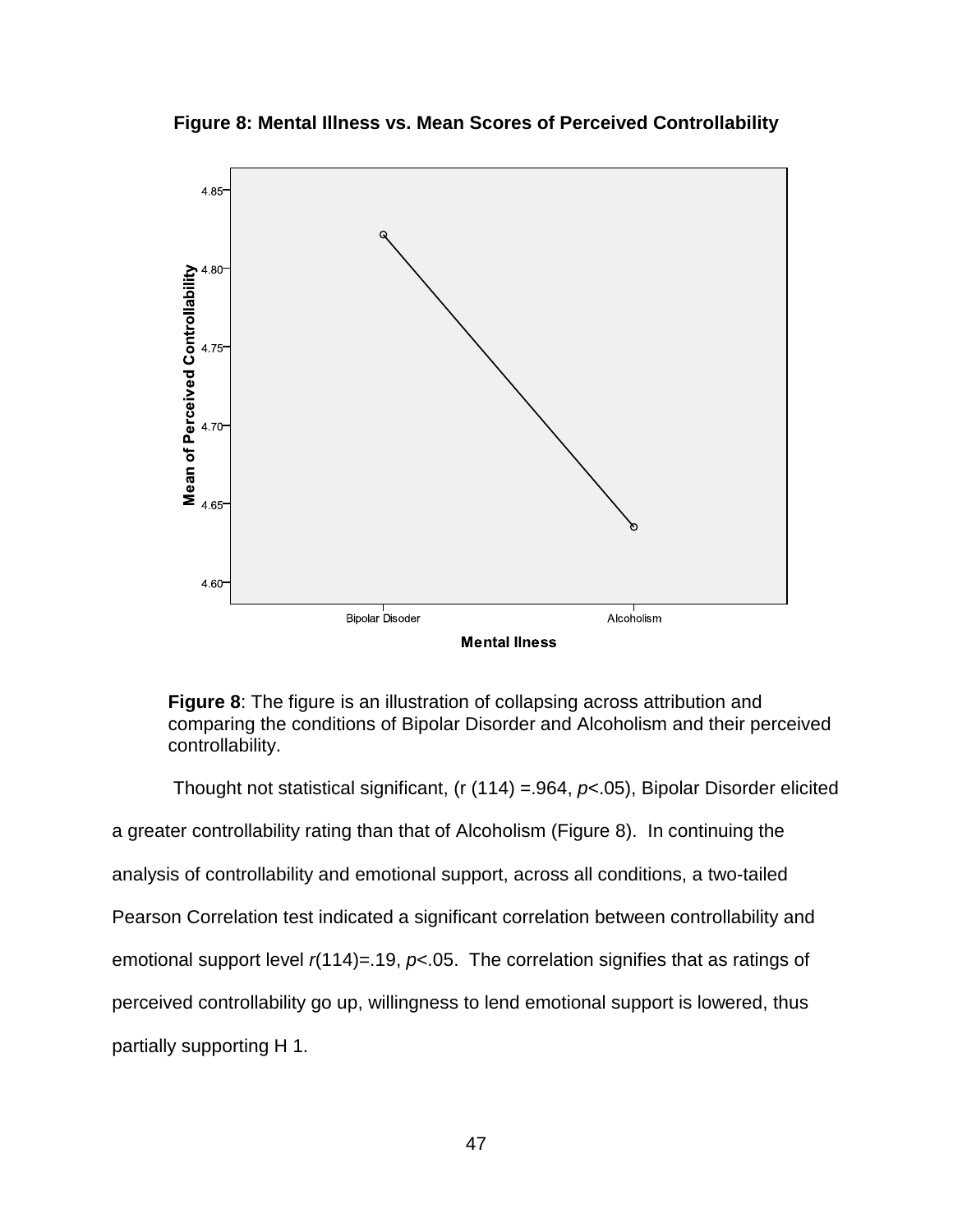Hypothesis 2 predicted participants who could accurately attribute certain behaviors to sign/symptoms of the illness would be more likely to lend emotional support than those who attribute the actions as internal and or dispositional. An analysis of both the attribution style assessment and emotional support were employed to address this hypothesis. In comparing emotional support and the dimension of diagnostic attribution, a one-sample test indicated a significance  $t$  (116) =66.74,  $p$ >.00, and  $t$  (115) =47.825,  $p$ >.00. Therefore, across conditions, there is a significance difference in participants' ability to label (i.e., attribute) the presented signs/symptoms to the diagnosis. A closer examination of attributing behaviors to the diagnosis indicates that participants were more willing to attribute certain signs and symptoms to the diagnosis of Alcoholism than that of the signs and symptoms of Bipolar Disorder. Also the test indicates a difference between groups in willingness to lend emotional support. Participants indicated that they were more willing to support a partner with the condition of than Alcoholism than Bipolar Disorder.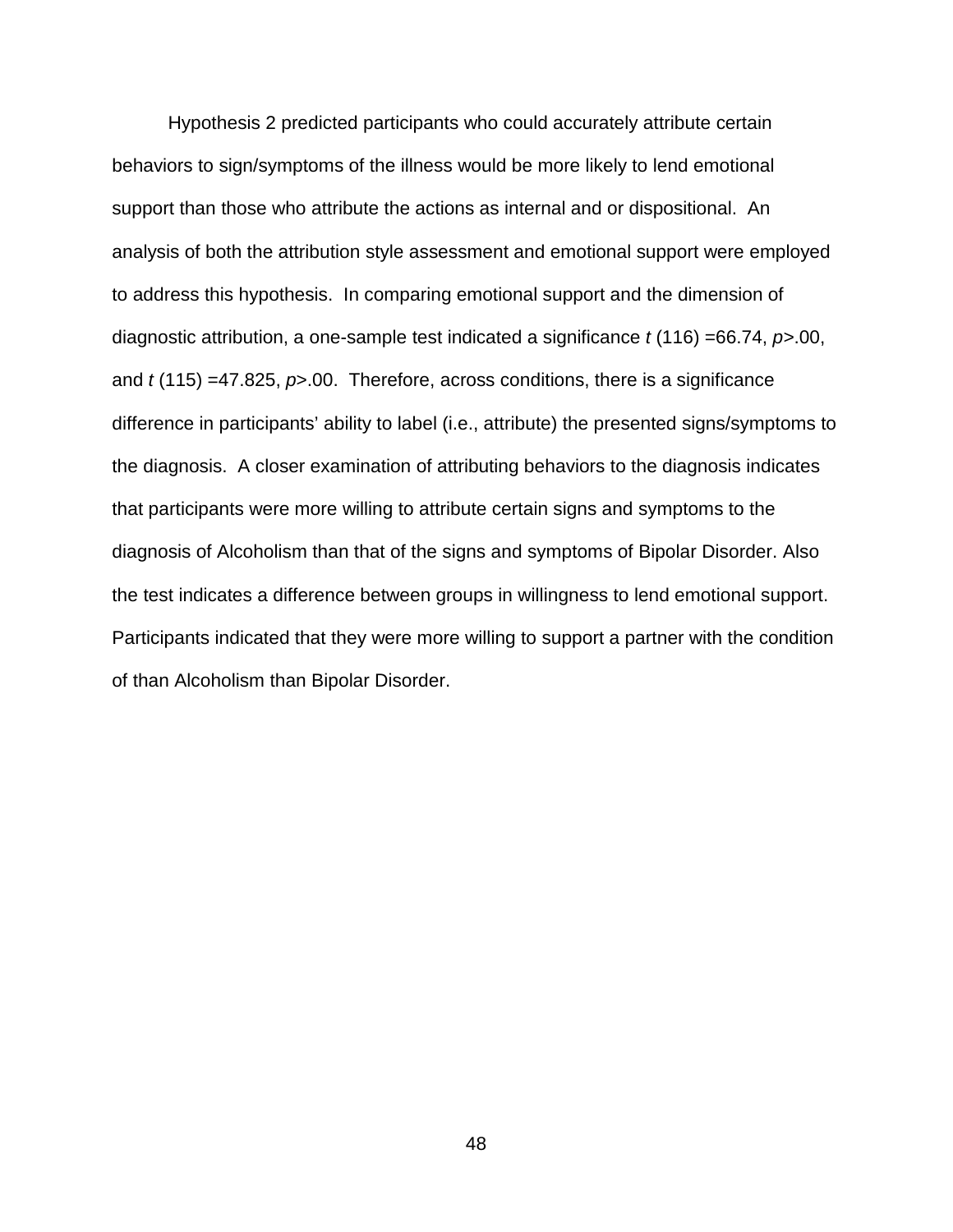### **SUMMARY**

 The purpose of the research was to investigate the effects of both attributional style and health locus of control on emotional support within potential partnerships that are affected by mental illness. The research focused on the young adult population due to the prevalence of mental illness. It was important to examine the young adult partnerships because of the relationship dynamics of disclosing and seeking emotional support. Based on previous scholarship, the research posed two central research questions.

 RQ 1: How does the perceived controllability of a mental illness influence people's willingness to give emotional support to a partner living with a mental illness?

 RQ 2: How does the attribution of the mentally ill partner's actions affect the supporter partner's willingness to lend emotional support?

Using an experimental design with participants reviewing and answering based on hypothetical scenarios, the research manipulated the mental disorder presented (i.e., Bipolar Disorder or Substance Abuse Disorder), and the how the potential actions associated with the illness could be attributed (i.e., internal or external).

### Hypotheses: Results and Implications

 Hypothesis 1 predicted that participants who perceived their partner's condition as controllable would be less willing to lend emotional support than those who believe the illness is uncontrollable. The hypothesis was partially supported. First, the descriptive statistics results demonstrated that the student participants viewed both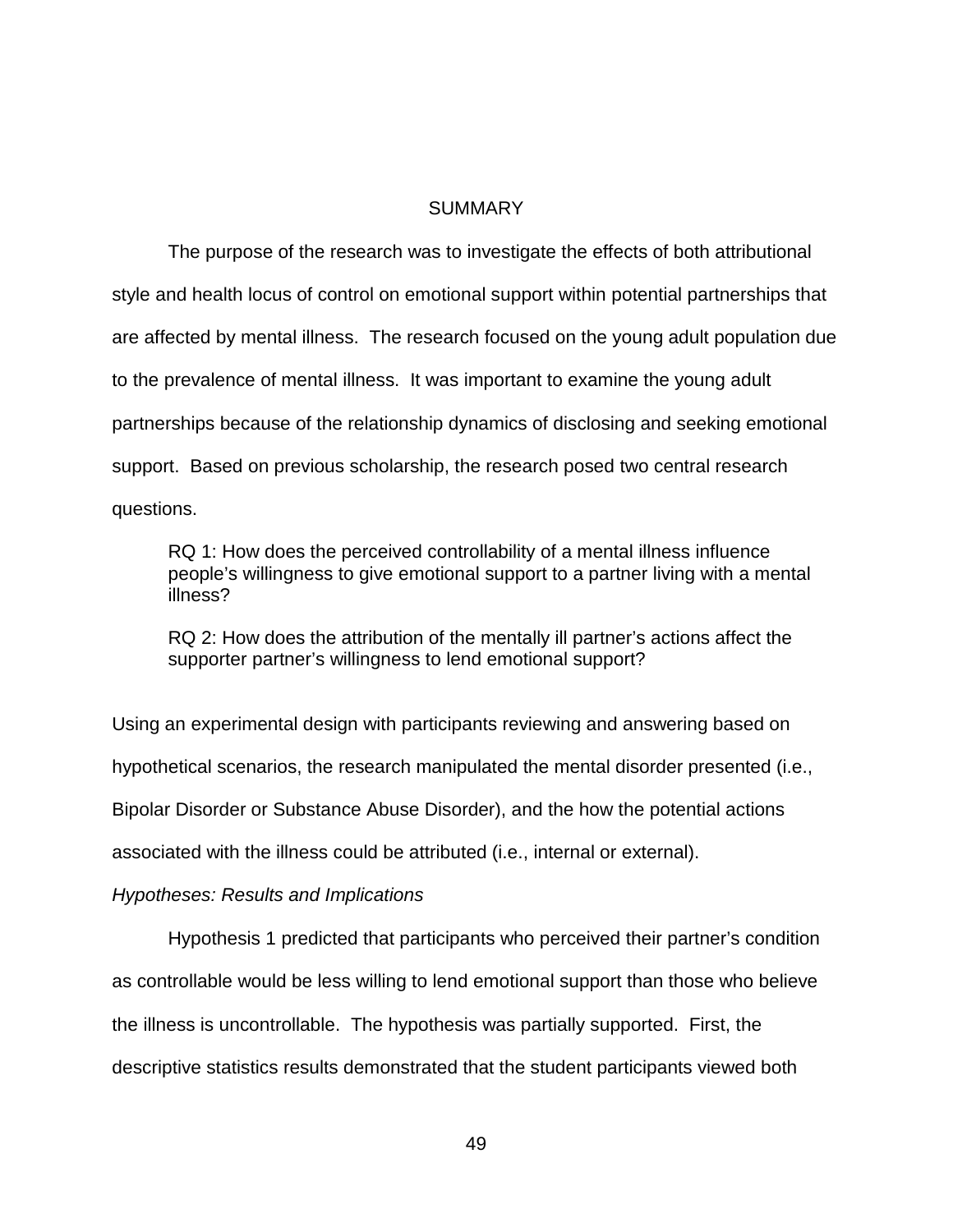conditions as moderately to highly controllable. Their perceived controllability rating was formulated based on the presented symptoms, actions and behaviors that could be exhibited if their potential partner was diagnosed. Though no significant differences were calculated between conditions for perceived controllability there were trends within the data. For example, Bipolar Disorder with the manipulated internal attribution elicited a greater controllability rating compared to Bipolar Disorder with the manipulated external attribution. There are several implications if this trend continued. Not only did participants rate Bipolar Disorder as controllable, but also felt that it is best controlled internal (i.e., by the person) rather than controlled or influenced by their partner's environment. However, Alcoholism with manipulated internal attribution elicited a lower controllability rating compared to Alcoholism with the manipulated external controllability. Thus, participants felt that Alcoholism could be controlled more by a person's environment rather than personally (i.e., internally).

 The differences in how participants viewed Alcoholism and Bipolar Disorder are significant in understanding how the young adult population socializes and understands certain mental illnesses. Considering the results were just based on trends and not statistical significant results, the hope is that with future replication of the study, participants would view external and internal attributions equally.

 As previously noted, research suggests that Bipolar Disorder is likely caused by multiple factors that interact with each other to produce a chemical imbalance affecting certain parts of the brain (NAMI, 2009). Bipolar Disorder is also seen to have a hereditary/genetic component. In addition, a stressful environment or negative life events may interact with the underlying "biological vulnerability" to produce the disorder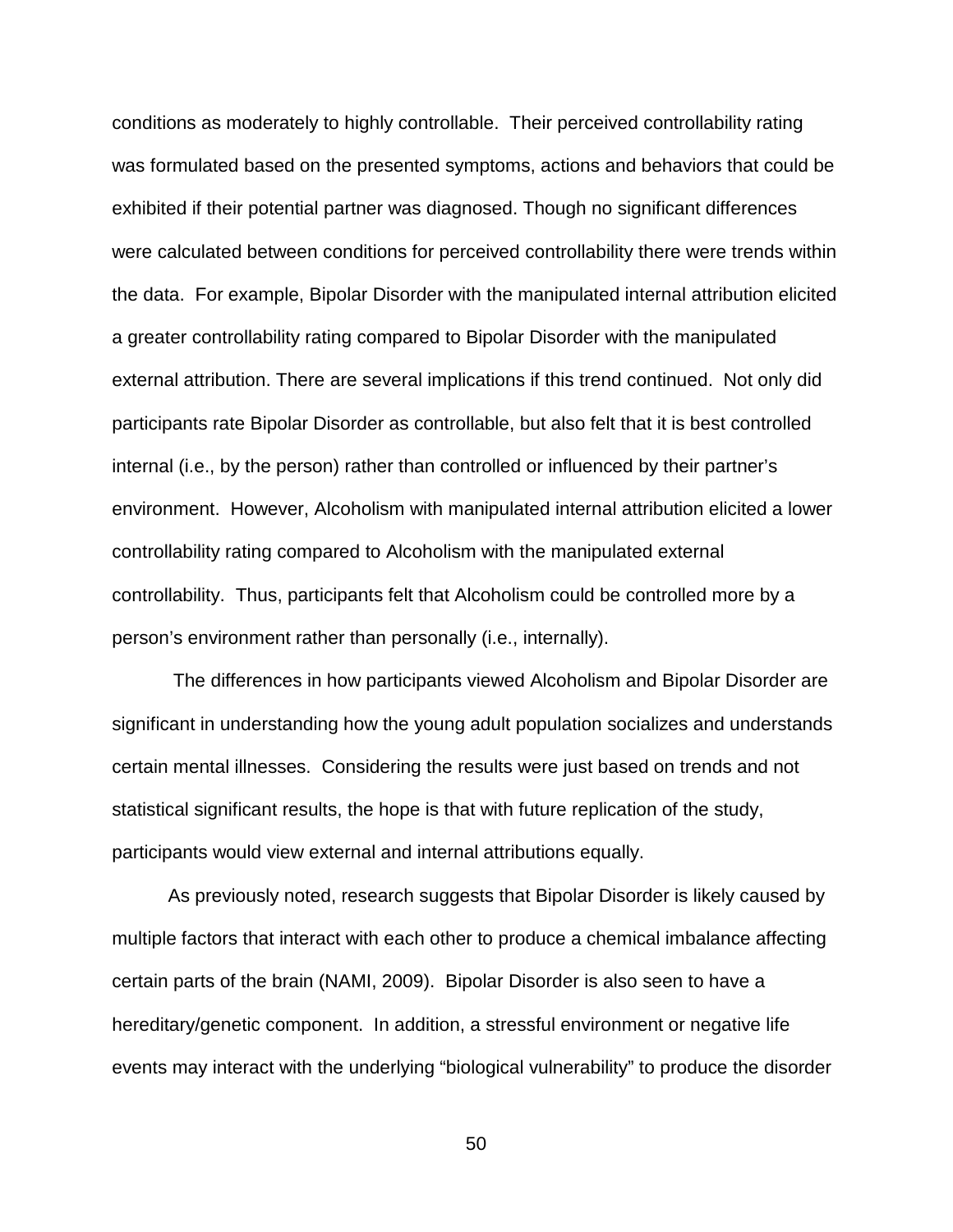(NAMI, 2009). Therefore, participants viewing Bipolar Disorder as both highly controllable and internally controlled are wrongly conceptualizing the causes of the illness. With Alcoholism the onset occurs gradually. Over a period of time, drinking alcohol alters the balance of some of the chemicals in your brain, including gammaaminobutyric acid (GABA), which inhibits impulsiveness, and glutamate, which over excites the nervous system (Mayo Clinic, 2009). Alcohol also raises the levels of dopamine in the brain, which is associated with the pleasurable aspects of drinking. Other factors that can lead to excessive drinking and the addiction process include: genetics, emotional state, psychological factors/other mental illnesses, and social/cultural factors. Participants felt that environment and other people played a greater role in controlling Alcoholism than the person diagnosed. Though the environment of an alcoholic plays a significant role in their maintaining a healthy lifestyle, participants downplayed the role of personal control and choices.

 Next within the analysis of understanding attribution and control, the Multidimensional Health Locus of Control dimension of internal control was compared across conditions. In review of the MHLOC, the dimension of internal control is a measure of how much a person's behaviors (i.e., positive or negative) influence their health/condition. It also comments on how personal responsibility influences a person's health/condition. Independent sample t-tests were conducted to compare each condition for differences in perceived controllability. Only certain condition comparisons demonstrated statistically significant differences. In comparing Condition 1 and Condition 3 there was a significant difference between the posttest of MHLOC Internal, demonstrating that the condition of Bipolar Disorder/Internal had a significantly higher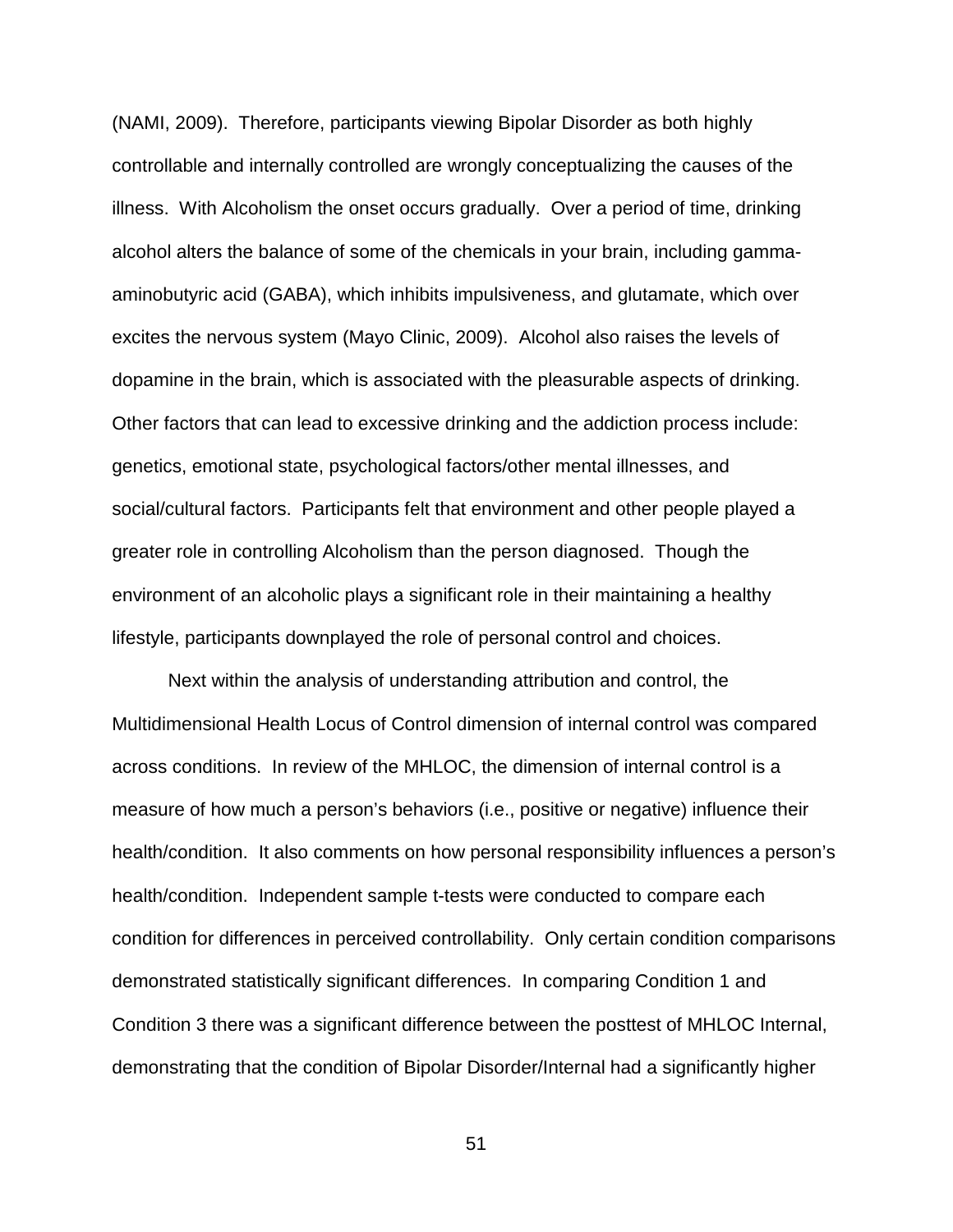rating of internal controllability than Alcoholism/Internal. The results reinforce that participants viewed Bipolar Disorder as having more internal control than that of Alcoholism. However, the HLOC dimension of internal gives us more information than that of just perceiving the condition as controllable. For example, high internal LOC suggests that people's actions and choices directly influence their health and condition. Thus, participants view the signs/symptoms of Bipolar Disorder as influenced by personal choices.

 In continuing the analysis of controllability and emotional support, across all conditions, a two-tailed Pearson Correlation test indicated a significant correlation between controllability and emotional support level. The correlation signifies that as ratings of perceived controllability go up, willingness to lend emotional support is lowered, thus partially supporting H1. The correlation is supported by previous research. The relationship between perception of controllability and the actual act of helping is not direct, but mediated through emotions (Forstërling, 2001, p. 157). Weiner extends that attributions lead to emotions and that these guide behavior (p. 157). Pilliavin et al. (1969) studies revealed high correlations between controllability judgments and emotions. For example, anger correlated with actions that were seen as controllable, while pity and sympathy correlated to actions that were viewed as uncontrollable (Pilliavin et al, 1969). Further, these studies support the idea that there is a motivational sequence in which cognitions lead to emotions and these affects, as a result, guide behavioral intentions (Forstërling, 2001, p. 159).

 Figure 3 is an illustration of collapsing across attribution and comparing the conditions of Bipolar Disorder and Alcoholism and the variable of HLOC Others.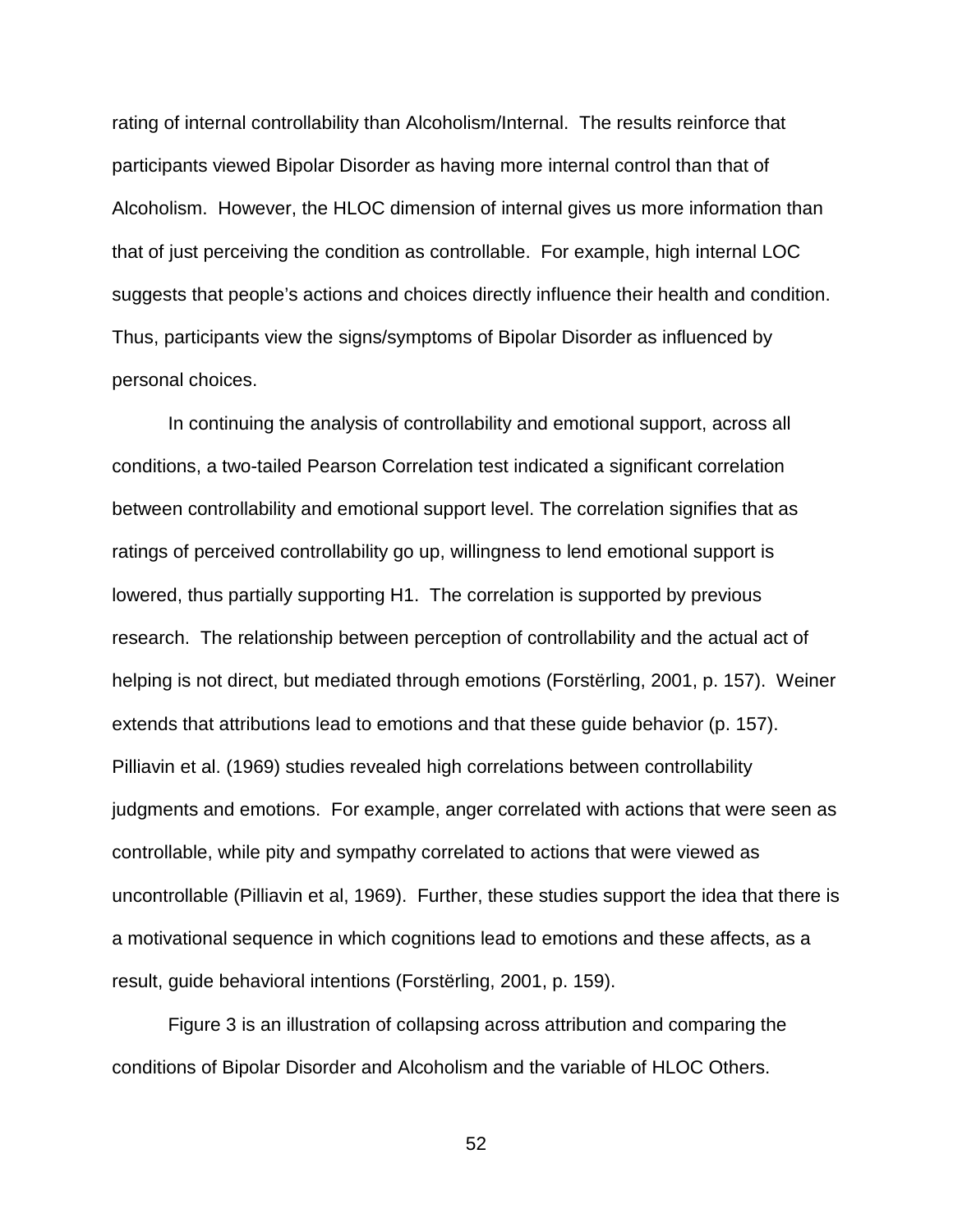Although not statistically significant, the illustration shows a trend of Bipolar Disorder eliciting a lower HLOC Others score compared to Alcoholism. The trend means that participants felt that the control of others on a person's health is more salient in the case of Alcoholism than Bipolar Disorder. Figure 5 is an illustration of collapsing across attribution and comparing the conditions of Bipolar Disorder and Alcoholism and the variable of HLOC Doctors. Despite the fact the results were not statistically significant, the figure shows a leaning of Bipolar Disorder eliciting a greater HLOC Doctors rating than that of Alcoholism. The differences in means demonstrate that the participants felt doctors and medical professionals had more control in treatment of the condition of Bipolar Disorder than Alcoholism. In review, hypothesis 1 was partially supported based on the trends established with the data. The results also supported the connection between controllability and emotional support.

 Hypothesis 2 predicted that participants who could accurately attribute the behaviors presented as signs/symptoms of the illness would be more likely to lend emotional support. An analysis of both the attribution style assessment and emotional support were employed to address this hypothesis. Based on results, H2 was fully supported. In comparing emotional support and the dimension of diagnostic attribution, a one-sample test indicated significant difference. Therefore, across conditions, there is a significance difference in participants' ability to label (i.e., attribute) the presented signs/symptoms to the diagnosis. In a closer examination, it was easier for participants to view the signs/symptoms for Alcoholism as linked to the diagnosis, compared to the signs/symptoms of Bipolar Disorder. Also, the test indicates a difference between groups in willingness to lend emotional support. Participants reported higher emotional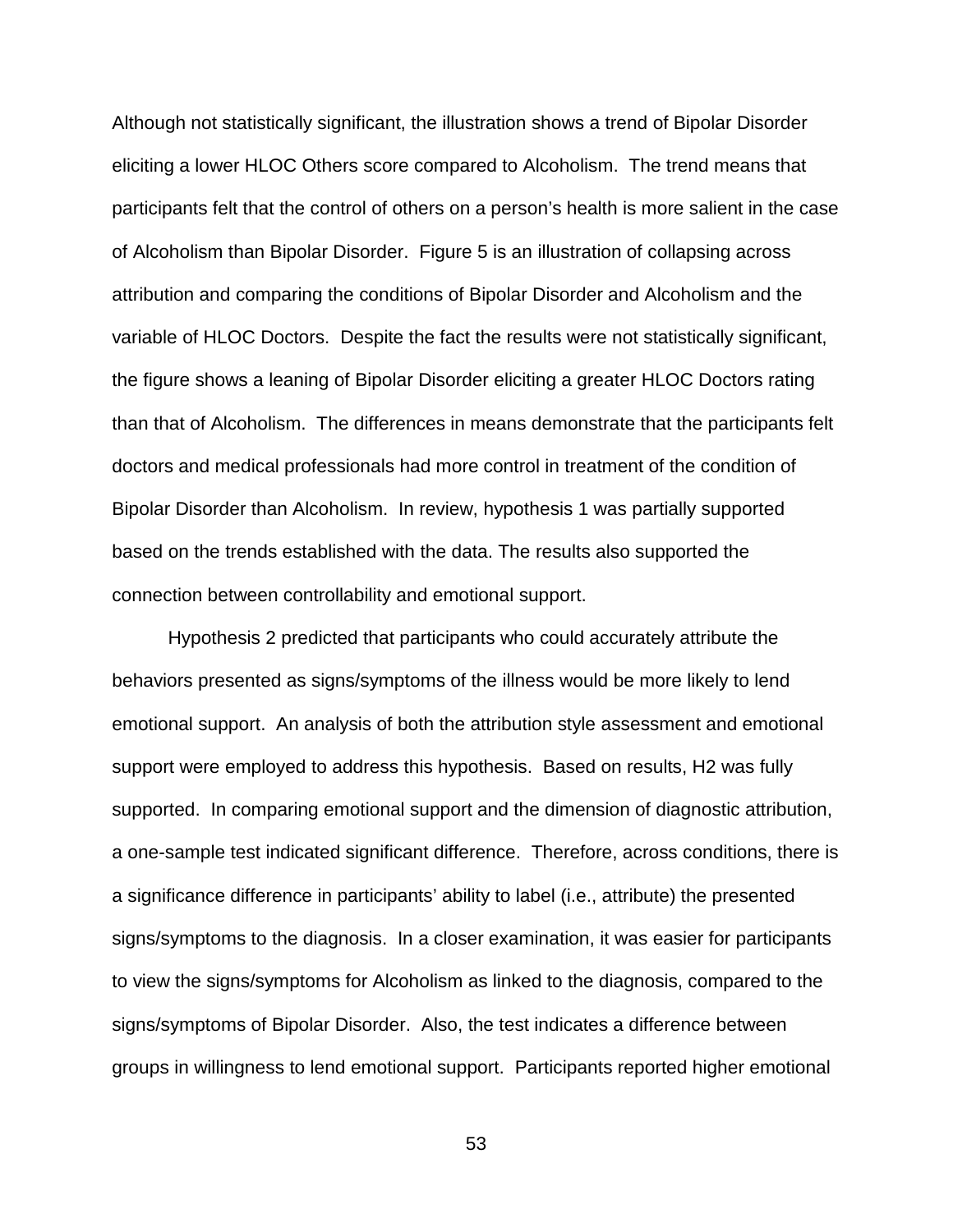support ratings for the condition of Alcoholism than that of Bipolar Disorder. Previous research supports that people's attributions depends on the perceptions of others' ability to control their own behavior. Frequently, people are more sympathetic or less angry towards those who demonstrate disturbing behavior through no fault of their own. Therefore, if the behaviors accurately reflect what are known symptoms of the disease, then the caregiver/supporter can attribute such a behavior to the illness (Williamson, 2005, p. 216). However, in the present case participants were only able to identify certain behaviors as signs or symptoms.

The research gathered several other measures that were not directly addressed within the research questions. For the pretest of comfort level student participants reported a mean score of 3.2 out of a 4.0 maximum. Proximately 72% of participants reported a moderate to high comfort level of 3.00 or higher. For the pretest of mental health knowledge participants scored an average of 9.69 out of 12 points possible. Out of the sample population, 57% of participants scored a 10.00 or higher. Therefore, students were both moderately knowledgeable about mental health and felt comfortable discussing it. For the posttest of the Multidimensional Health locus of control survey descriptive statistical differences between conditions and dimensions were recorded. Based on the descriptive statistics of the survey, participants felt that mental health could be controlled more internally (i.e., the person), by others (e.g., family, friends) and by doctors, compared to chance (e.g., fate or luck).

 In examination of the posttest for willingness to lend emotional support across conditions participants reported an  $M=3.03$  out of a 4.00 maximum score, indicating an overall high level of willingness to lend emotional support. However, the quiz was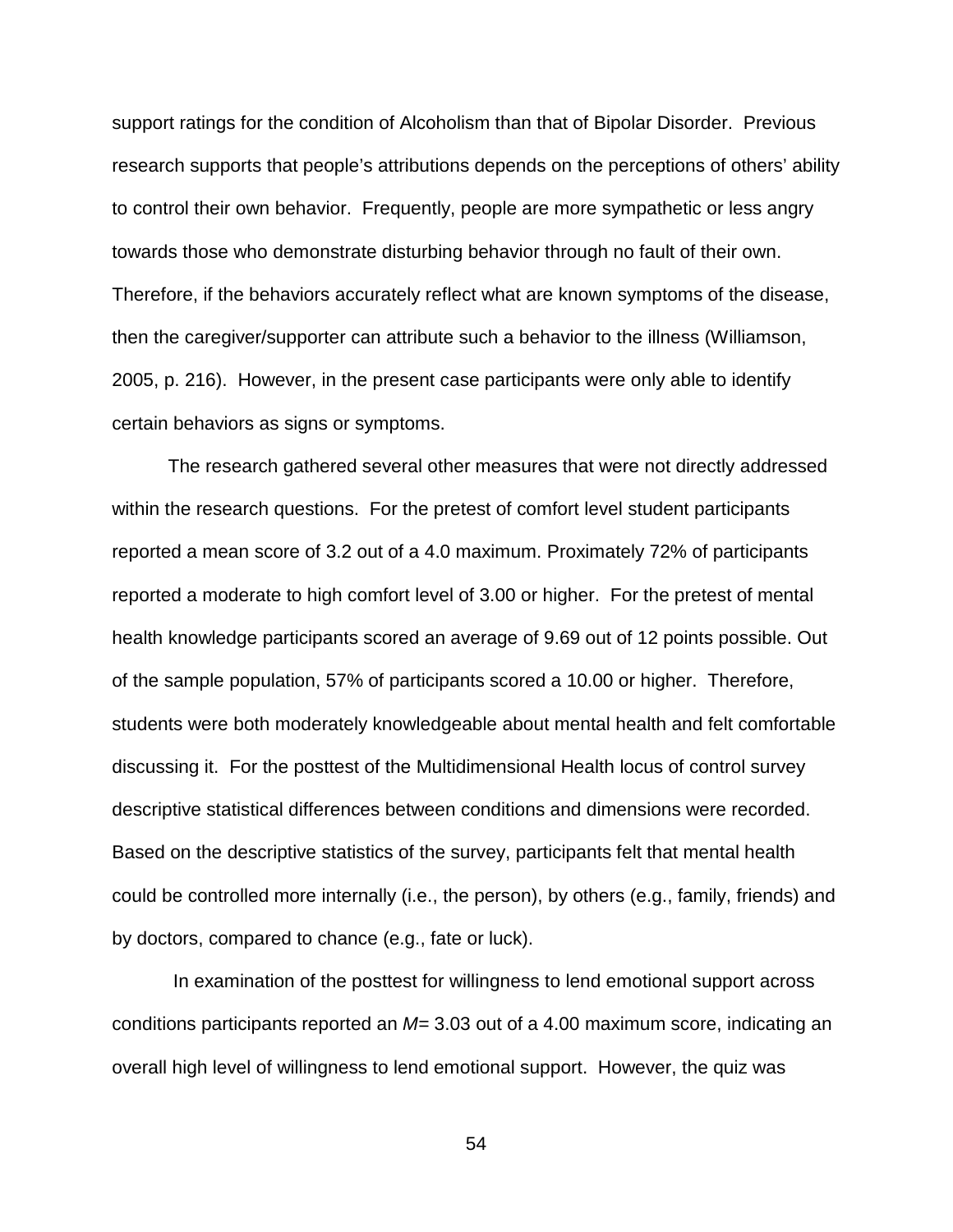reflective, and that each pair of questions asked both for the participant's ability compared to their potential partner's ability to lend emotional support. Scores indicated that participants thought they had the greater ability to lend emotional support compared to their potentially "ill" partner. These results could lead to two inferences. First, the lower ability of the "ill" partner could be a judgment based both on the diagnosis and the narrative presented. Also the differences in ability could be an implication of a selfserving reporter bias, in that participants would always indicate a higher ability than the other person.

### Strengths in Research

In comparing Condition 3 and Condition 4 an independent sample t-test indicated a significant difference between the posttest of MHLOC Internal, suggesting that the condition of Alcoholism/Internal had a higher internal controllability rating than that of Alcoholism/External. The results indicate that the manipulation between the condition as strong enough to elicit a trend in the data. The results also indicate that participants felt that Alcoholism does have a degree of internal control. Considering statistical significant results were limited between conditions for perceived controllability, the analysis then collapsed the data across illness, comparing the manipulated attribution (i.e., internal and external). Figure 7 is an illustration of collapsing across illness, and comparing the manipulated attribution versus mean scores of perceived controllability. Notice that the internal condition produced a slightly higher rating of controllability than that of external. Though, not significant, the trend does support the intended manipulation, in that internal attributes should be perceived as more controllable than external attributes. Figure 1 is an illustration of collapsing across illness, and comparing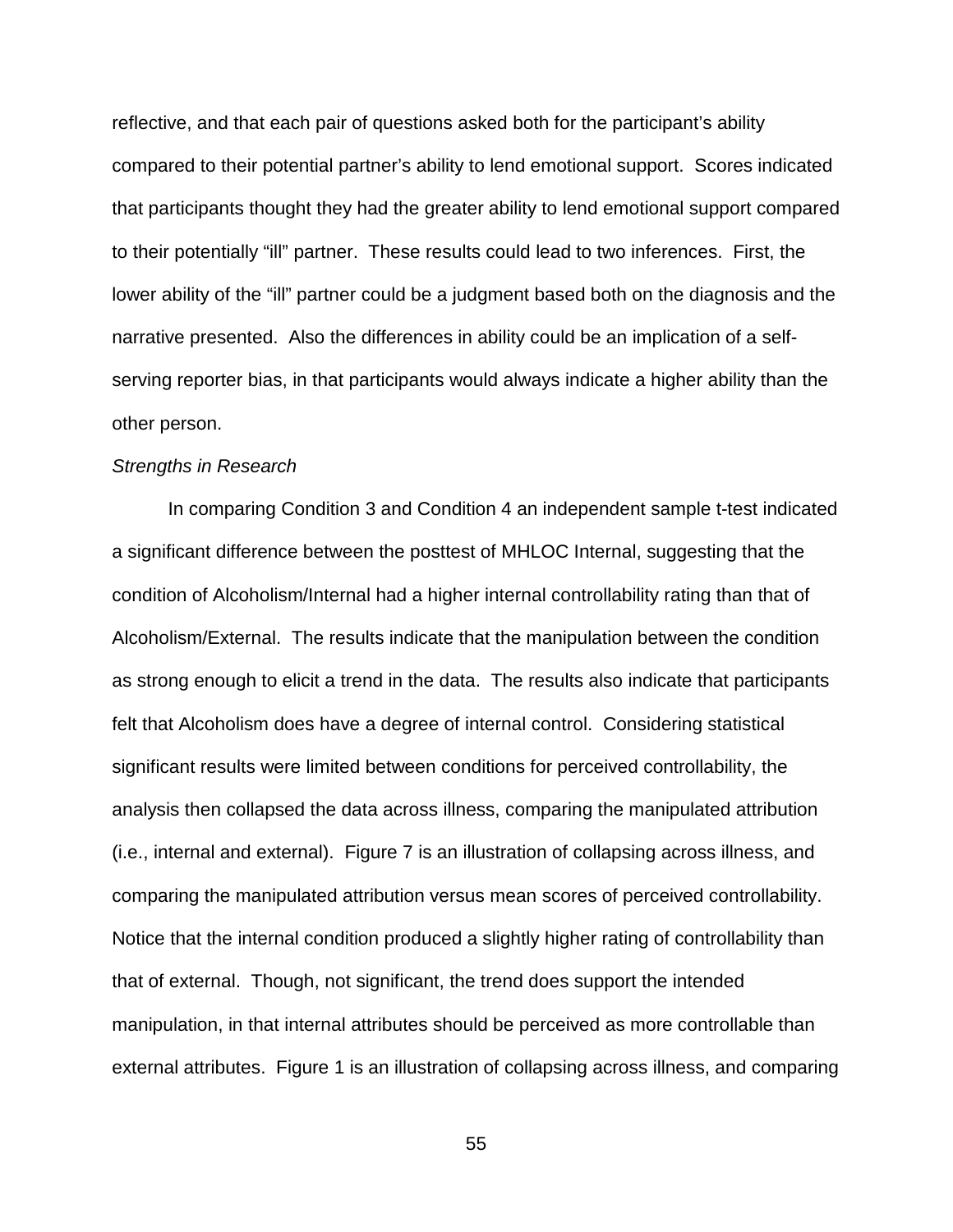the manipulated attribution (i.e. internal and external) versus scores of HLOC Internal. Notice, internal attribution yielded a higher MHLOC Internal rating compared to both the external attribution and the control group. The trend supports the intended manipulation of implied attribution within each stimulus condition. Figure 2 is an illustration of collapsing across illness, and comparing the manipulated attribution versus scores of HLOC Others. The mean scores of HLOC Others supported the stimulus manipulation, in that the external condition elicited a higher control rating for others compared to both the internal attribution and the control group. Across all conditions, a two-tailed Pearson Correlation test indicated a significant correlation between HLOC Internal and perceived controllability. The correlation suggested as HLOC Internal ratings go up, perceived controllability also increases supporting the connection of attribution theory and locus of control within the conceptual framework.

### **Limitations**

In understanding the strengths and implications of the present research it is critical to examine limitations within theoretical framework and methodology. First attribution theory, the study of attributions, is important for understanding interpersonal communication, in that the causes we give for behaviors are part of the meaning we derive from them (Galvin & Cooper, 2006, p. 85). The meaning created is then a fundamental part of what is communicated in an interpersonal interaction, thus influencing actions within our relationship. Considering attribution theory is a social cognitive theory, its application and results are limited in a hypothetical-experimental design. In addition, attribution research points out that people use attributions to help explain unexpected behavior and make sense of the world. However, people's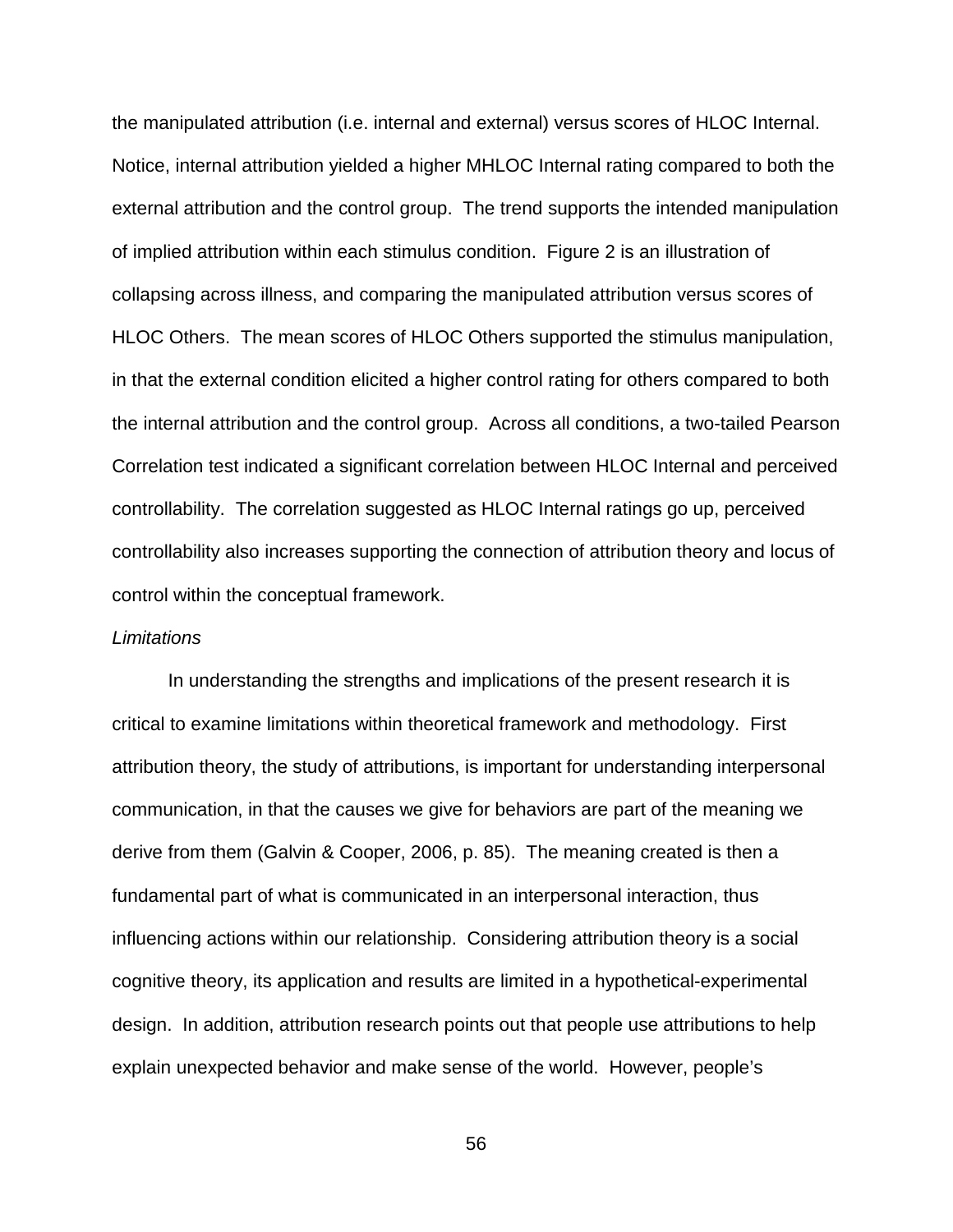attributions are often biased for several reasons. The present research did examine attribution style. However, the link between measures did not uncover or discover bias. In future research, measures need to be developed to help aid in understanding how attributions can be biased. In addition, attribution theory's use in explaining the behaviors of others, along with its application in health communication, is still in its beginning application stage. The field of attribution theory is large, rather than a theory it is developing into a field of study with the application and implementation differing among subject areas (Weiner, 2008). There are also assumptions made within attribution theory. Understanding the implications of forming attributions assumes that the causal descriptions that people make for other individuals' outcomes directly influences the reactions toward these individuals with regard to these outcomes (Forstërling, 2001, p. 149); meaning that with the application of the theory the assumption is made that attribution will always effect action. Lastly, in understanding the implications of the findings of the research more distinctions between attribution theory and locus of control are needed. Besides theoretically, there are some limitations within the research's methodological approach.

 Although the information gained in experimental designs can be vast and replicated successfully, it is imperative to understand flaws and bias within measures, along with potential confounding variables. The current research used a mixture of both established measures and researcher-created measures. Additional pretesting in newly created measures would help increase the studies validity and reliability. Also the measures of comfort level and emotional support need larger scales to increase variability in participant ratings. The other issue within the methodology to be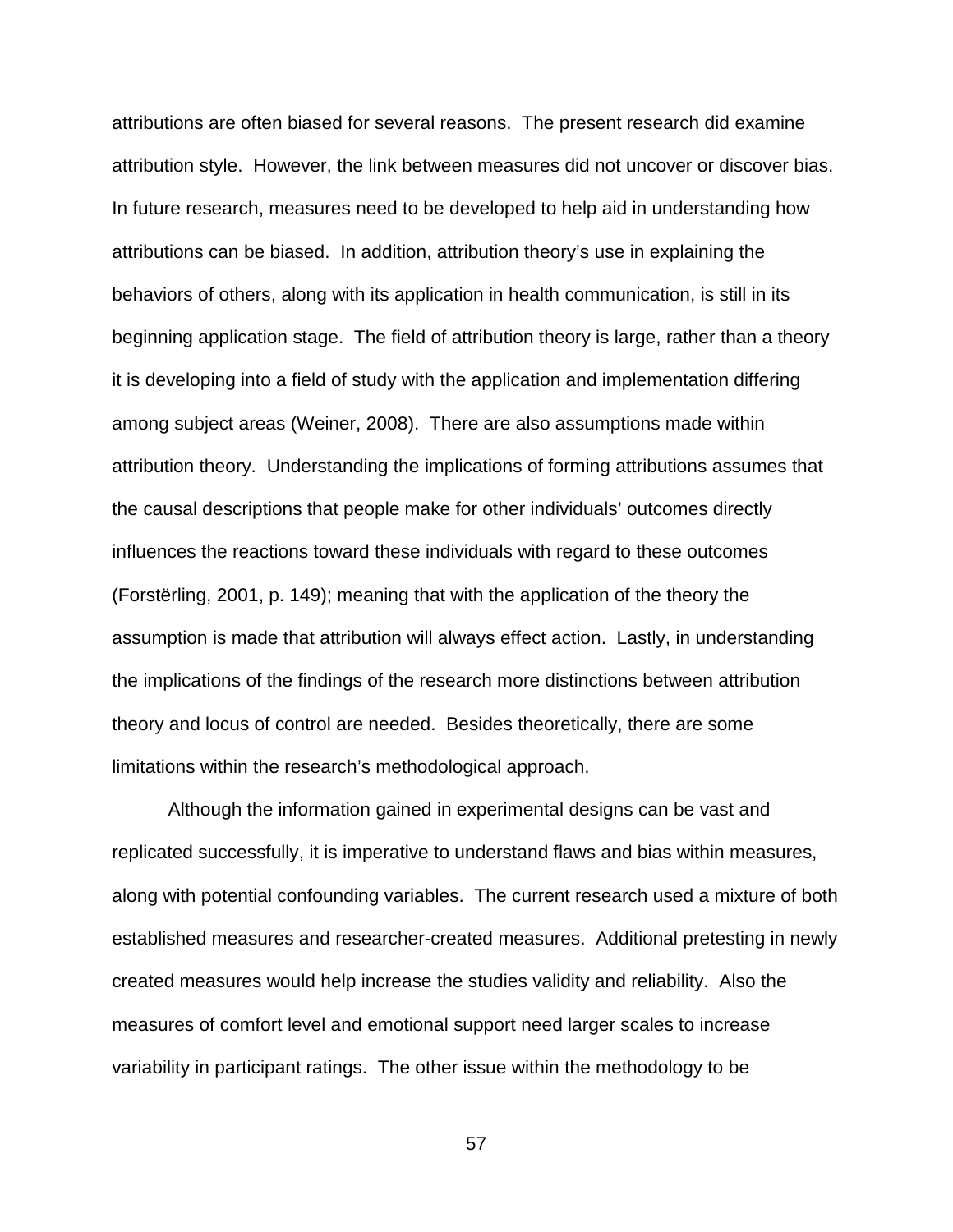addressed in future research is the limitation of comparing across two completely different mental illnesses. Experimental design is best used to compare variations within one variable, thus comparing internal and external attribution was acceptable. However, comparing Bipolar Disorder and Alcoholism creates flaws, in that there are several confounding variables unable to be addressed when examining the perceived differences between the illnesses. Lastly, the research recognizes the limitations and implications of the sample. For example, the sample population is from a southern university, having certain cultural implications on how mental illness is socialized. Future replication of the study would strive to test differing population samples. Also the population's diversity is limited, in that the majority of the population is both female and Caucasian.

### Future Goals

The intention of the present research was to understand how mental illness could affect the daily communication process of emotional support. However, due to the nature of the experimental design and the use of hypothetical scenarios only certain results and implications could be reached. As the principal investigator, my future research hopes include to continue working with attribution theory within the inquiry of interpersonal relationships dealing with mental illness. The ultimate goal is to investigate actual relationships in which one or both partners are living with a mental illness. It is important to note that often mental illness is not experienced by one partner, but both people within the relationship. Other goals include using a qualitative approach with the addition of problematic integration theory to understand how the dialectic tension of certainty and uncertainty affects emotional support. As the principal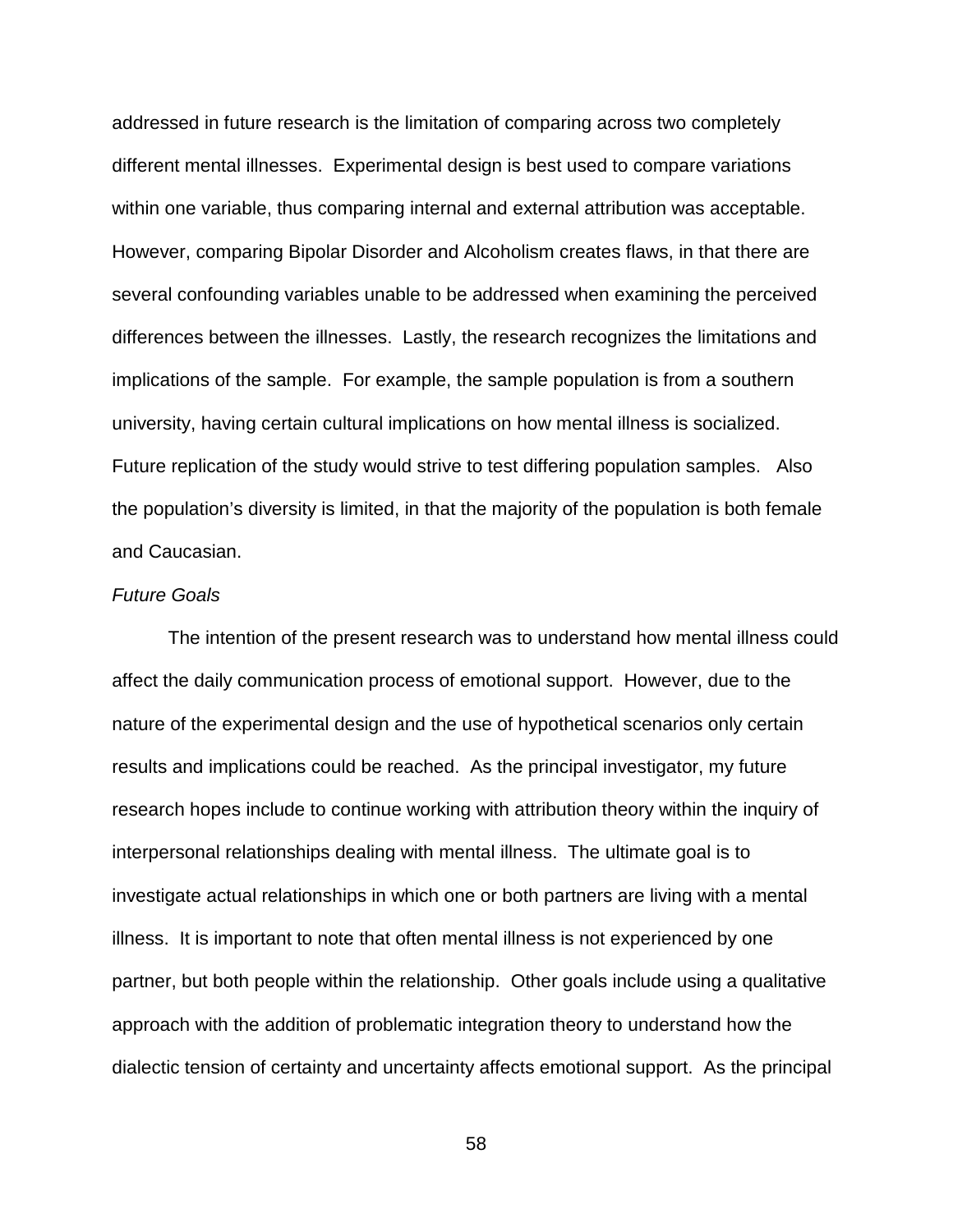researcher, I view social science research as the best method of linking research and theory to practice and implementation. The ultimate goal within my research is not only to provide new information and prospective, but to be able to enhance the quality of life of others.

### **Conclusion**

The research used both attribution theory and the concept of locus of control in guiding the investigative inquiry. The goal of using attribution theory was to gain understanding of when emotional support is given or not given based on how a person attributes their partner's mental illness. The research is important because of the lack of understanding of how daily attribution affects emotional support in interpersonal relationships dealing with a partner's mental illness. The intended use locus of control (LOC) was to gain a deeper understanding of the act of asserting judgments of controllability when it applies to another person's health. The results suggested several important implications. In review, the participants reported that the mental illnesses presented were moderately to highly controllable. The results also inferred that the participants' willingness to lend emotional support is effect by the perceived controllability of the illness. Lastly, the research suggested that being able to attribute certain behaviors to the diagnosis is a factor in the participants' willingness to lend emotional support.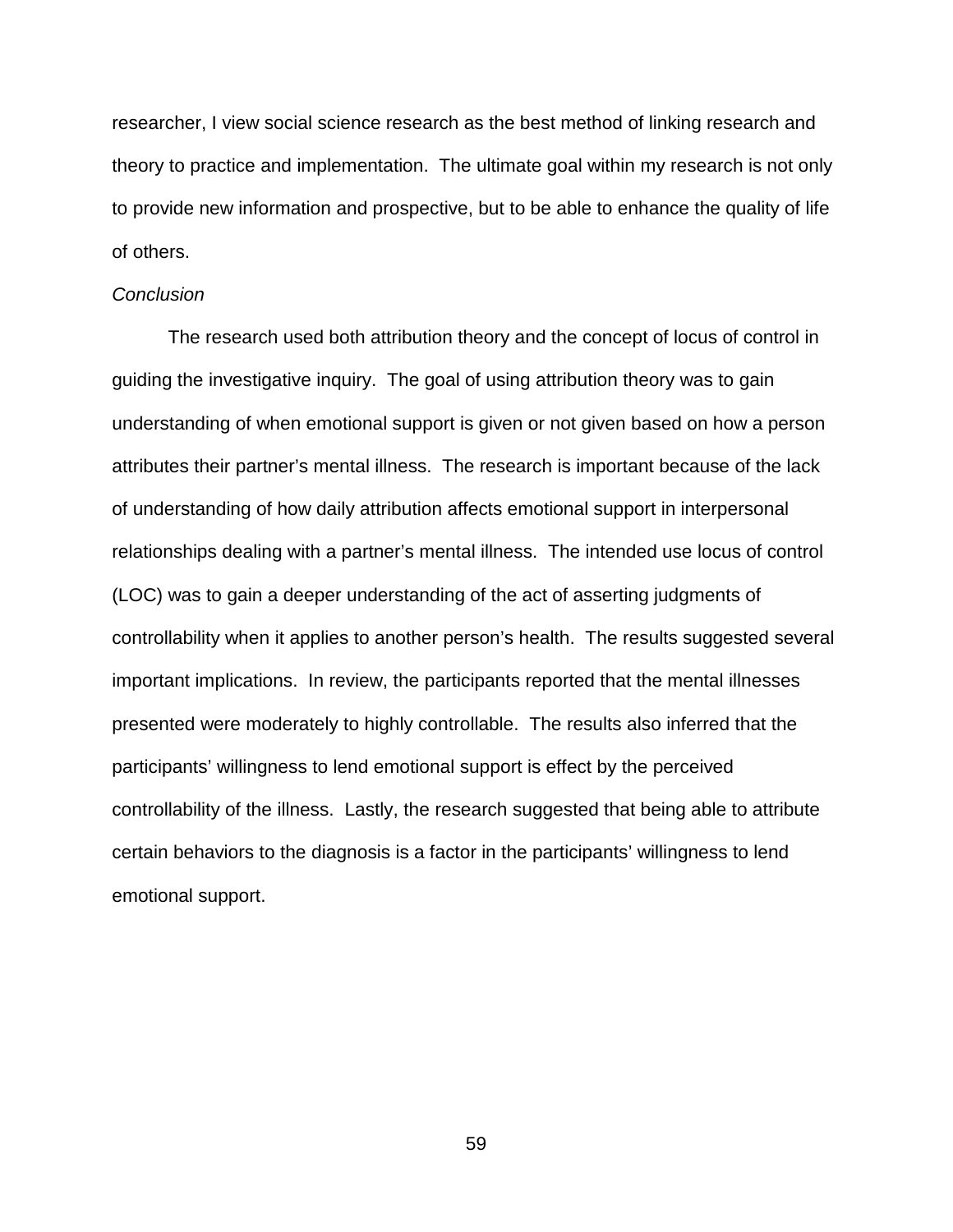## REFERENCES

- Associated Press. (2008). 1 in 5 young adults has personality disorder, study finds. Fox News. Retrieved December 1, 2008. Foxnews.com/story/0,2933,460066,00.html
- Baxter, L.A., & Montgomery, B.M. (1996). Relating: Dialogues and dialectics. New York: Guilford Press.
- Bradbury, T.N., Fincham, F.D., (1990). Attributions in marriage: Review and critique. Psychological Bulletin, 107, 3-33.
- Bradbury, T.N., & Fincham, F.D. (1992). A contextual model for advancing the study of marital interaction; Cognition in close relationships. Hillsdale, NJ: Lawrence Erlbaum Associates, Inc. 127-147.
- Brewin, C.R., MacCarthy, B., Duda, K., & Vaughn, C.E. (1991). Attribution and expressed emotion in relatives of patients with schizophrenia. Journal of Abnormal Psychology, 100(44), 546-554.
- Burleson, B.R., & Samter, W. (1994). A social skills approach to relationship maintenance: How individual differences in communication skills effect the achievement of relationship functions. Communication and relational maintenance. New York: Academic Press. 61-90.
- Canadian Mental Health Association. (2009). Understanding mental illness. Canadian Mental Health Association. Retrieved January 15, 2009. http://www.cmha.ca/bins/content\_page.asp?cid=3&lang=1.
- Canary, D., Cody, M., & Manusov, V. (2000). Four important cognitive processes. In Galvin & Cooper (Eds), Making connections: Readings in relational communication (pp. 80-90). Los Angeles, CA: Roxbury Publishing Company.
- Derlega, V., Winstead, B., Mathews, A., & Braitman, A. (2008). Why does someone reveal highly personal information? Attributions for and against self-disclosure in close relationships. Communication Research Reports, 25(2), 115-130.
- Duggan, A. (2006). I'm More Comfortable When You Are Depressed: Family Systems, Attempts to Control Others, and Satisfaction. Conference Papers -- International Communication Association.
- Galvin, K.M. & Cooper, P.J. (Eds.). (2006). Making connections: Readings in relational communication. Los Angeles: Roxbury.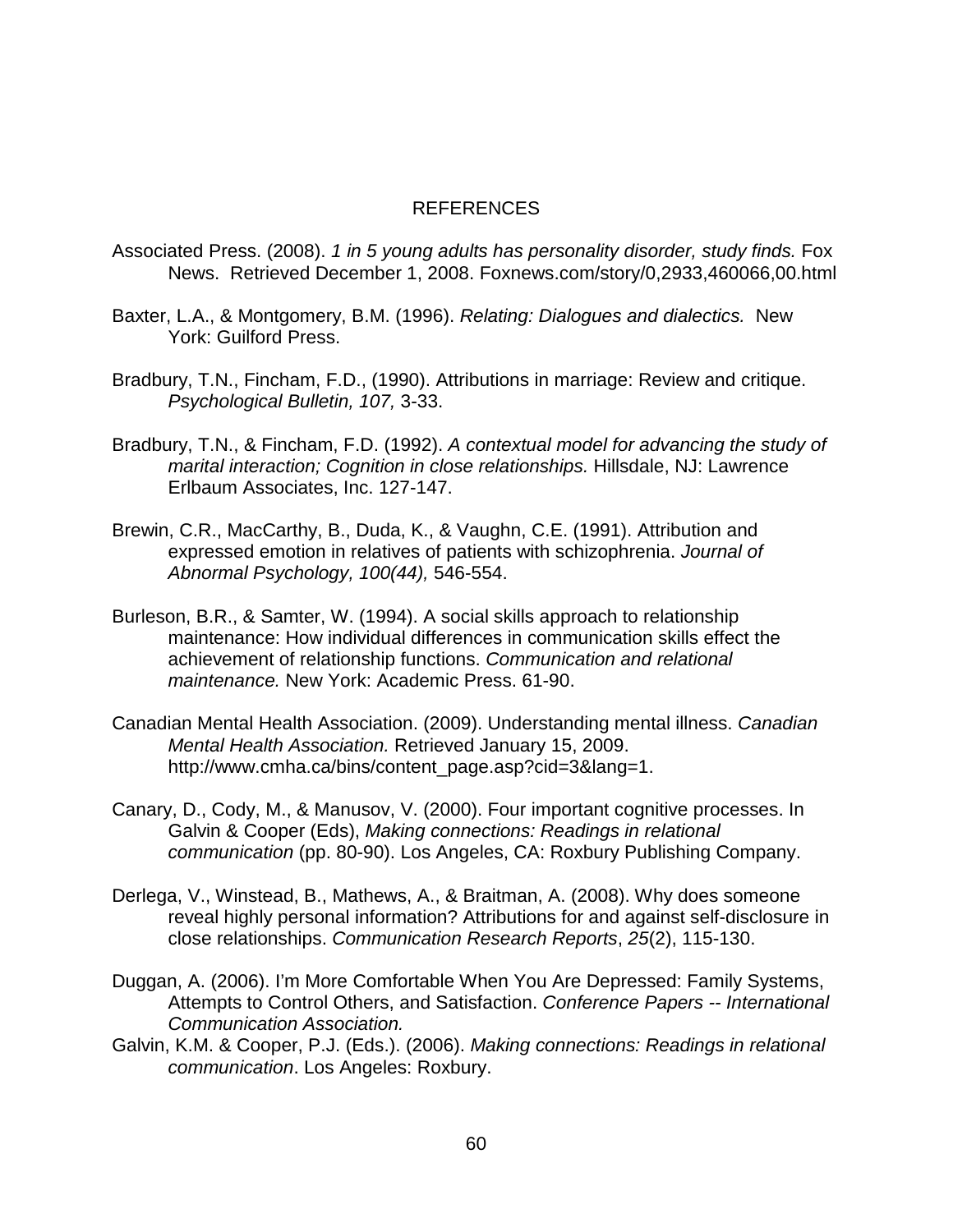- Goffman, E. (1963). Stigma: Notes on the management of spoiled identity. New York: Simon & Schuster.
- Graffeo, L., & Silvestri, L. (2006). Relationship between locus of control and health related variables. Education, 126(3), 593-596.
- Fernandez-Ballesteros, R. (2002). Determinants and structural relation of personal efficacy to collective efficacy. Applied Psychology, 51(1), 107-125.
- Forstërling, F. (2001). Attribution: An introduction to theories, research, and applications. Philadelphia: Psychology Press.
- Haider-Markel, D., & Joslyn, M. (2008). Beliefs about the origins of homosexuality and support for gay rights. Public Opinion Quarterly, 72(2), 291-310.
- Heider, F. (1958). The psychology of interpersonal relations. New York: Wiley.
- Jones, E.E., & Davis, K. (1965). From acts to dispositions: The attribution process in person perception. In L. Berkowitz (Ed.), Advances in experimental social psychology (pp. 219-267). New York: Academic Press.
- National Alliance on Mental Illness. (2009). What is mental illness: Mental illness facts. National Alliance on Mental Illness. Retrieved January 15, 2009. http://www.nami.org/Content/NavigationMenu/Inform\_Yourself/About\_Mental\_Illn ess/About\_Mental\_Illness.htm.
- National Institute of Mental Health. (2008). The numbers count: Mental disorders in america. National Institute of Health. Retrieved December 1, 2008. http://www.nimh.nih.gov/health/publications/the-numbers-count-mental-disordersin-america.shtml.
- MacArthur, C., & MacArthur, J. (1999). Personal control research network on socioeconomic status and health. Retrieved December 4, 2008. http://www.macses.ucsf.edu/Research/Psychosocial/notebook/control/ health/html.
- Mackey, A. (2002). Power, pessimism & prevention: the impact of locus of control on physical health. Retrieved December 4, 2008. http://www.units.muohio.edu/psybersite/control/health.shtml.

Manusov, V., & Koenig, J. (2001). The content of attribution in couples' communication. In V. Manusov & J.H. Harvey (Eds.), Attribution, communication behavior, and close relationships (pp.134-152). Cambridge, UK: Cambridge University Press. Mathews, A., Derlega, V., & Morrow, J. (2006). What is highly personal information and

 how is it related to self-disclosure decision-making? The perspective of college students. Communication Research Reports, 23(2), 85-92.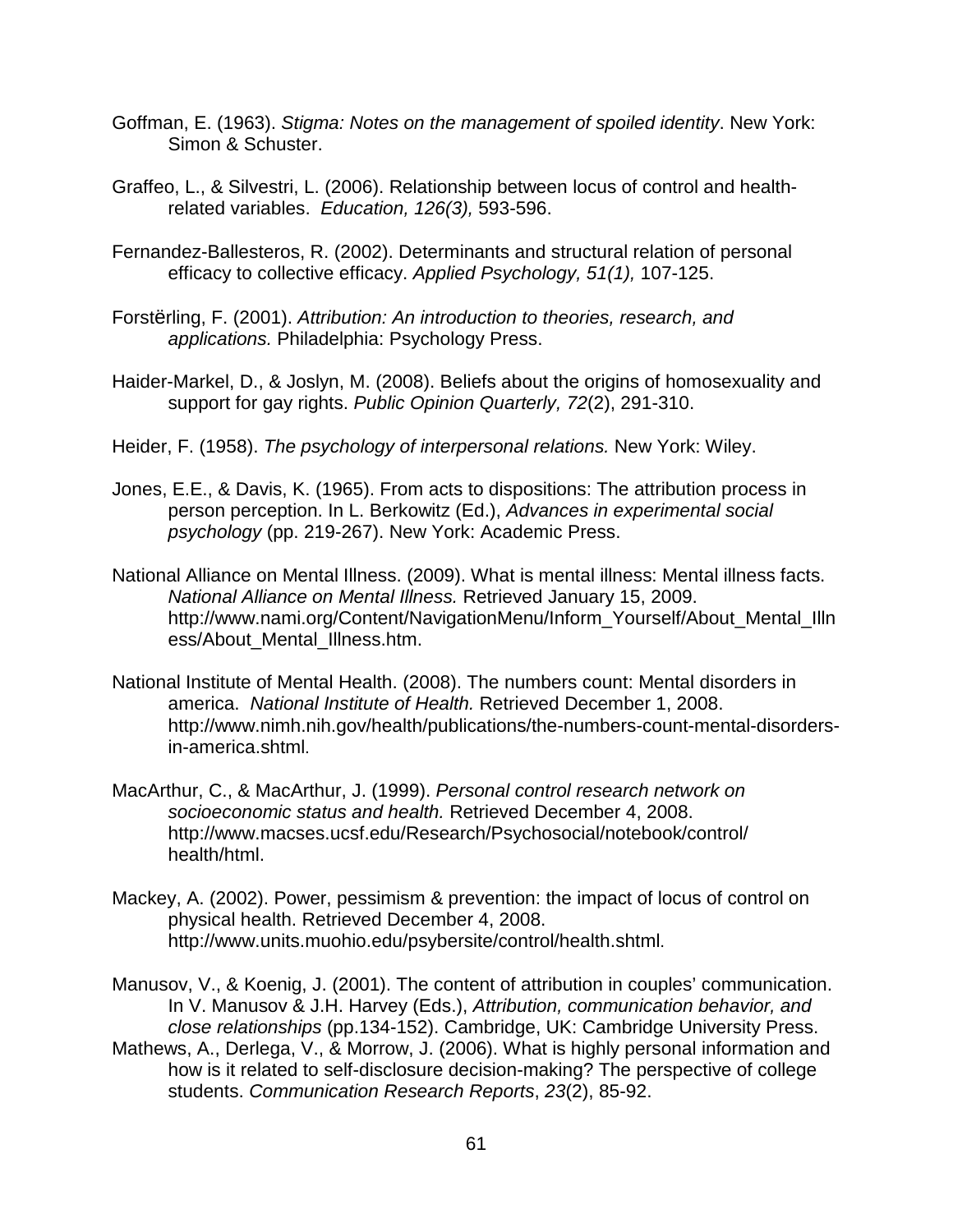- Mayo Clinic. (2009). Alcoholism. Mayo Clinic. Retrieved February 1, 2009. http://www.mayoclinic.com/health/Alcoholism/DS00340.
- Metts, S. (2006). Hanging out and doing lunch. In Wood, J.T. & Duck, S., Eds. (2006). Composing relationships: Communication in everyday life (pp.80-84). Belmont, CA: Wadsworth.
- Pilliavin, I.M., Rodin, J., & Pilliavin, J.A. (1969). Good samaritanism: An underground phenomenon. Journal of Personality and Social Psychology, 13, 289-299.
- Pittman, J.,& Gallois, C. (1997). Language strategies in the attribution of blame for HIV and AIDS. Communication Monographs, 64, 201-218.
- Polk, D. (2005). Communication and family caregiving for Alzheimer's dementia: Linking attributions and problematic integration. Health Communication, 18(3), 257-273.
- Rotter, J.B. (1982). The development and application of social learning theory. New York: Praeger.
- Surra, C.A., & Bartell, D.S. (2001). Attributions, communication, and the development of a marital identity. In V. Manusov & J.H. Harvey (Eds.), Attribution, communication behavior, and close relationships (pp. 93-114). Cambridge, UK: Cambridge University Press.
- Tynan, H., & Allen, D. (2002). The impact of service user cognitive level on career attributions for aggressive behavior. Journal of Applied Research in Intellectual Disabilities, 15, 213–223.
- Vangelisti, A. L., & Young, S.L (1999). When words hurt: The effects of perceived Intentionality on interpersonal relationships. In H.T. Reis, M.A. Fitzpatrick, & A.L. Vangelisti (Eds.), Attribution, communication, behavior and close relationships (pp. 38-58). Cambridge, UK: Cambridge University Press.
- Wallston, K.A., Wallston, B.S., & DeVellis, R. (1978). Development of the multidimensional health locus of control (MHLC) scales. Health Education Monographs. 6(2). 160-170.
- Wallston, K.A., Stein, M.J., & Smith, M.S. (1994). Form C of the MHLC scales: A condition-specific measure of locus of control. Journal of Personality Assessment, 63, 534-553.
- Wallston, K.A. (2005). The validity of the multidimensional health locus of control scales. Journal of Health Psychology, 10, 623-631.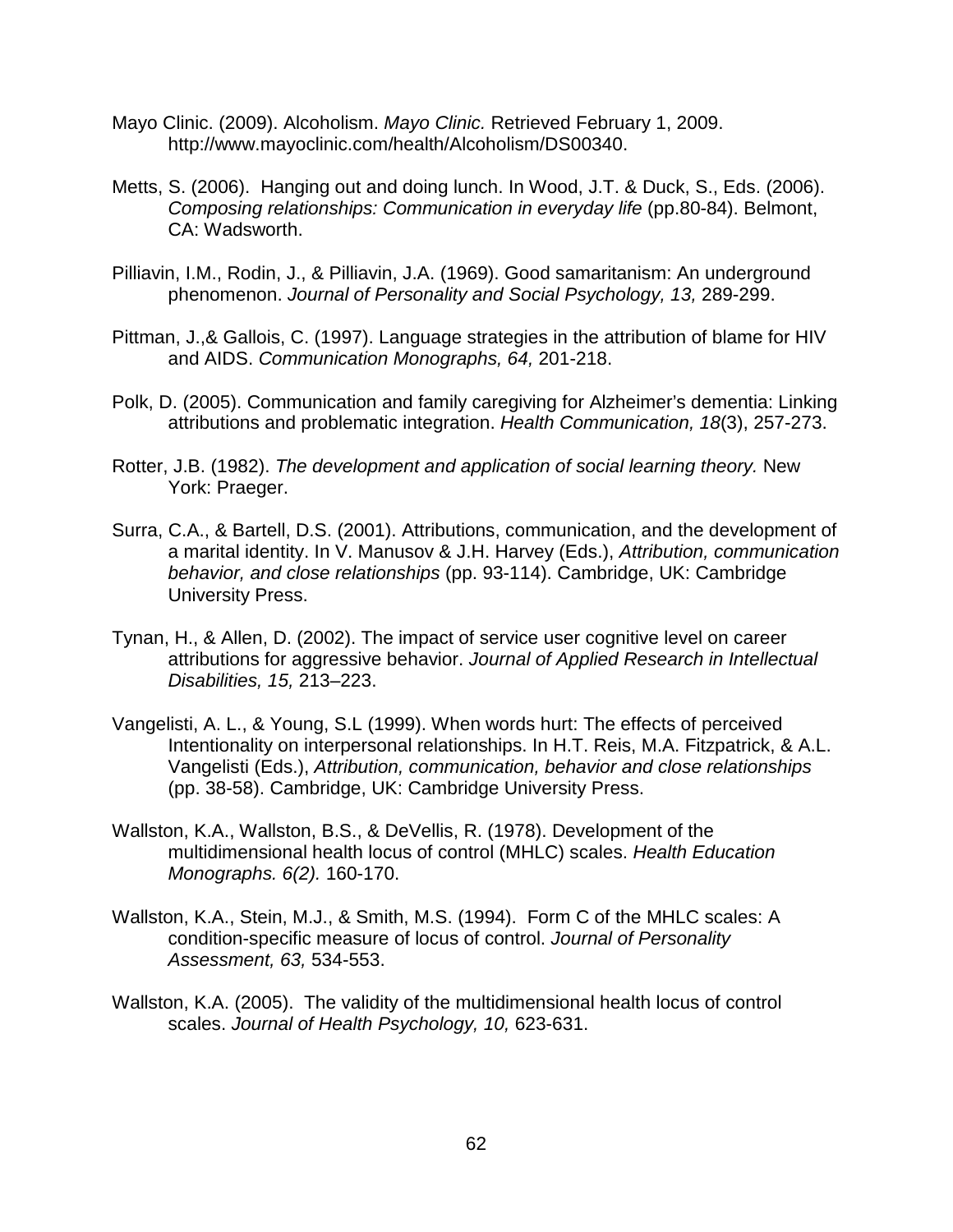- Weiner, B (1980). A cognitive (attribution) –emotion action model of motivated behavior: An analysis of judgments of help-giving. Journal of Personality and Social Psychology, 39, 186-200.
- Weiner, B. (1995). Judgments of responsibility: A foundation for a theory for social conduct. New York/London: Guilford Press.
- Weiner, B. (2008). Reflections on the history of attribution theory and research: People, personalities, publications, problems. Social Psychology, 39(3), 151-156.
- Weiner, B., Perry, R., & Magnusson, J. (1988). An attributional analysis of reactions to stigmas. Journal of Personality and Social Psychology, 55(5), 738-748.
- Williamson, G. (2005). Caregiver resentment: Explaining why care recipients exhibit problem behavior. Rehabilitation Psychology, 50(3), 215-223.
- Wood, J.T. & Duck, S., Eds. (2006). Composing relationships: Communication in everyday life. Belmont, CA: Wadsworth.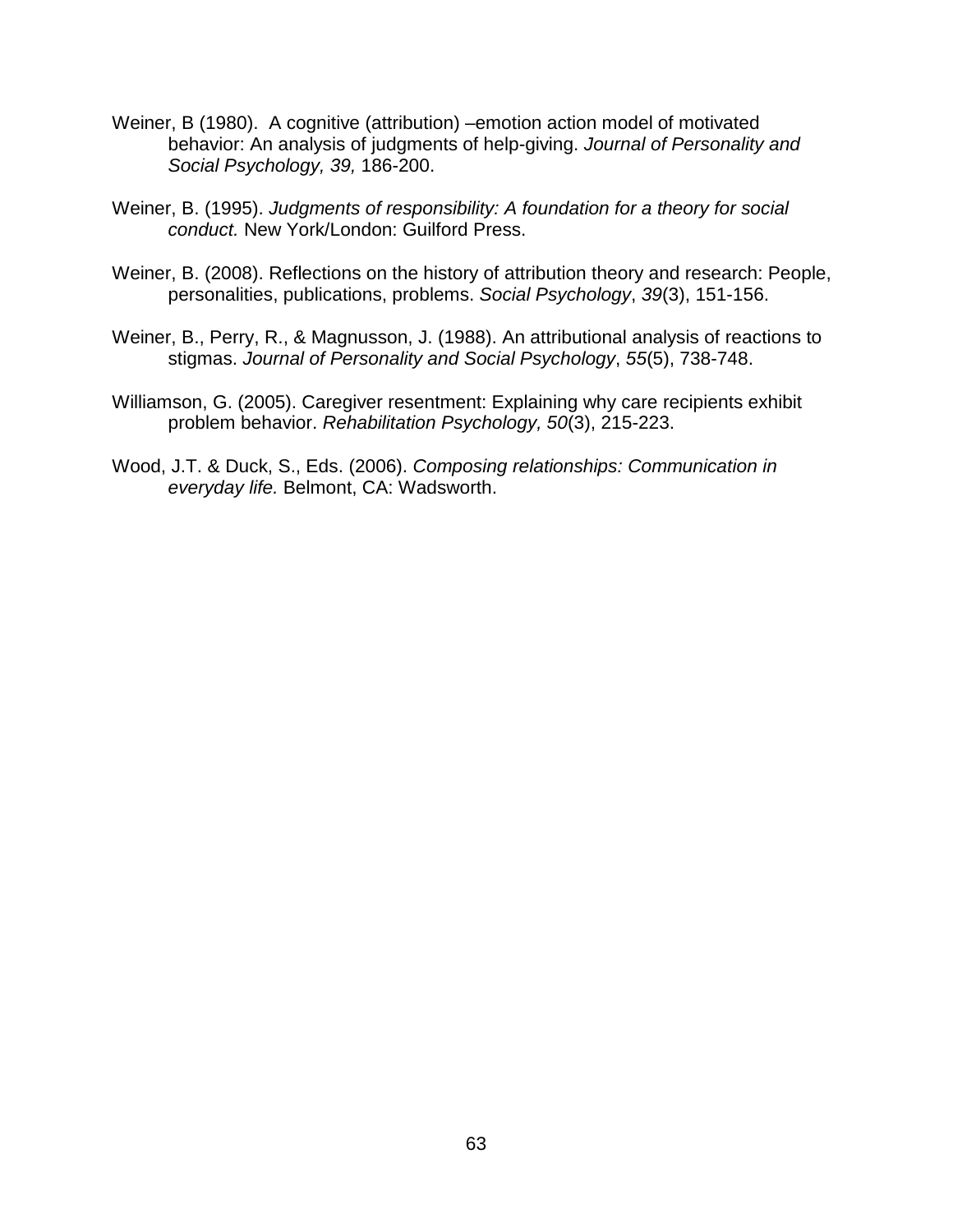# APPENDIX

# Appendix A

# **Attribution**

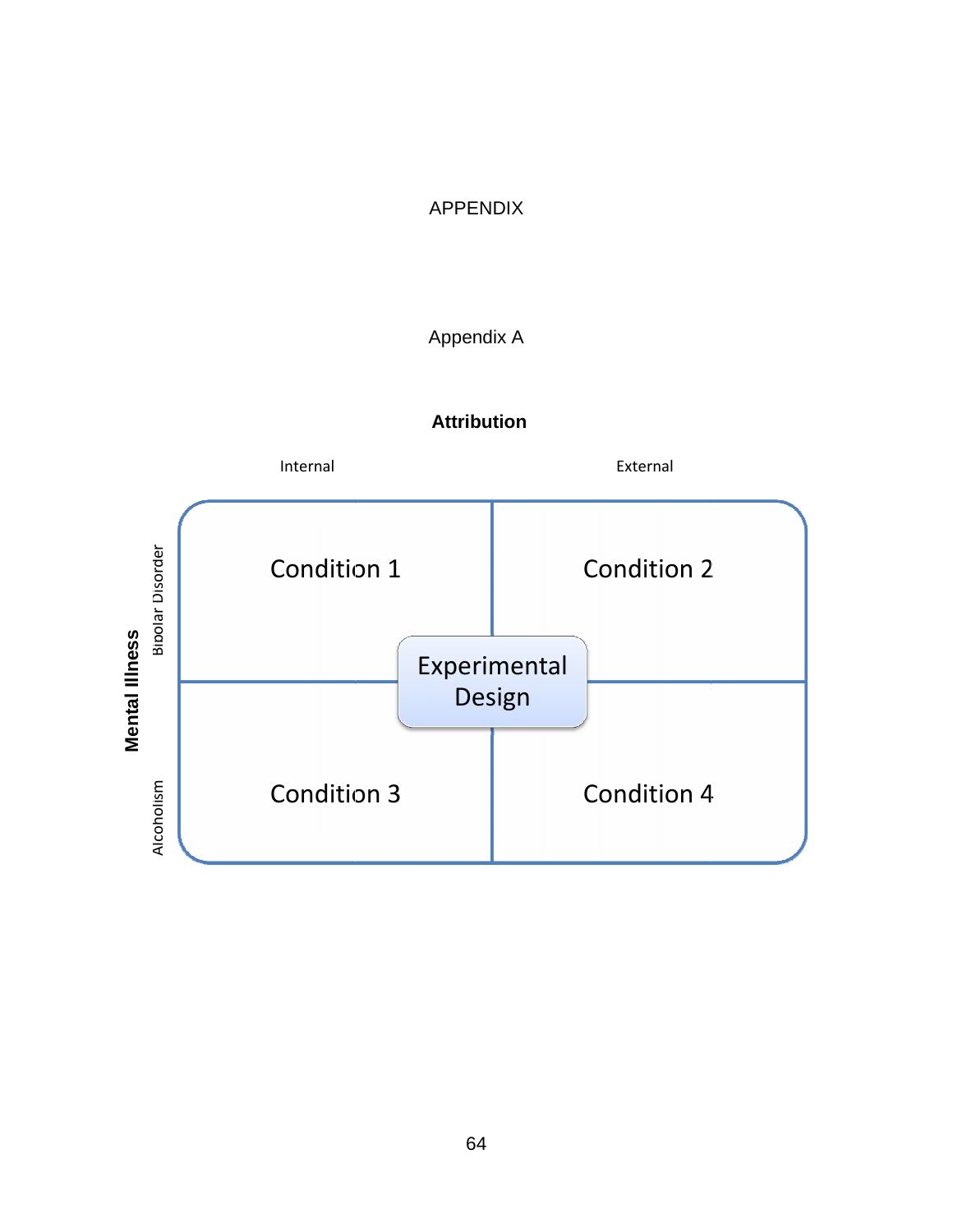### Appendix B

# Narrative Stimulus per Condition

Instructions**:** The following is a journal narrative. Read the journal narrative completely. Throughout the narrative, imagine as if the person writing the journal entry is your current or potential relationship partner. Following the reading of the narrative, you will be asked to respond to the actions/behaviors of "your partner."

Note: The participant will only read one of the following four narratives – to be randomly assigned.

#### Condition 1: Bipolar Disorder/Internal Attribution

\*Two weeks prior to the writing of this journal entry, your partner was diagnosed with Bipolar Disorder, a mental health condition.

 After a lengthy struggle with financial aid, disability services, the counseling center, and every other system on campus with a pulse. I finally returned to classes, or at least the ones that I decided not to drop. Attendance policies bite ass anyways, even if I wasn't "sick." Who wants to learn about U.S History at 8:00 am?! For the past couple of months, I could have slept for days upon days and well, my courses were just in the way of my sleep schedule...so I skipped them. I remember sitting on the couch only taking time out to eat, and watch mindless TV, while the other 18 hours of the day were spent sleeping. Well, after taking the advice of my partner, I decided to go to the health center. This led to several doctor visits, and one to the "crazy person" specialist – they finally put me on medication and diagnosed me with Bipolar Disorder. However, I have postponed starting the medicine prescribed to me for fear of side effects, and well, what it will do to me...and to avoid what others might think. And because I don't believe anything is really wrong, that I can't work out by myself.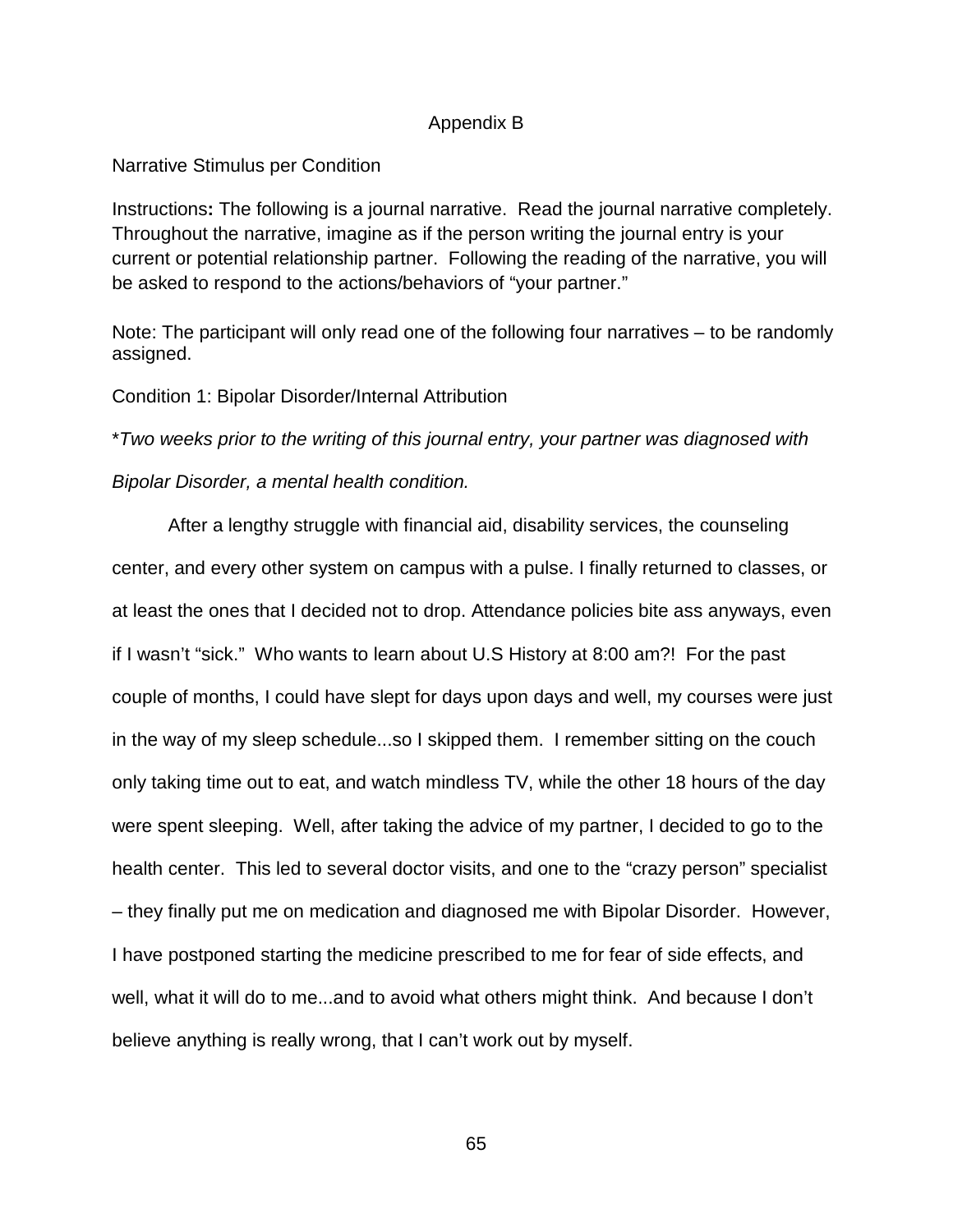I actually started feeling better recently, but research papers, labs and homework just isn't on my to-do list this week. I got to make up for all the living I didn't do last month! It was actually great this week. I decided to go out with a group of friends to the bar on Thursday night for \$.25 beer, because you know me I love to party! I don't remember exactly how much I had to drink, but the tab on my dad's credit card said it was \$65.50 night. I suppose I bought a few too many rounds, but we were celebrating and having fun. Like I said, I don't remember how much I had to drink that night, or even how I got home. But I awoke the next morning to a friend's sofa, so it was all good. My friends let me in on the night's events. Apparently, I was close to sealing the deal with a person in the bar when my friends pulled me a way to leave. I don't think my partner should know… I will probably go out again tonight – I have too much energy to sit home and waste on school.

#### Condition 2: Bipolar Disorder/External Attribution

 After a lengthy struggle with financial aid, disability services, the counseling center, and every other system on campus with a pulse. I finally returned to classes, or at least the ones that I decided not to drop. Attendance policies bite ass anyways, even if I wasn't "sick." Who wants to learn about U.S history at 8:00 am?! For the past couple of months, I could have slept for days, upon days and well, my courses were just in the way of my sleep schedule...so I skipped them, but my friends skip too sometimes. I remember sitting on the couch only taking time out to eat, and watch mindless TV, while the other 18 hours of the day were spent sleeping. Well, after taking the advice of my partner, I decided to go to the health center. This led to several doctor visits, and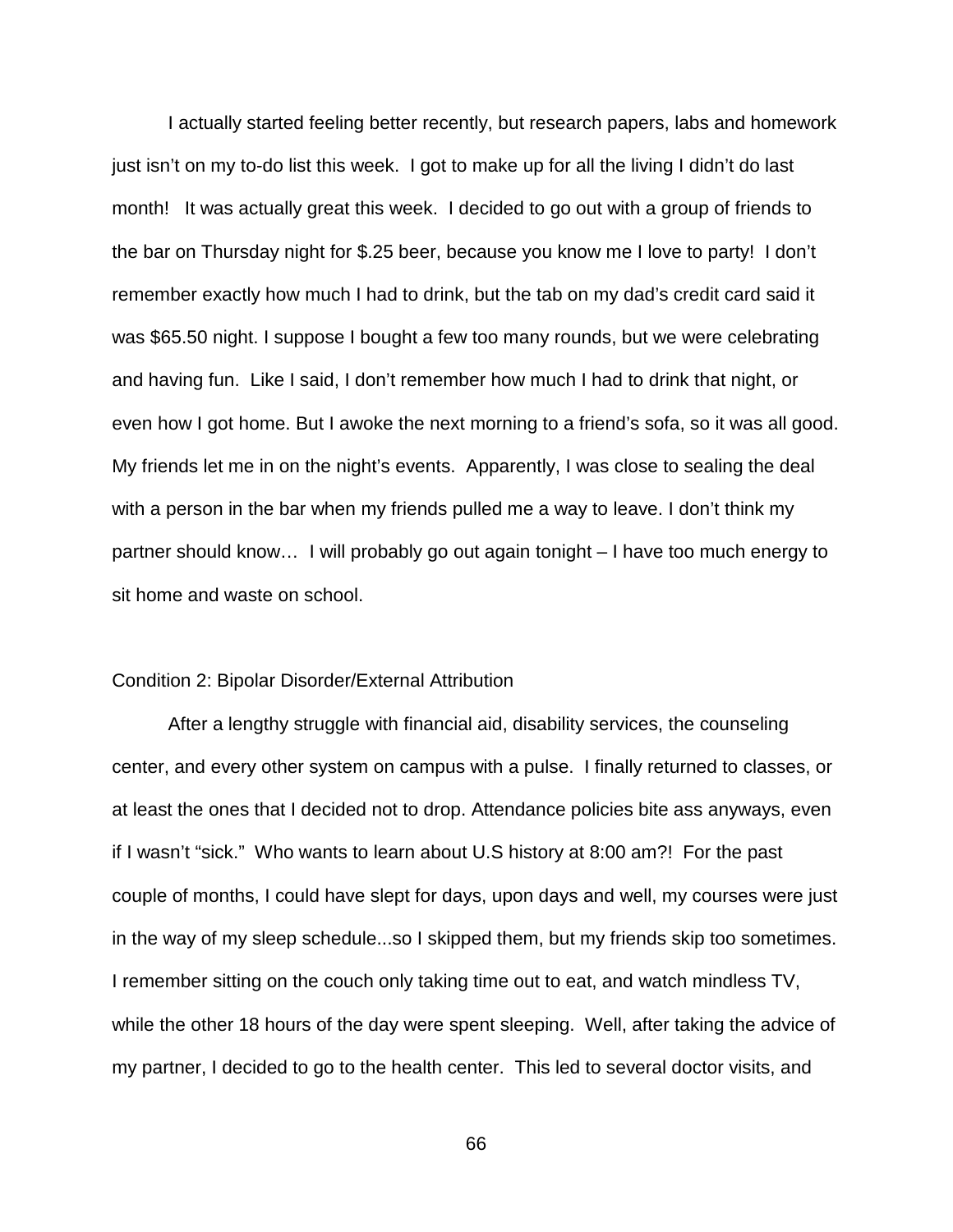one to the "crazy person" specialist – they finally put me on medication and diagnosed me with Bipolar Disorder. However, I have postponed the starting of the medicine prescribed to me for fear of side effects, and well, what it will do to me...and to avoid what others might think. And because I don't believe anything is really wrong, that I can't work out by myself. I mean it's not like I'm like my grandmother, or that cousin my family speaks of. I don't believe for one second that shit can be hereditary.

 I actually started feeling better recently, but research papers, labs and homework just isn't on my to-do list this week. I got to make up for all the living I didn't do last month! It was actually great this week. I decided to go out with a group of friends to the bar on Thursday night for \$.25 beer. My friends begged me into going with them, and well I can't let them down. I don't remember exactly how much I had to drink, but the tab on my dad's credit card said it was \$65.50 night. I suppose I bought a few too many rounds, but we were celebrating and having fun. Like I said, I don't remember how much I had to drink that night, or even how I got home. But I awoke the next morning to a friend's sofa, so it was all good. My friends let me in on the night's events. Apparently, I was close to sealing the deal with a person in the bar when my friends pulled me a way to leave. I don't think my partner should know… I will probably go out again tonight, my friends want to go out too – I have too much energy to sit home.

#### Condition 3: Alcoholism/Internal Attribution

\*Two weeks prior to the writing of this journal entry, your partner was diagnosed with the Substance Abuse Disorder of Alcoholism, a mental health condition.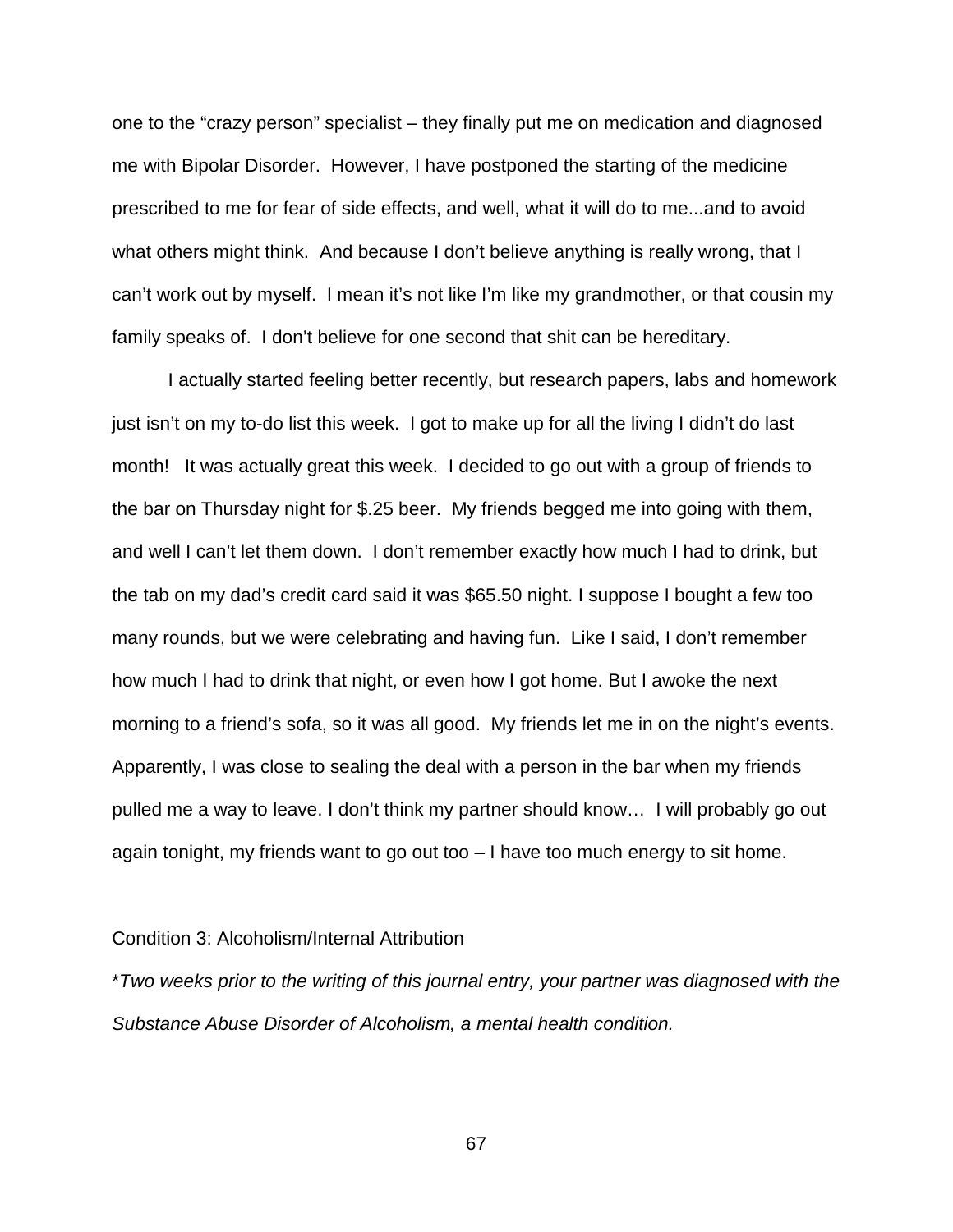Is it just the winter blahs? I'm feeling better (I guess), but I cannot make myself do anything. I have NO ENERGY or INCENTIVE to do anything. I don't "feel" depressed, but I can hardly move around. Last night, I laid down on my bed at 9:00 PM and covered myself with a blanket and slept until 10:00 AM this morning. I didn't even get undressed...which was great because I didn't have to get ready...I kept the same clothes on that I wore yesterday. I almost thought about going to class, but decided against it. I know after my initial visits with both the health center and the counseling center I need to take my meds and go to the support group recommended, along with my regular check-ups. But I still feel the need to drink. I'm so nauseated…

 I t was just three weeks ago in which I decided to go out with a group of friends to the bar on Thursday night. I don't remember exactly how much I had to drink, but the tab on my dad's credit card said it was \$85.00 night. Like I said, I don't remember how much I had to drink that night, or even how I got home. But I awoke the next morning to a friend's couch. My friends often tell me that I consume multiple shots, and drinks. Sometimes without a person drinking with me. I often blackout…

 I'm irritated that now I can't drink when I normally did. I used to start drinking in the early afternoon before my late classes. I would always have a drink with dinner, and then a drink or so before bedtime. That's normal right? A few days ago, I rummaged through the cabinets for a bottle of wine…When I couldn't find it I smashed a plate to the floor in frustration. Then I remembered my flask in the bottom of my laptop bag… Condition 4: Alcoholism/External Attribution

 Is it just the winter blahs? I'm feeling better (I guess), but I cannot make myself do anything. I have NO ENERGY or INCENTIVE to do anything. I don't "feel"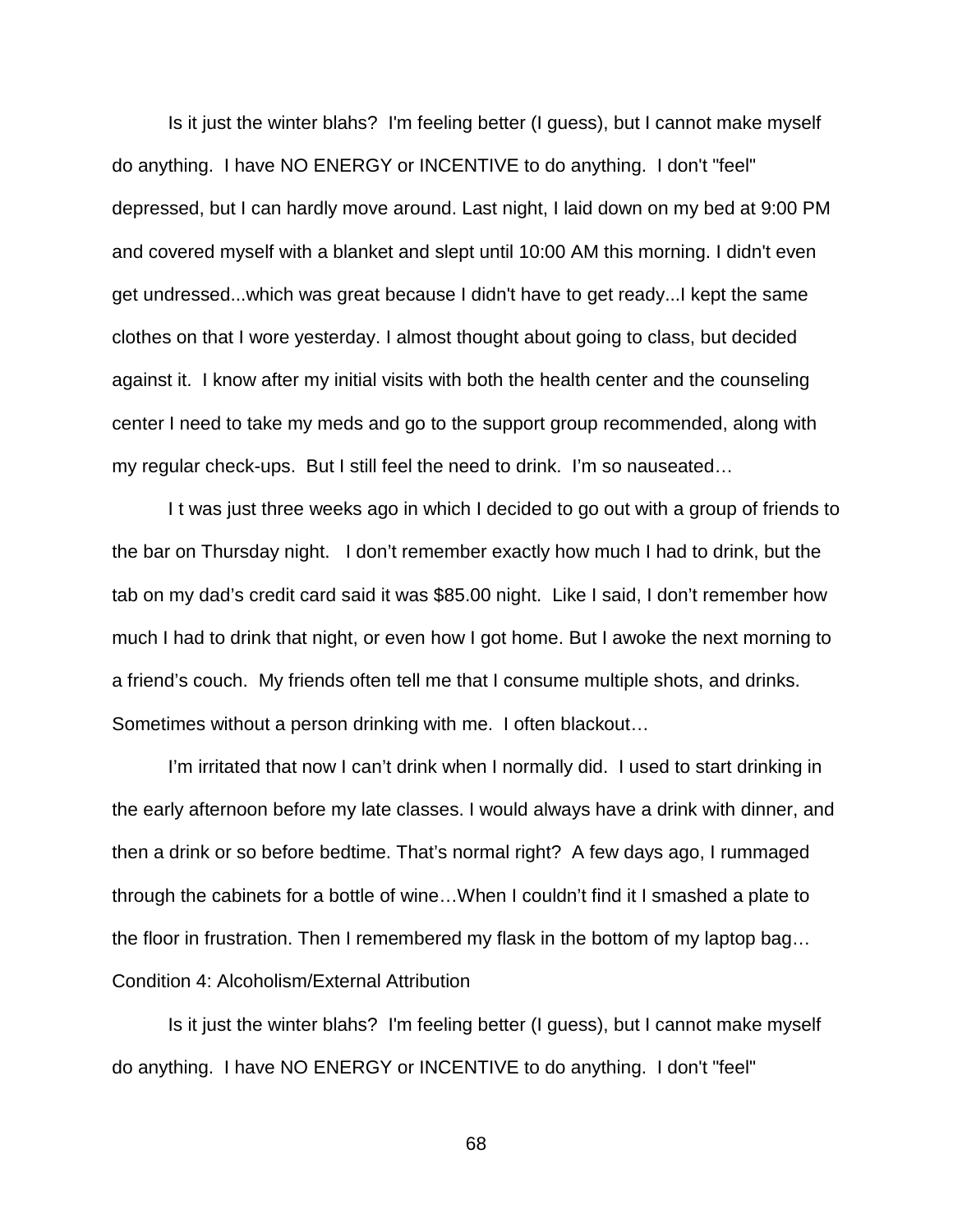depressed, but I can hardly move around. Last night I laid down on my bed at 9:00 PM and covered myself with a blanket and slept until 10:00 AM this morning. I didn't even get undressed...which was great because I didn't have to get dressed... I kept the same clothes on that I wore yesterday. I almost thought about going to class, but decided against it. I know after my initial visits with both the health center and the counseling center I need to take my meds and go to the support group recommended, along with my regular check-ups. But I still feel the need to drink. And it's a daily struggle. I know others in my family have struggled with Alcoholism, but I don't think my problem is that deep. I'm a college student.

#### I'm so nauseated…

 I t was just three weeks ago in which I decided to go out with a group of friends to the bar on Thursday night. I mean I am in college, and that's what college students do- go drink on a week night. I don't remember exactly how much I had to drink, but the tab on my dad's credit card said it was \$85.00 night. Like I said, I don't remember how much I had to drink that night, or even how I got home. But I awoke the next morning to a friend's couch. My friends often tell me that I consume multiple shots, and drinks. Sometimes without a person drinking with me. I often blackout…

 I'm irritated that now I can't drink when I normally did. I used to start drinking in the early afternoon before my late classes. I would always have a drink with dinner, and then a drink or so before bedtime. That's normal right? A few days ago, I rummaged through the cabinets for a bottle of wine…When I couldn't find it I smashed a plate to the floor in frustration. Then I remembered my flask in the bottom of my laptop bag…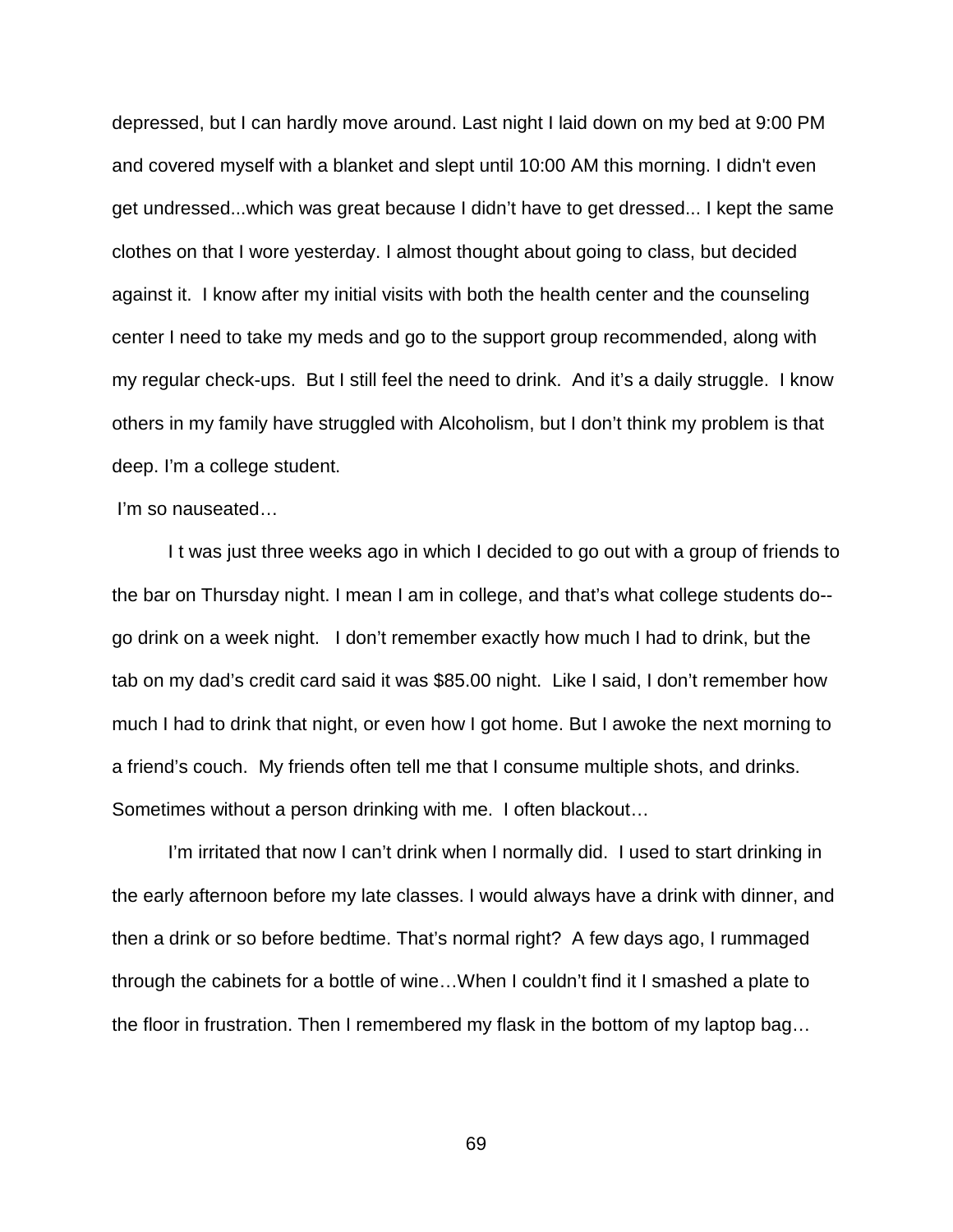#### Appendix C

Pretest: Comfort Level

Note: Throughout the survey, the term "partner" is used to describe a significant other within a close/intimate relationship. Please answer the questions based on a previous or current relationship, and or on a potential future relationship. Circle one appropriate answer for each question.

1. My current comfort level with my personal health is... 1 2 3 4 (Very Uncomfortable) (A little Uncomfortable) (Somewhat Comfortable) (Very Comfortable) 2. My current comfort level with discussing my personal health is... 1 2 3 4 (Very Uncomfortable) (A little Uncomfortable) (Somewhat Comfortable) (Very Comfortable) 3. In relationships (past, present or future) my level of comfort with my partner's health is... 1 2 3 4 (Very Uncomfortable) (A little Uncomfortable) (Somewhat Comfortable) (Very Comfortable) 4. In relationships (past, present or future) my level of comfort in discussing my partner's health is.... 1 2 3 4 (Very Uncomfortable) (A little Uncomfortable) (Somewhat Comfortable) (Very Comfortable) 5. My current comfort level with discussing mental health in general is... 1 2 3 4 (Very Uncomfortable) (A little Uncomfortable) (Somewhat Comfortable) (Very Comfortable)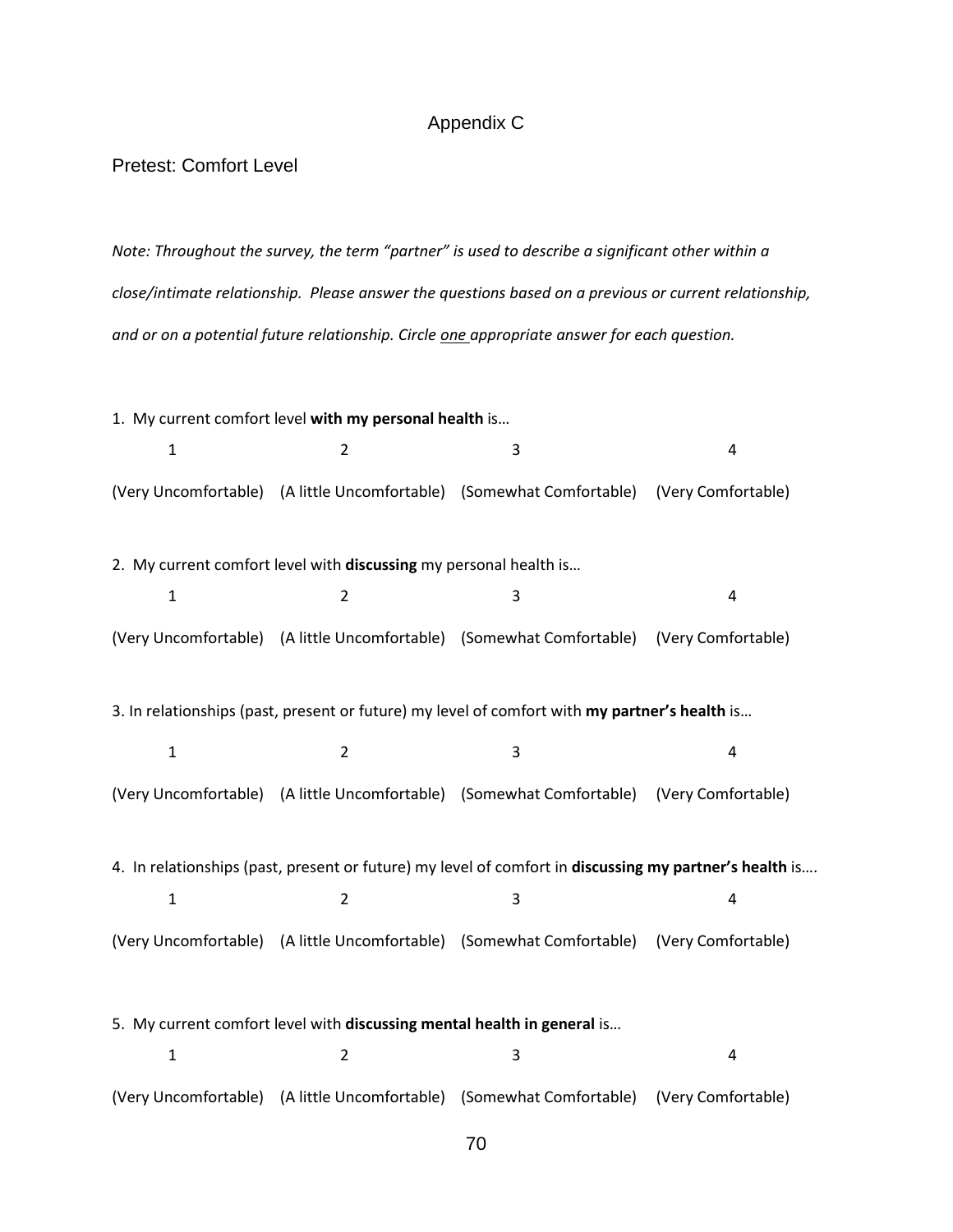6. My current comfort level with discussing my mental health is…

|                                                                          |                          | 3                                                                                       | 4                  |  |  |  |  |  |
|--------------------------------------------------------------------------|--------------------------|-----------------------------------------------------------------------------------------|--------------------|--|--|--|--|--|
|                                                                          |                          | (Very Uncomfortable) (A little Uncomfortable) (Somewhat Comfortable) (Very Comfortable) |                    |  |  |  |  |  |
| 7. My current comfort level with discussing a partner's mental health is |                          |                                                                                         |                    |  |  |  |  |  |
| 1                                                                        |                          | 3                                                                                       | 4                  |  |  |  |  |  |
| (Very Uncomfortable)                                                     | (A little Uncomfortable) | (Somewhat Comfortable)                                                                  | (Very Comfortable) |  |  |  |  |  |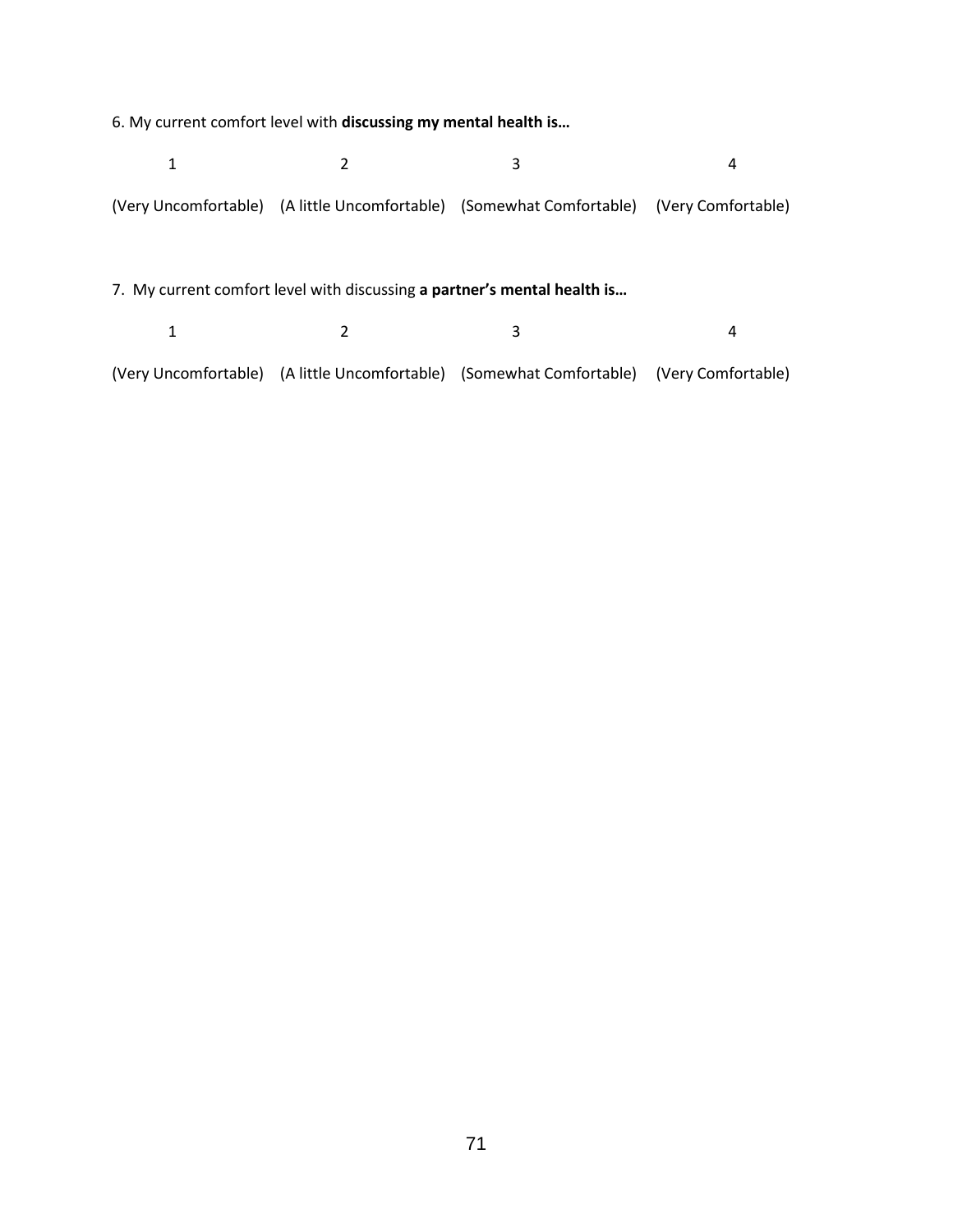# Appendix D

Pretest: Relational Attribution Measure (RAM)

II. Instructions: This questionnaire describes several things that your significant other might do. Imagine

your significant other performing each behavior and then read the statements that follow it. Please

circle the number that indicates how much you agree or disagree with each statement, using the rate

scale below:

| <b>DISAGREE</b> | DISAGREE | <b>DISAGRFF</b> | AGRFF    | AGREE | AGREE           |
|-----------------|----------|-----------------|----------|-------|-----------------|
| <b>STRONGLY</b> |          | SOMEWHAT        | SOMEWHAT |       | <b>STRONGLY</b> |

#### 1. YOUR SIGNIFICANT OTHER CRITICIZES SOMETHING YOU SAY:

| $\mathbf{1}$ | $\overline{2}$ | 3 | 4 | 5 | 6 | My significant other's behavior was due to something<br>about him/her (e.g., the type of person they are, the<br>mood she was in).    |
|--------------|----------------|---|---|---|---|---------------------------------------------------------------------------------------------------------------------------------------|
| 1            | $\overline{2}$ | 3 | 4 | 5 | 6 | The reason my significant other criticized me is not<br>likely to change.                                                             |
| 1            | $\overline{2}$ | 3 | 4 | 5 | 6 | The reason my significant other criticized me is<br>something that affects other areas of our relationship.                           |
| 1            | $\overline{2}$ | 3 | 4 | 5 | 6 | My significant other criticized me on purpose rather<br>than unintentionally                                                          |
| 1            | $\overline{2}$ | 3 | 4 | 5 | 6 | My significant other's behavior was motivated by selfish<br>rather than unselfish concerns.                                           |
| 1            | $\overline{2}$ | 3 | 4 | 5 | 6 | My significant other deserves to be blamed for<br>criticizing me.                                                                     |
|              |                |   |   |   |   | 2. YOUR SIGNIFICANT OTHER DOES NOT PAY ATTENTION TO WHAT YOU ARE SAYING:                                                              |
| 1            | $\overline{2}$ | 3 | 4 | 5 | 6 | The reason my significant other did not pay attention is<br>something that affects other areas of our relationship.                   |
| $\mathbf{1}$ | $\overline{2}$ | 3 | 4 | 5 | 6 | My significant other's behavior was motivated by selfish<br>rather than unselfish concerns.                                           |
| 1            | $\overline{2}$ | 3 | 4 | 5 | 6 | My significant other's behavior was due to something<br>about him/her (e.g., the type of person they are, the<br>mood he/she was in). |
| 1            | $\overline{2}$ | 3 | 4 | 5 | 6 | The reason my significant other did not pay attention is<br>NOT likely to change.                                                     |
| 1            | $\overline{2}$ | 3 | 4 | 5 | 6 | My significant other did not pay attention on purpose<br>rather than unintentionally.                                                 |
| $\mathbf{1}$ | $\overline{2}$ | 3 | 4 | 5 | 6 | My significant other deserves to be blamed for what<br>he/she did.                                                                    |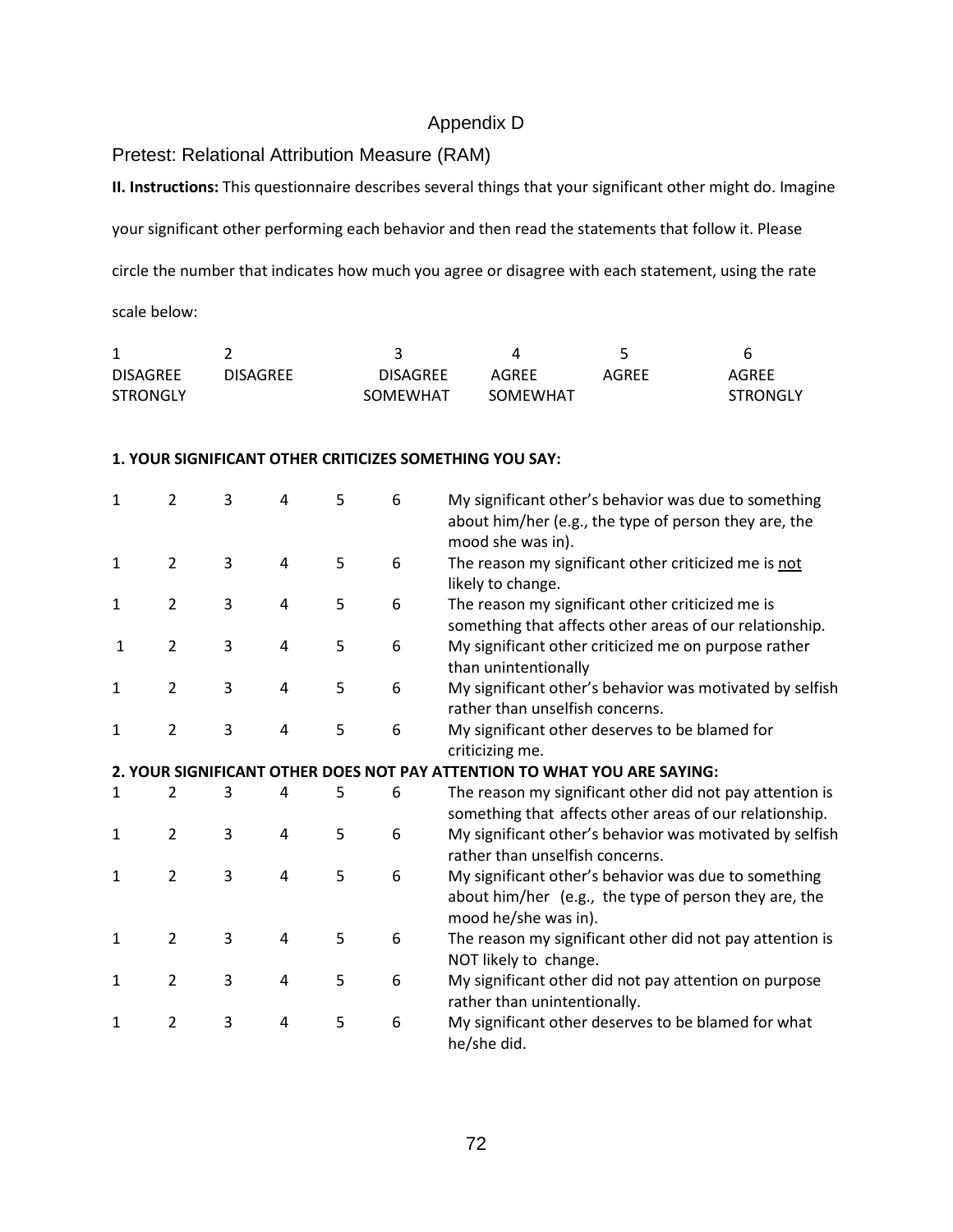### 3. YOUR SIGNIFICANT OTHER BEGINS TO SPEND LESS TIME WITH YOU:

| 1 | $\overline{2}$ | 3 | 4                                             | 5 | 6 | The reason my significant other began to spend less<br>time with me is not likely to change.                                           |
|---|----------------|---|-----------------------------------------------|---|---|----------------------------------------------------------------------------------------------------------------------------------------|
| 1 | $\overline{2}$ | 3 | 4                                             | 5 | 6 | My significant other's behavior was due to something<br>about him/her (e.g., the type of person he/she is, the<br>mood he/she was in). |
| 1 | $\overline{2}$ | 3 | 4                                             | 5 | 6 | My significant other's behavior was motivated by selfish<br>rather than unselfish concerns.                                            |
| 1 | $\overline{2}$ | 3 | 4                                             | 5 | 6 | My significant other deserves to be blamed for what<br>he/she did.                                                                     |
| 1 | $\overline{2}$ | 3 | 4                                             | 5 | 6 | My significant other spent less time with me on purpose<br>rather than unintentionally                                                 |
| 1 | $\overline{2}$ | 3 | 4                                             | 5 | 6 | The reason my significant other spent less time with me<br>is something that affects other areas of our<br>relationship.               |
|   |                |   | 4. OUR SIGNIFICANT OTHER IS COLD AND DISTANT: |   |   |                                                                                                                                        |
| 1 | 2              | 3 | 4                                             | 5 | 6 | The reason my significant other was distant is not likely<br>to change.                                                                |
| 1 | $\overline{2}$ | 3 | 4                                             | 5 | 6 | The reason my significant other was distant is<br>something that affects other areas of our relationship.                              |
| 1 | $\overline{2}$ | 3 | 4                                             | 5 | 6 | My significant other was distant on purpose rather than<br>unintentionally.                                                            |
| 1 | $\overline{2}$ | 3 | 4                                             | 5 | 6 | My significant other's behavior was due to something                                                                                   |
|   |                |   |                                               |   |   | about him/her (e.g., the type of person he/she is, the<br>mood he/she was in).                                                         |
| 1 | $\overline{2}$ | 3 | 4                                             | 5 | 6 | My significant other deserves to be blamed for what<br>he/she did.                                                                     |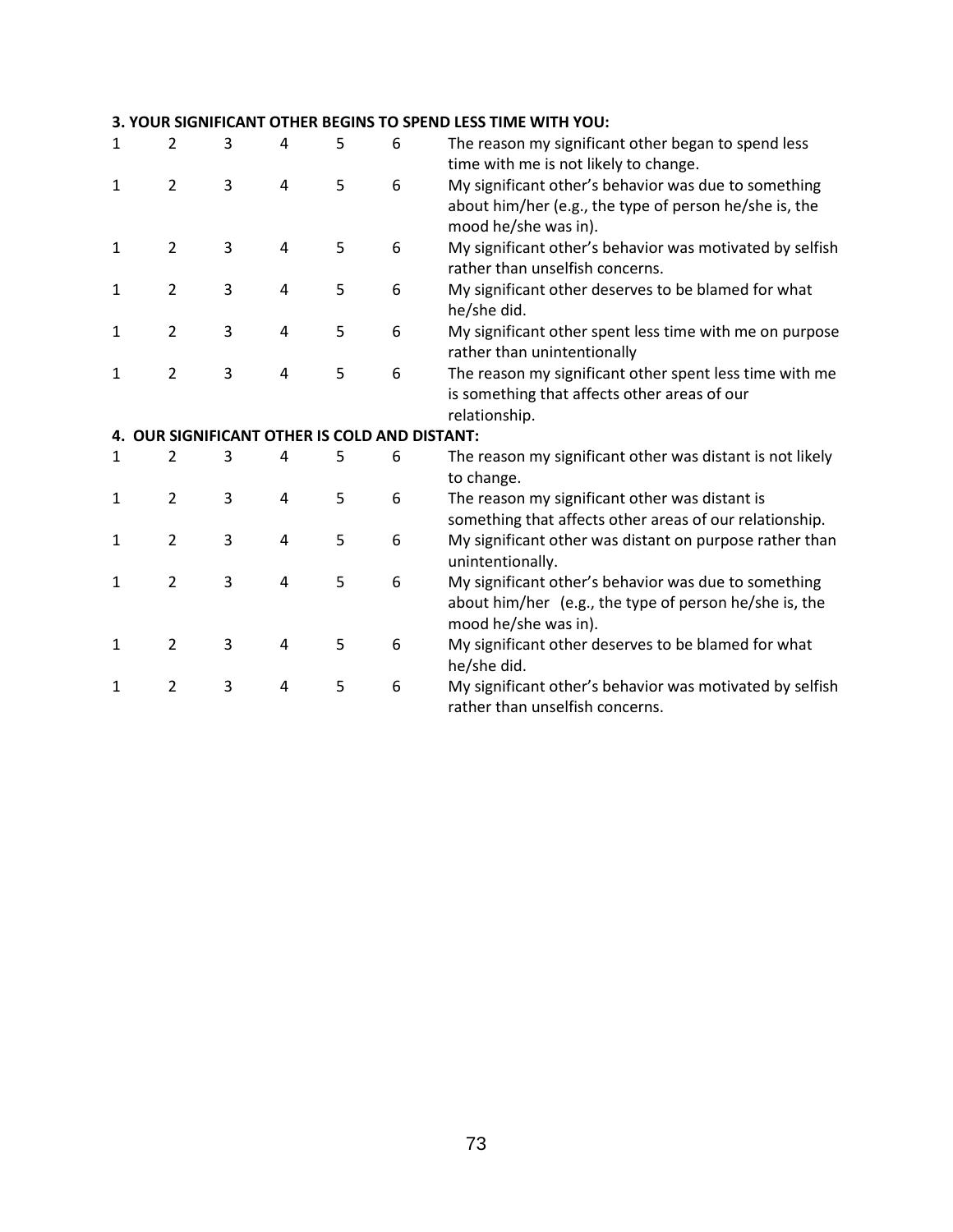# Appendix E

Pretest: Mental Health Knowledge Quiz

III. Instructions: The following is a brief quiz to determine the basic knowledge level college students

have about mental health. Answer each question by circling what you believe is the best answer.

Answer each question to the best of your ability. There are no penalties for incorrect answers.

# **1) Mental health is defined as**:

- Q a) A constant feeling of contentment
- О b) Striking a balance in all aspects of your life - social, physical, spiritual, economic, mental
- O c) Achieving a period of 12-18 months without a psychotic episode

# **2) Mental illness is**:

- О a) a single, rare disorder
- O b) a broad classification for many disorders.

# **3) Who is most likely to get a mental illness?**

- O a) Poor, uneducated people
- O b) People with stressful jobs
- $\Box$  c) Mental illness can affect anyone, regardless of intelligence, social class or income level.

### **4) Mental illness is caused by**:

- a) Personal weakness or frailty
- O b) It is hereditary
- U, c) Mental illness can affect anyone, regardless of intelligence, social class or income level.

# **5) Violence is often associated with mental illness - true or false?**

a) True: the general public is more often at risk

 $\Box$  b) False: people with mental illness are more likely to be the victims, rather than the perpetrators of violence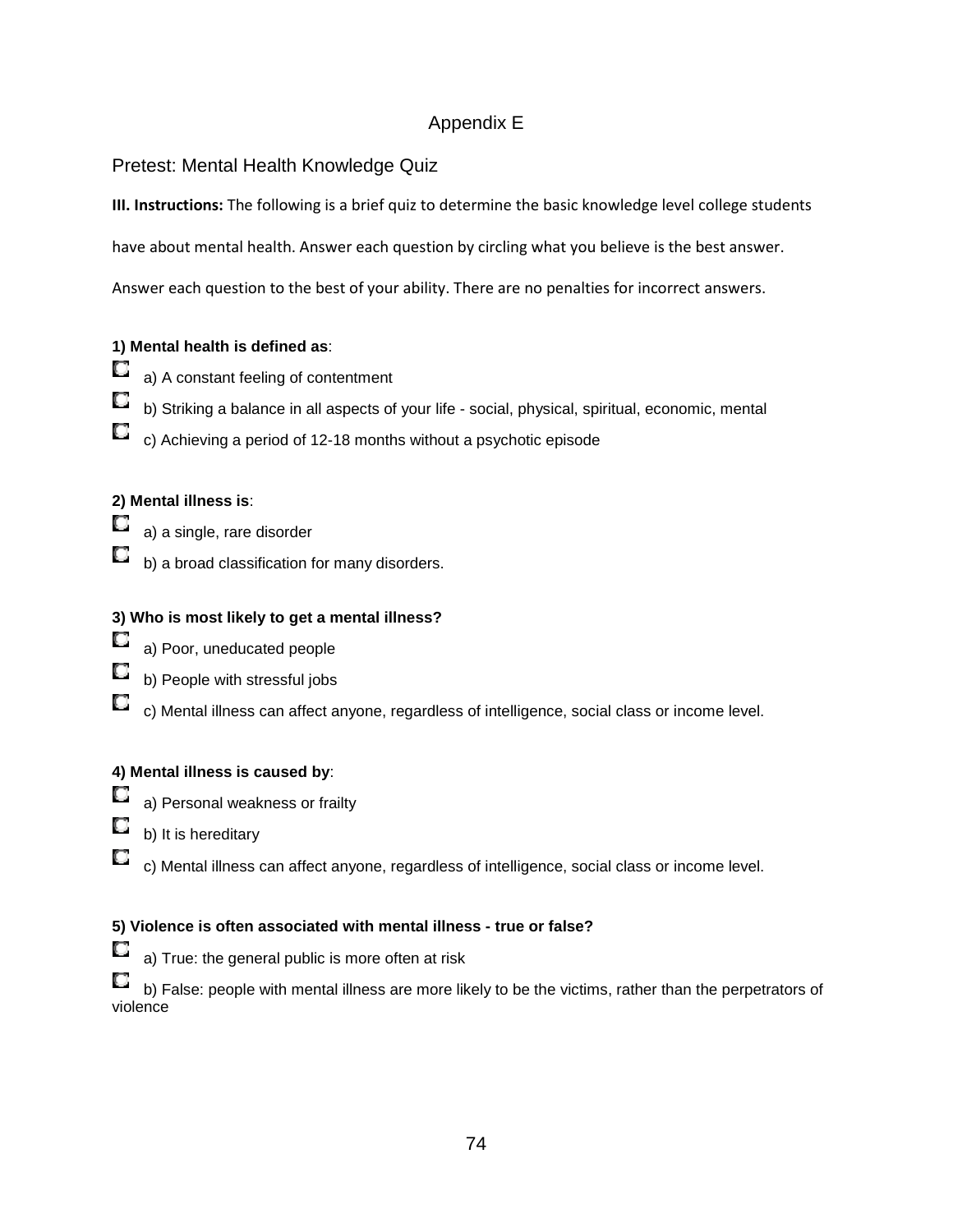### **6) Depression and bipolar disease are collectively known as**:

- О a) Anxiety disorders
- О b) Mood disorders
- С c) Personality disorders

# **7) Panic attacks and phobias are collectively known as**:

- a) Pan-phobic disorders
- b) Anxiety disorders
- O c) Fear-based conditions

### **8) Eating disorders only affect women – true or false?**

- Q a) True: women are more vulnerable to media images of thin females
- Q b) False: men develop eating disorders, too, though in smaller numbers than women

### **9) Clinical depression is**:

- О a) sadness or disappointment
- O b) depression brought on by frequent trips to a hospital or dental clinic
- c) severe feelings of worthlessness, sadness and emptiness that last for several weeks and begin to interfere with a person's work and social life

### **10) "Manic" depression is also known as**:

- a) the highs and lows
- b) bipolar affective disorder
- O c) the blues

#### **11) Stigma refers to**:

- О a) a plan of treatment agreed to by patient and doctor
- Q b) societal prejudice that can prevent people in need from speaking out or seeking help

# **12) There is very limited treatment for mental illness - true or false?**

a) True: mental illness is always a life sentence.

b) False: a person's quality of life can be improved with treatments such as psychotherapy, cognitive behavioral therapy, medication, occupational therapy and social supports.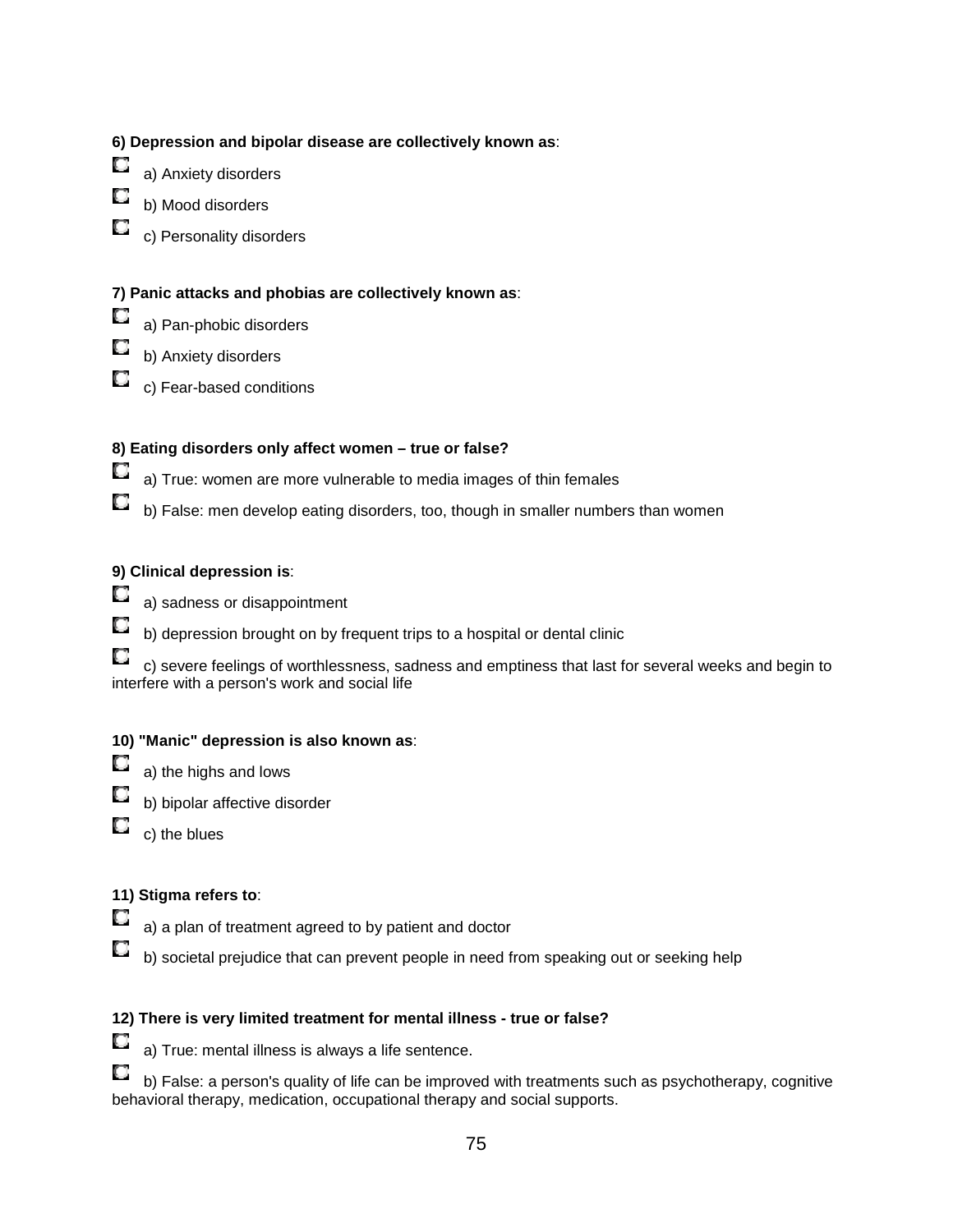# Appendix F

# Posttest: An adaption of the Multidimensional Health Locus of Control Scale

I. Instructions: The next set of questions will ask you to respond based on a hypothetical diagnosis. To answer the following questions, please respond as if your significant other has been diagnosed with to be randomly Assigned (Bipolar Disorder or Alcoholism). Please read the directions prior to answering the questions.

 Directions: Each item below is a belief statement about your partner's medical condition with which you may agree or disagree. Beside each statement is a scale which ranges from strongly disagree (1) to strongly agree (6). For each item we would like you to circle the number that represents the extent to which you agree or disagree with that statement. The more you agree with a statement, the higher will be the number you circle. The more you disagree with a statement; the lower will be the number you circle. Please make sure that you answer EVERY ITEM and that you circle ONLY ONE number per item. This is a measure of your personal beliefs; obviously, there is no right or wrong answers.

|                | 1=STRONGLY DISAGREE (SD)<br>4=SLIGHTLY AGREE (A)<br>2=MODERATELY DISAGREE (MD)<br>5=MODERATELY AGREE (MA)<br><b>6=STRONGLY AGREE (SA)</b><br>3=SLIGHTLY DISAGREE (D) |                |                |                |                |   |   |
|----------------|----------------------------------------------------------------------------------------------------------------------------------------------------------------------|----------------|----------------|----------------|----------------|---|---|
| $\mathbf{1}$   | If my partner's condition<br>worsens, it is their<br>behavior which<br>determines how soon they<br>will feel better again.                                           | $\mathbf{1}$   | $\overline{2}$ | $\overline{3}$ | $\overline{4}$ | 5 | 6 |
| $\overline{2}$ | As to their condition, what<br>will be will be.                                                                                                                      | $\mathbf{1}$   | $\overline{2}$ | 3              | $\overline{4}$ | 5 | 6 |
| 3              | If they see the doctor<br>regularly, they are less<br>likely to have problems<br>with their condition.                                                               | $\mathbf{1}$   | $\overline{2}$ | $\overline{3}$ | $\overline{4}$ | 5 | 6 |
| 4              | Most things that affect<br>their condition happen to<br>them by chance.                                                                                              | $\mathbf{1}$   | $\overline{2}$ | 3              | $\overline{4}$ | 5 | 6 |
| 5              | Whenever their condition<br>worsens, they should<br>consult a medically trained<br>professional.                                                                     | $\overline{1}$ | $\overline{2}$ | $\overline{3}$ | $\overline{4}$ | 5 | 6 |
| 6              | They are directly<br>responsible for their<br>condition getting better or<br>lworse.                                                                                 | $\mathbf{1}$   | $\overline{2}$ | 3              | 4              | 5 | 6 |
|                |                                                                                                                                                                      |                |                |                |                |   |   |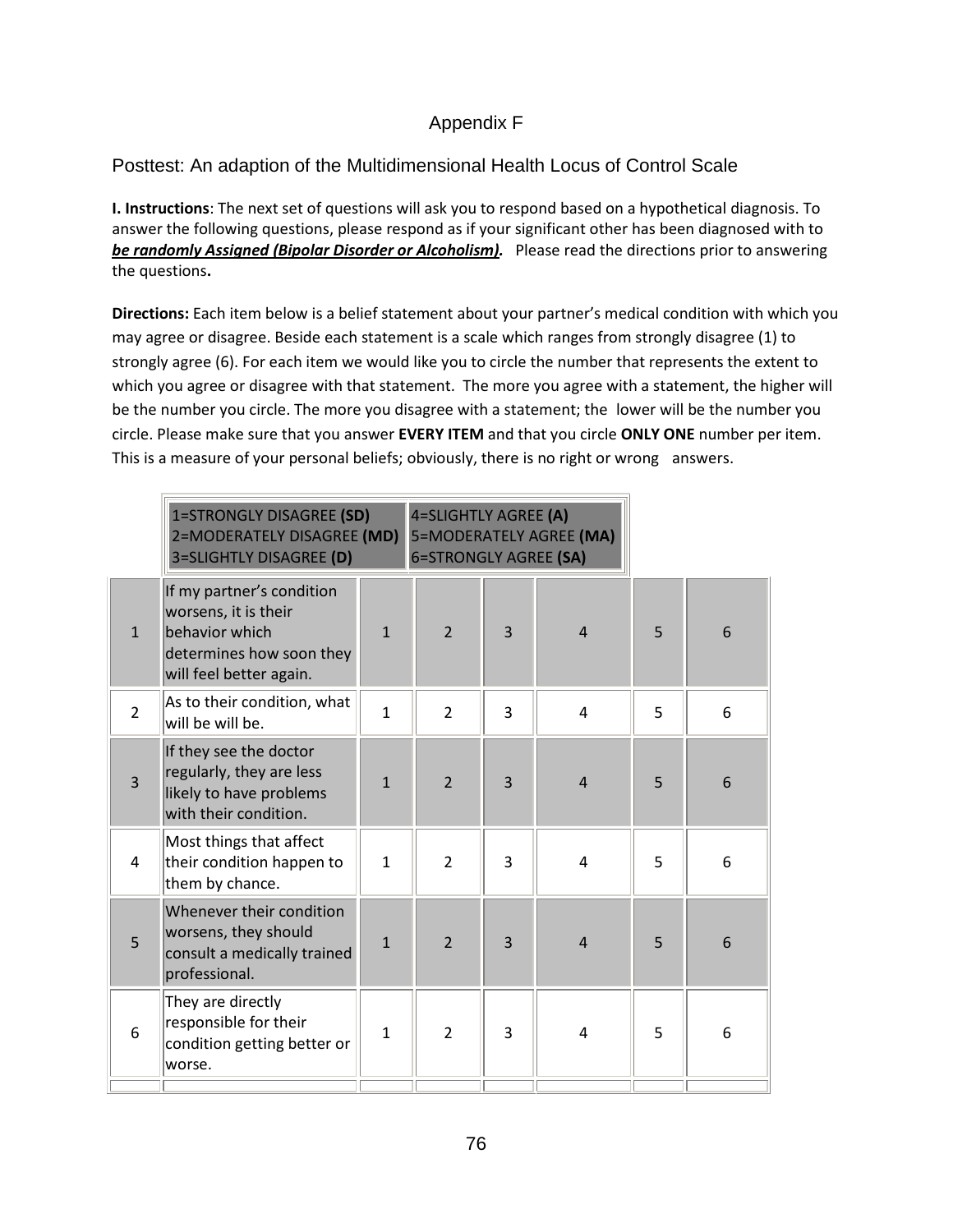| $\overline{7}$ | Other people play a big<br>role in whether my<br>partner's condition<br>improves, stays the same,<br>or gets worse.           | $\mathbf{1}$ | $\overline{2}$ | 3 | $\overline{4}$ | 5 | 6 |
|----------------|-------------------------------------------------------------------------------------------------------------------------------|--------------|----------------|---|----------------|---|---|
| 8              | Whatever goes wrong with<br>my partner's condition is<br>their own fault.                                                     | $\mathbf{1}$ | $\overline{2}$ | 3 | 4              | 5 | 6 |
| 9              | Luck plays a big part in<br>determining how their<br>condition improves.                                                      | $\mathbf{1}$ | $\overline{2}$ | 3 | $\overline{4}$ | 5 | 6 |
| 10             | In order for my partner's<br>condition to improve, it is<br>up to other people to see<br>that the right things<br>happen.     | $\mathbf{1}$ | $\overline{2}$ | 3 | 4              | 5 | 6 |
| 11             | Whatever improvement<br>occurs with my partner's<br>condition is largely a<br>matter of good fortune.                         | $\mathbf{1}$ | $\overline{2}$ | 3 | $\overline{4}$ | 5 | 6 |
| 12             | The main thing which<br>affects their condition is<br>what they do for<br>themselves.                                         | $\mathbf{1}$ | $\overline{2}$ | 3 | 4              | 5 | 6 |
| 13             | They deserve the credit<br>when their condition<br>improves and the blame<br>when it gets worse.                              | $\mathbf{1}$ | $\overline{2}$ | 3 | $\overline{4}$ | 5 | 6 |
| 14             | Following doctor's orders<br>$ $ to the letter is the best<br>way to keep their<br>condition from getting any<br>worse.       | 1            | $\overline{2}$ | 3 | 4              | 5 | 6 |
| 15             | If their condition worsens,<br>it's a matter of fate.                                                                         | $\mathbf{1}$ | $\overline{2}$ | 3 | $\overline{4}$ | 5 | 6 |
| 16             | If they are lucky, their<br>condition will get better.                                                                        | $\mathbf{1}$ | $\overline{2}$ | 3 | 4              | 5 | 6 |
| 17             | If their condition takes a<br>turn for the worse, it is<br>because they have not<br>been taking proper care of<br>themselves. | $\mathbf{1}$ | $\overline{2}$ | 3 | $\overline{4}$ | 5 | 6 |
|                |                                                                                                                               |              |                |   |                |   |   |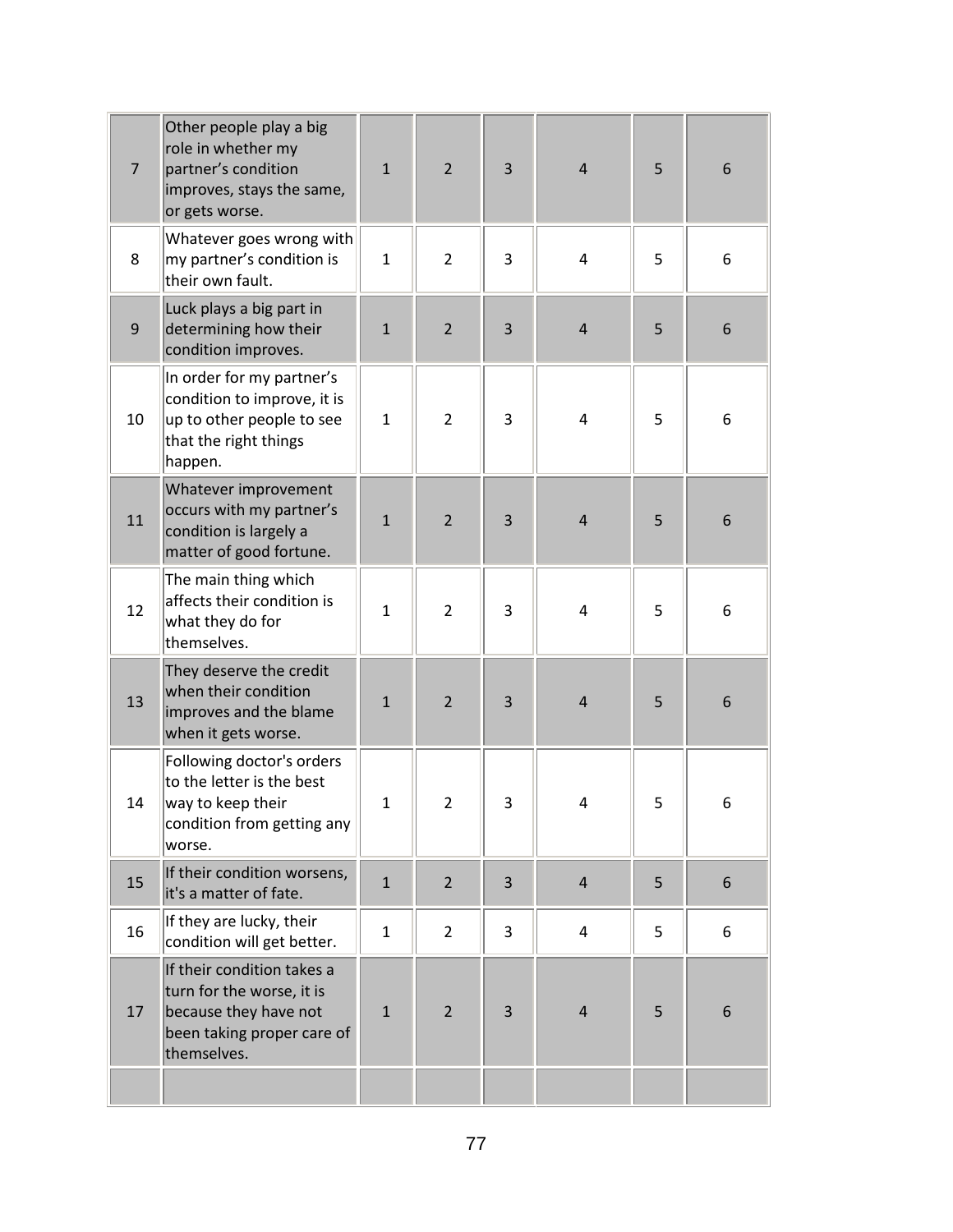| The type of help they<br>receive from other people<br>$\left\Vert$ determines how soon their $\right\Vert$<br>condition improves. |  |  |  |  |  |  |
|-----------------------------------------------------------------------------------------------------------------------------------|--|--|--|--|--|--|
|-----------------------------------------------------------------------------------------------------------------------------------|--|--|--|--|--|--|

Note. The dimension of internal, questions 1, 6, 8, 12, 13, 17; the dimension of chance, questions 2, 4, 9, 11, 15, 16; the dimension of doctors, questions 3, 5, 14; the dimension of others, questions 7, 10, 18.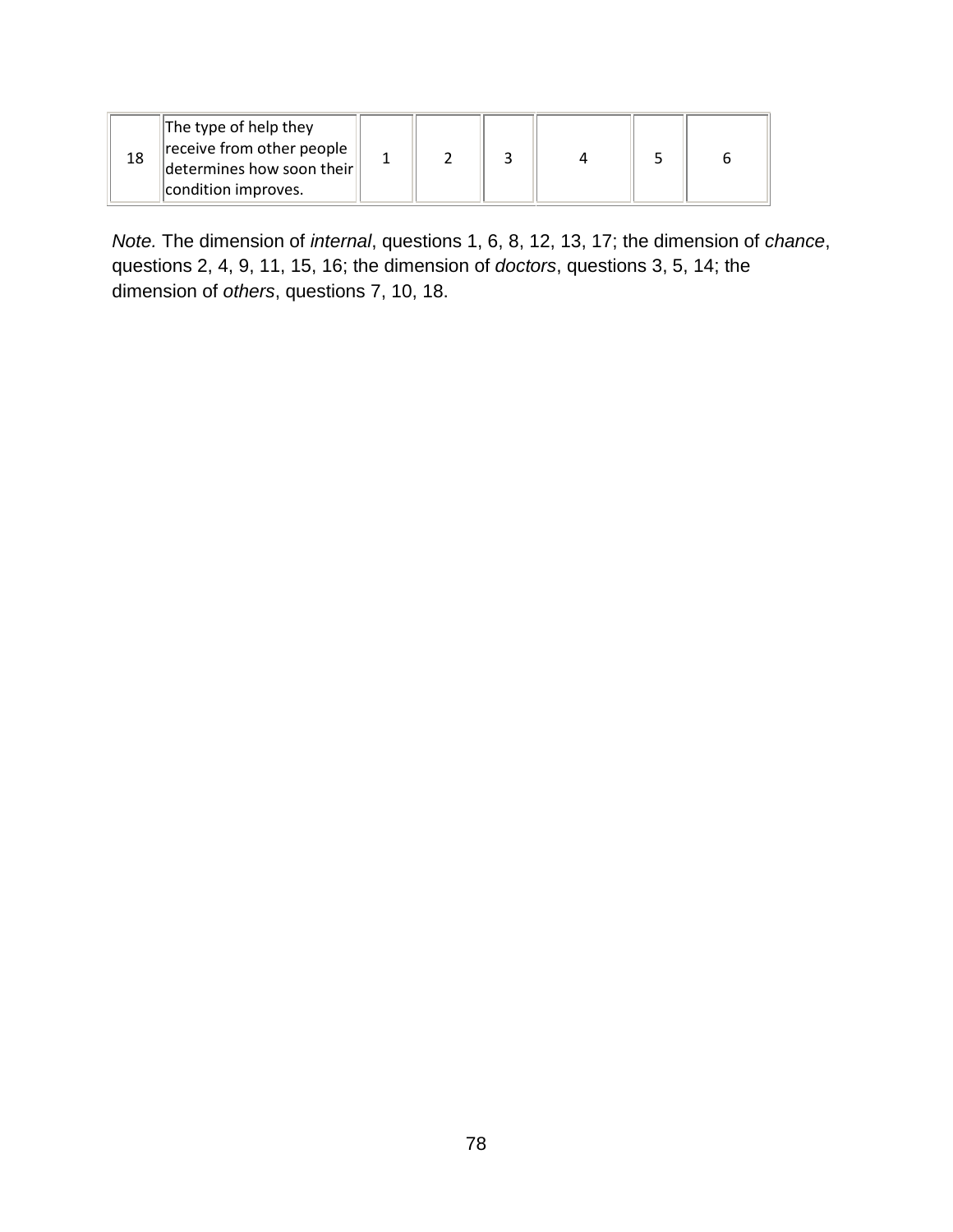# Appendix G

# Posttest: Willingness to Lend Emotional Support Survey

**II. Instructions:** The next set of questions will ask you to respond based both on a hypothetical diagnosis and the narrative presented. To answer the following questions, please respond as if your significant other has been diagnosed with the condition described within the narrative. Please answer each question to the best of your ability.

1. How much could you understand the problem and worries associated with your partner's condition?

|                                                                                        | 1 (Not at all)                                                                     | 2 (Very little)                                                                | 3(Some) | 4(Alot)  |  |  |  |  |  |  |
|----------------------------------------------------------------------------------------|------------------------------------------------------------------------------------|--------------------------------------------------------------------------------|---------|----------|--|--|--|--|--|--|
| 2. How much love and affection could a partner living with this condition give to you? |                                                                                    |                                                                                |         |          |  |  |  |  |  |  |
|                                                                                        | 1 (Not at all)                                                                     | 2 (Very little)                                                                | 3(Some) | 4(Alot)  |  |  |  |  |  |  |
| 3. How much love and affection could you give to this partner?                         |                                                                                    |                                                                                |         |          |  |  |  |  |  |  |
|                                                                                        | 1 (Not at all)                                                                     | $2$ (Very little) $3(Some)$                                                    |         | 4(A lot) |  |  |  |  |  |  |
|                                                                                        | 4. How much effort could a person living with this condition give you when needed? |                                                                                |         |          |  |  |  |  |  |  |
|                                                                                        | 1 (Not at all)                                                                     | 2 (Very little)                                                                | 3(Some) | 4(Alot)  |  |  |  |  |  |  |
|                                                                                        |                                                                                    | 5. How much effort would you give to this person when needed?                  |         |          |  |  |  |  |  |  |
|                                                                                        | 1 (Not at all)                                                                     | $2$ (Very little) $3(Some)$                                                    |         | 4(A lot) |  |  |  |  |  |  |
|                                                                                        | 6. How much could you confide in your partner?                                     |                                                                                |         |          |  |  |  |  |  |  |
|                                                                                        |                                                                                    | 1 (Not at all) 2 (Very little)                                                 | 3(Some) | 4(Alot)  |  |  |  |  |  |  |
|                                                                                        |                                                                                    | 7. How much could you potentially care about your partner with this condition? |         |          |  |  |  |  |  |  |
|                                                                                        | 1 (Not at all)                                                                     | 2 (Very little)                                                                | 3(Some) | 4(A lot) |  |  |  |  |  |  |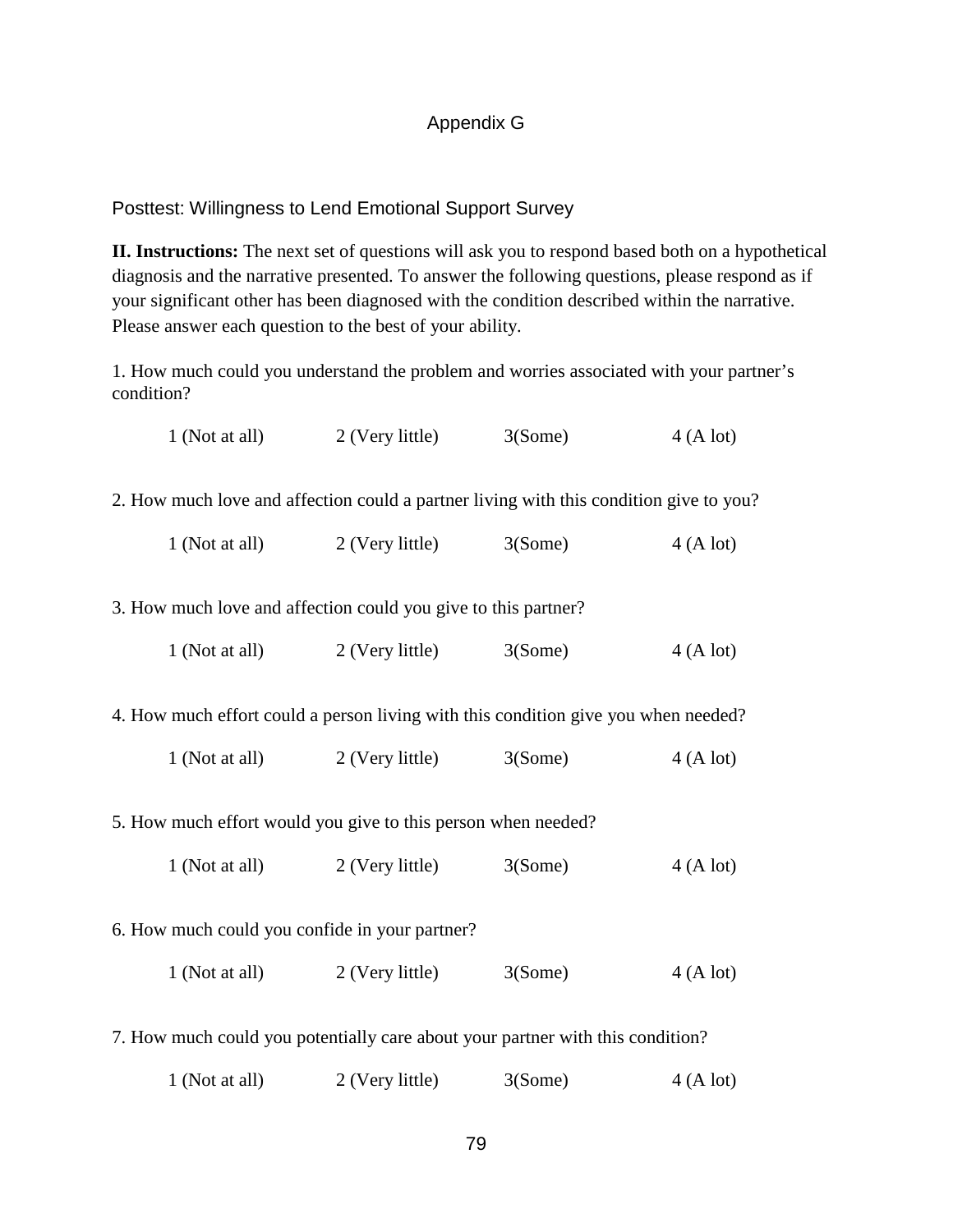8. How much could you rely on your partner if you had a serious problem?

| 1 (Not at all) | 2 (Very little) | 3(Some) | 4(A lot) |
|----------------|-----------------|---------|----------|
|                |                 |         |          |

9. How much could your partner rely on you if they had a serious problem?

| $1$ (Not at all) | 2 (Very little) | 3(Some) | 4(A lot) |
|------------------|-----------------|---------|----------|
|------------------|-----------------|---------|----------|

10. How much could you open up to them if you needed to talk about your worries?

| 2 (Very little)<br>$1$ (Not at all) | 3(Some) | 4(A lot) |
|-------------------------------------|---------|----------|
|-------------------------------------|---------|----------|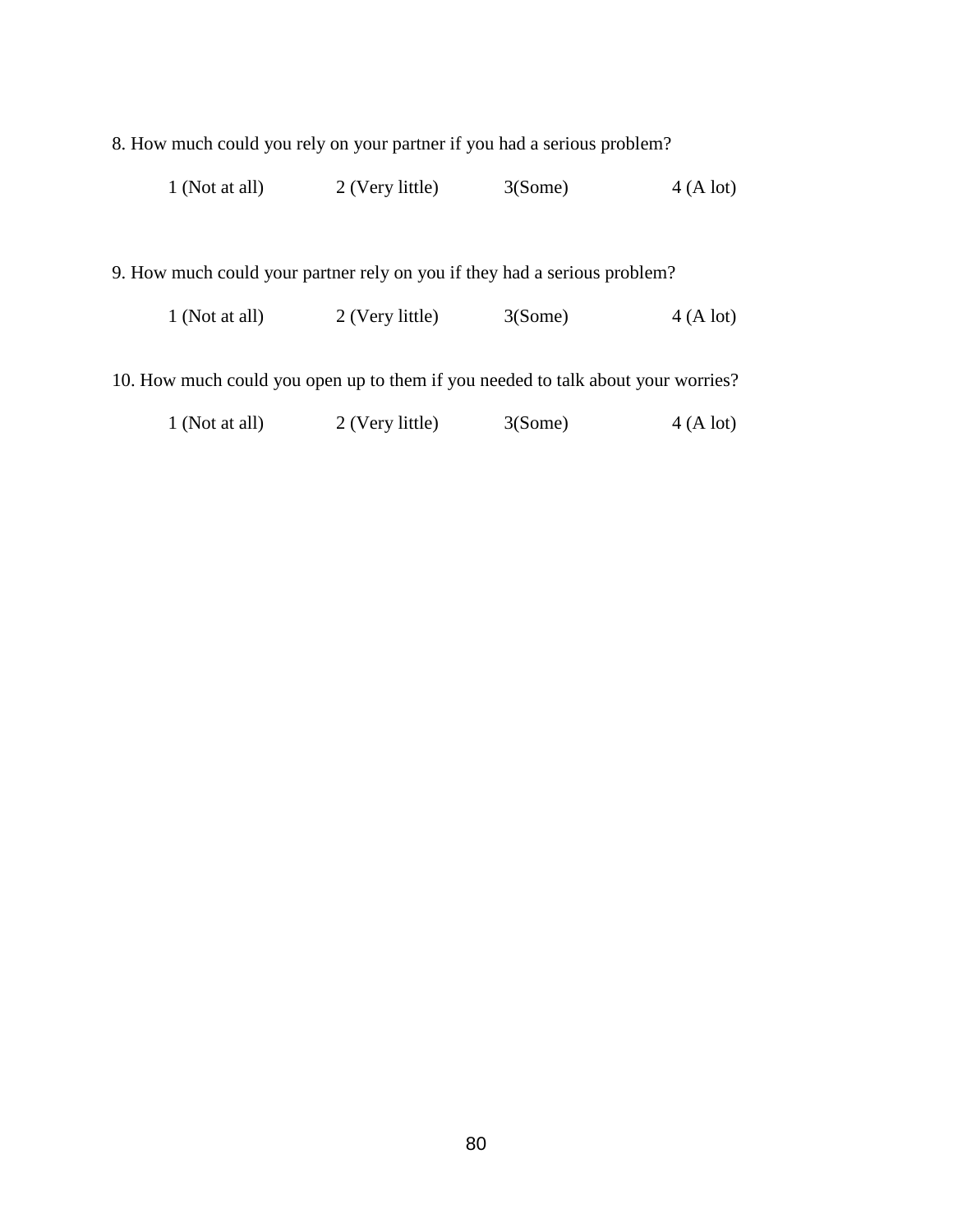### Appendix H

#### Posttest: Attributional Style Survey for Condition 1 and Condition 2

III. Instructions: This questionnaire describes several things that the significant other did within the narrative. Imagine your significant other performing each behavior and then read the statements that follow it. Please circle the number that indicates how much you agree or disagree with each statement, using the rate scale below:

|                 |                 |                 |          | ∽     | b               |
|-----------------|-----------------|-----------------|----------|-------|-----------------|
| <b>DISAGREE</b> | <b>DISAGREE</b> | <b>DISAGREE</b> | AGREE    | AGREE | <b>AGREE</b>    |
|                 |                 |                 |          |       |                 |
| <b>STRONGLY</b> |                 | SOMEWHAT        | SOMEWHAT |       | <b>STRONGLY</b> |

#### **1. "I have postponed starting the medicine prescribed to me."**

#### **I believe the following action's** *cause* **is best classified as…**

|   | 3 | 4 |    | 6 | Expressive: A consequence of your partner's emotional<br>& physical state        |
|---|---|---|----|---|----------------------------------------------------------------------------------|
|   | 3 | 4 | 5. | 6 | Accidental: Not aware of the consequences on you or<br>others                    |
|   | 3 | 4 | 5. | 6 | Trait-oriented: A result of your partner's enduring traits<br>or characteristics |
| 2 | 3 | 4 | 5. | 6 | Self-Centered: To fulfill the needs or wants of your<br>partner                  |
| 2 | 3 | 4 | 5  | 6 | Diagnostic Impact: A symptom/behavior as a result of<br>their condition          |

| 2 | 3 | 4 | 5. | 6 | The action could be controlled in the future                    |
|---|---|---|----|---|-----------------------------------------------------------------|
| 2 | 3 | 4 | 5  | 6 | The action could be controlled by your partner in the<br>future |
| 2 | 3 | 4 | 5  | 6 | The action could be controlled by your actions in the<br>future |
| 2 | 3 | 4 | 5. | 6 | The action is best controlled by only your partner              |
| 2 | 3 | 4 | 5. | 6 | The action is best controlled by others for your partner        |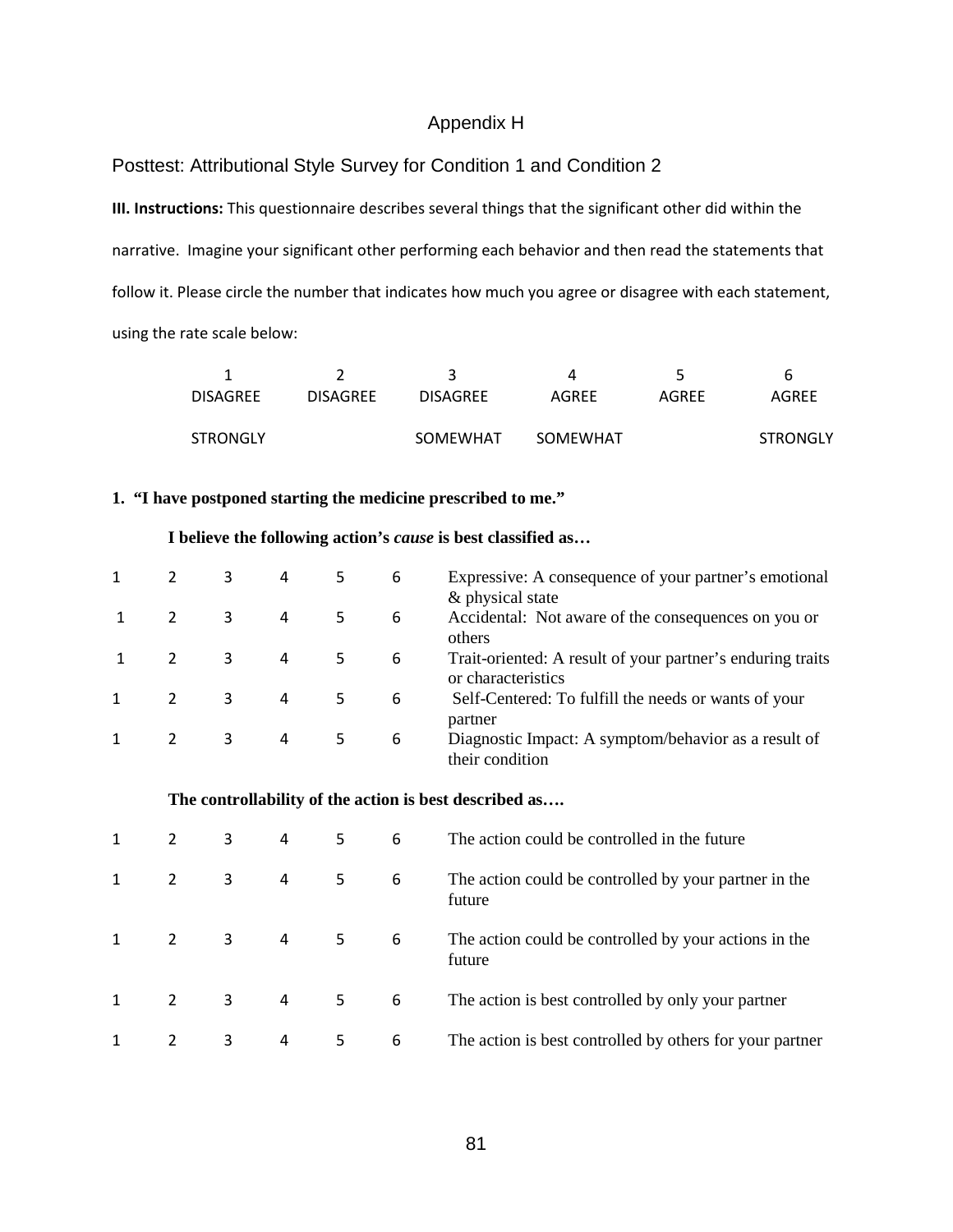|                 |                 |                 | Д        | ∽     | b               |
|-----------------|-----------------|-----------------|----------|-------|-----------------|
| <b>DISAGREE</b> | <b>DISAGREE</b> | <b>DISAGREE</b> | AGREE    | AGRFF | AGREE           |
|                 |                 |                 |          |       |                 |
| <b>STRONGLY</b> |                 | SOMEWHAT        | SOMEWHAT |       | <b>STRONGLY</b> |
|                 |                 |                 |          |       |                 |

### **2. "I don't remember exactly how much I had to drink, but the tab on my Dad's credit card said it was a \$65.00 night."**

| 2 | 3 | 4 | 5. | 6 | Expressive: A consequence of your partner's emotional<br>& physical state        |
|---|---|---|----|---|----------------------------------------------------------------------------------|
| 2 | 3 | 4 |    | 6 | Accidental: Not aware of the consequences on you or<br>others                    |
| 2 | 3 | 4 | 5. | 6 | Trait-oriented: A result of your partner's enduring traits<br>or characteristics |
| 2 | 3 | 4 | 5. | 6 | Self-Centered: To fulfill the needs or wants of your<br>partner                  |
| 2 | 3 | 4 |    | 6 | Diagnostic Impact: A symptom/behavior as a result of<br>their condition          |

### **I believe the following action's** *cause* **is best classified as…**

| 2              | 3 | 4 | 5  | 6 | The action could be controlled in the future                    |
|----------------|---|---|----|---|-----------------------------------------------------------------|
| 2              | 3 | 4 | 5  | 6 | The action could be controlled by your partner in the<br>future |
| $\overline{2}$ | 3 | 4 | 5. | 6 | The action could be controlled by your actions in the<br>future |
| 2              | 3 | 4 | 5. | 6 | The action is best controlled by only your partner              |
| 2              | 3 | 4 | 5  | 6 | The action is best controlled by others for your partner        |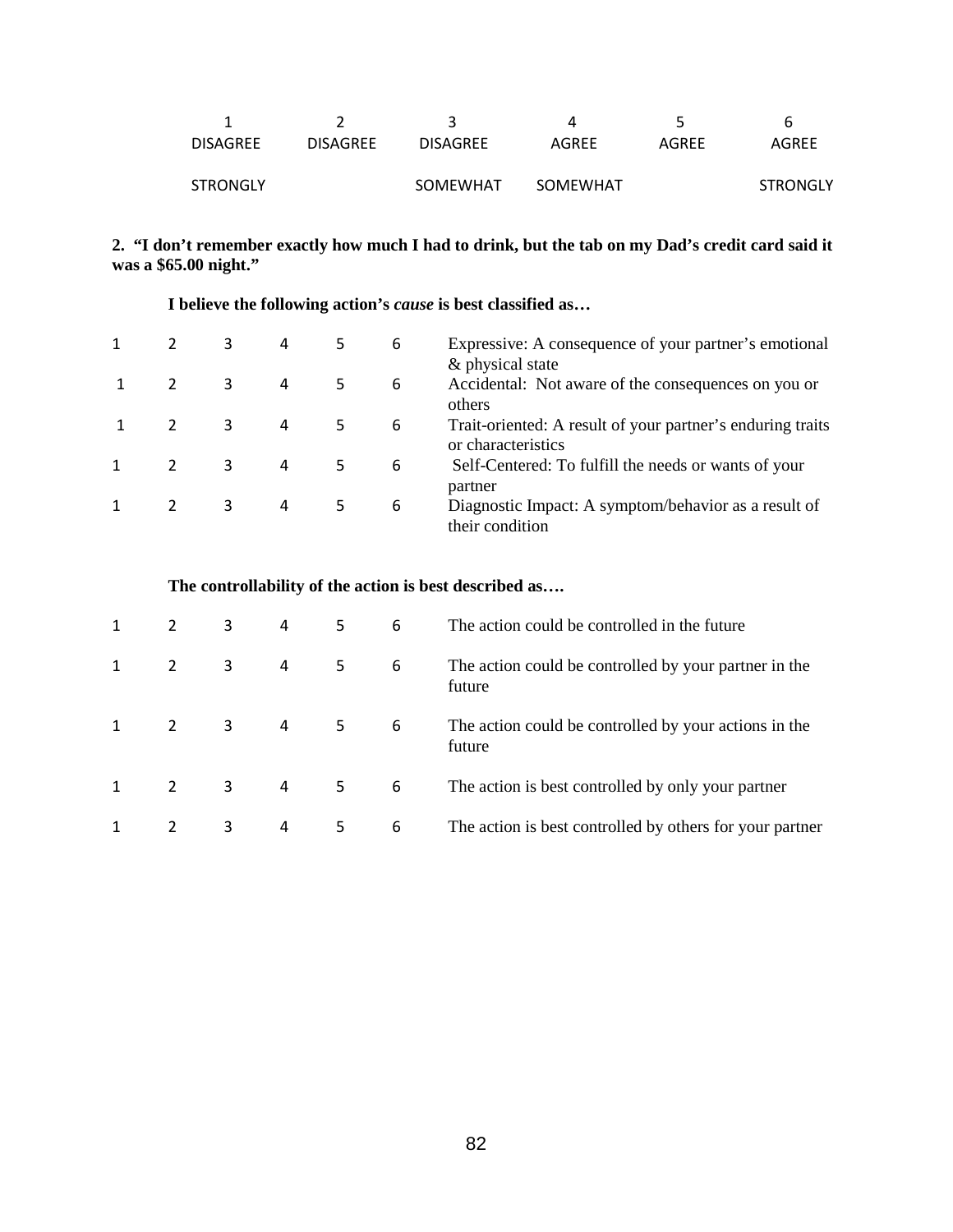|                 |                 |                 |          |       | b               |
|-----------------|-----------------|-----------------|----------|-------|-----------------|
| <b>DISAGRFF</b> | <b>DISAGRFF</b> | <b>DISAGREE</b> | AGREE    | AGRFF | AGREE           |
|                 |                 |                 |          |       |                 |
| <b>STRONGLY</b> |                 | SOMEWHAT        | SOMEWHAT |       | <b>STRONGLY</b> |

# **3. "Well, my courses were just in the way of my sleep schedule… so I skipped them."**

 **I believe the following action's** *cause* **is best classified as…**

|   | 3 | 4 |    | 6 | Expressive: A consequence of your partner's emotional      |
|---|---|---|----|---|------------------------------------------------------------|
|   |   |   |    |   | & physical state                                           |
|   | 3 | 4 | 5. | 6 | Accidental: Not aware of the consequences on you or        |
|   |   |   |    |   | others                                                     |
|   | 3 | 4 | 5  | 6 | Trait-oriented: A result of your partner's enduring traits |
|   |   |   |    |   | or characteristics                                         |
| 2 | 3 | 4 | 5. | 6 | Self-Centered: To fulfill the needs or wants of your       |
|   |   |   |    |   | partner                                                    |
|   | 3 | 4 | 5  | 6 | Diagnostic Impact: A symptom/behavior as a result of       |
|   |   |   |    |   | their condition                                            |

| 2 | 3 | 4 | 5  | 6 | The action could be controlled in the future                    |
|---|---|---|----|---|-----------------------------------------------------------------|
| 2 | 3 | 4 | 5. | 6 | The action could be controlled by your partner in the<br>future |
| 2 | 3 | 4 | 5  | 6 | The action could be controlled by your actions in the<br>future |
| 2 | 3 | 4 | 5. | 6 | The action is best controlled by only your partner              |
| 2 | 3 | 4 | 5. | 6 | The action is best controlled by others for your partner        |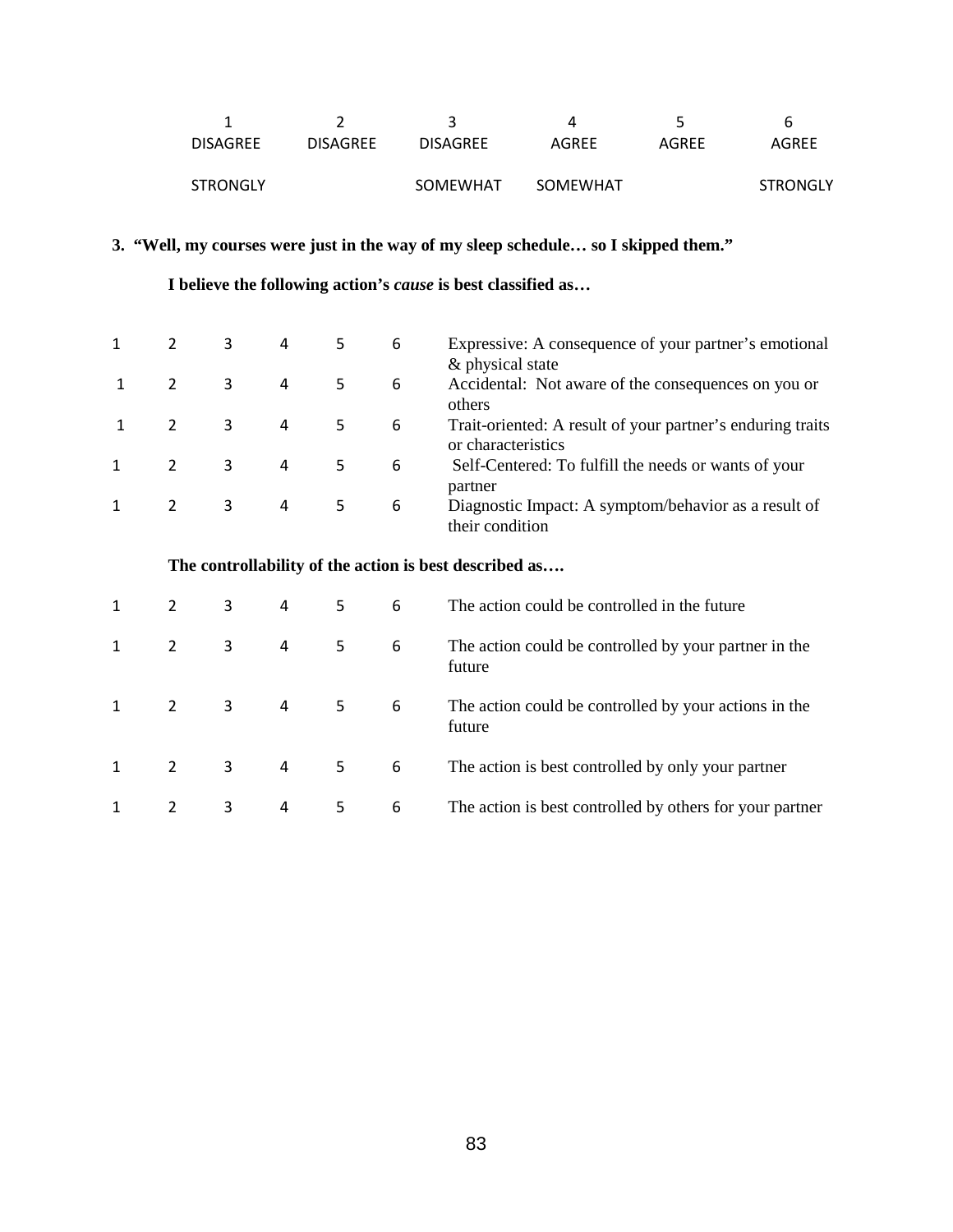|                 |                 |                 | 4        |       | b               |
|-----------------|-----------------|-----------------|----------|-------|-----------------|
| <b>DISAGREE</b> | <b>DISAGREE</b> | <b>DISAGREE</b> | AGREE    | AGREE | AGREE           |
|                 |                 |                 |          |       |                 |
| <b>STRONGLY</b> |                 | SOMEWHAT        | SOMEWHAT |       | <b>STRONGLY</b> |
|                 |                 |                 |          |       |                 |

#### **4. My friends let me in on the night. Apparently, I was close to sealing the deal with a person in the bar, when my friends pulled me away to leave. I don't think my partner should know.."**

**I believe the following action's** *cause* **is best classified as…**

|   | 3 | 4 | 5  | 6 | Expressive: A consequence of your partner's emotional                   |
|---|---|---|----|---|-------------------------------------------------------------------------|
| 2 | 3 | 4 | 5. | 6 | & physical state<br>Accidental: Not aware of the consequences on you or |
|   | 3 | 4 | 5  | 6 | others<br>Trait-oriented: A result of your partner's enduring traits    |
|   |   |   |    |   | or characteristics                                                      |
| 2 | 3 | 4 | 5  | 6 | Self-Centered: To fulfill the needs or wants of your<br>partner         |
| 2 | 3 | 4 | 5. | 6 | Diagnostic Impact: A symptom/behavior as a result of<br>their condition |

|   | 3 | 4 | 5  | 6 | The action could be controlled in the future                    |
|---|---|---|----|---|-----------------------------------------------------------------|
| 2 | 3 | 4 | 5. | 6 | The action could be controlled by your partner in the<br>future |
| 2 | 3 | 4 | 5. | 6 | The action could be controlled by your actions in the<br>future |
| 2 | 3 | 4 | 5  | 6 | The action is best controlled by only your partner              |
| 2 | 3 | 4 | 5. | 6 | The action is best controlled by others for your partner        |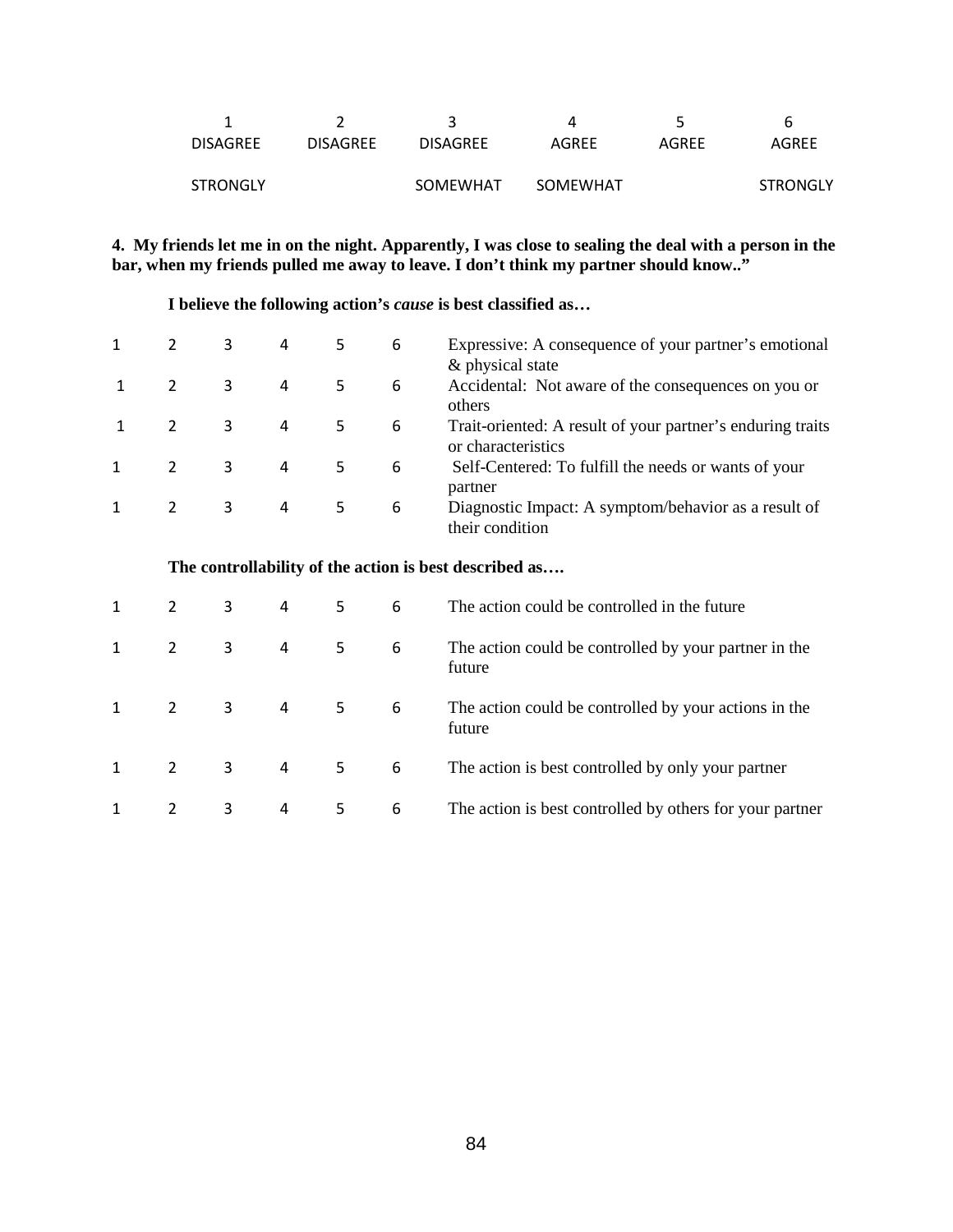#### Appendix I

Posttest: Attributional Style Survey for Condition 3 and Condition 4

III. Instructions: This questionnaire describes several things that the significant other did within the narrative. Imagine your significant other performing each behavior and then read the statements that follow it. Please circle the number that indicates how much you agree or disagree with each statement, using the rate scale below:

|                 |                 |                 |          |       | b               |
|-----------------|-----------------|-----------------|----------|-------|-----------------|
| <b>DISAGREE</b> | <b>DISAGREE</b> | <b>DISAGREE</b> | AGREE    | AGRFF | AGREE           |
|                 |                 |                 |          |       |                 |
| <b>STRONGLY</b> |                 | SOMEWHAT        | SOMEWHAT |       | <b>STRONGLY</b> |

1. "I don't remember exactly how much I had to drink, but the tab on my Dad's credit card said it was an \$85.00 night."

### **I believe the following action's** *cause* **is best classified as…**

|   | 3 | 4 |    | 6 | Expressive: A consequence of your partner's emotional<br>& physical state        |
|---|---|---|----|---|----------------------------------------------------------------------------------|
|   | 3 | 4 |    | 6 | Accidental: Not aware of the consequences on you or<br>others                    |
| 2 | 3 | 4 | 5. | 6 | Trait-oriented: A result of your partner's enduring traits<br>or characteristics |
| 2 | 3 | 4 | 5. | 6 | Self-Centered: To fulfill the needs or wants of your<br>partner                  |
| 2 | 3 | 4 | 5. | 6 | Diagnostic Impact: A symptom/behavior as a result of<br>their condition          |

| 2 | 3 | 4 | 5. | 6 | The action could be controlled in the future                    |
|---|---|---|----|---|-----------------------------------------------------------------|
| 2 | 3 | 4 | 5. | 6 | The action could be controlled by your partner in the<br>future |
| 2 | 3 | 4 | 5. | 6 | The action could be controlled by your actions in the<br>future |
| 2 | 3 | 4 | 5. | 6 | The action is best controlled by only your partner              |
| 2 | 3 | 4 | 5. | 6 | The action is best controlled by others for your partner        |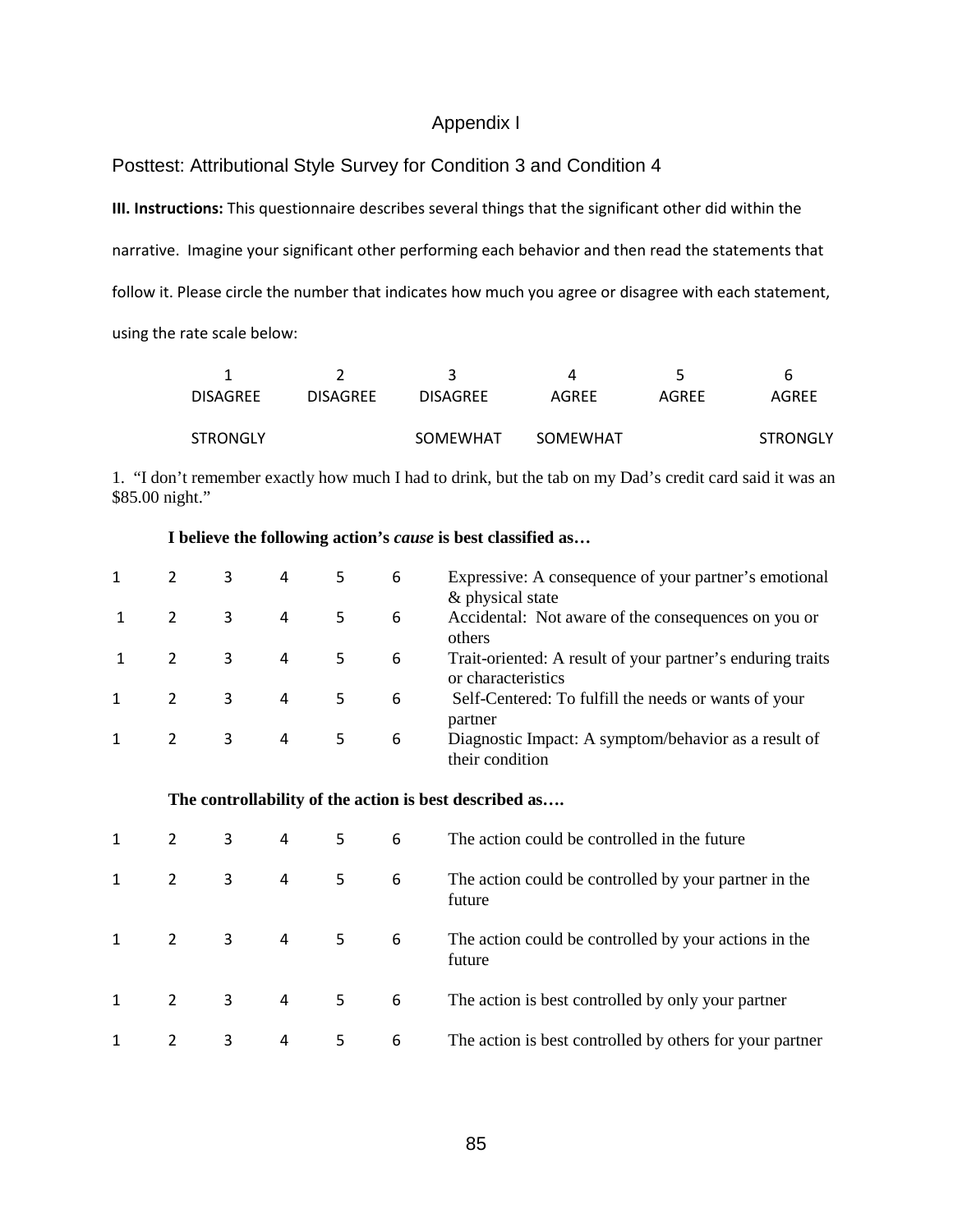| b               |
|-----------------|
| AGREE<br>AGRFF  |
|                 |
| <b>STRONGLY</b> |
|                 |

### **2. "My friends often tell me that I consume multiple shots and drinks… sometimes without a person drinking with me. I often blackout..."**

 **I believe the following action's** *cause* **is best classified as…**

|   | 3 | 4 | 5. | 6 | Expressive: A consequence of your partner's emotional<br>& physical state        |
|---|---|---|----|---|----------------------------------------------------------------------------------|
|   | 3 | 4 | 5  | 6 | Accidental: Not aware of the consequences on you or<br>others                    |
|   | 3 | 4 | 5  | 6 | Trait-oriented: A result of your partner's enduring traits<br>or characteristics |
| 2 | 3 | 4 | 5  | 6 | Self-Centered: To fulfill the needs or wants of your<br>partner                  |
|   | 3 | 4 | 5  | 6 | Diagnostic Impact: A symptom/behavior as a result of<br>their condition          |

| 2              | 3 | 4 | 5  | 6 | The action could be controlled in the future                    |
|----------------|---|---|----|---|-----------------------------------------------------------------|
| $\overline{2}$ | 3 | 4 | 5. | 6 | The action could be controlled by your partner in the<br>future |
| 2              | 3 | 4 | 5. | 6 | The action could be controlled by your actions in the<br>future |
| 2              | 3 | 4 | 5. | 6 | The action is best controlled by only your partner              |
| 2              | 3 | 4 | 5. | 6 | The action is best controlled by others for your partner        |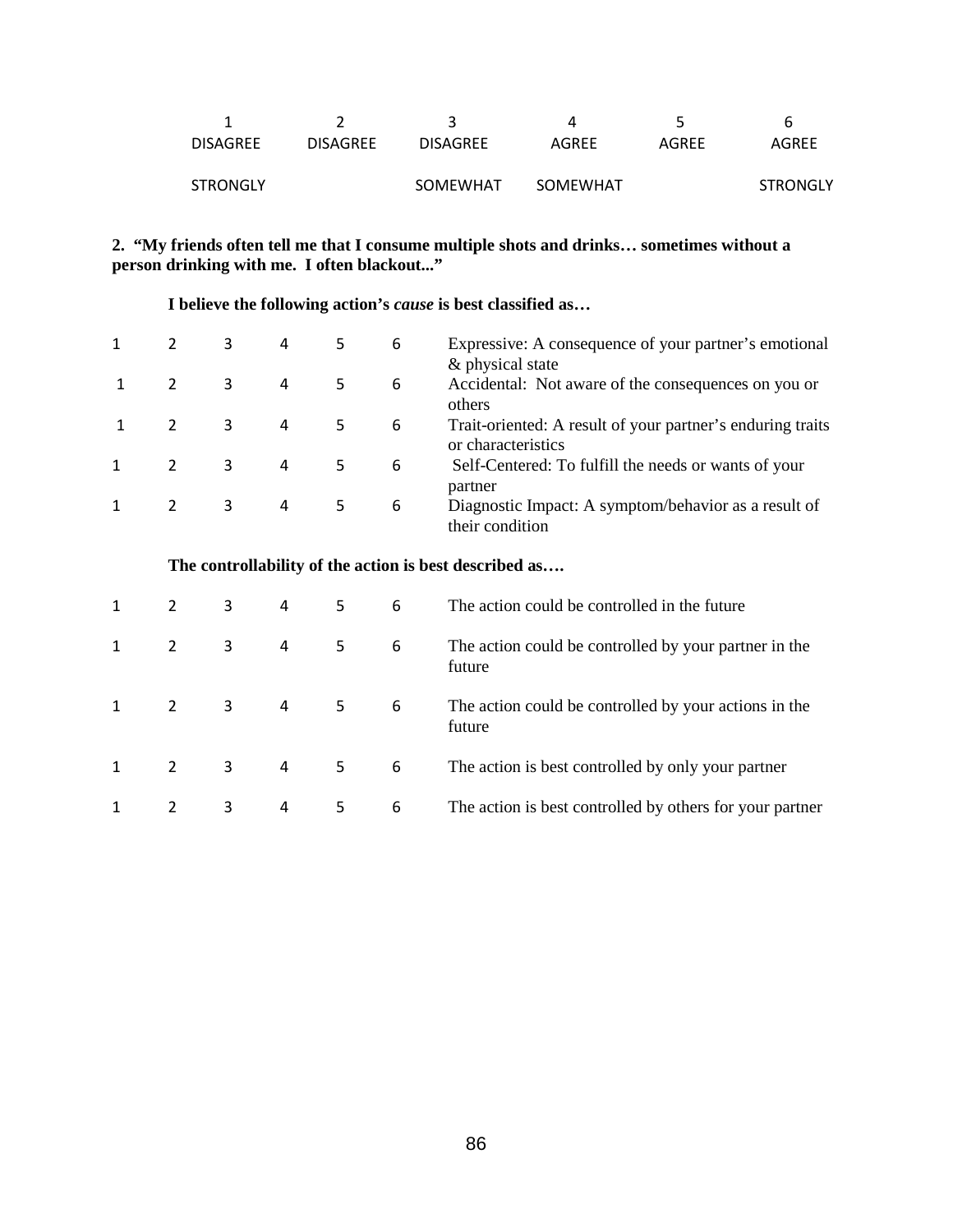|                 |                 |                 |          |       | b               |
|-----------------|-----------------|-----------------|----------|-------|-----------------|
| <b>DISAGREE</b> | <b>DISAGRFF</b> | <b>DISAGREE</b> | AGREE    | AGREE | AGREE           |
|                 |                 |                 |          |       |                 |
| <b>STRONGLY</b> |                 | SOMEWHAT        | SOMEWHAT |       | <b>STRONGLY</b> |

# **3. "I would always have a drink with dinner, and then a drink or so before bedtime."**

 **I believe the following action's** *cause* **is best classified as…**

|               | 3 | 4 |    | 6 | Expressive: A consequence of your partner's emotional<br>& physical state        |
|---------------|---|---|----|---|----------------------------------------------------------------------------------|
| 2             | 3 | 4 |    | 6 | Accidental: Not aware of the consequences on you or<br>others                    |
| $\mathcal{P}$ | 3 | 4 | 5. | 6 | Trait-oriented: A result of your partner's enduring traits<br>or characteristics |
| 2             | 3 | 4 | 5. | 6 | Self-Centered: To fulfill the needs or wants of your<br>partner                  |
| 2             | 3 | 4 |    | 6 | Diagnostic Impact: A symptom/behavior as a result of<br>their condition          |

| 2 | 3 | 4 | 5. | 6 | The action could be controlled in the future                    |
|---|---|---|----|---|-----------------------------------------------------------------|
| 2 | 3 | 4 | 5. | 6 | The action could be controlled by your partner in the<br>future |
| 2 | 3 | 4 | 5  | 6 | The action could be controlled by your actions in the<br>future |
| 2 | 3 | 4 | 5. | 6 | The action is best controlled by only your partner              |
| 2 | 3 | 4 | 5. | 6 | The action is best controlled by others for your partner        |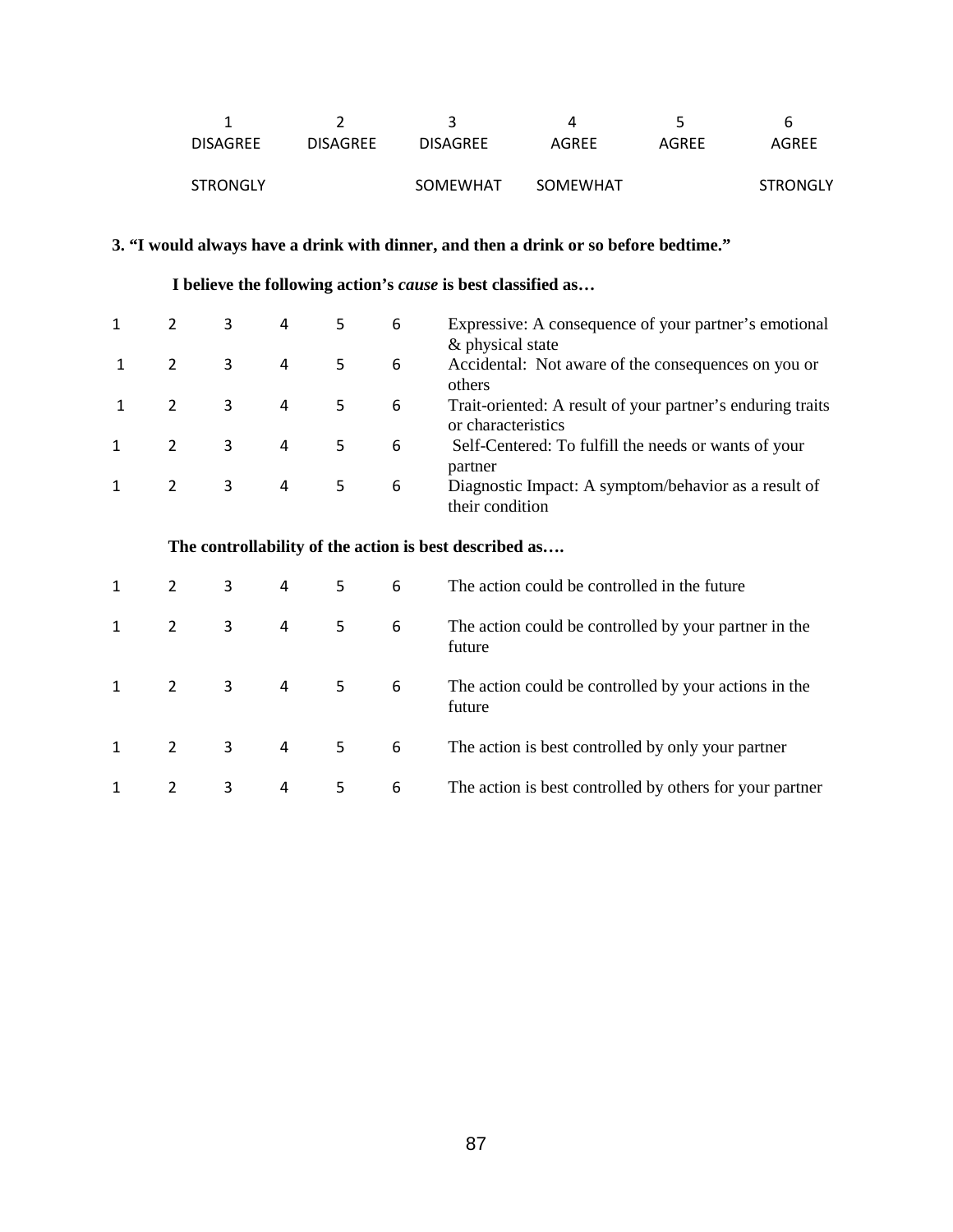|                 |                 |                 |          |       | b               |
|-----------------|-----------------|-----------------|----------|-------|-----------------|
| <b>DISAGREE</b> | <b>DISAGREE</b> | <b>DISAGREE</b> | AGREE    | AGRFF | AGREE           |
|                 |                 |                 |          |       |                 |
| <b>STRONGLY</b> |                 | SOMEWHAT        | SOMEWHAT |       | <b>STRONGLY</b> |

### **4. "A few days ago, I rummage through the cabinets for a bottle of wine…When I couldn't find it I smashed a plate to the floor in frustration.**

 **I believe the following action's** *cause* **is best classified as…**

|   | 3 | 4 | 5  | 6 | Expressive: A consequence of your partner's emotional<br>& physical state        |
|---|---|---|----|---|----------------------------------------------------------------------------------|
|   | 3 | 4 | 5. | 6 | Accidental: Not aware of the consequences on you or<br>others                    |
| 2 | 3 | 4 | 5. | 6 | Trait-oriented: A result of your partner's enduring traits<br>or characteristics |
| 2 | 3 | 4 | 5  | 6 | Self-Centered: To fulfill the needs or wants of your<br>partner                  |
| 2 | 3 | 4 | 5  | 6 | Diagnostic Impact: A symptom/behavior as a result of<br>their condition          |

|                | 3 | 4 | 5  | 6 | The action could be controlled in the future                    |
|----------------|---|---|----|---|-----------------------------------------------------------------|
| $\overline{2}$ | 3 | 4 | 5. | 6 | The action could be controlled by your partner in the<br>future |
| 2              | 3 | 4 | 5  | 6 | The action could be controlled by your actions in the<br>future |
| 2              | 3 | 4 | 5. | 6 | The action is best controlled by only your partner              |
| 2              | 3 | 4 | 5. | 6 | The action is best controlled by others for your partner        |